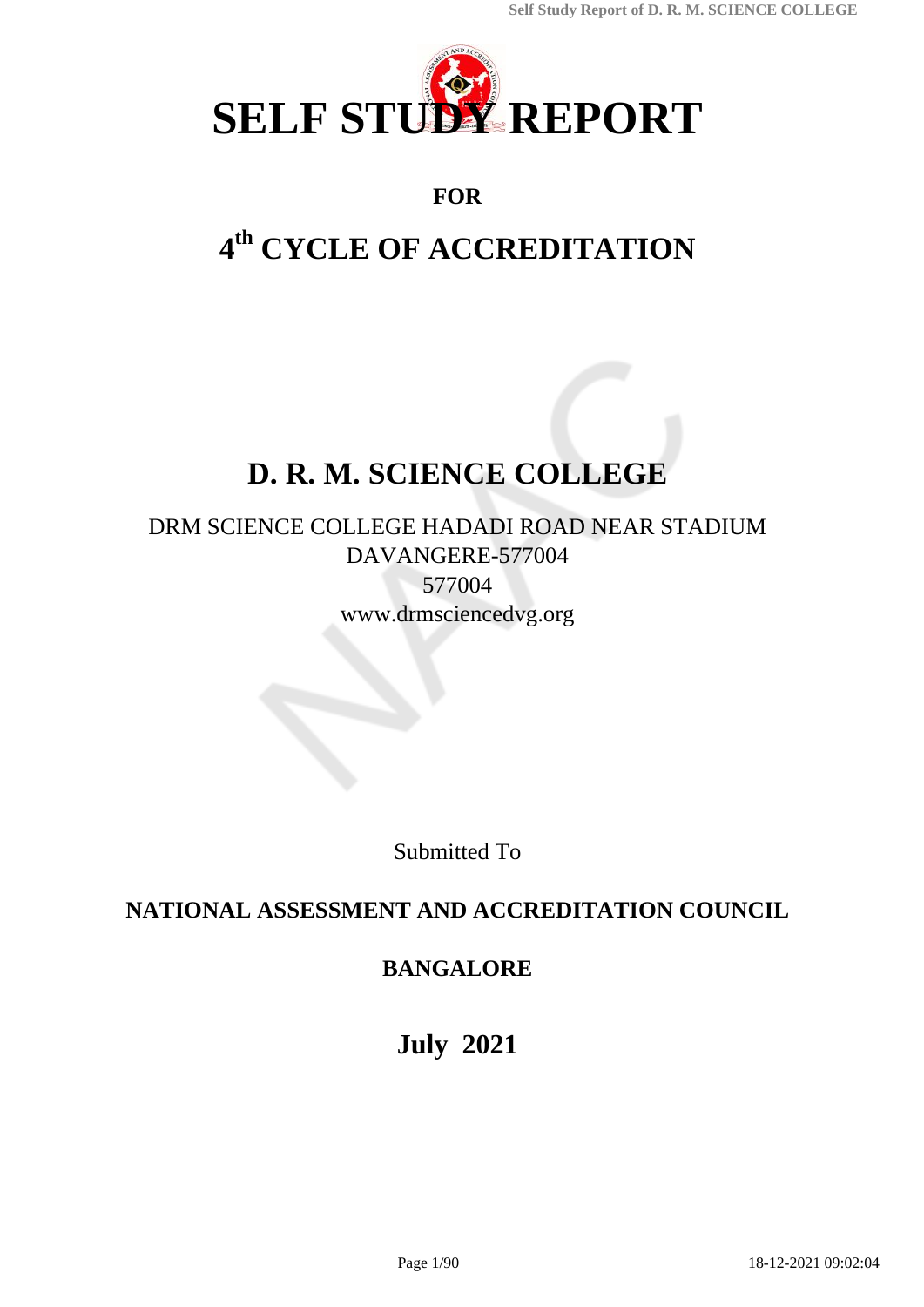# **1. EXECUTIVE SUMMARY**

# **1.1 INTRODUCTION**

Bapuji Educational Association which was started in 1958 was a mile stone in the history of Davangere. Before the establishment of this association, there was a little scope for higher education. Davangere once enjoyed as 'The Manchester of Karnataka' because of the cotton and oil mills. Due to fall of these mills the glory came to an end. But gradually this lead to the growth of educational institutions and Davangere has earned the name the 'Oxford of Karnataka'. The names of the Bapuji Educational Association and Davangere have almost become synonyms because of its 54 educational institutions. The credit of placing Davangere at the National and International level goes to Bapuji Educational Association, headed by Dr. Shamanuru Shivashankarappa, M.L.A., Davangere.

 Dharamarathnakara Rajanahalli Maddurayappa Science College (D.R.M. Science College) formerly known as D.R.M. College, is the mother of all constituent schools and colleges of Bapuji Educational Association (B.E.A.). Previously it was a Government Intermediate college started in 1947 and was run by the Government of Mysore. The BEA took over this college (perhaps first of its kind) in 1958 and converted it into First Grade Arts, Commerce and Science College. Being one of the oldest and reputed colleges, it caters to the needs of both rural and urban students. The college is named after its donor Sri Dharmarathnakara Rajanahalli Maddurayappa, Davangere. The college, owing its increasing strength, was bifurcated into D.R.M. Science College and A.R.G. Arts and Commerce College in 1973. The college which was formerly affiliated to Kuvempu University, Shivamogga is now affiliated to Davangere University. This is an aided college, recognized by UGC under 2f and 12B and is getting UGC grants. The Government of Karnataka took a decision to separate P.U. College from composite Degree Colleges and accordingly was further bifurcated into D.R.M. P.U. Science College and D.R.M. Science College (Degree) in 2001. The college has been accredited by NAAC with **Three Stars** in **22.03.2001**, second cycle with grade **B+** on **31.03.2007** and with grade **'B' on 01.05.2015** and now preparing for 4th cycle of accreditation.

### **Vision**

The vision is to provide access to the quality of education to keep pace with the changes taking place in the field of knowledge.

### **Mission**

- 1. To empower socially, economically, educationally weaker students into the main stream and there by contribute to the socio-economic development of the nation.
- 2. Creating genuine concern for society and environment that helps in fruitful extension activities.

# **1.2 Strength, Weakness, Opportunity and Challenges(SWOC)**

### **Institutional Strength**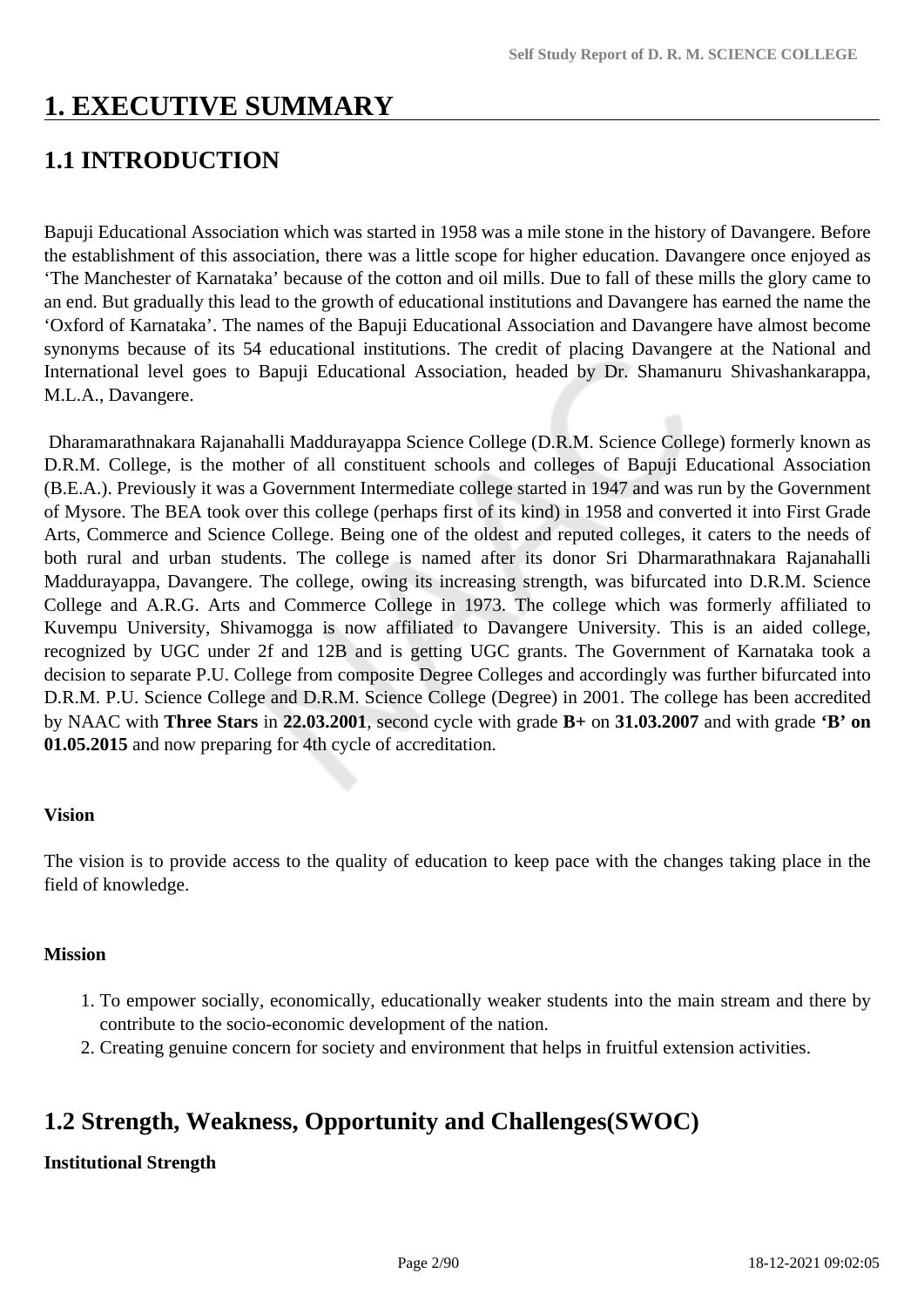- 1. Location of the college with eco-friendly environment.
- 2. Caters quality education at an affordable cost especially for rural students.
- 3. All stake holders support for the development of the institution.
- 4. Well-equipped spacious laboratories, seminar hall and ICT enabled class rooms.
- 5. Library with Inflibnet facility.
- 6. The best Botany and Zoology museums in the entire university.

#### **Institutional Weakness**

- 1. Appointment of permanent teaching faculty.
- 2. Appointment of permanent non-teaching faculty.
- 3. Less number of Ph. D. teachers.
- 4. Less number of paper publications.

#### **Institutional Opportunity**

- 1. Most of the teachers are B.O.S. and B.O.E. members.
- 2. Some faculty members are HRD facilitators.
- 3. Minimize dropout and facilitate rate.
- 4. Exit performance of the students is appreciably higher than the entry performance.

#### **Institutional Challenge**

- 1. Significant number of first generation learners.
- 2. To improve the students with weaker socio-economic and educational background.
- 3. Taking the success rate to a greater height.
- 4. To achieve academic excellence.

# **1.3 CRITERIA WISE SUMMARY**

#### **Curricular Aspects**

The academic programmes offered in the college are in line with vision, mission and objectives of the institution. The college is affiliated to Davangere university and Choice Based Credit System(CBCS) of curriculum is adopted from 2016-17. The college teachers have contributed to curriculum development of the Davangere University as many of our senior teachers are members of Board of Studies(BOS) and Board of Examiners(BOE) of Davangere University, Kuvempu University and Autonomous college. Thrust on Development of knowledge and Skills are provided through various programmes in the college in addition to value based education.

Ours is a purely science college and it caters different courses which have elective options both self-financed and aided courses. Based on the societal demands, the college has introduced Mathematics laboratory for conducting practicals in the year 2016-17. University level workshops were conducted to discuss the syllabus regarding Mathematics practicals, question paper pattern for the benefit of teachers and students of Davangere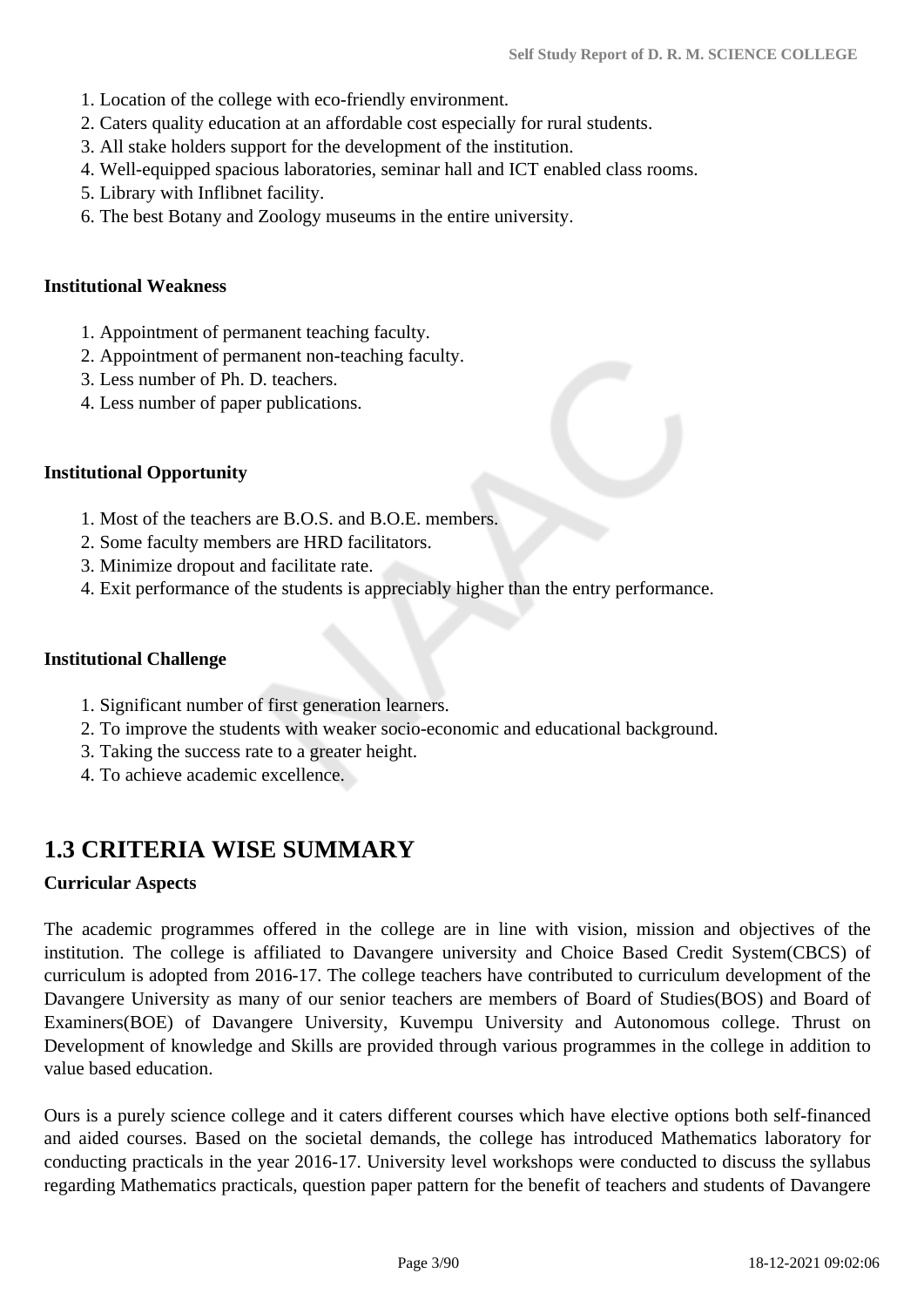University. In the same year non-core subjects like Skill Development, Social Science Management, Computer Application, Indian Constitution and Environmental Science were introduced. To provide the effective delivery, the Inforamtion Communication Techology(ICT) based teaching tools like projectors were provided in all the laboratories and also in some class rooms. The conventional chalk and talk method is coupled with Information and Communication Technology teaching. Assignments, student seminars, tutorials/ remedial classes, field visit, invited lecture programmes were organised for student centred learning. Several co-curricular and extracurricular activities were conducted to commemorate the celebrations like International women's day, National environmental day, AIDS awareness day, National youth day, National science day, programmes on Gender sensitization, ethics, community, health awareness, drug abuse and its ill effects, food adulteration along with the orientation programmes for I B.Sc. Students. Based on the programmes conducted, syllabus and the infrastructure, the feedback has been obtained from outgoing students, teachers and alumni to have genuine opinion.

### **Teaching-learning and Evaluation**

Teaching and learning are the essential processes that exist in education. The college has adopted student centric learning in academic process. The institution is adhered to the rules and regulation of the Government of Karnataka and the affiliated University. The admission process in the college is managed by admission committee which is responsible for designing admission forms and prospectus and counselling of the student at the entry level. The whole process is transparent. Schedule of admission is announced in advance on the notice board, in prospectus, in the college website and in newspapers. To cater to the diverse needs of the students, various subject combinations are offered so that the students can choose the combination of subjects according to their liking and competence. The admission process is followed by academic calendar. The admission committee also designs general time table. The strength of student has been increasing every year. The teacherstudent ratio is 1:22. Continuous Internal Assessment of students are done through assignments, internal tests, their regularity and performance in the practical classes. Mentor monitors the progress of students and maintains a constant interaction with the students. Sometimes students are counselled for their academic improvements. Remedial / Tutorial classes are conducted for slow learners. Advanced learners are encouraged to engage class seminars for their counterparts, also advised to put their efforts to secure ranks in University examinations. Thus the institution achieves academic excellence. The average success rate of PMCs students is 77.4 % while that of CBZ is 83.3 % and PCM is 77.9 % students have also bagged ranks. Some students have scored 100 out of 100 in individual subjects. The college encourage its faculty to attend seminars and workshops to enhance their academic knowledge. They are also deputed to undergo training programmes / Orientation and refresher courses.

#### **Research, Innovations and Extension**

The institution has good infrastructure for research activity in almost all the departments. A few faculty members have completed minor research projects funded by University Grant Commission. The college has been conducting national level, state level, university level seminars/ workshops to enrich their academic knowledge. A few teachers have published articles in national and international journals.

NCC, NSS, Youth Red Cross, LEaders Accelerating Development (LEAD) units of our college have conducted many extension activities to serve the society. Many activities like blood donation camp, International women's day, AIDS awareness programmes, Health checkup camp, village camps for 7 days, programmes on gender sensitization, drug abuse and its ill effects, entrepreneurship awareness programmes, competitive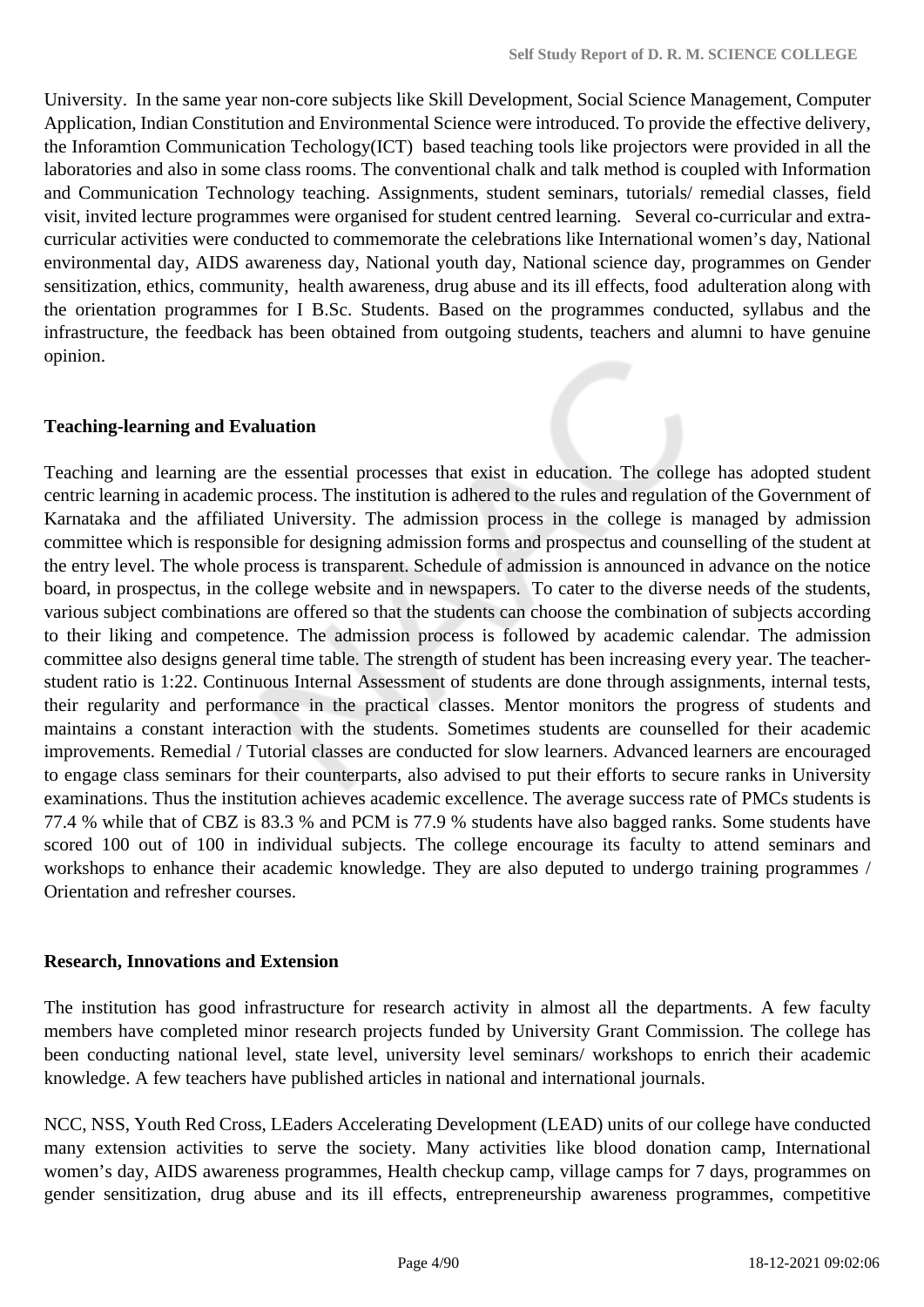examination training, skill development programmes were conducted through different committees.

NCC- Every year it has bagged medals as 'Best March Fast Unit' by district administration.

NSS- Awarded as the 'Best NSS Unit' by Davangere University in 2016-17.

LEAD- Best supporting college award by Deshpande foundation, Hubli, in 2017 and 2018

### ICAR- Krishi Vignana Kendra, Davangere

Academic and Administrative Audit is conducted- Internal Academic and Administrative Audit is done by the Academic Director, Bapuji Educational Association, Davangere in the college every year. External Academic Audit has been conducted during the years 2015-16 and 2016-17 by inviting experts.

#### **Infrastructure and Learning Resources**

The management has developed adequate infrastructure and learning resources in the campus to achieve its objectives of excellence in education. The campus is beautiful and has ecofriendly environment in 4 acres of land. There are 11 classrooms, 1 seminar hall and 1 seminar hall/class room with ICT facility, 17 well equipped laboratories and well stocked library with 32,000 books and also e- books to facilitate the modern teaching methods.In sports department Gymnasium, table-tennis, carrom and chess facility is provided. Yoga center is in the first floor of library block. The Botany and Zoology departments have the best museums in the whole university. The campus has Botanical garden and green house, spacious playground, canteen, Xerox center, power backup with 2 generators and UPS. Each department has its own staff room with a computer and a printer. To conduct the cultural activity there is an open stage. An electrician is appointed to supervise the electrical connections in the college. Computers, UPS and generators are maintained by the service provider.

Audit statements for the last five years regarding the expenditure on the maintenance of the works have been uploaded.

#### **Student Support and Progression**

Students are the primary stake holders. The institution has been evolving measures which are student supportive and student centric. The practices of social inclusion, financial incentives and welfare measures have been internalizing institutional processes. Eligible students will get scholarships either from the Government and non-government. SC, ST and OBC scholarships are provided by the State and National government. Many students are benefited by availing these scholarships.

The student support services are displayed on the institutional website and on the notice board and updated regularly. The career guidance and placement cell has conducted many programmes regarding skill development, soft skills, competitive examinations, entrepreneurship training programme to face the challenges. Many students attended the interviews in the campus and outside the campus. The student progress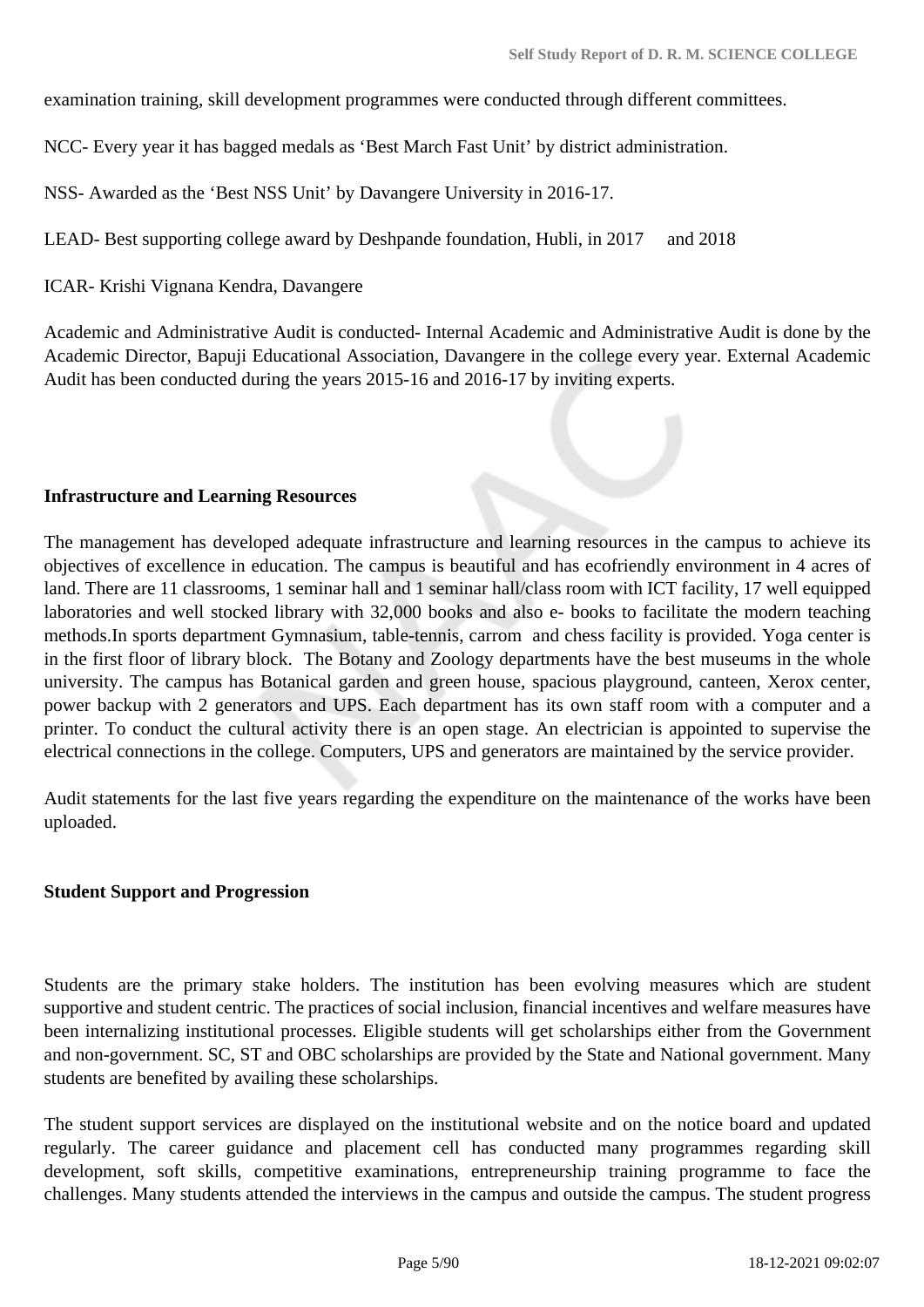for higher education is more than join for the jobs, as they are interested to continue their education further. Several co-curricular, extra-curricular, sports activities are conducted to facilitate holistic development of the students and emerge as socially matured and responsible human being.

Student results are good in our college. In the last 5 years the students have bagged five ranks. Several students represented in inter-university and state level competitions in sports. Some students have excelled in cultural activities and bagged prizes in state level and in university level competitions. Some students are participated in state level and zonal level science exhibition and lecture competitions and won the prizes. The college magazine encourages our students to hone their expressions and creativity skills by contributing articles in different areas. The alumni of our college have contributed in developing infrastructure and also in Pratibha Prathistana to the meritorious students.

### **Governance, Leadership and Management**

Ours is basically a science college, which offers programmes relevant to the present day needs. The institution aims at making the students competitive for the job markets as well as responsible citizens. Accordingly the programmes are planned which orient students towards present day trends. The institution has the college governing body, the Principal, a senior faculty member comprising the chairman and the office bearers of Bapuji Educational Association (BEA) as members. The governing body in its meeting with the governing council of BEA gets approval for all its academic and financial requirements for the year. The role of a Principal as a leader in the all-round development of the institution is very significant. He/she acts as a Liaison officer between management and the different stake holders. To realize the vision and mission of the institution, every department has to state its perspective plan and submit their proposal to the college IQAC for approval. Proposals related to perspective plans and financial requirements are discussed in the IQAC. The Principal interacts with all the stake holders as and when situation demands to put across the institutional plans and requirements. This really enables the leader to keep the boat sailing smoothly. Several meetings with the staff, non-teaching staff and management are held time to time. Periodic reports are called from the concerned conveners of the various committees. Work dairies duly signed by the Head of the Departments are submitted to the Principal every month. Self- appraisal reports of all staff are also submitted to the Principal every year and this in turn is submitted to the Management for verification. These are looked into and suitable suggestions are given if necessary both by the Principal and the Management.

The BEA under the umbrella of which D.R.M. Science College functions generally supports the institution in all its endeavors. All our plans and programmes are being approved well in time. They also encourage the faculty by participating in the academic programmes being conducted from time to time. They also extend their helping hand by providing necessary financial help when required.

### **Institutional Values and Best Practices**

- 1. National anthem in our every-day prayers.
- 2. National Festivals are celebrated every year with staff and students.
- 3. National Science Day celebrated every year on 28 February.
- 4. College conducts awareness programme on environment.
- 5. Educational and industrial tours are organised every year.
- 6. Orientation programmes are conducted for the I B.Sc. students which is special of its kind.
- 7. Blood Donation camp is organized every year.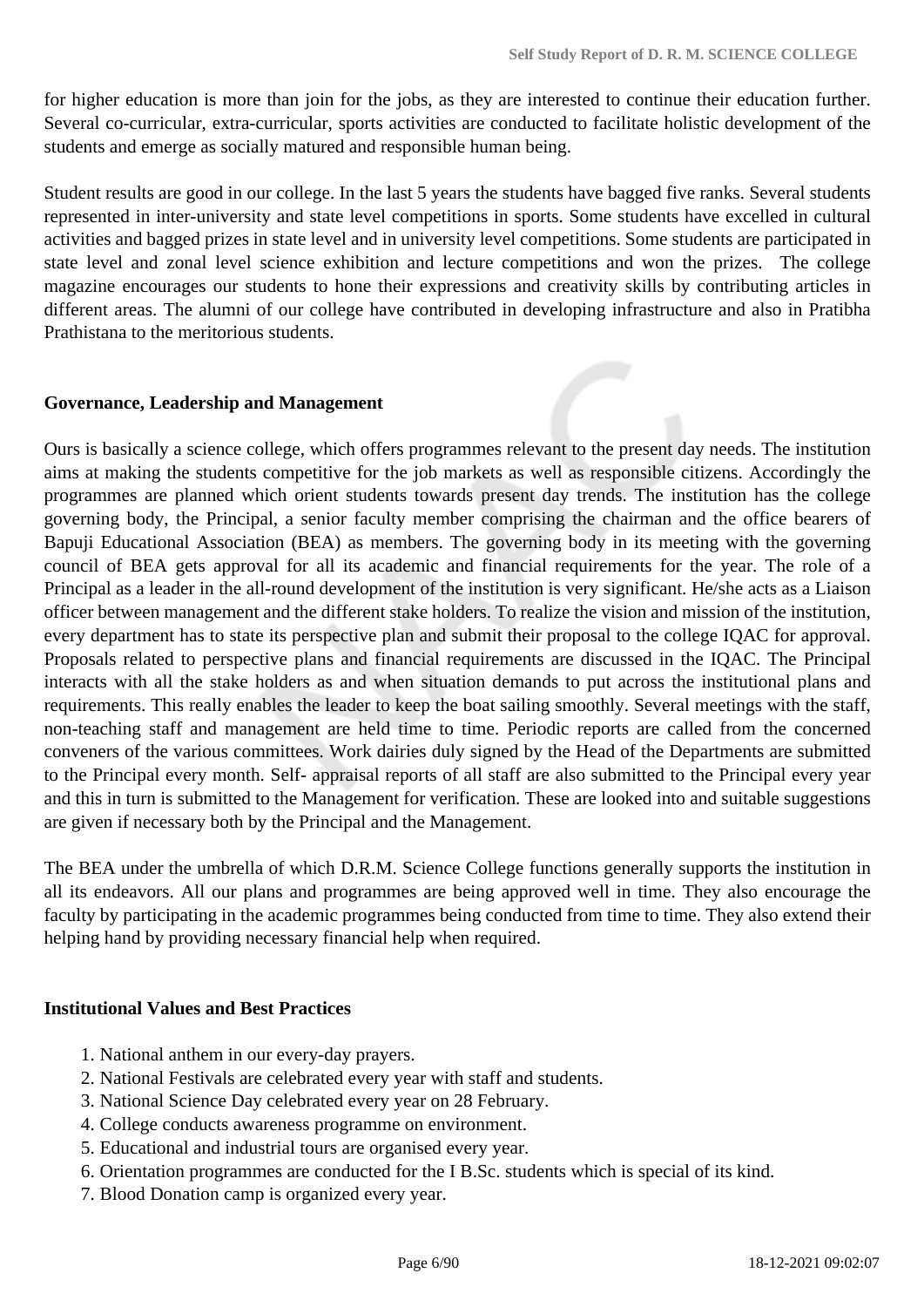- 8. Pratibha Puraskara- award to meritorious students contribution from the staff, alumni and retired staff of the college.
- 9. Student group insurance is done by the college for the benefit of the students.
- 10. Our college has two best practices that is Blood Donation camp conducted every year by Youth Red Cross wing and LEAD extension activities are conducted in collaboration with Deshpande Foundation, Hubli for the benefit of the society.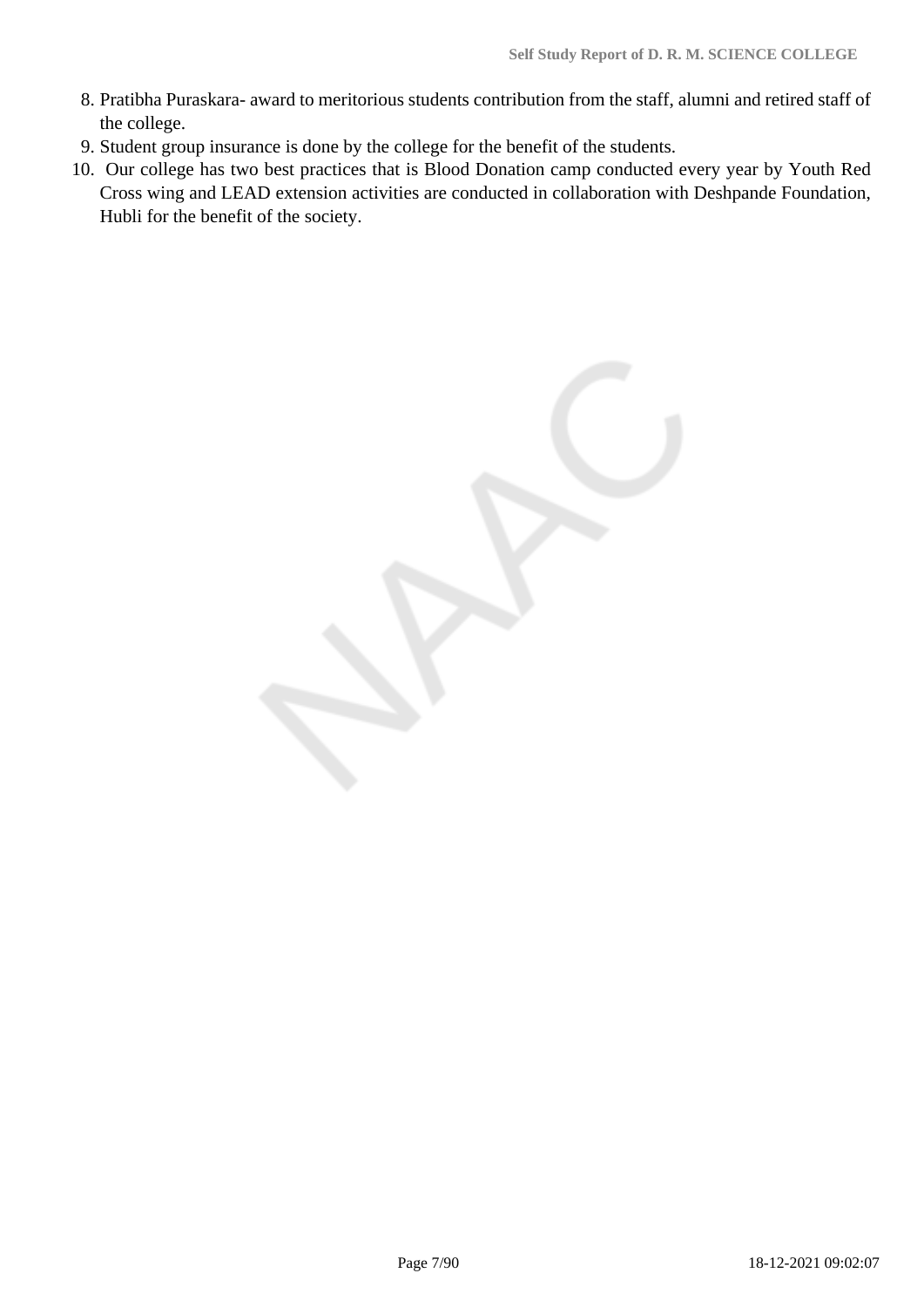# **2. PROFILE**

# **2.1 BASIC INFORMATION**

| Name and Address of the College |                                                                  |  |  |
|---------------------------------|------------------------------------------------------------------|--|--|
| Name                            | D. R. M. SCIENCE COLLEGE                                         |  |  |
| Address                         | DRM SCIENCE COLLEGE HADADI ROAD<br>NEAR STADIUM DAVANGERE-577004 |  |  |
| City                            | Davangere                                                        |  |  |
| <b>State</b>                    | Karnataka                                                        |  |  |
| Pin                             | 577004                                                           |  |  |
| Website                         | www.drmsciencedvg.org                                            |  |  |

| <b>Contacts for Communication</b> |                  |                                          |               |             |                                     |
|-----------------------------------|------------------|------------------------------------------|---------------|-------------|-------------------------------------|
| <b>Designation</b>                | <b>Name</b>      | <b>Telephone with</b><br><b>STD Code</b> | <b>Mobile</b> | Fax         | <b>Email</b>                        |
| Principal                         | Vanaja R         | 08192-250207                             | 9113613440    | 08192-25220 | drmsciencecollege<br>$d$ @gmail.com |
| IQAC / CIQA<br>coordinator        | Kamala<br>Soppin | 08192-237272                             | 8310648294    | 08192-      | iqacdrmscience@g<br>mail.com        |

| <b>Status of the Institution</b> |              |
|----------------------------------|--------------|
| Institution Status               | Grant-in-aid |

| Type of Institution |                |
|---------------------|----------------|
| By Gender           | Co-education   |
| By Shift            | Regular<br>Day |

| <b>Recognized Minority institution</b>     |     |
|--------------------------------------------|-----|
| If it is a recognized minroity institution | No. |
|                                            |     |

| <b>Establishment Details</b>         |              |
|--------------------------------------|--------------|
| Date of establishment of the college | $01-01-1958$ |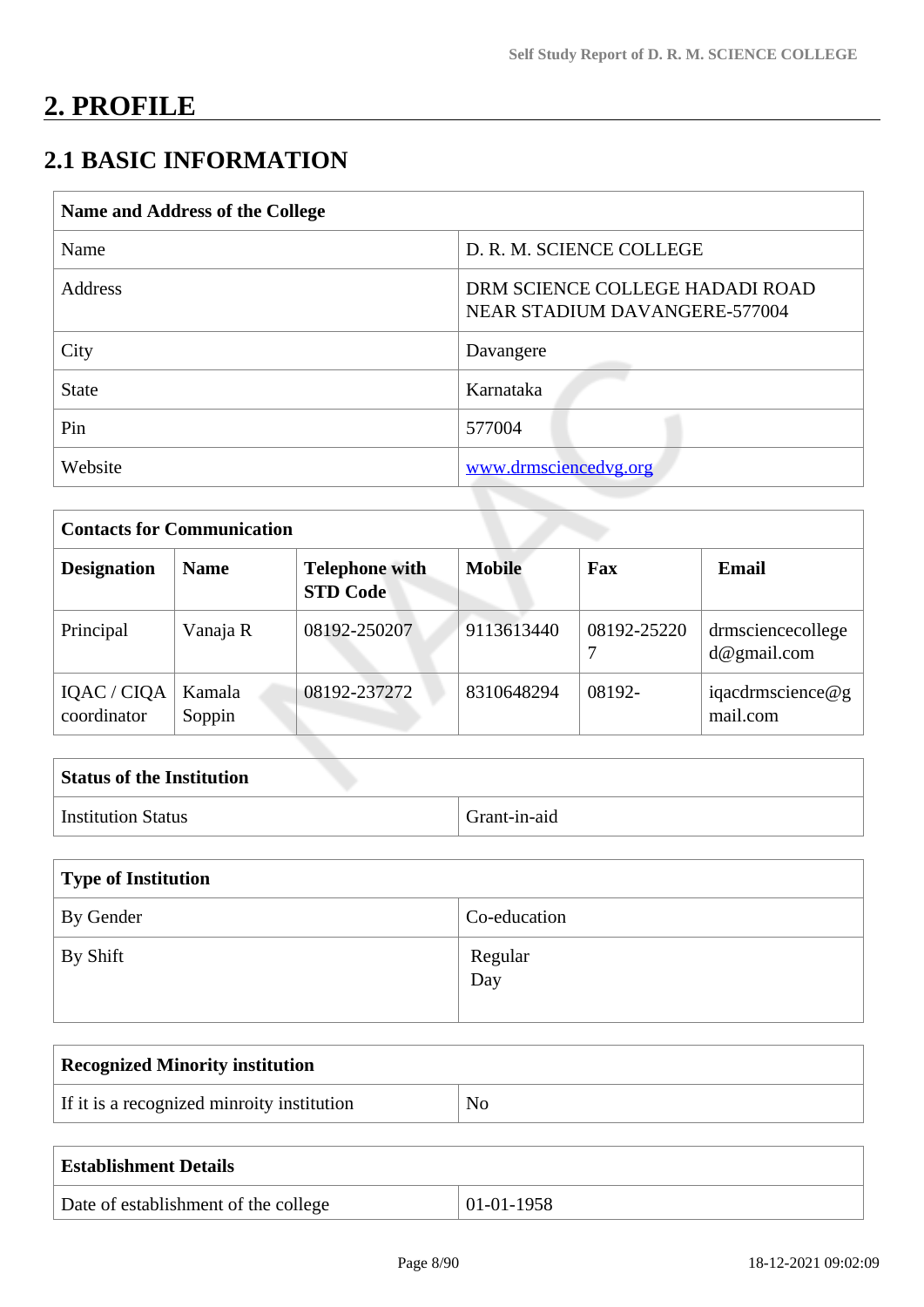**University to which the college is affiliated/ or which governs the college (if it is a constituent college)**

| <b>State</b> | University name      | <b>Document</b>      |
|--------------|----------------------|----------------------|
| Karnataka    | Davangere University | <b>View Document</b> |

# **Details of UGC recognition**

| <b>Under Section</b> | Date       | <b>View Document</b> |
|----------------------|------------|----------------------|
| 2f of UGC            | 01-07-1974 | <b>View Document</b> |
| 12B of UGC           | 17-03-1999 | <b>View Document</b> |

|                                                           | Details of recognition/approval by stationary/regulatory bodies like<br>AICTE, NCTE, MCI, DCI, PCI, RCI etc (other than UGC) |                                        |                              |                |
|-----------------------------------------------------------|------------------------------------------------------------------------------------------------------------------------------|----------------------------------------|------------------------------|----------------|
| <b>Statutory</b><br><b>Regulatory</b><br><b>Authority</b> | <b>Recognition/App</b><br>roval details Inst<br>itution/Departme<br>nt programme                                             | Day, Month and<br>year(dd-mm-<br>yyyy) | <b>Validity in</b><br>months | <b>Remarks</b> |
| No contents                                               |                                                                                                                              |                                        |                              |                |

| <b>Details of autonomy</b>                                                                                                           |    |
|--------------------------------------------------------------------------------------------------------------------------------------|----|
| Does the affiliating university Act provide for<br>conferment of autonomy (as recognized by the<br>UGC), on its affiliated colleges? | No |

| <b>Recognitions</b>                                                                  |    |
|--------------------------------------------------------------------------------------|----|
| Is the College recognized by UGC as a College<br>with Potential for Excellence(CPE)? | No |
| Is the College recognized for its performance by<br>any other governmental agency?   | No |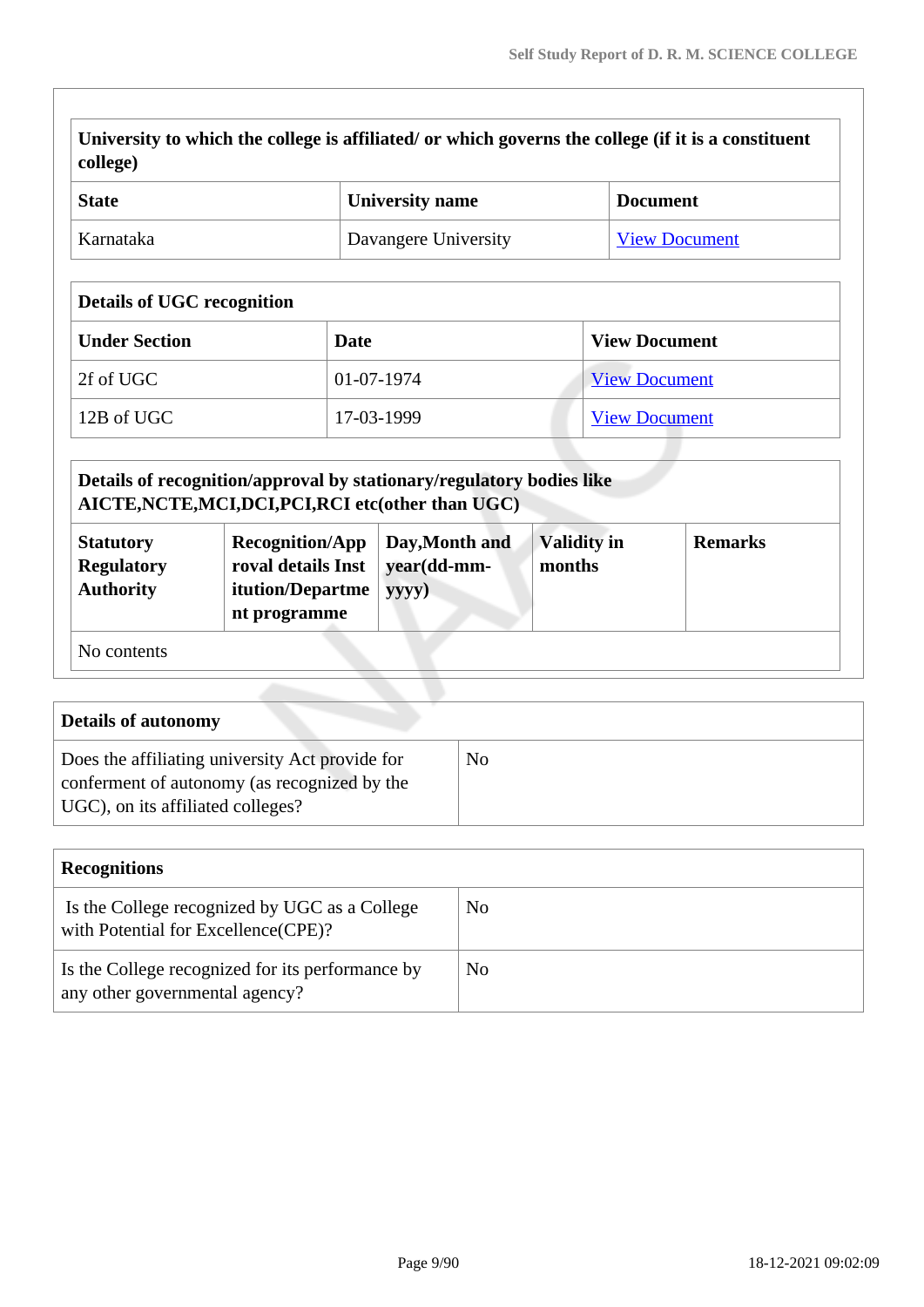| <b>Location and Area of Campus</b> |                                                                                      |           |                                |                             |  |
|------------------------------------|--------------------------------------------------------------------------------------|-----------|--------------------------------|-----------------------------|--|
| <b>Campus Type</b>                 | <b>Address</b>                                                                       | Location* | <b>Campus Area</b><br>in Acres | Built up Area in<br>sq.mts. |  |
| Main campus<br>area                | DRM SCIENCE COLLEGE<br><b>HADADI ROAD NEAR</b><br><b>STADIUM</b><br>DAVANGERE-577004 | Urban     | 4                              | 16187.4                     |  |

# **2.2 ACADEMIC INFORMATION**

|                                  | Details of Programmes Offered by the College (Give Data for Current Academic year) |                                     |                                   |                                        |                                      |                                             |  |  |  |  |
|----------------------------------|------------------------------------------------------------------------------------|-------------------------------------|-----------------------------------|----------------------------------------|--------------------------------------|---------------------------------------------|--|--|--|--|
| <b>Programme</b><br><b>Level</b> | Name of Pr<br>ogramme/C<br>ourse                                                   | <b>Duration</b> in<br><b>Months</b> | <b>Entry</b><br>Qualificatio<br>n | <b>Medium of</b><br><b>Instruction</b> | <b>Sanctioned</b><br><b>Strength</b> | No.of<br><b>Students</b><br><b>Admitted</b> |  |  |  |  |
| <b>UG</b>                        | BSc, Chemist<br>ry Botany<br>Zoology                                               | 36                                  | PUC or<br>Equivalent              | English                                | 225                                  | 200                                         |  |  |  |  |
| <b>UG</b>                        | <b>BSc, Physics</b><br>Chemistry<br><b>Mathematics</b>                             | 36                                  | PUC or<br>Equivalent              | English                                | 450                                  | 397                                         |  |  |  |  |
| <b>UG</b>                        | <b>BSc, Physics</b><br><b>Mathematics</b><br>Computer<br>Science                   | 36                                  | PUC or<br>Equivalent              | English                                | 120                                  | 97                                          |  |  |  |  |

**Position Details of Faculty & Staff in the College**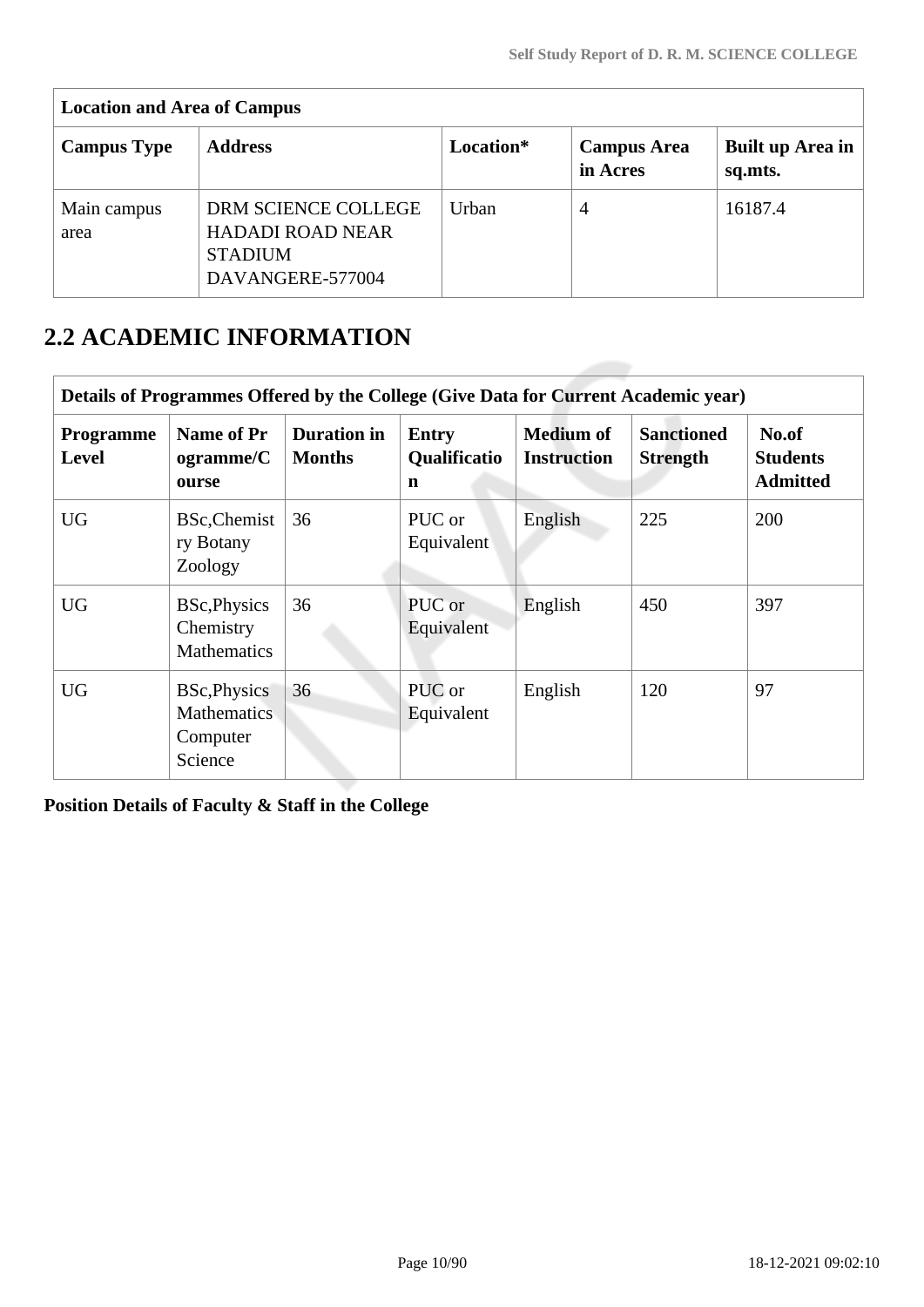| <b>Teaching Faculty</b>                                                             |                  |                  |                |                  |                  |                            |                  |                  |                            |                |                |                |
|-------------------------------------------------------------------------------------|------------------|------------------|----------------|------------------|------------------|----------------------------|------------------|------------------|----------------------------|----------------|----------------|----------------|
|                                                                                     |                  | <b>Professor</b> |                |                  |                  | <b>Associate Professor</b> |                  |                  | <b>Assistant Professor</b> |                |                |                |
|                                                                                     | Male             | Female           | Others         | Total            | Male             | Female                     | Others           | Total            | Male                       | Female         | Others         | Total          |
| Sanctioned by the<br>UGC /University<br>State<br>Government                         |                  |                  |                | $\overline{0}$   |                  |                            |                  | 3                |                            |                |                | 52             |
| Recruited                                                                           | $\overline{0}$   | $\overline{0}$   | $\overline{0}$ | $\overline{0}$   | $\mathbf{1}$     | $\overline{2}$             | $\boldsymbol{0}$ | 3                | $\overline{2}$             | $\overline{2}$ | $\overline{0}$ | $\overline{4}$ |
| Yet to Recruit                                                                      |                  |                  |                | $\overline{0}$   |                  |                            |                  | $\overline{0}$   |                            |                |                | 48             |
| Sanctioned by the<br>Management/Soci<br>ety or Other<br>Authorized<br><b>Bodies</b> |                  |                  |                | $\mathbf{0}$     |                  |                            |                  | $\overline{0}$   |                            |                |                | $\mathbf{0}$   |
| Recruited                                                                           | $\boldsymbol{0}$ | $\overline{0}$   | $\overline{0}$ | $\overline{0}$   | $\boldsymbol{0}$ | $\overline{0}$             | $\overline{0}$   | $\boldsymbol{0}$ | $\overline{0}$             | $\overline{0}$ | $\overline{0}$ | $\overline{0}$ |
| Yet to Recruit                                                                      |                  |                  |                | $\boldsymbol{0}$ |                  |                            |                  | a.<br>$\theta$   |                            |                |                | $\overline{0}$ |
|                                                                                     |                  |                  |                |                  |                  |                            |                  |                  |                            |                |                |                |

| <b>Non-Teaching Staff</b>                                                       |                |                |                  |                |  |  |  |  |
|---------------------------------------------------------------------------------|----------------|----------------|------------------|----------------|--|--|--|--|
|                                                                                 | <b>Male</b>    | <b>Female</b>  | <b>Others</b>    | <b>Total</b>   |  |  |  |  |
| Sanctioned by the<br><b>UGC</b> / University State<br>Government                |                |                |                  | 33             |  |  |  |  |
| Recruited                                                                       | 5              | $\overline{0}$ | $\boldsymbol{0}$ | 5              |  |  |  |  |
| Yet to Recruit                                                                  |                |                |                  | 28             |  |  |  |  |
| Sanctioned by the<br>Management/Society<br>or Other Authorized<br><b>Bodies</b> |                |                |                  | $\overline{0}$ |  |  |  |  |
| Recruited                                                                       | $\overline{0}$ | $\mathbf{0}$   | $\boldsymbol{0}$ | $\overline{0}$ |  |  |  |  |
| Yet to Recruit                                                                  |                |                |                  | $\overline{0}$ |  |  |  |  |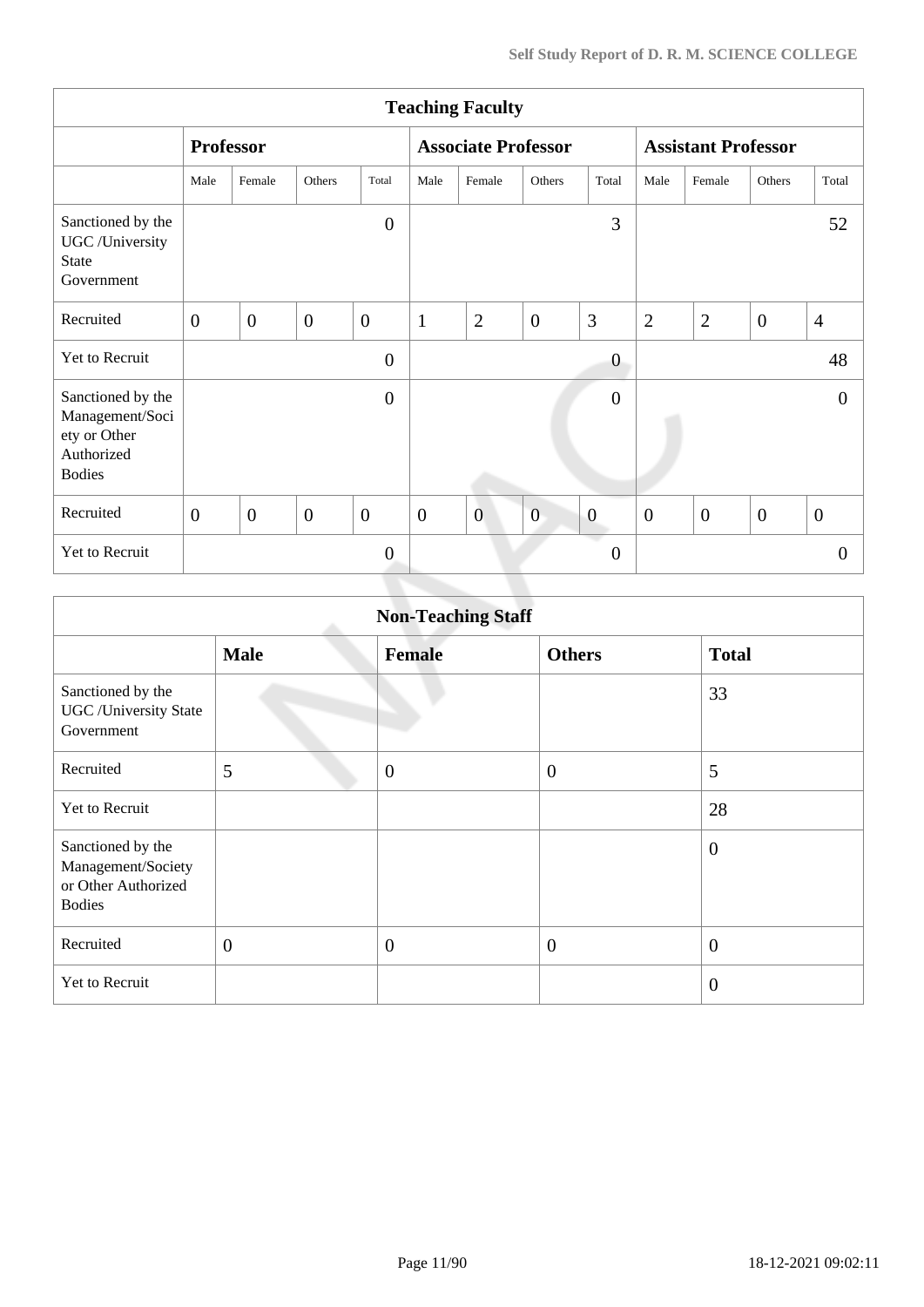| <b>Technical Staff</b>                                                          |              |              |                |                  |  |  |  |  |  |
|---------------------------------------------------------------------------------|--------------|--------------|----------------|------------------|--|--|--|--|--|
|                                                                                 | <b>Male</b>  | Female       | <b>Others</b>  | <b>Total</b>     |  |  |  |  |  |
| Sanctioned by the<br><b>UGC</b> /University State<br>Government                 |              |              |                | $\boldsymbol{0}$ |  |  |  |  |  |
| Recruited                                                                       | $\mathbf{0}$ | $\mathbf{0}$ | $\overline{0}$ | $\overline{0}$   |  |  |  |  |  |
| Yet to Recruit                                                                  |              |              |                | $\overline{0}$   |  |  |  |  |  |
| Sanctioned by the<br>Management/Society<br>or Other Authorized<br><b>Bodies</b> |              |              |                | $\overline{0}$   |  |  |  |  |  |
| Recruited                                                                       | $\mathbf{0}$ | $\mathbf{0}$ | $\overline{0}$ | $\theta$         |  |  |  |  |  |
| Yet to Recruit                                                                  |              |              |                | $\overline{0}$   |  |  |  |  |  |

# **Qualification Details of the Teaching Staff**

|                                     | <b>Permanent Teachers</b> |                |                |                            |                  |                |                            |                |                |                |  |  |
|-------------------------------------|---------------------------|----------------|----------------|----------------------------|------------------|----------------|----------------------------|----------------|----------------|----------------|--|--|
| <b>Highest</b><br>Qualificatio<br>n | <b>Professor</b>          |                |                | <b>Associate Professor</b> |                  |                | <b>Assistant Professor</b> |                |                |                |  |  |
|                                     | Male                      | Female         | <b>Others</b>  | Male                       | Female           | Others         | Male                       | Female         | Others         | Total          |  |  |
| D.sc/D.Litt.                        | $\mathbf{0}$              | $\mathbf{0}$   | $\overline{0}$ | $\overline{0}$             | $\boldsymbol{0}$ | $\mathbf{0}$   | $\overline{0}$             | $\mathbf{0}$   | $\mathbf{0}$   | $\mathbf{0}$   |  |  |
| Ph.D.                               | $\overline{0}$            | $\overline{0}$ | $\overline{0}$ | $\theta$                   | $\mathbf{1}$     | $\overline{0}$ | -1                         | $\theta$       | $\theta$       | $\overline{2}$ |  |  |
| M.Phil.                             | $\theta$                  | $\mathbf{0}$   | $\overline{0}$ | $\overline{0}$             | $\mathbf{1}$     | $\overline{0}$ | $\mathbf{1}$               | $\overline{2}$ | $\theta$       | $\overline{4}$ |  |  |
| PG                                  | $\overline{0}$            | $\theta$       | $\overline{0}$ | 1                          | $\overline{0}$   | $\overline{0}$ | $\theta$                   | $\overline{0}$ | $\overline{0}$ | $\mathbf{1}$   |  |  |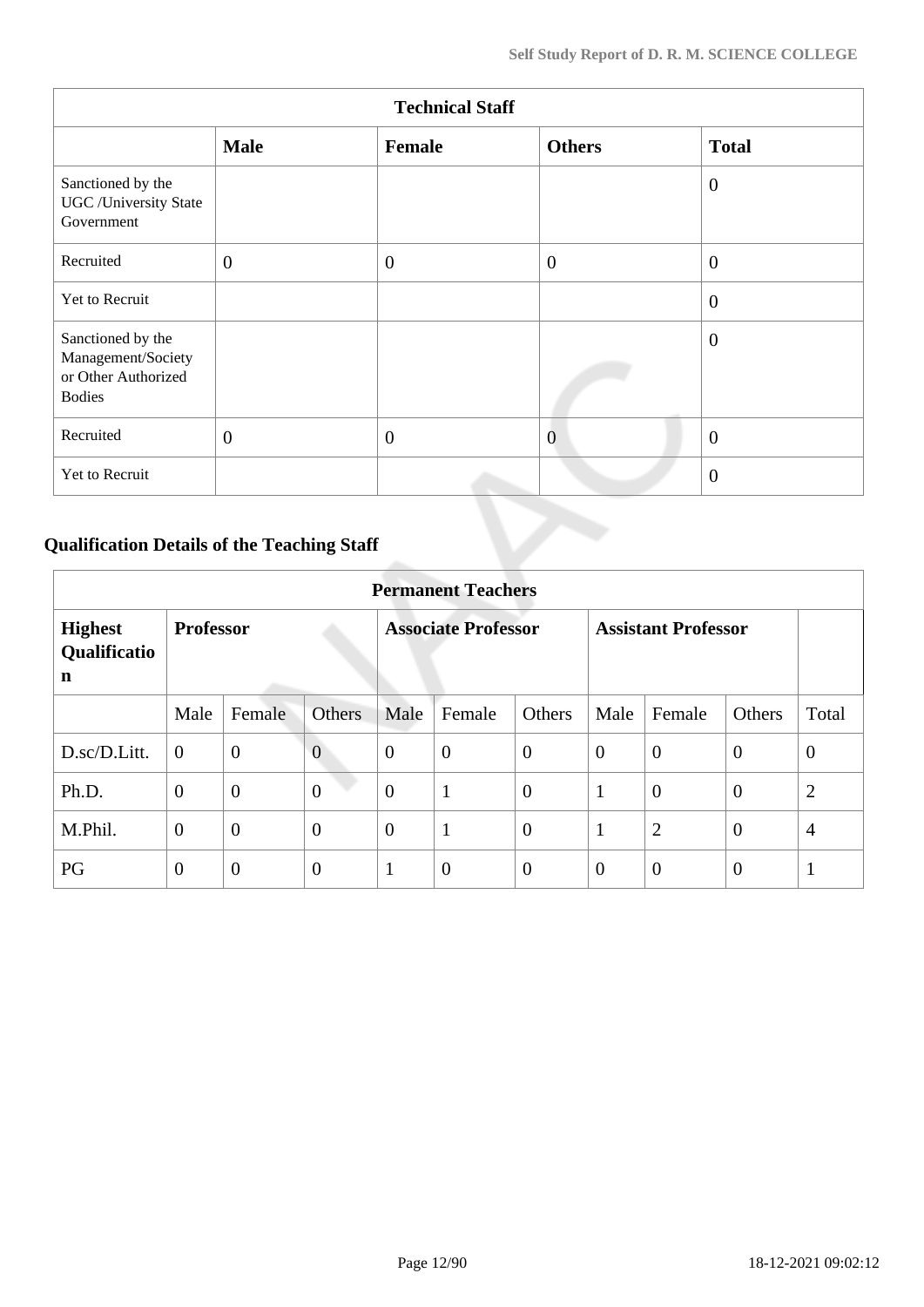| <b>Temporary Teachers</b>           |                  |                  |                  |                            |                  |                |                            |                |                |                |  |
|-------------------------------------|------------------|------------------|------------------|----------------------------|------------------|----------------|----------------------------|----------------|----------------|----------------|--|
| <b>Highest</b><br>Qualificatio<br>n | <b>Professor</b> |                  |                  | <b>Associate Professor</b> |                  |                | <b>Assistant Professor</b> |                |                |                |  |
|                                     | Male             | Female           | Others           | Male                       | Female           | Others         | Male                       | Female         | Others         | Total          |  |
| D.sc/D.Litt.                        | $\theta$         | $\overline{0}$   | $\boldsymbol{0}$ | $\overline{0}$             | $\overline{0}$   | $\overline{0}$ | $\overline{0}$             | $\overline{0}$ | $\overline{0}$ | $\overline{0}$ |  |
| Ph.D.                               | $\overline{0}$   | $\boldsymbol{0}$ | $\boldsymbol{0}$ | $\overline{0}$             | $\overline{0}$   | $\overline{0}$ | $\mathbf{1}$               | $\overline{0}$ | $\theta$       | $\mathbf{1}$   |  |
| M.Phil.                             | $\theta$         | $\overline{0}$   | $\overline{0}$   | $\overline{0}$             | $\overline{0}$   | $\overline{0}$ | $\overline{0}$             | $\overline{0}$ | $\theta$       | $\overline{0}$ |  |
| PG                                  | $\overline{0}$   | $\boldsymbol{0}$ | $\mathbf{0}$     | $\overline{0}$             | $\boldsymbol{0}$ | $\overline{0}$ | 9                          | 17             | $\overline{0}$ | 26             |  |

|                                                         | <b>Part Time Teachers</b> |                |                |                            |                |                |                            |                |                  |                |  |  |
|---------------------------------------------------------|---------------------------|----------------|----------------|----------------------------|----------------|----------------|----------------------------|----------------|------------------|----------------|--|--|
| <b>Professor</b><br><b>Highest</b><br>Qualificatio<br>n |                           |                |                | <b>Associate Professor</b> |                |                | <b>Assistant Professor</b> |                |                  |                |  |  |
|                                                         | Male                      | Female         | Others         | Male                       | Female         | <b>Others</b>  | Male                       | Female         | Others           | Total          |  |  |
| D.sc/D.Litt.                                            | $\boldsymbol{0}$          | $\mathbf{0}$   | $\overline{0}$ | $\overline{0}$             | $\overline{0}$ | $\overline{0}$ | $\theta$                   | $\overline{0}$ | $\boldsymbol{0}$ | $\overline{0}$ |  |  |
| Ph.D.                                                   | $\overline{0}$            | $\overline{0}$ | $\overline{0}$ | $\overline{0}$             | $\overline{0}$ | $\overline{0}$ | $\Omega$                   | $\theta$       | $\overline{0}$   | $\theta$       |  |  |
| M.Phil.                                                 | $\theta$                  | $\overline{0}$ | $\overline{0}$ | $\overline{0}$             | $\theta$       | $\overline{0}$ | $\theta$                   | $\overline{0}$ | $\overline{0}$   | $\overline{0}$ |  |  |
| PG                                                      | $\overline{0}$            | $\overline{0}$ | $\overline{0}$ | $\theta$                   | $\overline{0}$ | $\overline{0}$ | 7                          | 3              | $\overline{0}$   | 10             |  |  |

| <b>Details of Visting/Guest Faculties</b> |             |               |               |              |  |  |  |  |
|-------------------------------------------|-------------|---------------|---------------|--------------|--|--|--|--|
| <b>Number of Visiting/Guest Faculty</b>   | <b>Male</b> | <b>Female</b> | <b>Others</b> | <b>Total</b> |  |  |  |  |
| engaged with the college?                 |             |               |               |              |  |  |  |  |

# **Provide the Following Details of Students Enrolled in the College During the Current Academic Year**

| <b>Programme</b> |        | <b>From the State</b><br><b>Where College</b><br>is Located | <b>From Other</b><br><b>States of India</b> | <b>NRI Students</b> | Foreign<br><b>Students</b> | <b>Total</b> |
|------------------|--------|-------------------------------------------------------------|---------------------------------------------|---------------------|----------------------------|--------------|
| <b>UG</b>        | Male   | 276                                                         | $\theta$                                    | v                   | $\theta$                   | 276          |
|                  | Female | 418                                                         | $\theta$                                    | $\theta$            | $\Omega$                   | 418          |
|                  | Others | $\overline{0}$                                              | 0                                           | $\theta$            | $\theta$                   | $\theta$     |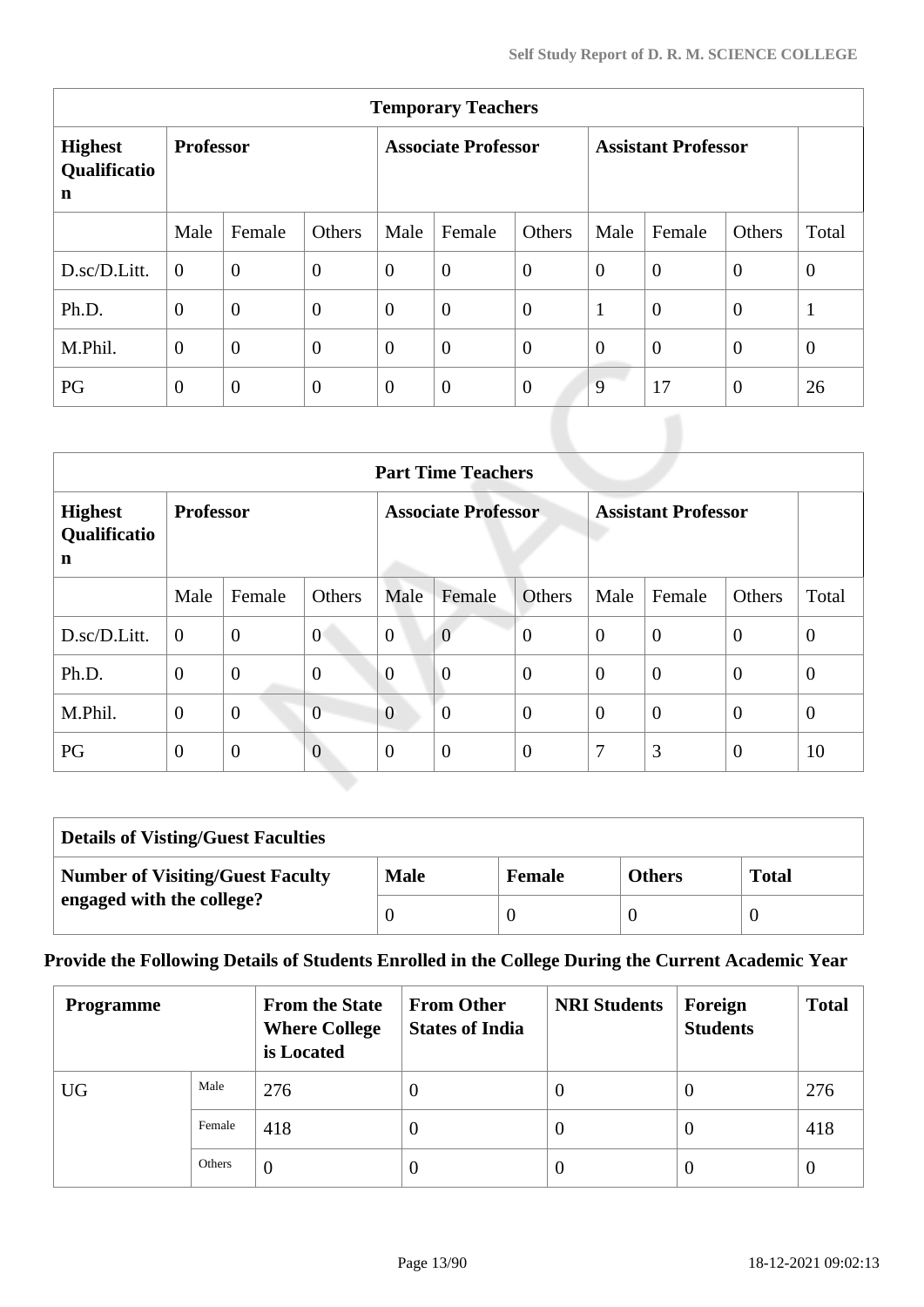| <b>Years</b>       |        |                  |                  |                  |                  |
|--------------------|--------|------------------|------------------|------------------|------------------|
| Programme          |        | Year 1           | Year 2           | Year 3           | Year 4           |
| <b>SC</b>          | Male   | 38               | 36               | 25               | 34               |
|                    | Female | 53               | 41               | 32               | 35               |
|                    | Others | $\overline{0}$   | $\boldsymbol{0}$ | $\overline{0}$   | $\overline{0}$   |
| ${\cal S}{\cal T}$ | Male   | 26               | 24               | 24               | 17               |
|                    | Female | 29               | 35               | 28               | 26               |
|                    | Others | $\overline{0}$   | $\overline{0}$   | $\mathbf{0}$     | $\overline{0}$   |
| OBC                | Male   | 183              | 157              | 188              | 145              |
|                    | Female | 321              | 328              | 255              | 253              |
|                    | Others | $\boldsymbol{0}$ | $\boldsymbol{0}$ | $\boldsymbol{0}$ | $\overline{0}$   |
| General            | Male   | 30               | 20               | 18               | 32               |
|                    | Female | 38               | 45               | 45               | 58               |
|                    | Others | $\mathbf{0}$     | $\overline{0}$   | $\boldsymbol{0}$ | $\boldsymbol{0}$ |
| Others             | Male   | $\overline{0}$   | $\overline{0}$   | $\overline{0}$   | $\overline{0}$   |
|                    | Female | $\mathbf{0}$     | $\boldsymbol{0}$ | $\boldsymbol{0}$ | $\overline{0}$   |
|                    | Others | $\overline{0}$   | $\boldsymbol{0}$ | $\overline{0}$   | $\overline{0}$   |
| Total              |        | 718              | 686              | 615              | 600              |

 **Provide the Following Details of Students admitted to the College During the last four Academic Years**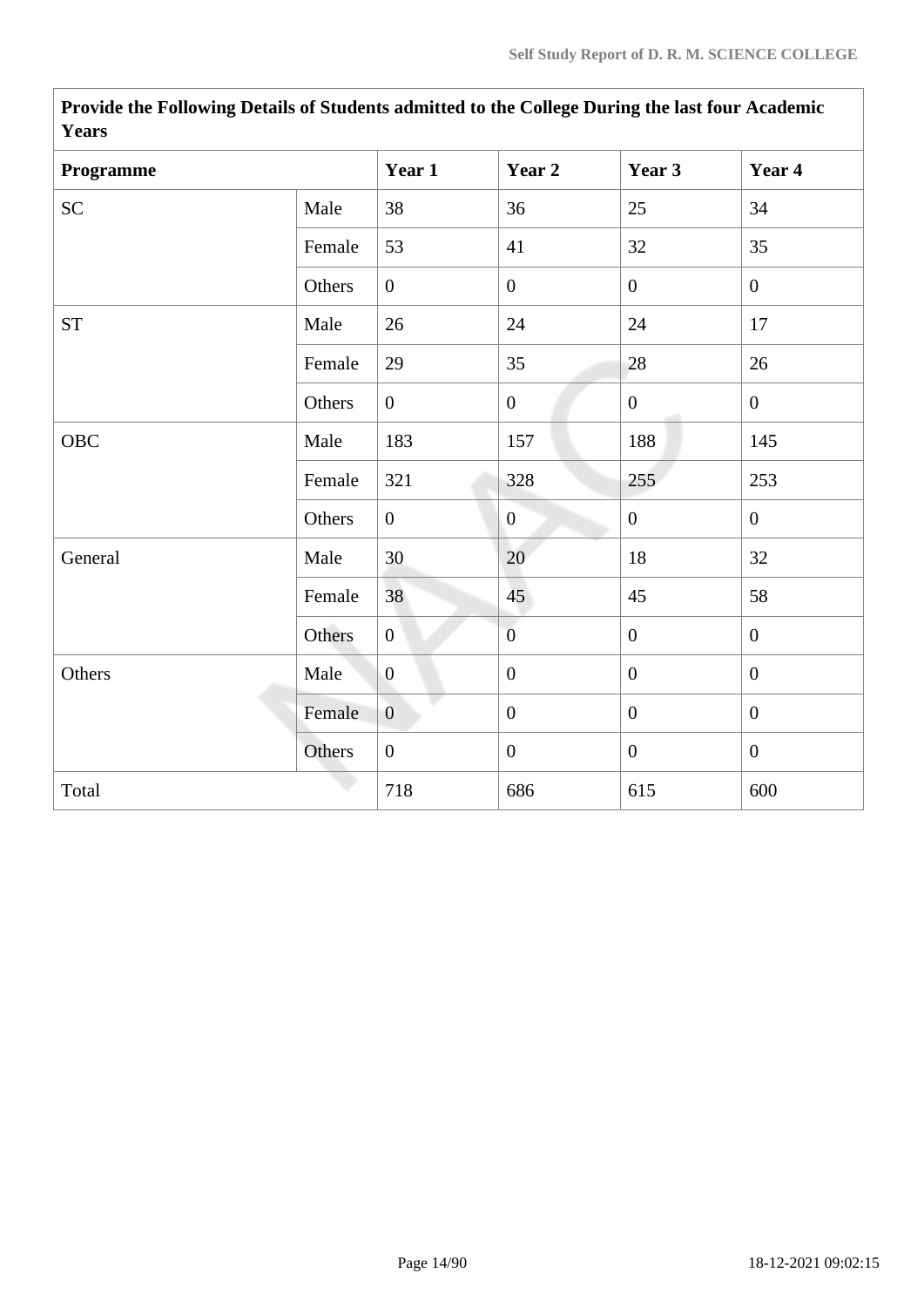# **Extended Profile**

# **1 Program**

# **1.1**

# **Number of courses offered by the Institution across all programs during the last five years**

| 2019-20                                 | 2018-19 | 2017-18 |          | 2016-17              | 2015-16 |  |  |
|-----------------------------------------|---------|---------|----------|----------------------|---------|--|--|
| 45                                      | 45      | 45      |          | 45                   | 45      |  |  |
| <b>File Description</b>                 |         |         | Document |                      |         |  |  |
| Institutional data in prescribed format |         |         |          | <b>View Document</b> |         |  |  |

# **1.2**

### **Number of programs offered year-wise for last five years**

| 2019-20 | 2018-19 | 2017-18 | $2016-17$ | 2015-16 |
|---------|---------|---------|-----------|---------|
| 03      | 03      | 03      | 03        | 04      |

# **2 Students**

### **2.1**

### **Number of students year-wise during last five years**

| 2019-20                 | 2018-19                                 | 2017-18 |          | 2016-17              | 2015-16 |  |
|-------------------------|-----------------------------------------|---------|----------|----------------------|---------|--|
| 718                     | 686                                     | 615     |          | 600                  | 624     |  |
| <b>File Description</b> |                                         |         | Document |                      |         |  |
|                         | Institutional data in prescribed format |         |          | <b>View Document</b> |         |  |

### **2.2**

# **Number of seats earmarked for reserved category as per GOI/State Govt rule year-wise during last five years**

| 2019-20 | 2018-19 | 2017-18 | 2016-17 | 2015-16 |
|---------|---------|---------|---------|---------|
| 330     | 330     | 330     | 330     | 330     |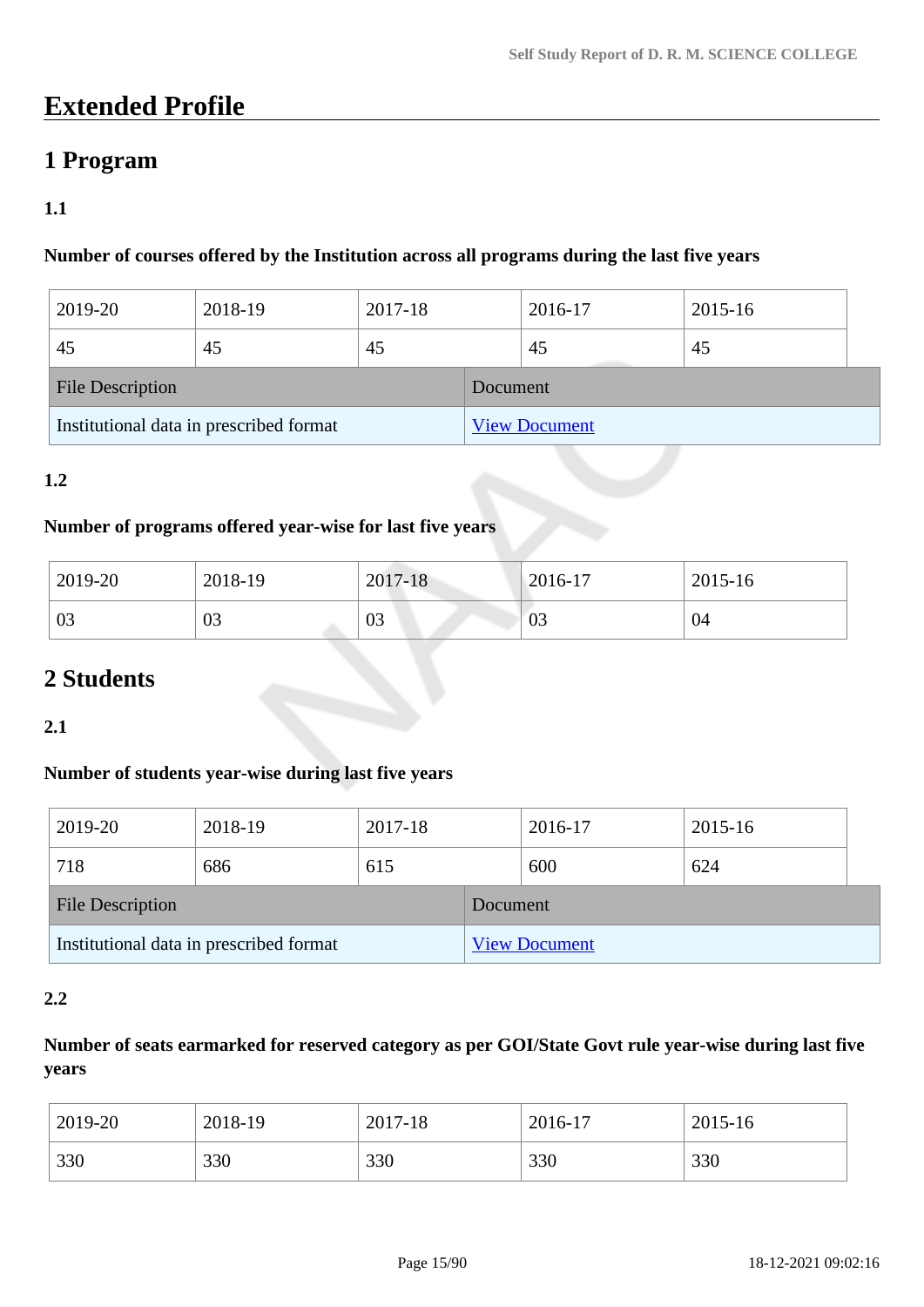| <b>File Description</b>                 | Document             |
|-----------------------------------------|----------------------|
| Institutional data in prescribed format | <b>View Document</b> |

# **2.3**

### **Number of outgoing / final year students year-wise during last five years**

| 2019-20                 | 2018-19                                 | 2017-18 |          | 2016-17              | 2015-16 |  |
|-------------------------|-----------------------------------------|---------|----------|----------------------|---------|--|
| 206                     | 210                                     | 161     |          | 180                  | 247     |  |
| <b>File Description</b> |                                         |         | Document |                      |         |  |
|                         | Institutional data in prescribed format |         |          | <b>View Document</b> |         |  |

# **3 Teachers**

# **3.1**

# **Number of full time teachers year-wise during the last five years**

| 2019-20                 | 2018-19                                 | 2017-18 |          | 2016-17              | 2015-16 |  |
|-------------------------|-----------------------------------------|---------|----------|----------------------|---------|--|
| 08                      | 08                                      | 10      |          | 11                   |         |  |
| <b>File Description</b> |                                         |         | Document |                      |         |  |
|                         | Institutional data in prescribed format |         |          | <b>View Document</b> |         |  |

# **3.2**

# **Number of sanctioned posts year-wise during last five years**

| 2019-20                 | 2018-19                                 | 2017-18 |          | 2016-17              | 2015-16 |  |
|-------------------------|-----------------------------------------|---------|----------|----------------------|---------|--|
| 08                      | 10                                      | 10      |          |                      |         |  |
| <b>File Description</b> |                                         |         | Document |                      |         |  |
|                         | Institutional data in prescribed format |         |          | <b>View Document</b> |         |  |

# **4 Institution**

# **4.1**

**Total number of classrooms and seminar halls**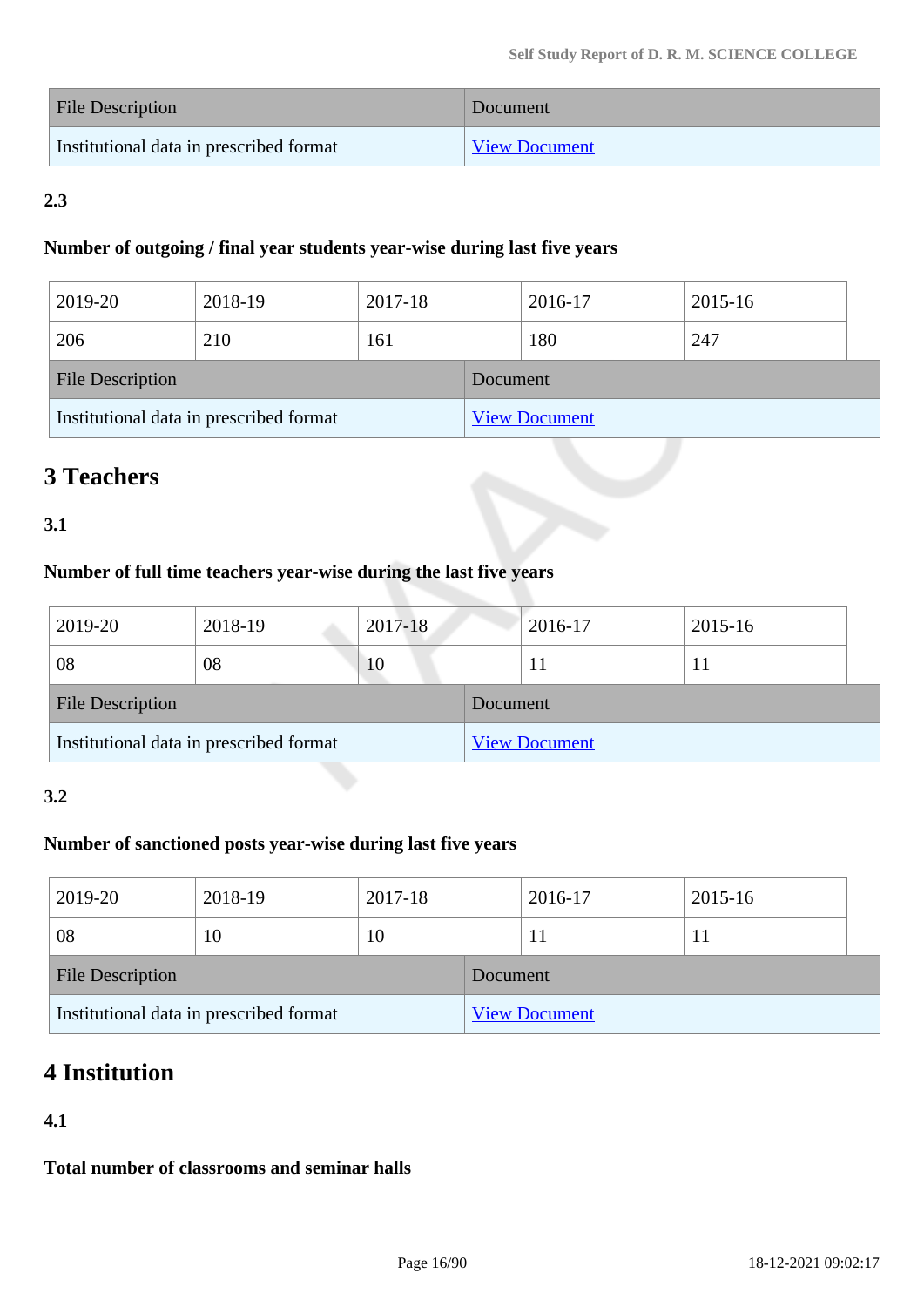# **Response: 8**

### **4.2**

### **Total Expenditure excluding salary year-wise during last five years ( INR in Lakhs)**

| $2019-20$ | 2018-19  | 2017-18  | 2016-17  | 2015-16  |
|-----------|----------|----------|----------|----------|
| 11.41784  | 10.94291 | 10.96175 | 10.27317 | 10.06547 |

### **4.3**

# **Number of Computers**

### **Response: 80**

### **4.4**

**Total number of computers in the campus for academic purpose**

# **Response: 40**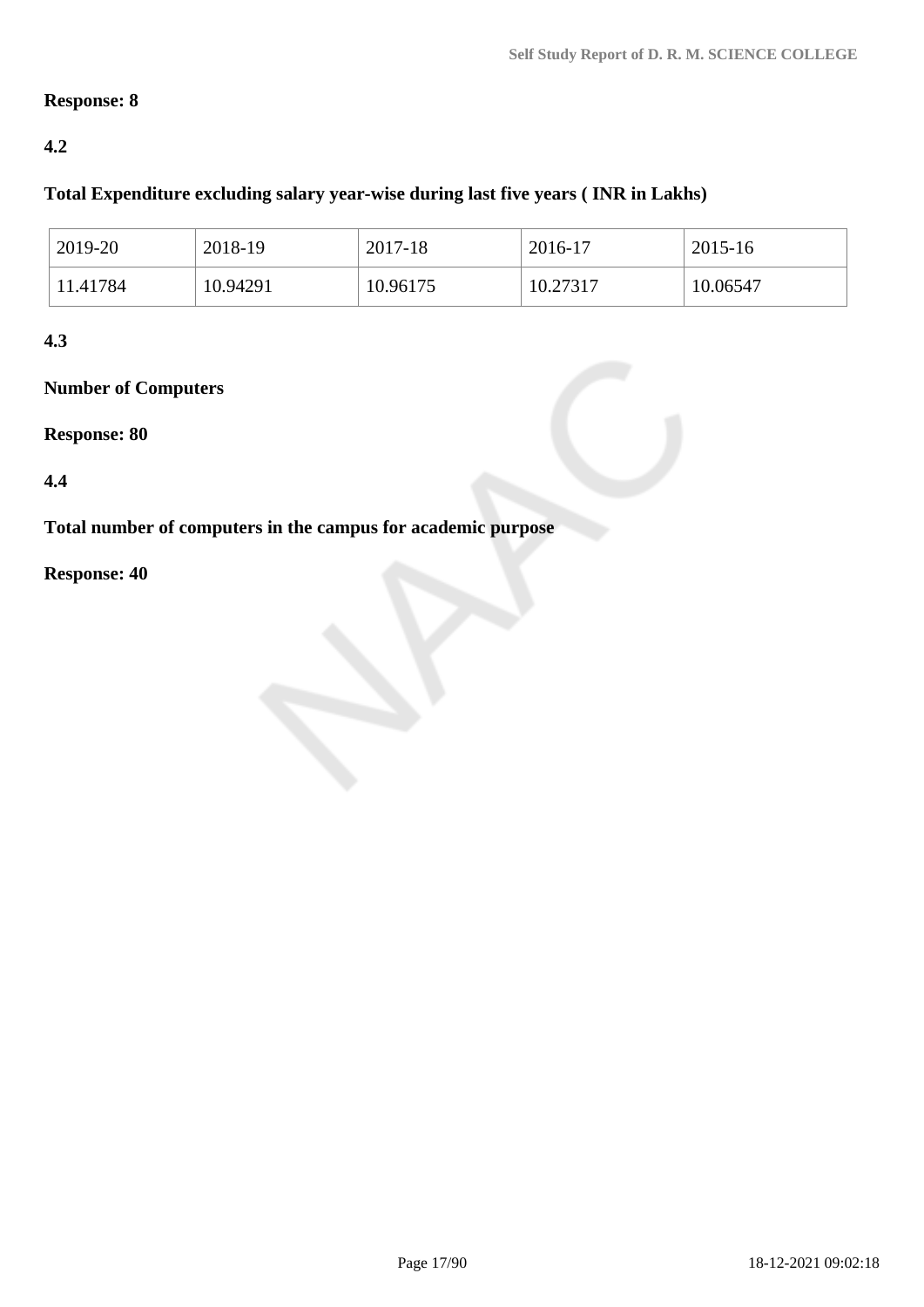# **4. Quality Indicator Framework(QIF)**

# **Criterion 1 - Curricular Aspects**

# **1.1 Curricular Planning and Implementation**

 **1.1.1 The Institution ensures effective curriculum delivery through a well planned and documented process**

### **Response:**

1.Our institution is affiliated to Davangere University and it has to follow the curriculum framed by it. Most of our teachers, being members of Board of studies and play a key role in framing the syllabus. The institution has its own calendar of events along with the academic calendar of the university which visualizes the way; the curriculum has to be carried out.

2. The annual academic calendar is prepared in accordance with the calendar of events given by the university. It is prepared before the commencement of the academic year. This calendar has significant dates to carry out proper teaching, learning and evaluation process. It is displayed in the prospectus and on the college website.

3. Periodical meetings are held in each department to discuss about the teaching plan and the action taken, the course outcomes and the programme outcomes. Work diaries are maintained by the faculties for effective academic planning, implementation and review of the curriculum.

4. Orientation programmes are organised for the I B.Sc. students to create awareness about the facilities available in the campus and rules, regulations and discipline to be followed in the college campus.

 5. In each semester two IQAC meetings are held. The principal reviews all the aspects regarding teaching learning processes and guides if necessary.

6. Conventional class room teaching is blended with the use of ICT to make the teaching learning process more effective. Class room teaching is supplemented with seminars, workshops, special lectures, group discussions, tutorials, assignments, educational tours, field trips and industrial visits for effective delivery of curriculum.

7. The college central library provides teachers and the students with necessary learning resources for effective delivery of curriculum. Internal assessment tests and semester end examinations are conducted to know whether students have gained the knowledge.

8. The remedial/ tutorial classes are conducted for slow learners. The advanced learners are motivated to engage seminars for their counter parts to enhance their knowledge further and they are guided further to achieve excellence in academics.

9. The institution encourages the faculty members to attend orientation programmes, refresher courses, workshops, seminars, short-term courses to enrich their knowledge.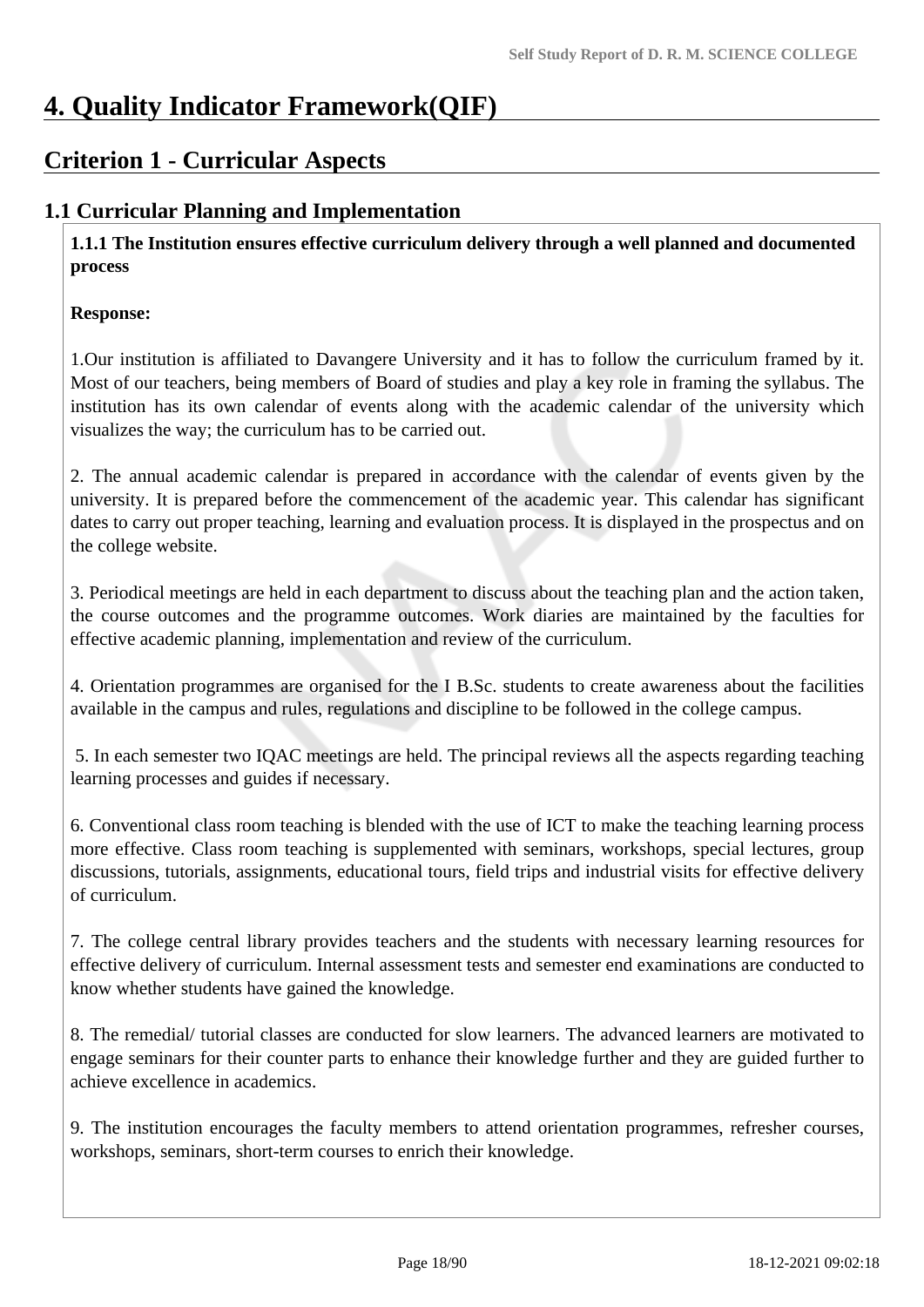| <b>File Description</b>              | <b>Document</b>      |
|--------------------------------------|----------------------|
| <b>Upload Additional information</b> | <b>View Document</b> |
| Link for Additional information      | <b>View Document</b> |

### **1.1.2 The institution adheres to the academic calendar including for the conduct of CIE**

### **Response:**

As per the university guidelines the performance of the students in the college is evaluated internally on a continuous basis, by introducing credit based grading system from the academic year 2016-17. The marks allotted for internal assessment are 20 (5 for regular attendance, 5 for home assignment, remaining 10 for 2 internal tests). For practical there shall be continuous evaluation for 10 marks. The performance by the student, day to day work and submission of practical records is considered for 10 marks. This evaluation is done by the concerned laboratory teacher. In this regard the faculty will do the keen evaluation which includes regularity, procedure, results, viva and promptness in submission of records and the marks obtained are recorded. Students are allowed to use the laboratory even after the college hours.

There is complete transparency in the internal assessment. The assessment test schedules are prepared as per university norms and communicated to the students well in advance. Evaluation is completed within one week after the internal test. The corrected answer scripts at random are verified by Head of the Departments. The answer scripts are distributed to the students for verification and any grievance is redressed immediately. The marks obtained by the students are displayed on the notice board. Finally these marks are uploaded to the university college portal along with their attendance marks and home assignment marks. At the end of the semester practical examinations are conducted having an internal and an external examiner appointed by the university.

| <b>File Description</b>              | <b>Document</b>      |
|--------------------------------------|----------------------|
| <b>Upload Additional information</b> | <b>View Document</b> |
| Link for Additional information      | <b>View Document</b> |

 **1.1.3 Teachers of the Institution participate in following activities related to curriculum development and assessment of the affiliating University and/are represented on the following academic bodies during the last five years** 

- **1.Academic council/BoS of Affiliating university**
- **2.Setting of question papers for UG/PG programs**
- **3.Design and Development of Curriculum for Add on/ certificate/ Diploma Courses**
- **4.Assessment /evaluation process of the affiliating University**

**Response:** B. Any 3 of the above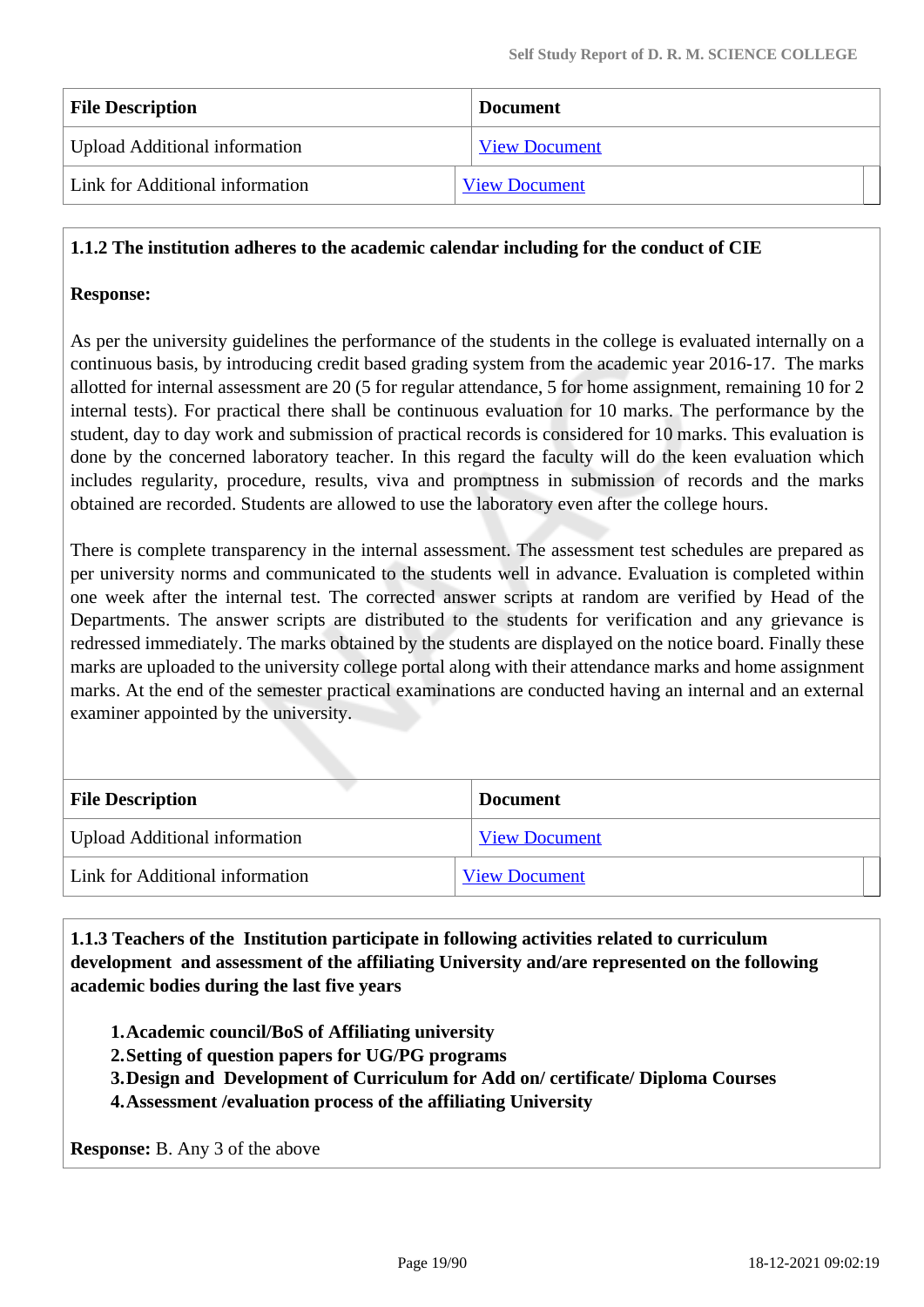| <b>File Description</b>                                                                                      | <b>Document</b>      |
|--------------------------------------------------------------------------------------------------------------|----------------------|
| Institutional data in prescribed format                                                                      | <b>View Document</b> |
| Details of participation of teachers in various<br>bodies/activities provided as a response to the<br>metric | <b>View Document</b> |
| Any additional information                                                                                   | <b>View Document</b> |

# **1.2 Academic Flexibility**

| 1.2.1 Percentage of Programmes in which Choice Based Credit System (CBCS)/ elective<br>course system has been implemented |                      |
|---------------------------------------------------------------------------------------------------------------------------|----------------------|
| <b>Response: 100</b>                                                                                                      |                      |
| 1.2.1.1 Number of Programmes in which CBCS/ Elective course system implemented.                                           |                      |
| Response: 03                                                                                                              |                      |
| <b>File Description</b>                                                                                                   | <b>Document</b>      |
| Minutes of relevant Academic Council/ BOS<br>meetings                                                                     | <b>View Document</b> |
| Institutional data in prescribed format                                                                                   | <b>View Document</b> |
| Any additional information                                                                                                | <b>View Document</b> |

# **1.2.2 Number of Add on /Certificate programs offered during the last five years**

#### **Response:** 0

### 1.2.2.1 **How many Add on /Certificate programs are offered within the last 5 years.**

| 2019-20 | 2018-19 | 2017-18 | 2016-17 | $2015 - 16$ |
|---------|---------|---------|---------|-------------|
|         |         |         |         |             |

| <b>File Description</b>                 | <b>Document</b>      |
|-----------------------------------------|----------------------|
| Institutional data in prescribed format | <b>View Document</b> |

# **1.2.3 Average percentage of students enrolled in Certificate/ Add-on programs as against the total number of students during the last five years**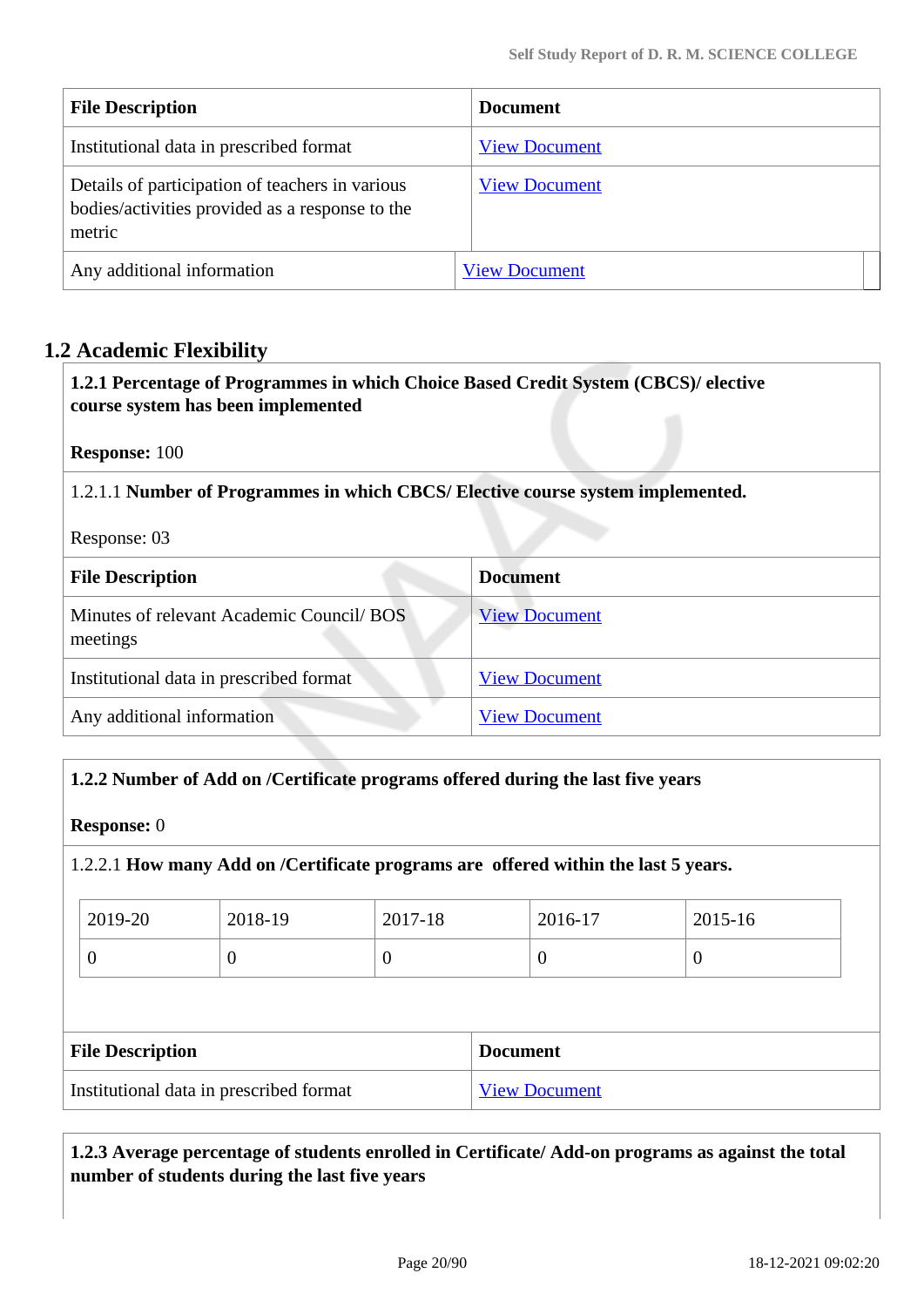#### **Response:** 0

1.2.3.1 **Number of students enrolled in subject related Certificate or Add-on programs year wise during last five years**

| 2019-20 | 2018-19 | 2017-18 | 2016-17 | 2015-16 |
|---------|---------|---------|---------|---------|
| v       |         |         | U       | U       |

# **1.3 Curriculum Enrichment**

 **1.3.1 Institution integrates crosscutting issues relevant to Professional Ethics ,Gender, Human Values ,Environment and Sustainability into the Curriculum**

**Response:** 

The Curriculum designed by the University provides a major space for the cross cutting issues relevant to Gender, Environment Sustainability, Human Values, Professional Ethics and Development of Creative and Divergent Competencies in all disciplines. In general these issues prove to be very effective in shaping the positive attitudes and aptitudes of the students and help them to form critical and creative sensibility.

In core courses like Chemistry, Botany, Zoology (C.B.Z), the importance is given for environment and its protection in the subjects Botany and Zoology. Apart from this the non-core subjects like Environmental Science addresses on gender, environment, sustainability, human values and professional ethics in their curriculum.

There is co-education in our institution. Boys and Girls have equal rights and opportunities in all areas in relation to sustainable development to be achieved. Gender equality is nurtured at every step of policy and activities, with the aim of avoiding discrimination to promote the equality between men and women. B.Sc. curriculum address the gender issues in English and Kannada books about novels, essays poems and the articles. This the institution insist to inculcate the gender issues through curriculum among students. The gender sensitizing issues are also redressed by our college anti-sexual harassment and anti-ragging cell. This committee resolves the complaint if any and takes all the measures to solve the problems.

The I B.Sc. students of all courses get awareness about the changes in Environment, Ecosystem, Biodiversity, Conservation, environmental pollution, Environment protection by studying Environmental Science. The personality development, soft-skills, civic values and responsibility, etiquette and manners are some of the ethical studies incorporated in the subject Social Science and Management for the second year B.Sc. students. Along with this, the teachers also teach ethics and values by setting positive examples.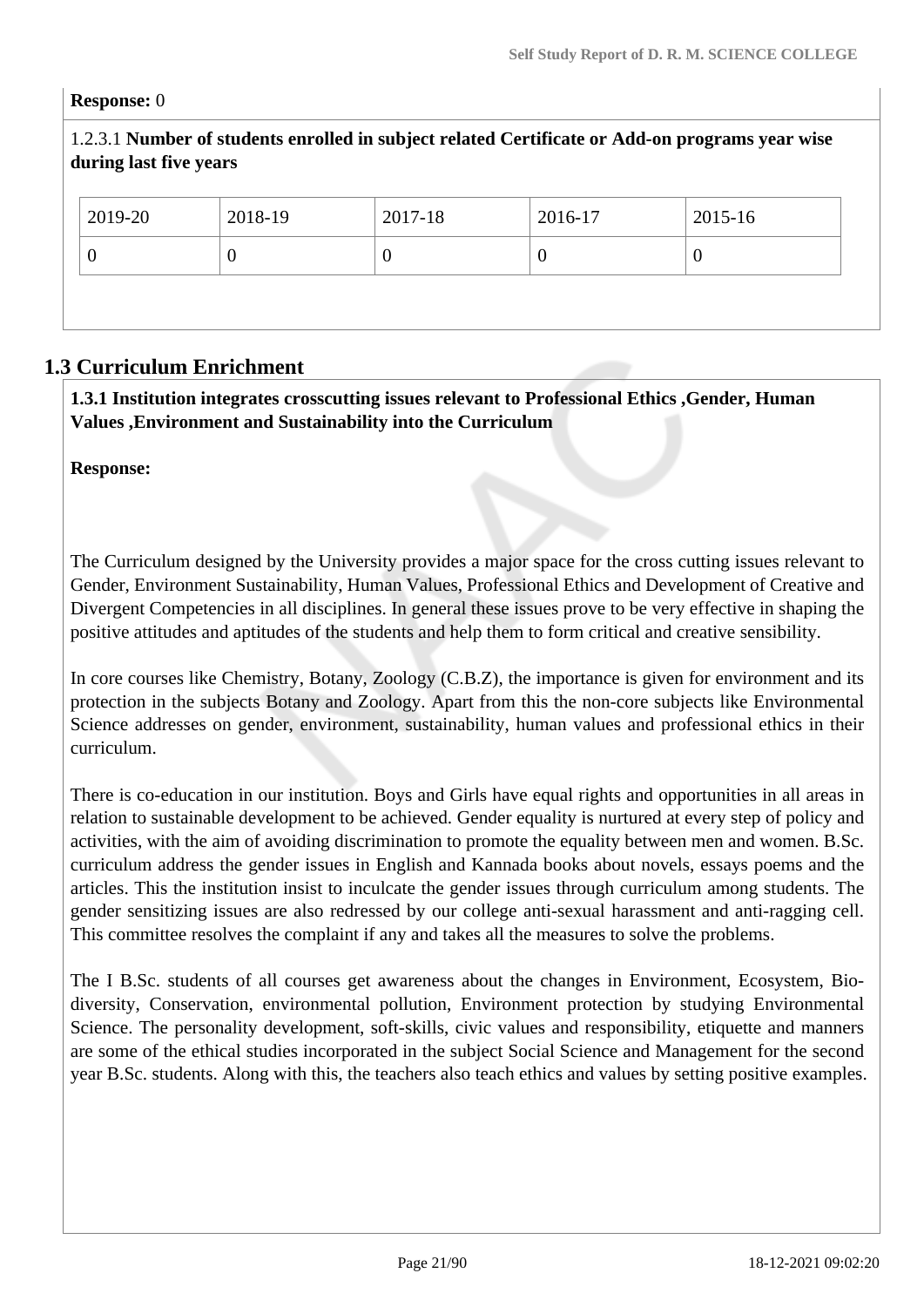| <b>File Description</b>                                                                                                                                              | <b>Document</b>      |
|----------------------------------------------------------------------------------------------------------------------------------------------------------------------|----------------------|
| Upload the list and description of courses which<br>address the Professional Ethics, Gender, Human<br>Values, Environment and Sustainability into the<br>Curriculum. | <b>View Document</b> |
| Any additional information                                                                                                                                           | <b>View Document</b> |

# **1.3.2 Average percentage of courses that include experiential learning through project work/field work/internship during last five years**

**Response:** 3.56

### 1.3.2.1 **Number of courses that include experiential learning through project work/field work/internship year-wise during last five years**

| 2019-20 | 2018-19 | 2017-18 | 2016-17                  | 2015-16 |
|---------|---------|---------|--------------------------|---------|
|         |         | ∼       | $\overline{\phantom{0}}$ | ∽       |

| <b>File Description</b>                         | <b>Document</b>      |
|-------------------------------------------------|----------------------|
| Programme / Curriculum/ Syllabus of the courses | <b>View Document</b> |
| Institutional data in prescribed format         | <b>View Document</b> |
| Any additional information                      | <b>View Document</b> |

 **1.3.3 Percentage of students undertaking project work/field work/ internships (Data for the latest completed academic year**

**Response:** 3.34

1.3.3.1 **Number of students undertaking project work/field work / internships**

Response: 24

| <b>File Description</b>                 | <b>Document</b>      |
|-----------------------------------------|----------------------|
| Institutional data in prescribed format | <b>View Document</b> |
| Any additional information              | <b>View Document</b> |

# **1.4 Feedback System**

**1.4.1** *Institution obtains feedback on the syllabus and its transaction at the institution from the*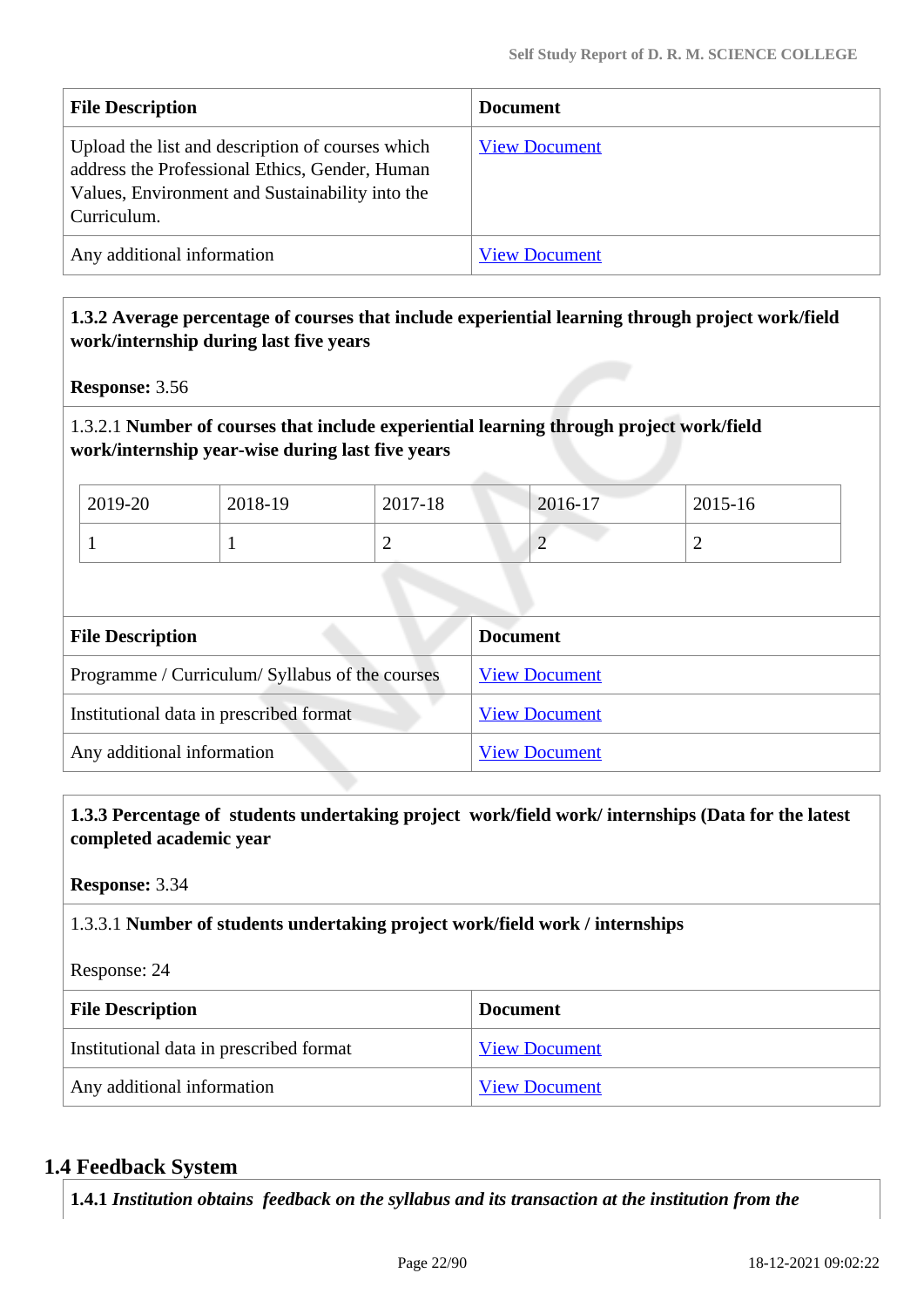### *following stakeholders 1) Students 2)Teachers 3)Employers 4)Alumni*

**Response:** B. Any 3 of the above

| <b>File Description</b>                                                                                                                                    | <b>Document</b>      |
|------------------------------------------------------------------------------------------------------------------------------------------------------------|----------------------|
| Any additional information (Upload)                                                                                                                        | <b>View Document</b> |
| Action taken report of the Institution on feedback<br>report as stated in the minutes of the Governing<br>Council, Syndicate, Board of Management (Upload) | <b>View Document</b> |
| URL for stakeholder feedback report                                                                                                                        | <b>View Document</b> |

**1.4.2 Feedback process of the Institution may be classified as follows: Options:**

- **1.Feedback collected, analysed and action taken and feedback available on website**
- **2.Feedback collected, analysed and action has been taken**
- **3.Feedback collected and analysed**
- **4.Feedback collected**
- **5. Feedback not collected**

**Response:** A. Feedback collected, analysed and action taken and feedback available on website

| <b>File Description</b>           | <b>Document</b>      |
|-----------------------------------|----------------------|
| Upload any additional information | <b>View Document</b> |
| URL for feedback report           | <b>View Document</b> |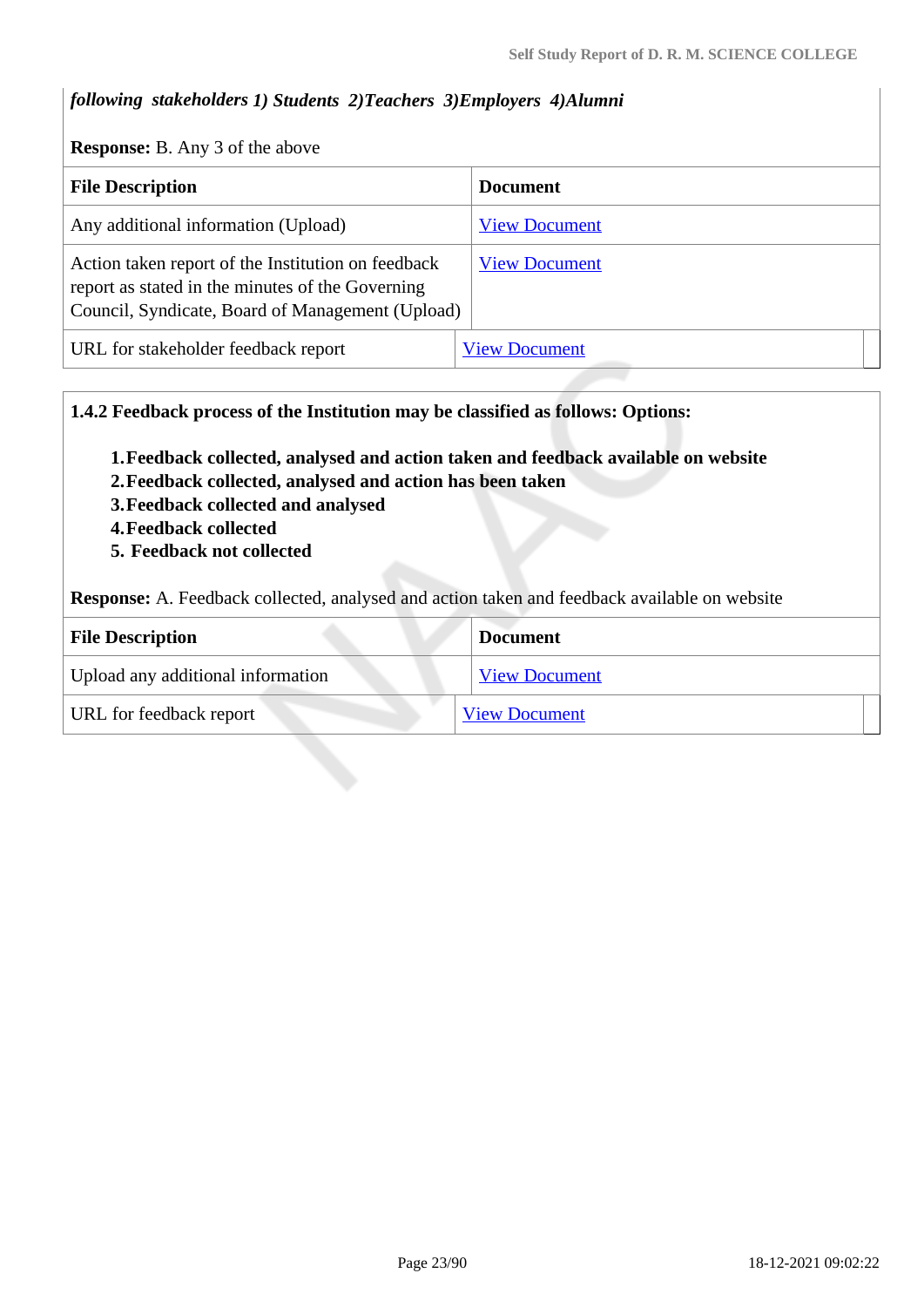# **Criterion 2 - Teaching-learning and Evaluation**

### **2.1 Student Enrollment and Profile**

|                         |                                         | 2.1.1.1 Number of students admitted year-wise during last five years |                      |         |
|-------------------------|-----------------------------------------|----------------------------------------------------------------------|----------------------|---------|
| 2019-20                 | 2018-19                                 | 2017-18                                                              | 2016-17              | 2015-16 |
| 718                     | 686                                     | 615                                                                  | 600                  | 624     |
|                         |                                         | 2.1.1.2 Number of sanctioned seats year wise during last five years  |                      |         |
| 2019-20                 | 2018-19                                 | 2017-18                                                              | 2016-17              | 2015-16 |
| 660                     | 660                                     | 660                                                                  | 660                  | 660     |
|                         |                                         |                                                                      |                      |         |
|                         |                                         |                                                                      | <b>Document</b>      |         |
| <b>File Description</b> | Institutional data in prescribed format |                                                                      | <b>View Document</b> |         |

 **2.1.2 Average percentage of seats filled against reserved categories (SC, ST, OBC, Divyangjan, etc. as per applicable reservation policy ) during the last five years ( exclusive of supernumerary seats)**

**Response:** 100

2.1.2.1 **Number of actual students admitted from the reserved categories year wise during last five years**

| 2019-20 | 2018-19 | 2017-18 | 2016-17 | 2015-16 |
|---------|---------|---------|---------|---------|
| 330     | 330     | 330     | 330     | 330     |

| <b>File Description</b>                 | <b>Document</b>      |
|-----------------------------------------|----------------------|
| Institutional data in prescribed format | <b>View Document</b> |
| Any additional information              | <b>View Document</b> |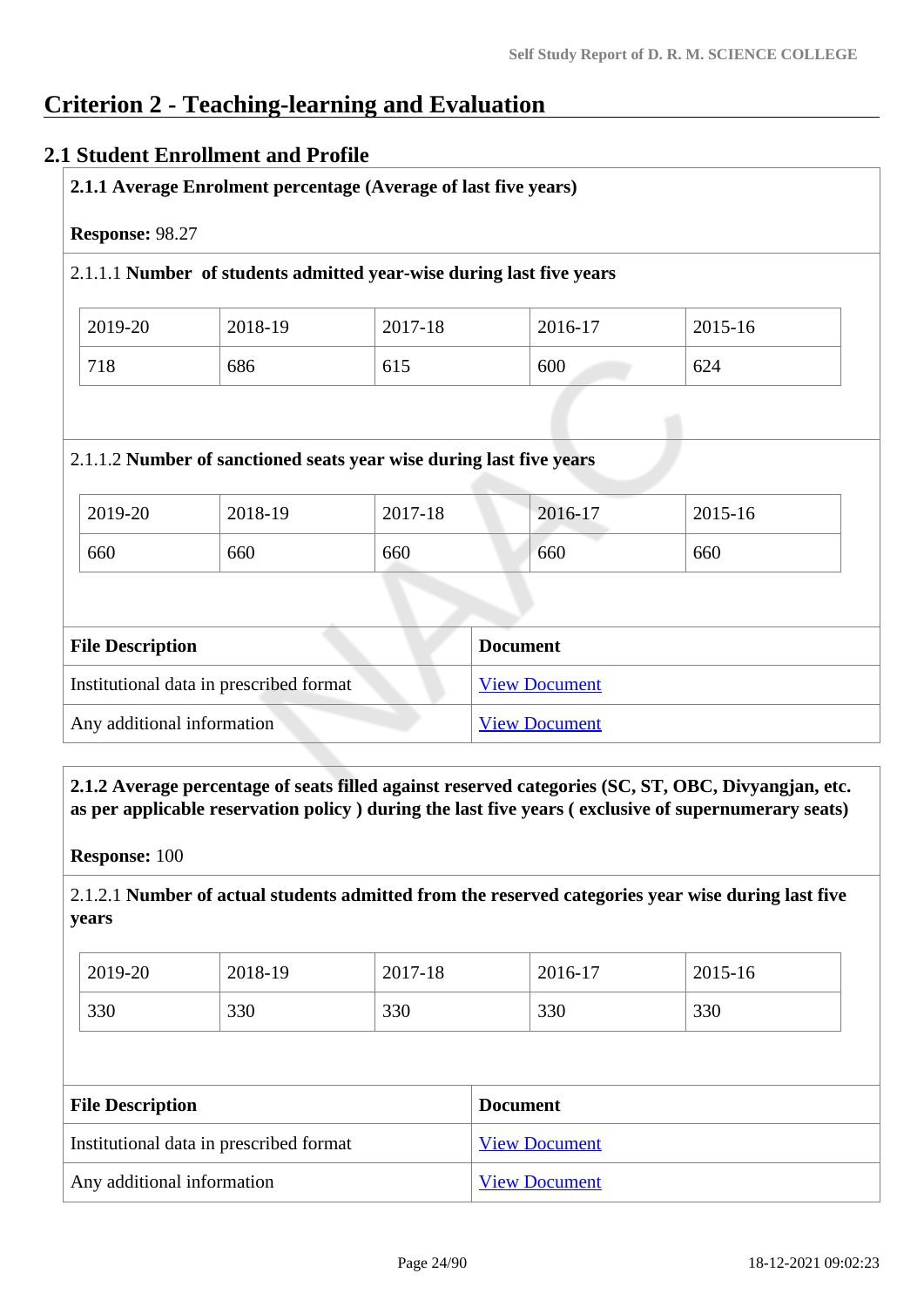# **2.2 Catering to Student Diversity**

### **2.2.1 The institution assesses the learning levels of the students and organises special Programmes for advanced learners and slow learners**

### **Response:**

The institution takes various measures to enhance the overall academic performance of the students. It shows keen interest in incorporating various measures to promote active classroom participation, inculcating moral values and enriching curricular based learning. Significant steps have been taken by the institution to support and strengthen both slow and advanced learners.

Most of the students admitted to this institution are hailing from rural areas and are the first-generation learners. For them special lecture and remedial/ tutorial classes are conducted. They are given special importance by solving their problems. The advanced learners are also encouraged to give the seminars in the classroom and extra study materials are provided to them to enhance their knowledge.

Other than English, in the subjects like Kannada, Hindi and Urdu lessons are taught and answered in the respective languages. The students have problem in understanding and expressing their thoughts in English. This problem is dealt with properly by adopting different strategies such as, one to one interaction group discussions and seminars. Social Science Management and Environmental Science subjects are also taught in the regional language along with English.

The College has well equipped laboratories. Thanks to the Government of Karnataka, University Grant Commission and Management. Required number of students is grouped into batches. Effective demonstration is done in three hour practical classes. Apart from this, science exhibitions, study tours and industrial visits are arranged. Computer skills and communicative skills are taught along with their noncore syllabus. Skill development activities are effectively done. Information Communication Technology is used to update their knowledge. Individual attention is the paramount importance in dealing with the problems of slow learners. Our teachers group them separately and conduct repetitive teaching. The institution takes the utmost care to sharpen the skills of the advanced learners by giving assignment for seminar presentations. Thus the institute helps in the overall development of the students. In addition to this, parents meet is also organized to know the performance of their wards for the betterment of the students.

| <b>File Description</b>               | <b>Document</b>      |
|---------------------------------------|----------------------|
| Upload any additional information     | <b>View Document</b> |
| Paste link for additional Information | <b>View Document</b> |

**2.2.2 Student- Full time teacher ratio (Data for the latest completed academic year)**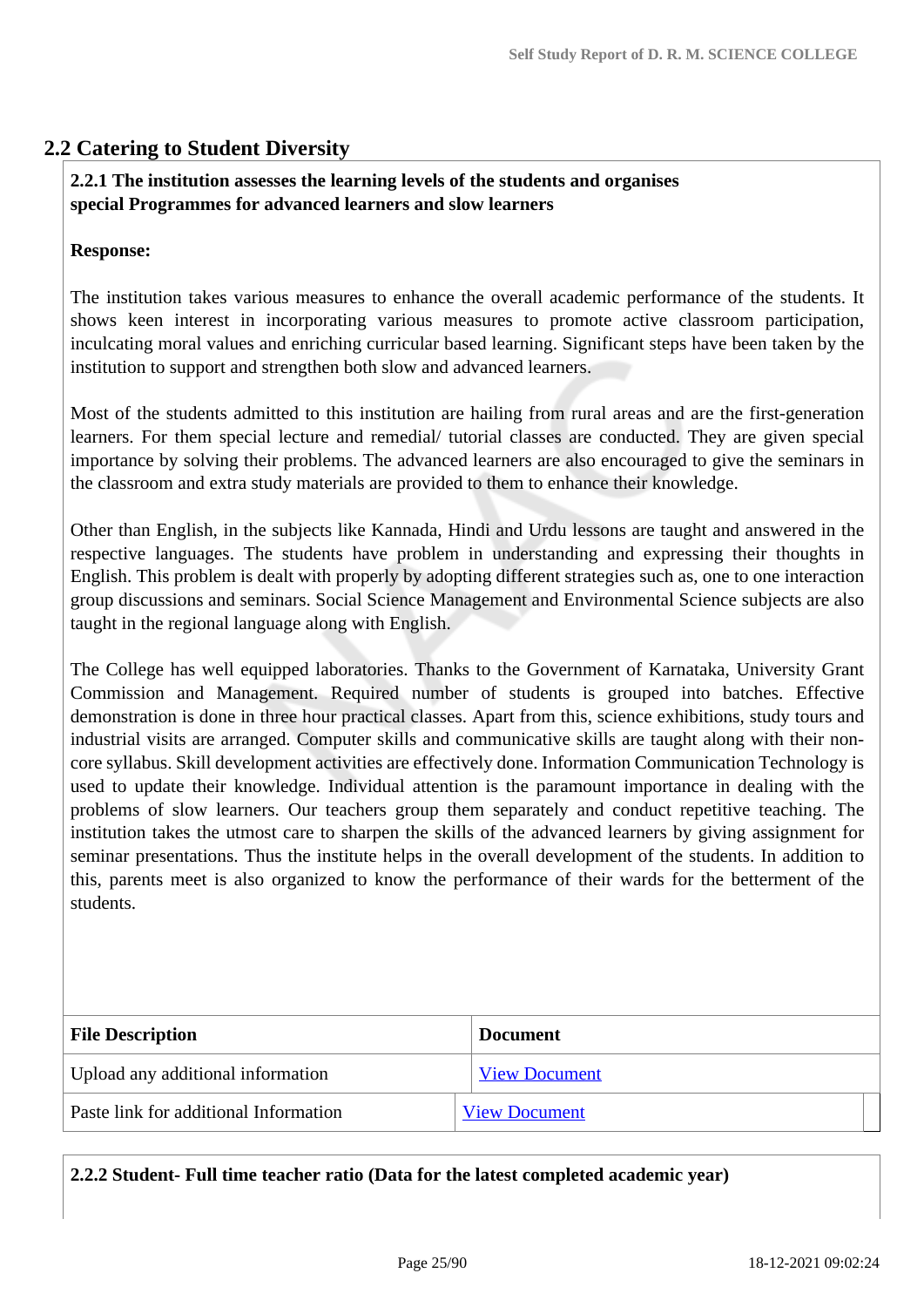| Response: 89.75            |                      |
|----------------------------|----------------------|
| <b>File Description</b>    | <b>Document</b>      |
| Any additional information | <b>View Document</b> |

# **2.3 Teaching- Learning Process**

 **2.3.1 Student centric methods, such as experiential learning, participative learning and problem solving methodologies are used for enhancing learning experiences**

### **Response:**

The teaching learning process has become student centric, instead of the traditional teacher centric approach. The idea is that, the teacher is a facilitator and the primary responsibility of learning rests with the individual students. The students are encouraged to ask to the teachers and the classroom is tuned to be a dialogue forum. The participative learning is encouraged. Each student is given an opportunity to express their views. This enhances the learning experiences of students. Practical knowledge of student is facilitated by visits to various places and discussions on certain issues. The college gives importance to experiential and participative learning. It enhances the learning abilities and involvement among the students. The experiential and participative learning pedagogy is accomplished as an integral part of the curriculum in all the programmes offered by the college. Experiential learning promotes learning with experience among the students through laboratory demonstration classes, practical experiments. Participatory learning among the students is also facilitated through innovative, computer aided components, through group discussions, quiz, seminars and projects. Problem solving oriented learning is incorporated in their study.

The faculty is encouraged to adopt for Information Communication Technology (ICT) based teaching, in addition to the traditional chalk and talk method. The students are the important part of the entire educational system and for a better understanding of the subject; teachers practice various methods of teaching and learning. As the teaching is the student centric, they adopt various methods like lecture method, interactive method and group discussions. They also use project based learning, computer based learning, conducting and participating in seminars, undertaking training, visits to industries, field trips, educational trips, field training. They enhance their knowledge by conducting lecture programmes by inviting experts from various fields.

Most of the teachers make the learning process easier and more interesting by using bio-visual charts, overhead projectors and power point presentations.These types of teaching practices have a wide impact on students in learning and developing skills like presentation, communication, creative reading, and scientific reasoning. It helps in their overall development. It also enables a teacher in interacting with each and every student easily.

| <b>File Description</b>           | <b>Document</b>      |  |
|-----------------------------------|----------------------|--|
| Upload any additional information | <b>View Document</b> |  |
| Link for additional information   | <b>View Document</b> |  |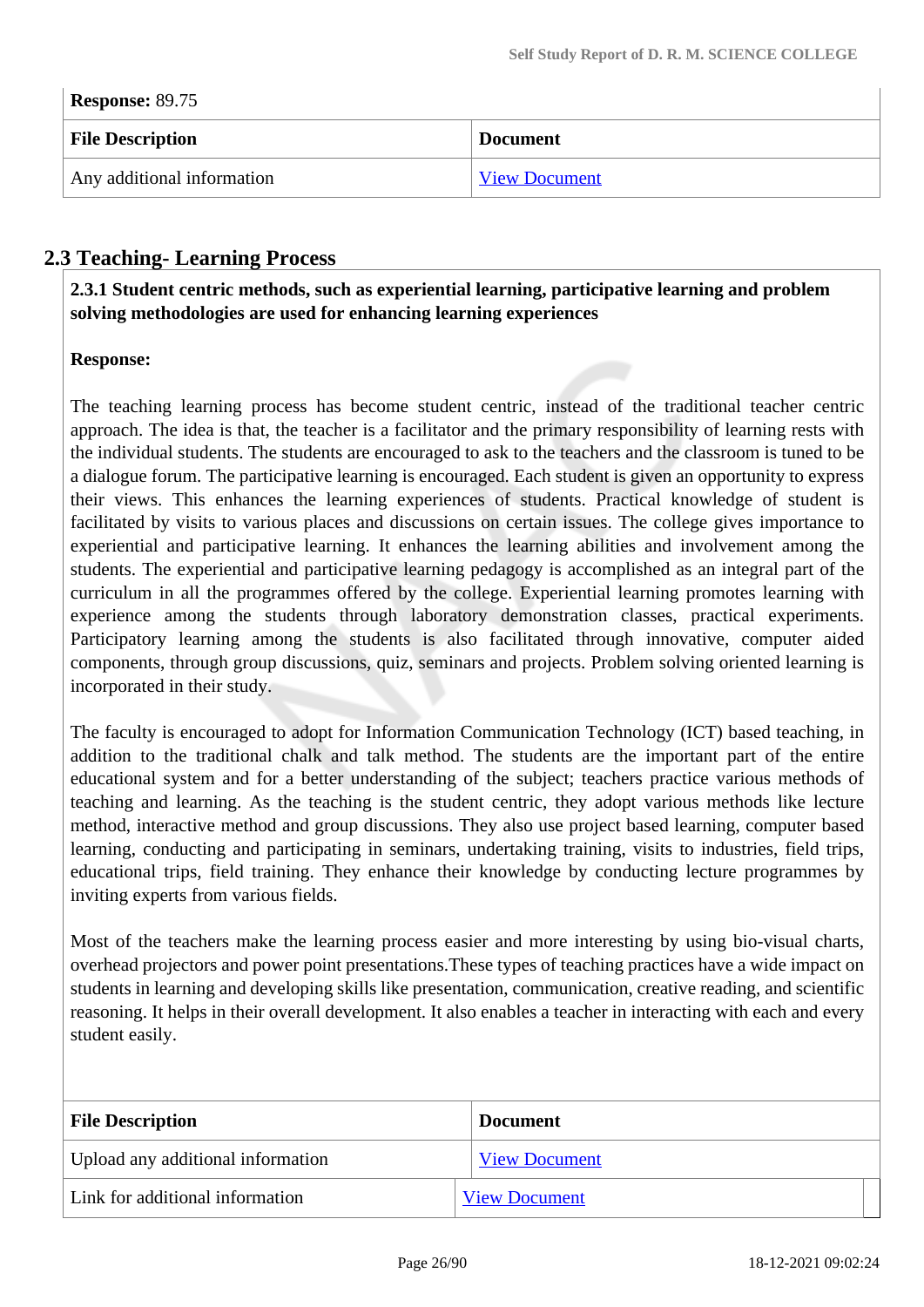### **2.3.2 Teachers use ICT enabled tools for effective teaching-learning process.**

#### **Response:**

Information communication technology tools contribute to high quality lessons since they have potential to increase student motivation, connect students to many information sources, support learning process and the teachers allocate more time for facilitation. ICT use to support the learning and development of both literacy and language. The faculty of our college use desktop and laptop, projector, tablet, pendrive, microphone and printers. Due to ICTs importance in education, identifying the possible challenges in integrating these technologies is an important step in college in improving the quality of teaching and learning. With the changes in modern technology learners need to be equipped with updated knowledge that will help them adopt to the changing world. Such knowledge leads to better communication. A shift in the role of a teacher utilizing ICT's to that of a facilitator does not obviate the need of teacher to serve as leaders in the class room. Traditional leadership skills and practices are still important. Teacher lesson plan is vital when using ICTs. However, ICTs can enable teacher to transfer their teaching practices. ICTs are seen as important tools to enable and support to move from traditional "teacher centric" teaching methods to more "learner centric" methods. The use of ICTs as presentation tools through overhead projectors, LCD projectors are seen to be of mixed effectiveness. While it may promote class understandings and discussion about difficult concepts especially through a display of simulations, such use of ICTs can reinforce traditional, pedagogical practices and divert focus from the content of what is being discussed or displayed.

 Teacher technical mastery of ICT skills is not a sufficient precondition for successful integration of ICT teaching. Teachers require extensive ongoing exposer to ICTs to be able to evaluate and select the most appropriate resource. When teachers use their knowledge of both the subject and the way the students has understand the subject then the use of ICT has a direct effect on student achievement.

| <b>File Description</b>                                                                                  | <b>Document</b>      |  |
|----------------------------------------------------------------------------------------------------------|----------------------|--|
| Upload any additional information                                                                        | <b>View Document</b> |  |
| Provide link for webpage describing the ICT<br>enabled tools for effective teaching-learning<br>process. | <b>View Document</b> |  |

 **2.3.3 Ratio of students to mentor for academic and other related issues (Data for the latest completed academic year )**

**Response:** 30:1

#### 2.3.3.1 **Number of mentors**

Response: 24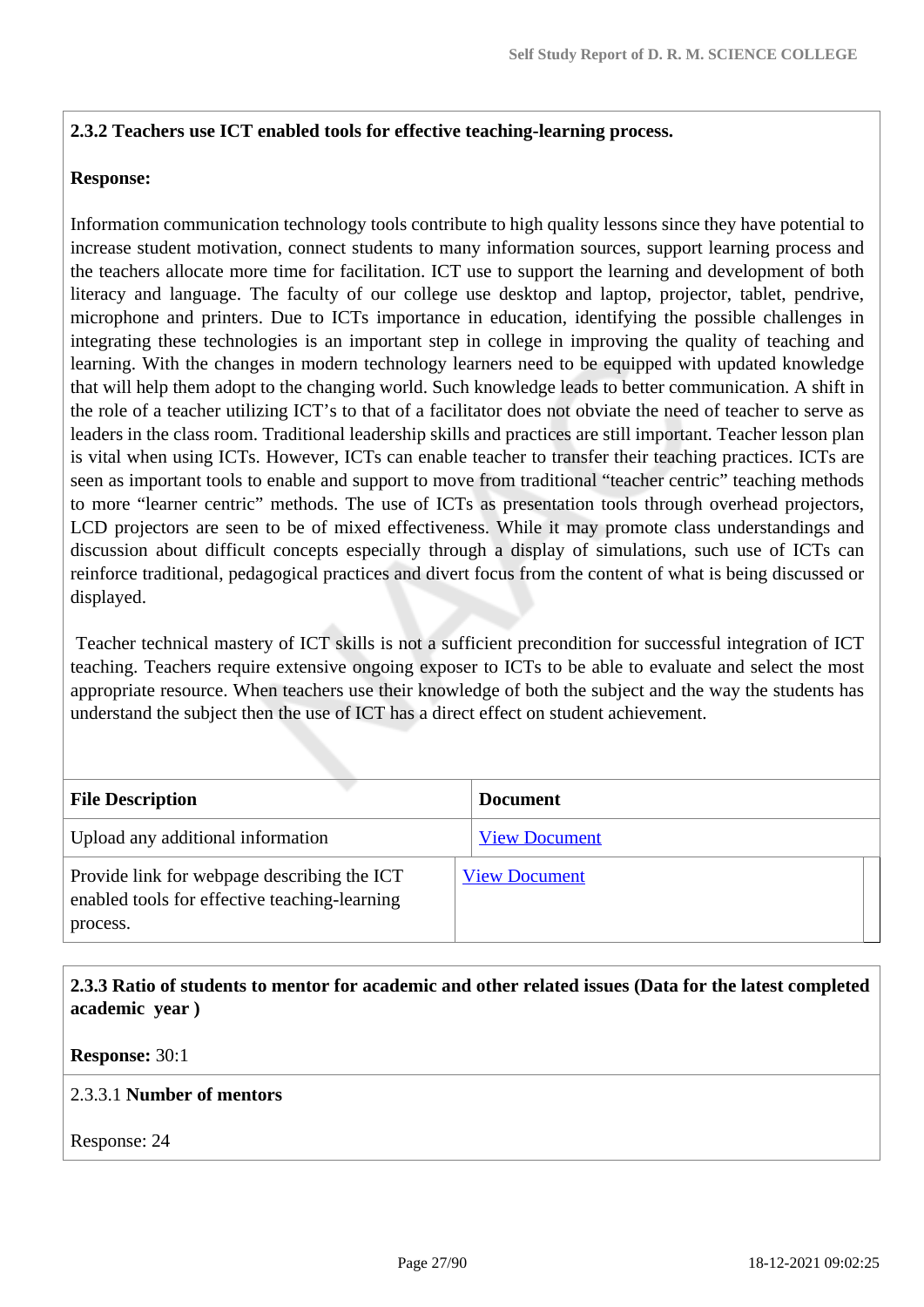| <b>File Description</b>                                                          | <b>Document</b>      |
|----------------------------------------------------------------------------------|----------------------|
| Upload year wise, number of students enrolled and<br>full time teachers on roll. | <b>View Document</b> |
| Mentor/mentee ratio                                                              | <b>View Document</b> |
| Circulars pertaining to assigning mentors to mentees   View Document             |                      |

# **2.4 Teacher Profile and Quality**

| 2.4.1 Average percentage of full time teachers against sanctioned posts during the last five years<br><b>Response: 96</b> |                      |
|---------------------------------------------------------------------------------------------------------------------------|----------------------|
|                                                                                                                           |                      |
| List of the faculty members authenticated by the<br>Head of HEI                                                           | <b>View Document</b> |
| Institutional data in prescribed format                                                                                   | <b>View Document</b> |
| Any additional information                                                                                                | <b>View Document</b> |

# **2.4.2 Average percentage of full time teachers with Ph. D. / D.M. / M.Ch. / D.N.B Superspeciality / D.Sc. / D.Litt. during the last five years (consider only highest degree for count)**

**Response:** 29.41

2.4.2.1 **Number of full time teachers with** *Ph. D. / D.M. / M.Ch. / D.N.B Superspeciality / D.Sc. / D.Litt.* **year wise during the last five years**

| 2019-20 | 2018-19 | 2017-18 | 2016-17 | 2015-16  |
|---------|---------|---------|---------|----------|
| . .     | ∽       |         |         | <u>ب</u> |

| <b>File Description</b>                 | <b>Document</b>      |  |
|-----------------------------------------|----------------------|--|
| Institutional data in prescribed format | <b>View Document</b> |  |
| Any additional information              | <b>View Document</b> |  |

# **2.4.3 Average teaching experience of full time teachers in the same institution (Data for the latest completed academic year in number of years)**

**Response:** 24.38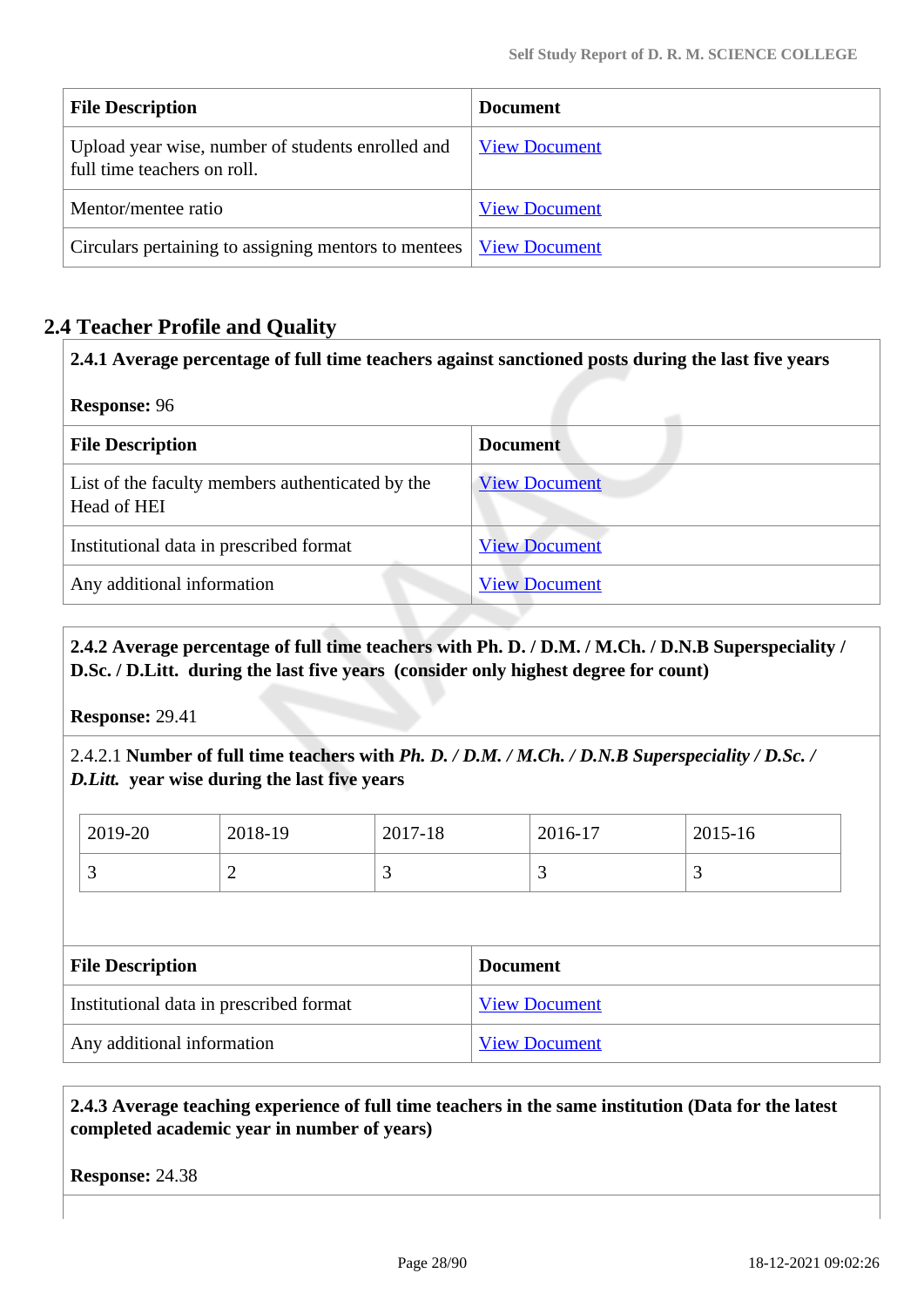### 2.4.3.1 **Total experience of full-time teachers**

Response: 195

| <b>File Description</b>                 | <b>Document</b>      |  |
|-----------------------------------------|----------------------|--|
| Institutional data in prescribed format | <b>View Document</b> |  |
| Any additional information              | <b>View Document</b> |  |

# **2.5 Evaluation Process and Reforms**

### **2.5.1 Mechanism of internal assessment is transparent and robust in terms of frequency and mode**

### **Response:**

The college is affiliated to Davangere University, Davangere and hence the system mandated by the University is to be strictly followed by the college. The university has introduced Choice Based Credit Semester system. In tune with the reforms made by the university, the internal evaluation system of the college is revised from time to time. The college has introduced Continuous Internal Evaluation system through the Examination Committee of the college.

The college examination committee monitors the internal assessment of the students for the tests it conducts. The internal assessment test scheduled are prepared as per University norms and communicated to the students well in advance. Two internal assessment tests have to be conducted as per the guidelines in each semester. First internal test is conducted two months after the commencement of the semester. Second internal assessment test will be after the completion of three months.

After completion of the Internal Assessment, test papers are distributed in the open class. Each student is summoned individually and his/her performance is analysed and suitably suggested. Internal assessment is for 20 marks and the semester examination is for 80 marks. Continuous Internal Evaluation (CIE) is transparent and robust. We have one-to-one relationship with the students and collecting information regarding omissions and commissions in teaching and evaluation process. Information so collected, get discussed in the faculty meeting presided over by the principal. Normally such meeting are held frequently. Marks awarded to the students in the internal assessment are always subject to scrutiny by students. If uniformity in valuation is not done, if valuation is erratic, students are always at liberty to get it correct. Finally list is displayed on the notice board before uploading to online portal of the university. Hence transparency is paramount in continuous internal evaluation. The results of the internal assessments are displayed on the respective notice boards, along with this, the marks allotted for home assignments and attendances are also notified. Thus, there is complete transparency in the internal assessment.

The examination committee will resolve all the issues related to the internal assessment and examinations. If the grievances are not resolved at the college level committee, it can be brought to the notice of the university. The controller of examination of the university will resolve the grievances relating to the semester wise examinations.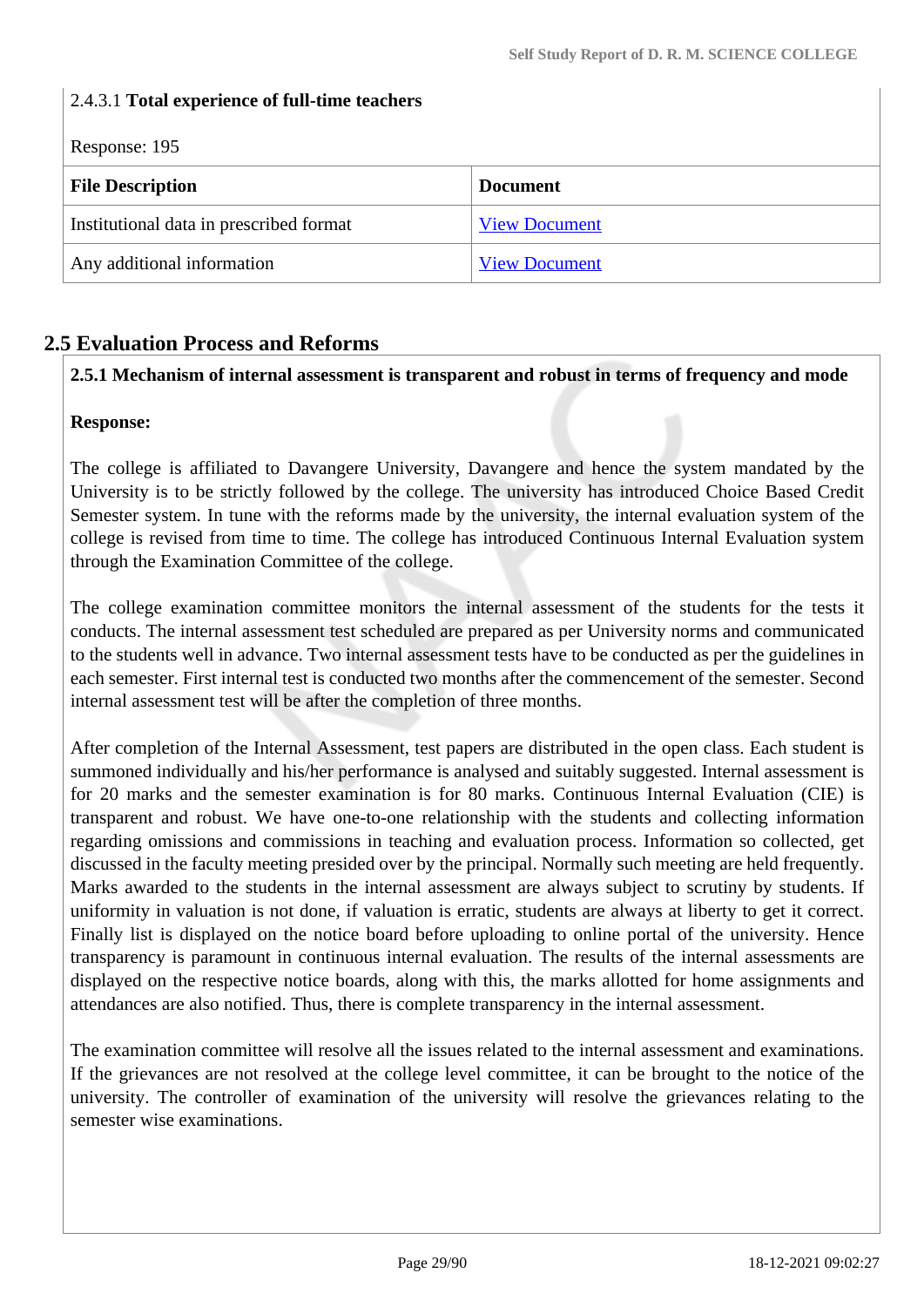| <b>File Description</b>         | <b>Document</b>      |
|---------------------------------|----------------------|
| Any additional information      | <b>View Document</b> |
| Link for additional information | <b>View Document</b> |

### **2.5.2 Mechanism to deal with internal examination related grievances is transparent, time- bound and efficient**

### **Response:**

Internal Assessment tests are conducted by the college examination committee. Two internal assessment tests are conducted in each semester, one more test is given to those students who have health problem and produced the medical certificate and also to the students who remain absent due to NSS camps or NCC or Sports or other cultural activities or science exhibitions. First Internal Assessment test is conducted after 8 weeks from the date of commencement of the semester classes and the second Internal Assessment test is conducted after 12 weeks. The students are informed well in advance before the commencement of Internal Assessment test. Time table is displayed on the college notice board. The Internal Assessment tests are conducted in the manner as the semester end examination. After completion of the Internal Assessment test the scripts are evaluated by the concerned teachers. The corrected answer scripts are verified randomly by the head of the department. The valued answer scripts are distributed to the students in the open class for verification. If there are any corrections like totalling of marks are rectified in the class itself. The students will also be informal the mistakes they have committed and guided to improve their performance in the next examination. The students are guided to write the answer for the text questions again as improvement. If the grievance is not redressed it will be brought to the notice of Head of the Department concerned subject. The marks obtained by the students are displayed on the notice board along with their regularities of attendance and home assignments. This process will be completed within one week after the Internal Assessment test.

| <b>File Description</b>         | <b>Document</b>      |
|---------------------------------|----------------------|
| Any additional information      | <b>View Document</b> |
| Link for additional information | <b>View Document</b> |

# **2.6 Student Performance and Learning Outcomes**

 **2.6.1 Teachers and students are aware of the stated Programme and course outcomes of the Programmes offered by the institution.**

### **Response:**

Program outcomes (POs): It represents the knowledge, skills and attitudes of the students at the end of a course completion of their respective programme.

Programme specific outcomes (PSOs): These are statements that define outcomes of a programme which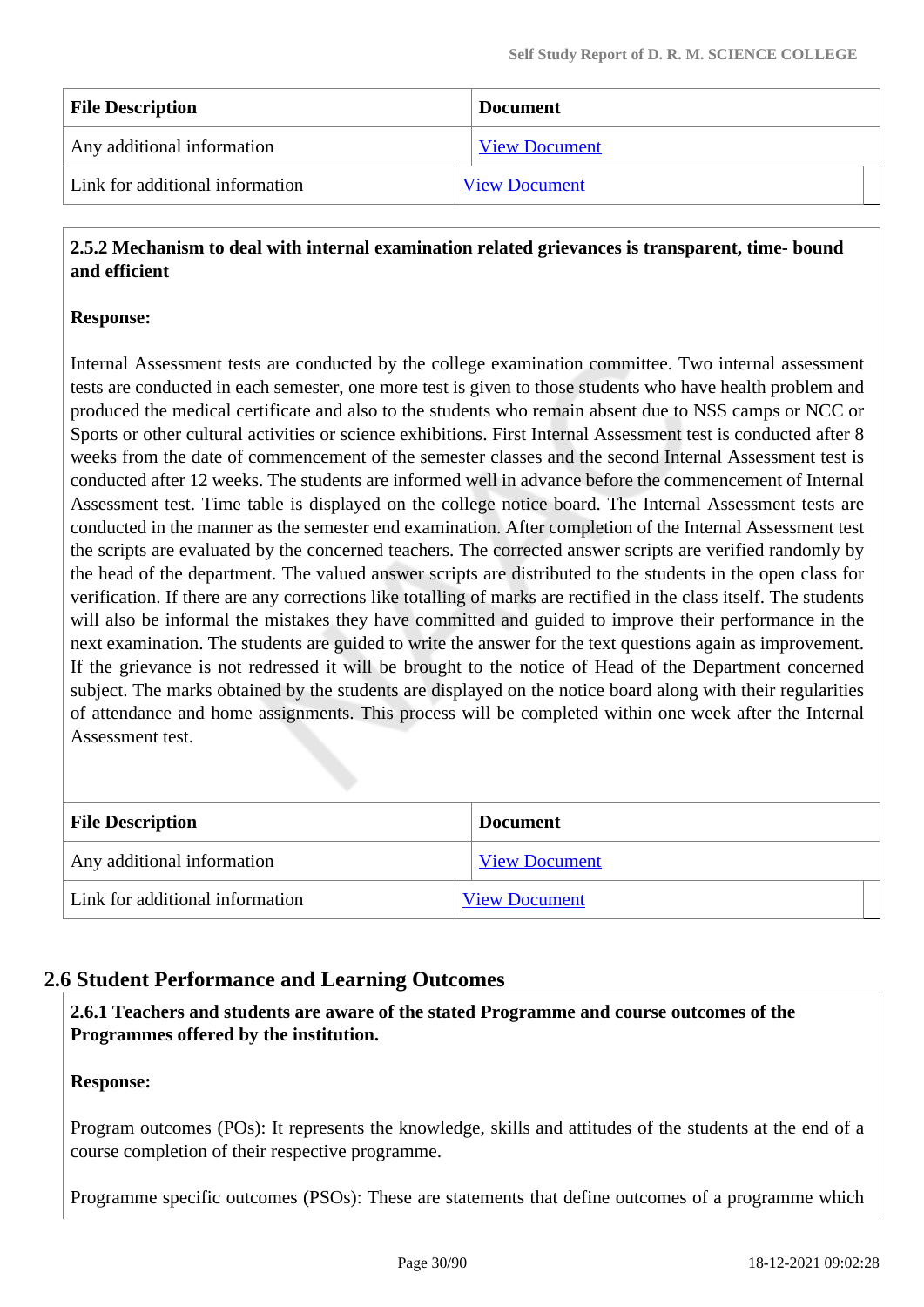makes students realise the fact that the knowledge and techniques learns in this course has direct implication for the betterment of society and its sustainability.

Course outcomes (Cos): It gives the resultant knowledge and skills the student acquires at the end of each course. It defines the cognitive processes the course provides.

The Heads of the departments in the college arranged the departmental meetings regarding the distribution of the syllabus to the faculty members at the beginning of the semester. The concerned department prepares the programme outcomes, programme specific outcomes and course outcomes with other members. The programme specific outcomes, course outcomes and link of each syllabi of each course are displayed on college website thereby it will have an easy access to the students any time. Each department also explains about programme outcomes, programme specific outcomes and course outcomes in the orientation programme for the I B.Sc. students.

| <b>File Description</b>                                | <b>Document</b>      |
|--------------------------------------------------------|----------------------|
| Upload COs for all courses (examples from<br>Glossary) | <b>View Document</b> |
| Upload any additional information                      | <b>View Document</b> |
| Paste link for Additional information                  | <b>View Document</b> |

#### **2.6.2 Attainment of programme outcomes and course outcomes are evaluated by the institution.**

#### **Response:**

The process of attainment of POs, PSOs and COs starts from writing appropriate Cos for each course of the programme from first year to third year in a three year B.Sc. degree programme. The course outcomes are written by the respective faculty members.

#### **Direct method**

In a University affiliated colleges the CO attainment levels can be measured based on the results of the internal assessment and semester end examinations conducted by the university. This is a form of direct measurement of attainment.

The questions for the internal assessments are framed in line with course outcomes and the attainment is assessed from the answer scripts. The results of the semester end examinations are used to measure their attainment POs and COs.

The overall course outcome is calculated by taking the average of percentage attainment of internal assessment and semester end examinations. Computing all COs attainment enables the assessment of POs attainment.

Various co-curricular activities such as seminars, workshops, projects, assignments, etc are also useful for the attainment of POs and COs.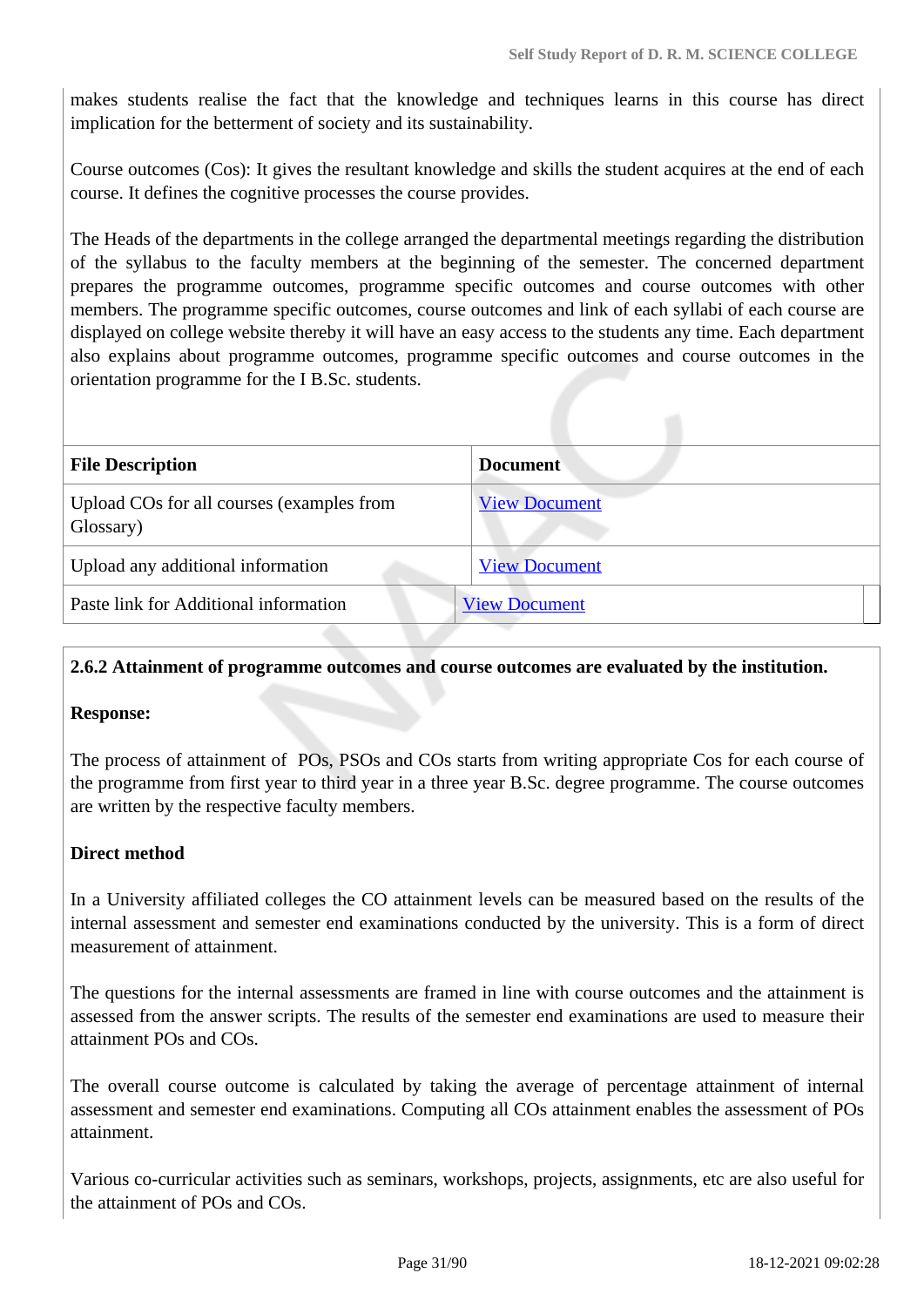### **Indirect method**

The evaluation is done through feedback collected from the outgoing students at the end of the course. The feedback of teachers and alumni is also collected and analyzed. This feedback gives the genuine opinion of the teachers and students in the course outcome attainment. This contributes further to the programme outcome attainment. Along with this the extra-curricular activities like seminars, assignments are added for the useful attainment of the programme outcomes and course outcomes.

| <b>File Description</b>               | <b>Document</b>      |  |
|---------------------------------------|----------------------|--|
| Upload any additional information     | <b>View Document</b> |  |
| Paste link for Additional information | <b>View Document</b> |  |

#### **2.6.3 Average pass percentage of Students during last five years**

#### **Response:** 64.04

2.6.3.1 **Total number of final year students who passed the university examination year-wise during the last five years**

| 2019-20 | 2018-19 | 2017-18 | 2016-17 | 2015-16 |
|---------|---------|---------|---------|---------|
| 173     | 87      | 110     | 92      | 153     |

### 2.6.3.2 **Total number of final year students who appeared for the university examination year-wise during the last five years**

| 2019-20 | 2018-19 | 2017-18 | 2016-17      | 2015-16 |
|---------|---------|---------|--------------|---------|
| 199     | 199     | 155     | 172<br>1 I J | 234     |

| <b>File Description</b>                 | <b>Document</b>      |
|-----------------------------------------|----------------------|
| Upload any additional information       | <b>View Document</b> |
| Institutional data in prescribed format | <b>View Document</b> |
| Paste link for the annual report        | <b>View Document</b> |

# **2.7 Student Satisfaction Survey**

**2.7.1 Online student satisfaction survey regarding teaching learning process**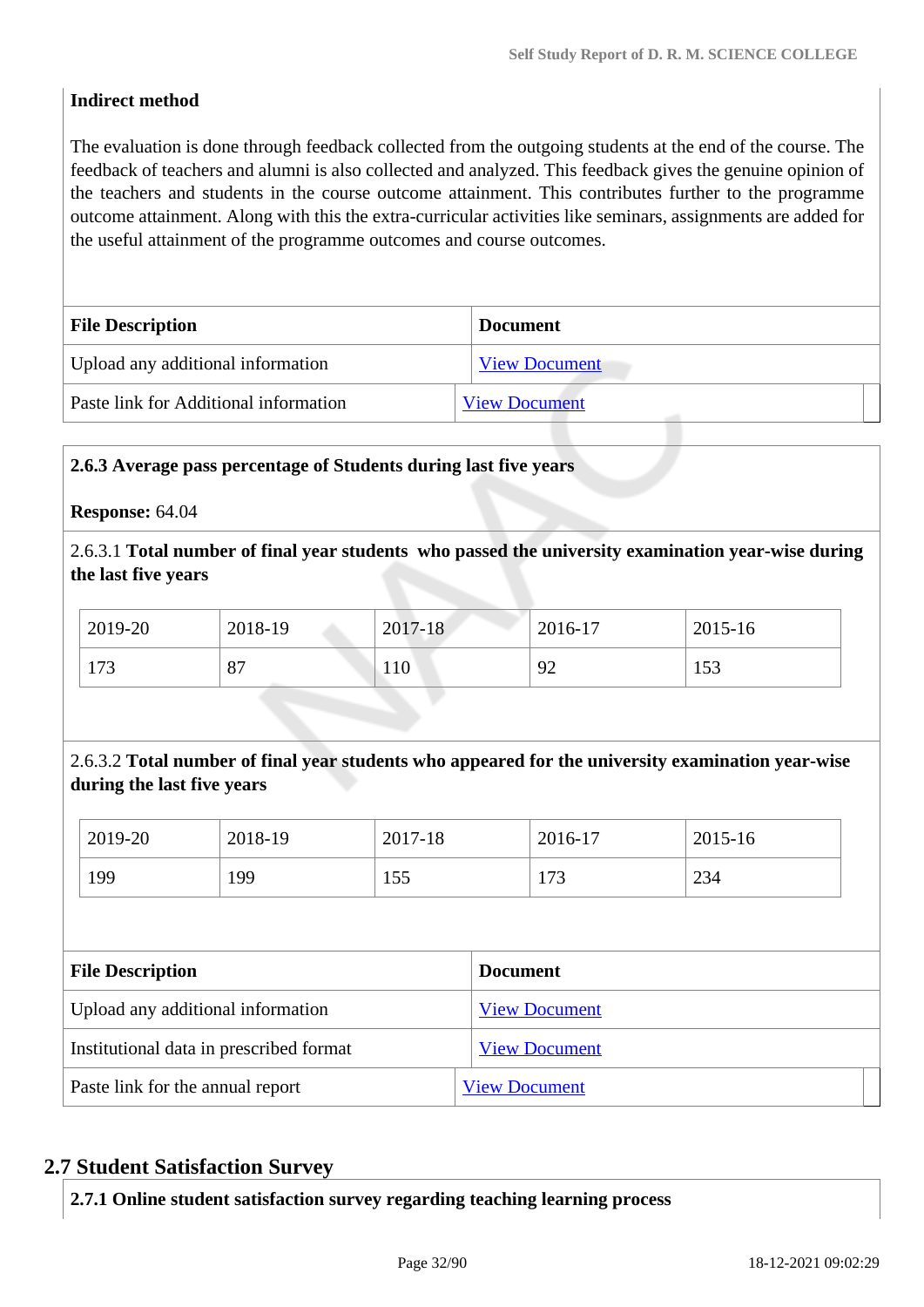# **Response:** 3.47

| <b>File Description</b>                                               | <b>Document</b>      |
|-----------------------------------------------------------------------|----------------------|
| Upload database of all currently enrolled students<br>(Data Template) | <b>View Document</b> |
| Upload any additional information                                     | <b>View Document</b> |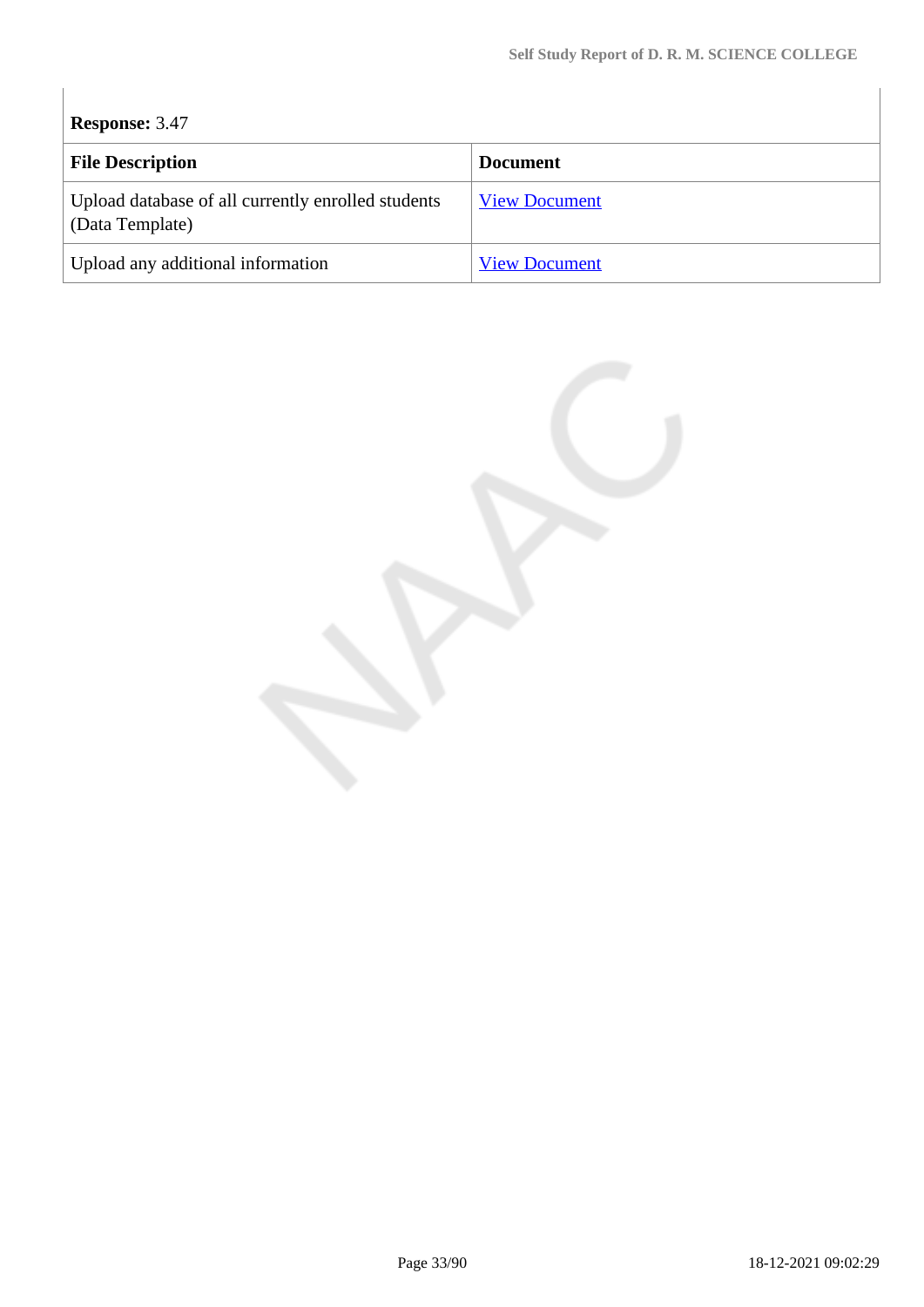# **Criterion 3 - Research, Innovations and Extension**

# **3.1 Resource Mobilization for Research**

 **3.1.1 Grants received from Government and non-governmental agencies for research projects / endowments in the institution during the last five years (INR in Lakhs)** 

### **Response:** 0

3.1.1.1 **Total Grants from Government and non-governmental agencies for research projects / endowments in the institution during the last five years (INR in Lakhs)**

| $\frac{1}{2019}$ -20 | 2018-19 | 2017-18 | 2016-17 | $2015 - 16$ |
|----------------------|---------|---------|---------|-------------|
|                      | ν       |         | U       |             |

| <b>File Description</b>                 | Document             |
|-----------------------------------------|----------------------|
| Institutional data in prescribed format | <b>View Document</b> |

### **3.1.2 Percentage of departments having Research projects funded by government and non government agencies during the last five years**

### **Response:** 0

# 3.1.2.1 **Number of departments having Research projects funded by government and nongovernment agencies during the last five years**

| 2019-20 | 2018-19 | 2017-18 | 2016-17 | 2015-16 |
|---------|---------|---------|---------|---------|
|         | ν       | ິ       |         | ν       |

### 3.1.2.2 **Number of departments offering academic programes**

| 2019-20 | 2018-19 | 2017-18 | 2016-17 | 2015-16 |
|---------|---------|---------|---------|---------|
|         | ◡       | ີ       | O       |         |

| <b>File Description</b>                 | <b>Document</b>      |
|-----------------------------------------|----------------------|
| Institutional data in prescribed format | <b>View Document</b> |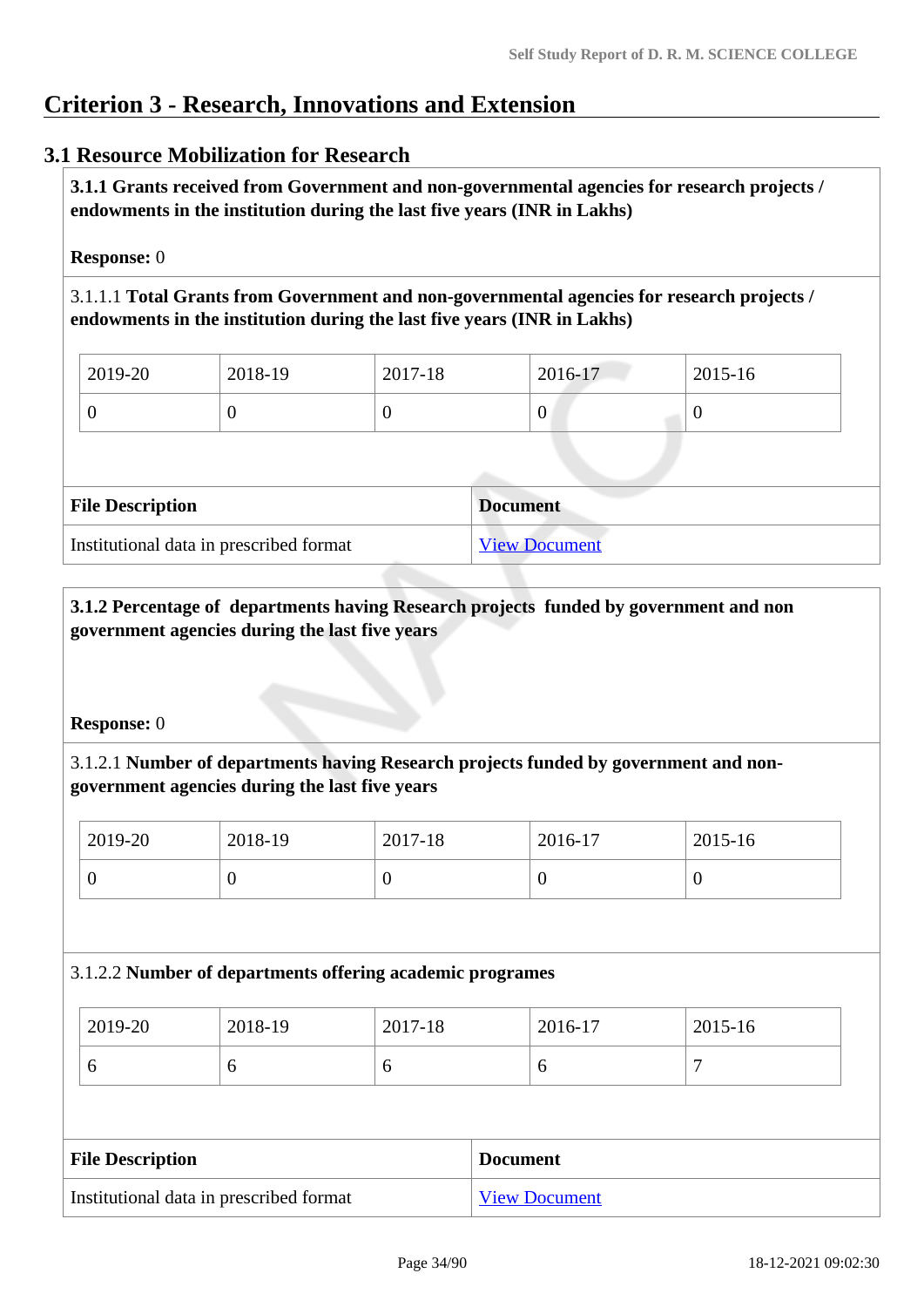**3.1.3 Number of Seminars/conferences/workshops conducted by the institution during the last five years**

#### **Response:** 8

### 3.1.3.1 **Total number of Seminars/conferences/workshops conducted by the institution year-wise during last five years**

| 2019-20 | 2018-19 | 2017-18 | 2016-17 | 2015-16 |
|---------|---------|---------|---------|---------|
| Δ       |         | ∼       | v       | -       |

| <b>File Description</b>                 | <b>Document</b>      |
|-----------------------------------------|----------------------|
| Report of the event                     | <b>View Document</b> |
| Institutional data in prescribed format | <b>View Document</b> |
| Any additional information              | <b>View Document</b> |

# **3.2 Research Publications and Awards**

 **3.2.1 Number of papers published per teacher in the Journals notified on UGC website during the last five years** 

**Response:** 0.21

3.2.1.1 **Number of research papers in the Journals notified on UGC website during the last five years.**

| 2019-20                                 | 2018-19 | 2017-18              |                 | 2016-17        | 2015-16  |  |
|-----------------------------------------|---------|----------------------|-----------------|----------------|----------|--|
| 2                                       | 0       | $\overline{0}$       |                 | $\overline{0}$ | $\theta$ |  |
|                                         |         |                      |                 |                |          |  |
| <b>File Description</b>                 |         |                      | <b>Document</b> |                |          |  |
|                                         |         |                      |                 |                |          |  |
| Institutional data in prescribed format |         | <b>View Document</b> |                 |                |          |  |
| Any additional information              |         | <b>View Document</b> |                 |                |          |  |

### **3.2.2 Number of books and chapters in edited volumes/books published and papers published in national/ international conference proceedings per teacher during last five years**

**Response:** 0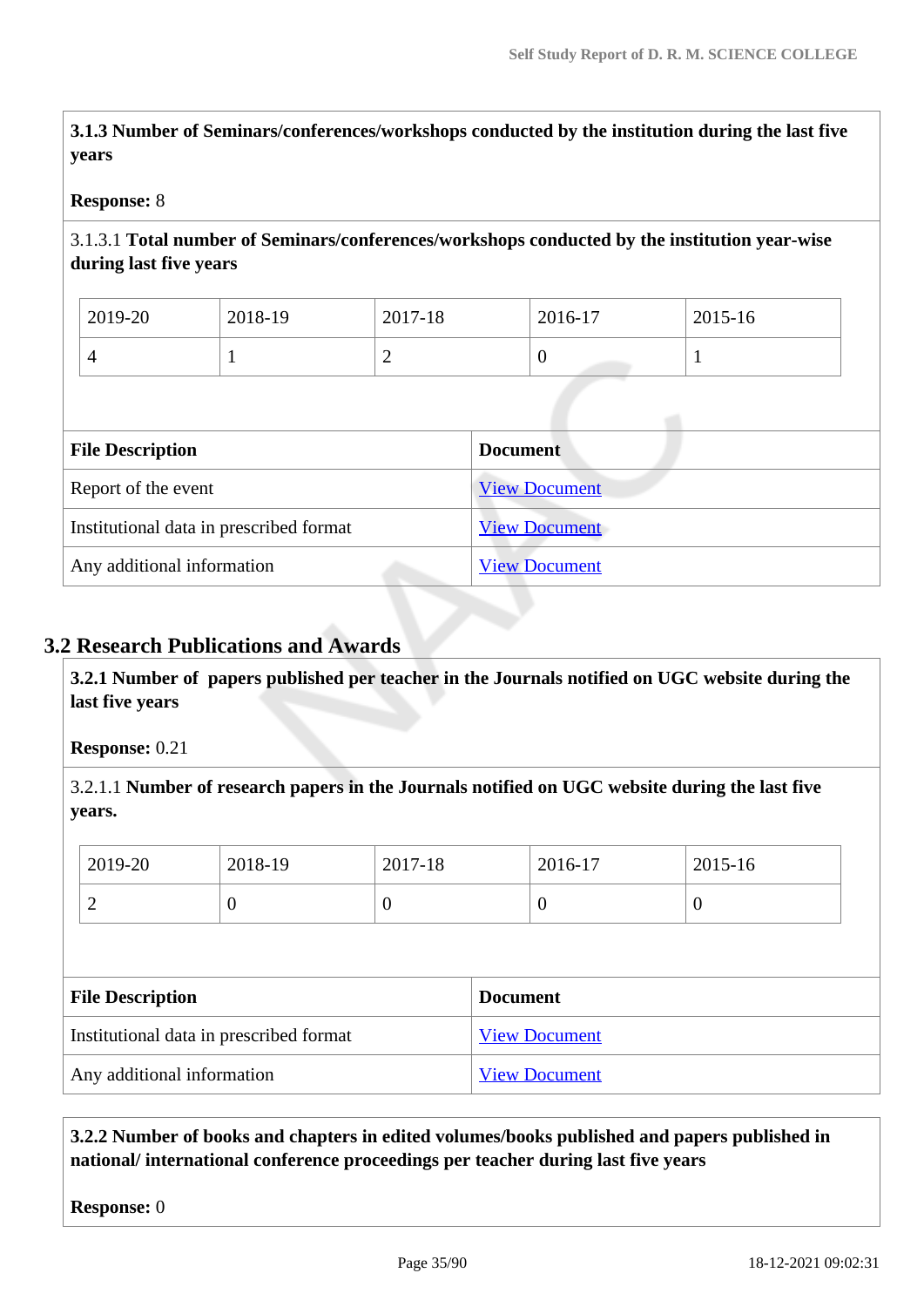| national/international conference proceedings year-wise during last five years |                |          |          |                      |          |                  |  |
|--------------------------------------------------------------------------------|----------------|----------|----------|----------------------|----------|------------------|--|
|                                                                                | 2019-20        | 2018-19  | 2017-18  |                      | 2016-17  | 2015-16          |  |
|                                                                                | $\overline{0}$ | $\theta$ | $\theta$ |                      | $\theta$ | $\boldsymbol{0}$ |  |
|                                                                                |                |          |          |                      |          |                  |  |
| <b>File Description</b>                                                        |                |          |          | <b>Document</b>      |          |                  |  |
| Institutional data in prescribed format                                        |                |          |          | <b>View Document</b> |          |                  |  |

3.2.2.1 **Total number of books and chapters in edited volumes/books published and papers in**

# **3.3 Extension Activities**

 **3.3.1 Extension activities are carried out in the neighborhood community, sensitizing students to social issues, for their holistic development, and impact thereof during the last five years.**

### **Response:**

Many extension activities are undertaken to our students for their holistic development and to make them understand their social responsibility. The institution has NSS, NCC, LEAD, Youth Red Cross, Ranger and Rovers to perform activities through these units. The extension activities help the students in understanding the problems of the rural people, the various policies of the government or the society and their impact on human life are brought to the perception of the students. They are encouraged to participate in various community development programmes.

The NCC unit of college plays a very important role in nurturing self-discipline, royalty and patriotism. Every year it has bagged medals as 'Best March Fast Unit' by Davangere district administration.

The NSS unit conducts annual camps in the neighbouring villages for 7 days. This helps the students to know how to interact with the rural people and to understand their life styles. Davangere University recognised the activities conducted by our college NSS unit and awarded it as the 'Best NSS Unit' in 2016-17.

Likewise, LEaders Accelerating Development (LEAD) is another unit of our college with which we have the MOU with Deshapande Foundation, Hubli since 2011. The main role of this unit is rendering the service to the society by involving our students. LEAD unit has conducted many activities which are very useful to the benefit of society.

Youth Red Cross (YRC) unit of our college encourages our students and staff to donate their blood to the needy. Every year it organises Blood donation camp in collaboration with SS Institute of Medical Sciences, Davangere.

Anti-sexual women harassment and anti-ragging committee, Alumni Association, career guidance and placement cell, cultural committee have engaged in conducting activities like gender sensitization, drug abuse and its ill effects, health camps, skill development programmes, entrepreneurship awareness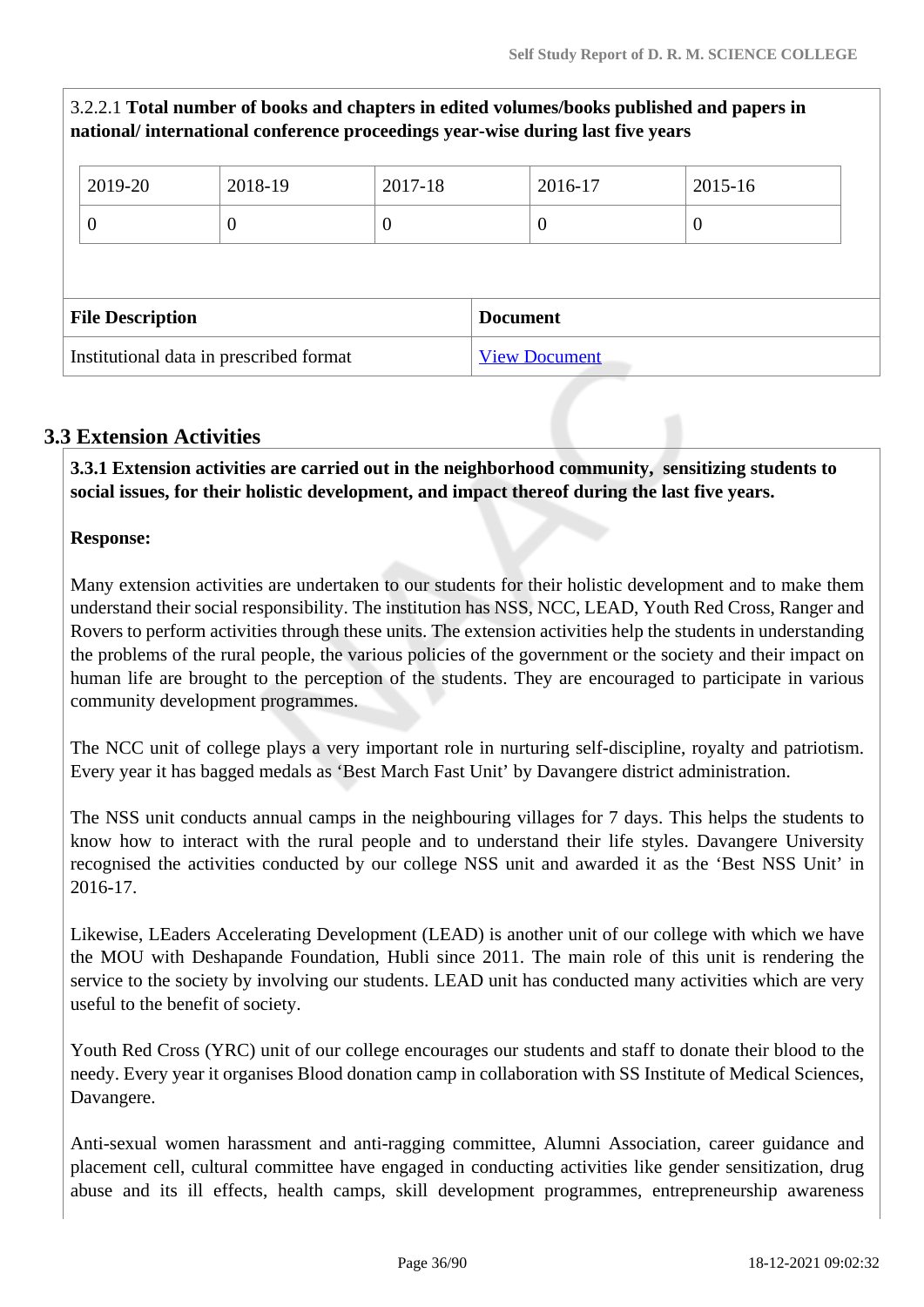programmes, programmes on how to face competitive examinations along with various cultural activities.

Basically, ours is a science college and much importance is given to the science related activities. Students participated in zonal level and state level science exhibition and science lecture competitions. They bagged prizes both at zonal and state levels. The National Science Day is celebrated by inviting eminent personalities. On this occasion, science models and some of the experiments that are beneficial to the High School and P.U. College students are prepared by our students and these are exhibited. Our students give the information about these models and experiments to the teachers and students of these schools and colleges who visit our college. Thereby, the leadership quality of the students is enhanced. The P.U. teachers and students are also benefited by visiting our college.

 These activities enable the students to develop self-confidence, self-discipline and commitment, teamwork and leadership qualities along with excelling in academics. The students also gain knowledge and experience through such type of activities.

| <b>File Description</b>               | <b>Document</b>      |
|---------------------------------------|----------------------|
| Upload any additional information     | <b>View Document</b> |
| Paste link for additional information | <b>View Document</b> |

#### **3.3.2 Number of awards and recognitions received for extension activities from government/ government recognised bodies during the last five years**

**Response:** 3

3.3.2.1 **Total number of awards and recognition received for extension activities from Government/ Government recognised bodies year-wise during the last five years.**

|                             | 2019-20                                 | 2018-19          | 2017-18              |                      | 2016-17              | 2015-16        |
|-----------------------------|-----------------------------------------|------------------|----------------------|----------------------|----------------------|----------------|
|                             | $\overline{0}$                          | $\boldsymbol{0}$ |                      |                      | $\overline{2}$       | $\overline{0}$ |
|                             |                                         |                  |                      |                      |                      |                |
|                             | <b>File Description</b>                 |                  |                      | <b>Document</b>      |                      |                |
|                             | Institutional data in prescribed format |                  |                      | <b>View Document</b> |                      |                |
| e-copy of the award letters |                                         |                  | <b>View Document</b> |                      |                      |                |
|                             | Any additional information              |                  |                      |                      | <b>View Document</b> |                |

 **3.3.3 Number of extension and outreach programs conducted by the institution through NSS/NCC, Government and Government recognised bodies during the last five years**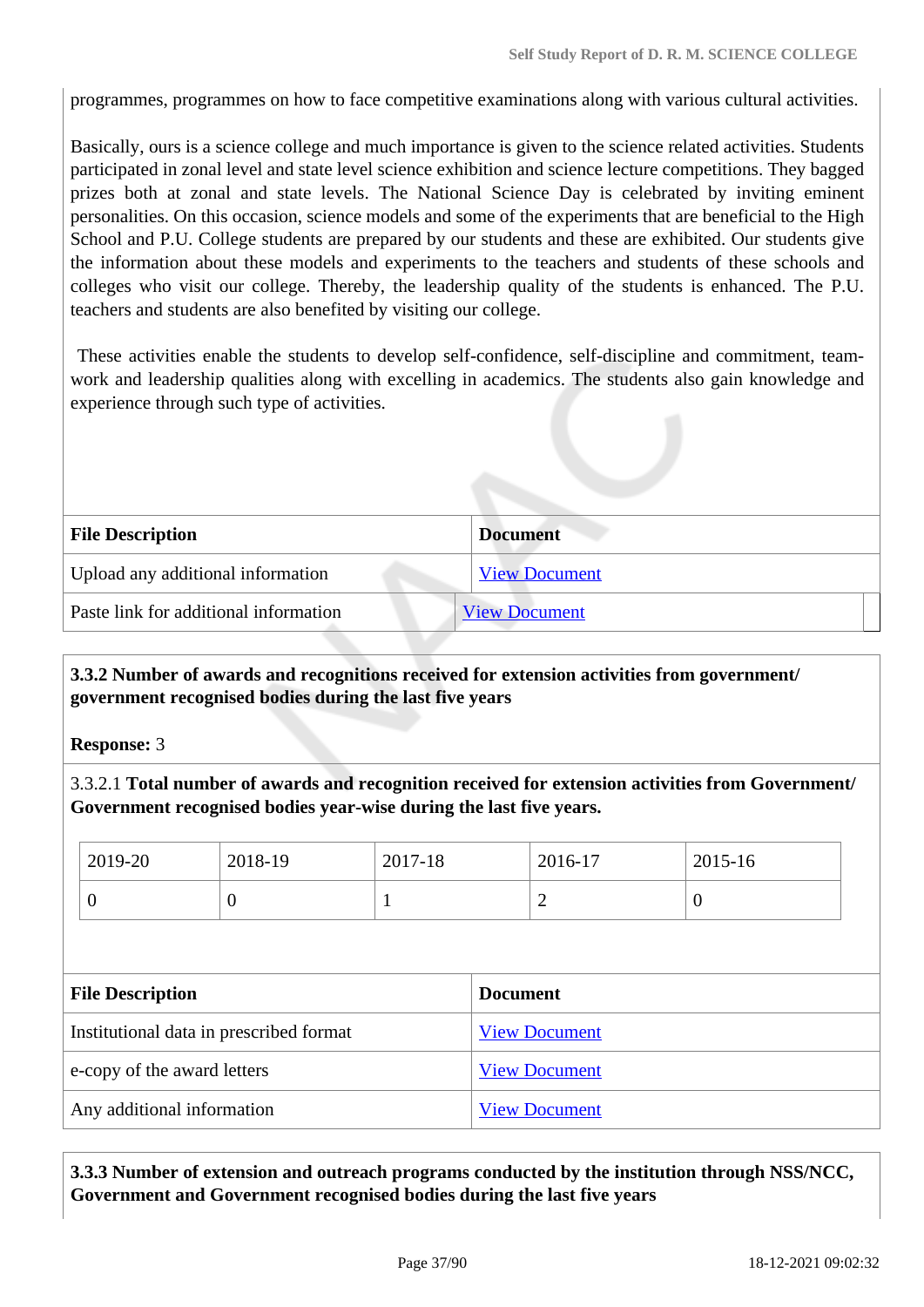#### **Response:** 25

## 3.3.3.1 **Number of extension and outreach programs conducted by the institution through NSS/NCC, Government and Government recognised bodies during the last five years**

|                                         | 2019-20                    | 2018-19 | 2017-18              |                 | 2016-17              | 2015-16 |
|-----------------------------------------|----------------------------|---------|----------------------|-----------------|----------------------|---------|
|                                         | 5                          | C       | 5                    |                 | 5                    | 5       |
|                                         |                            |         |                      |                 |                      |         |
| <b>File Description</b>                 |                            |         |                      | <b>Document</b> |                      |         |
| Reports of the event organized          |                            |         | <b>View Document</b> |                 |                      |         |
| Institutional data in prescribed format |                            |         | <b>View Document</b> |                 |                      |         |
|                                         | Any additional information |         |                      |                 | <b>View Document</b> |         |

 **3.3.4 Average percentage of students participating in extension activities at 3.3.3. above during last five years**

**Response:** 121.95

3.3.4.1 **Total number of Students participating in extension activities conducted in collaboration with industry, community and Non- Government Organizations through NSS/ NCC/ Red Cross/ YRC etc., year-wise during last five years**

| 2019-20 | 2018-19 | 2017-18          | 2016-17 | 2015-16 |
|---------|---------|------------------|---------|---------|
| 905     | 732     | 710<br>$1 \pm 2$ | 1055    | 533     |

| <b>File Description</b>                 | <b>Document</b>      |
|-----------------------------------------|----------------------|
| Report of the event                     | <b>View Document</b> |
| Institutional data in prescribed format | <b>View Document</b> |
| Any additional information              | <b>View Document</b> |

## **3.4 Collaboration**

 **3.4.1 The Institution has several collaborations/linkages for Faculty exchange, Student exchange, Internship, Field trip, On-job training, research etc during the last five years** 

**Response:** 11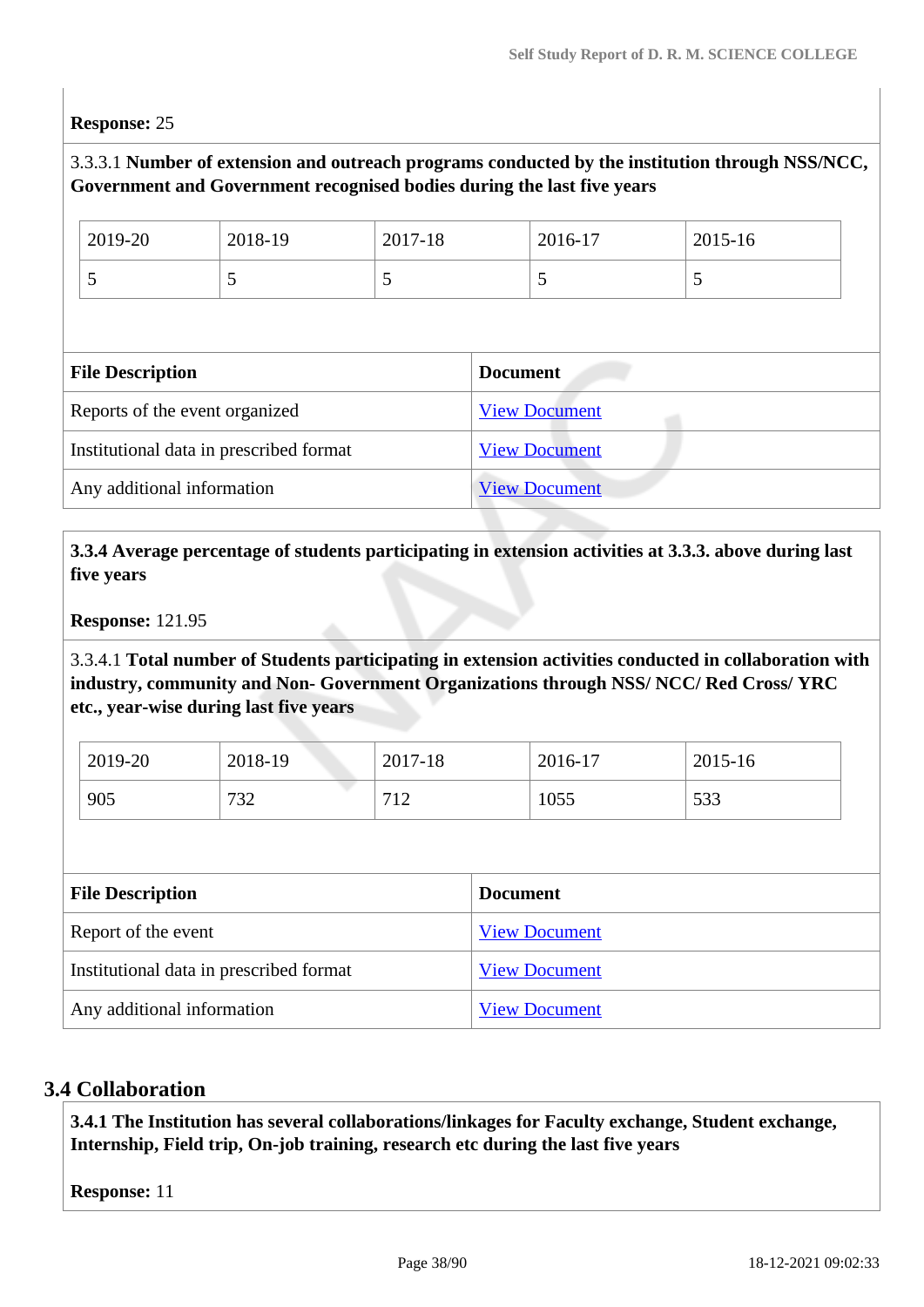## 3.4.1.1 **Number of linkages for faculty exchange, student exchange, internship, field trip, on-job training, research etc year-wise during the last five years**

| 2019-20                                 | 2018-19 | 2017-18 |                      | 2016-17              | 2015-16 |
|-----------------------------------------|---------|---------|----------------------|----------------------|---------|
| 02                                      | 02      | 02      |                      | 03                   | 02      |
|                                         |         |         |                      |                      |         |
| <b>File Description</b>                 |         |         | <b>Document</b>      |                      |         |
| Institutional data in prescribed format |         |         | <b>View Document</b> |                      |         |
| e-copies of linkage related Document    |         |         | <b>View Document</b> |                      |         |
| Any additional information              |         |         |                      | <b>View Document</b> |         |

### **3.4.2 Number of functional MoUs with national and international institutions, universities, industries, corporate houses etc. during the last five years**

**Response:** 12

3.4.2.1 **Number of functional MoUs with Institutions of national, international importance, other universities, industries, corporate houses etc. year-wise during the last five years**

| 2019-20 | 2018-19 | 2017-18 | 2016-17 | 2015-16 |
|---------|---------|---------|---------|---------|
|         |         | ∼       |         | ∽       |

| <b>File Description</b>                                               | <b>Document</b>      |
|-----------------------------------------------------------------------|----------------------|
| Upload any additional information                                     | <b>View Document</b> |
| Institutional data in prescribed format (Data<br>template)            | <b>View Document</b> |
| e-Copies of the MoUs with institution./ industry/<br>corporate houses | <b>View Document</b> |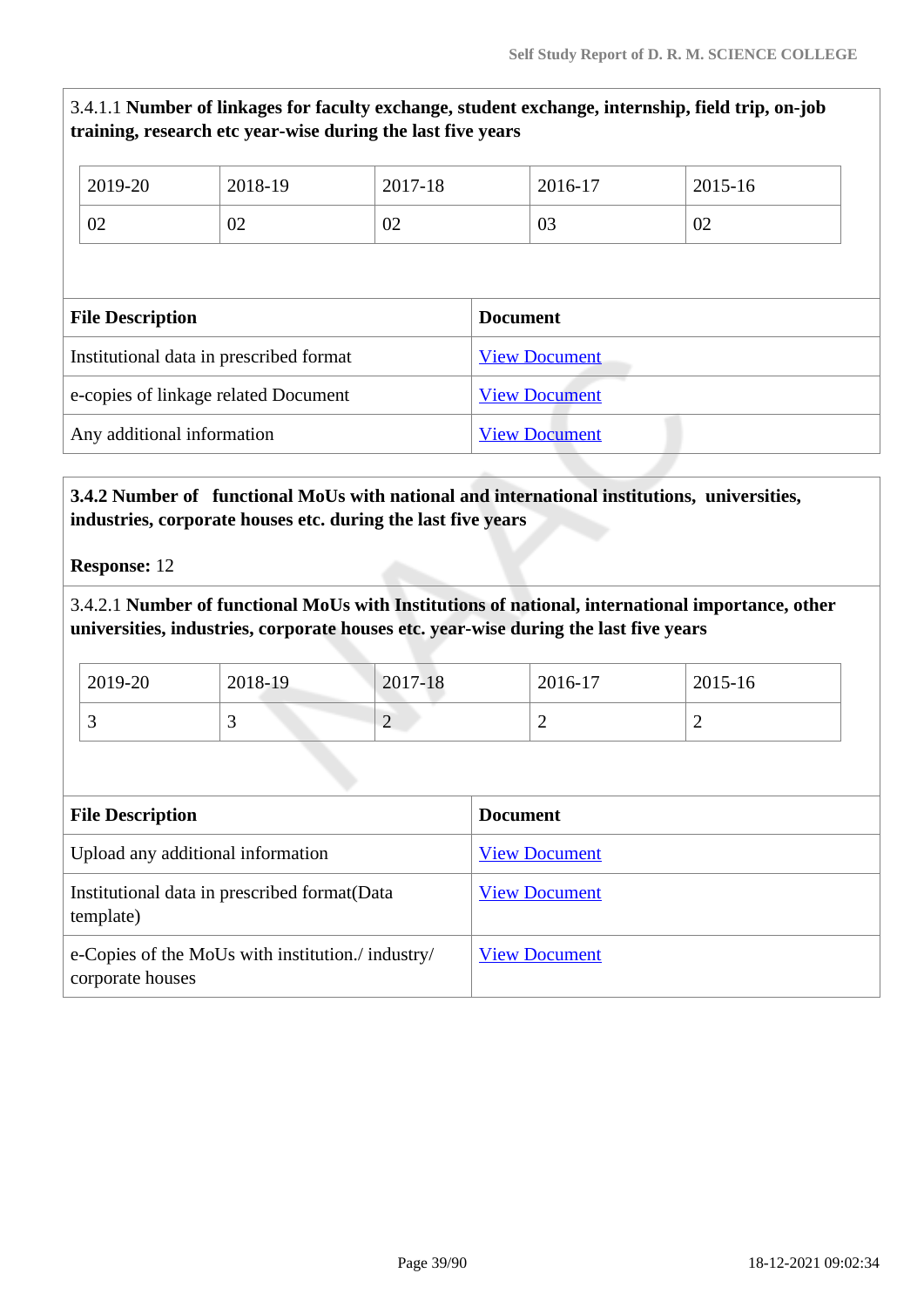# **Criterion 4 - Infrastructure and Learning Resources**

## **4.1 Physical Facilities**

 **4.1.1 The Institution has adequate infrastructure and physical facilities for teaching- learning. viz., classrooms, laboratories, computing equipment etc.** 

#### **Response:**

The college campus is spread over 4 acres of land with eco-friendly environment. It facilitates good infrastructure for teaching and learning process. The campus consists of 4 main blocks which accommodates Principal chamber, administrative office, general staff room, class rooms (12), Laboratories (17), NSS, NCC, sports room, Gymnasium, Yoga centre, Xerox centre, generator room, toilets for staff and students (16+26).

The main building of the campus accommodates Principal chamber, administrative office, general staff room, sports with indoor games facility, gymnasium and 04 classrooms. The first floor of the same building has 7 classrooms, 1 NCC office, 1 seminar hall cum classroom with LCD projector and 1 seminar hall with LCD and audio facility.

The physical science wing has Chemistry and Physics departments. In the ground floor Chemistry department has 4 laboratories, 1 store house, 1 gas room and a staff room. In the first floor Physics department has 4 laboratories, 1 store house, 1dark room, 1 semi dark room and a staff room.

In the Biological science wing Zoology and Botany departments are accommodated. In the ground floor Zoology department has 3 laboratories, 1 museum, 1 preparation room, 1 staff room, 1 NSS office and 1 Xerox unit. In the first floor, Botany department has 1 staff room, 1 preparation room, 3 laboratories, 1 museum, 1 herbarium and 1 store house.

The library wing has ground floor, first floor and second floor. The ground floor consists of circulation section, librarian's chamber, faculty reading section, e-library and students reading section for girls and boys separately and toilet rooms. The first floor consists of Yoga centre and reference section, 1 LEAD room, IQAC room and Career Guidance and Placement cell. The second floor has Computer Science and Mathematics departments. The mathematics department has 2 laboratories and 1 staff room. The computer science department has 2 laboratories and 1 staff room.

Adjacent to the main building, canteen and parking facility for staff and students are available. On the other side botanical garden, green house, toilets for boys and girls are provided.

All the laboratories are well equipped with all requirements are provided to the students'. Water facility, electricity; LPG and ICT facility are available. The laboratories are well ventilated and maintained to carry out the curriculum.

At the centre of all the four blocks there is a statue of Gandhiji, inaugurated by Prof. De. Javaregowda, Vice-Chancellor, Mysore University, Mysore on 07.10.1970. The remaining space is covered by canopy of beautiful flowering trees. In the remaining space we have an open stage to carry out the college functions and all other cultural activities.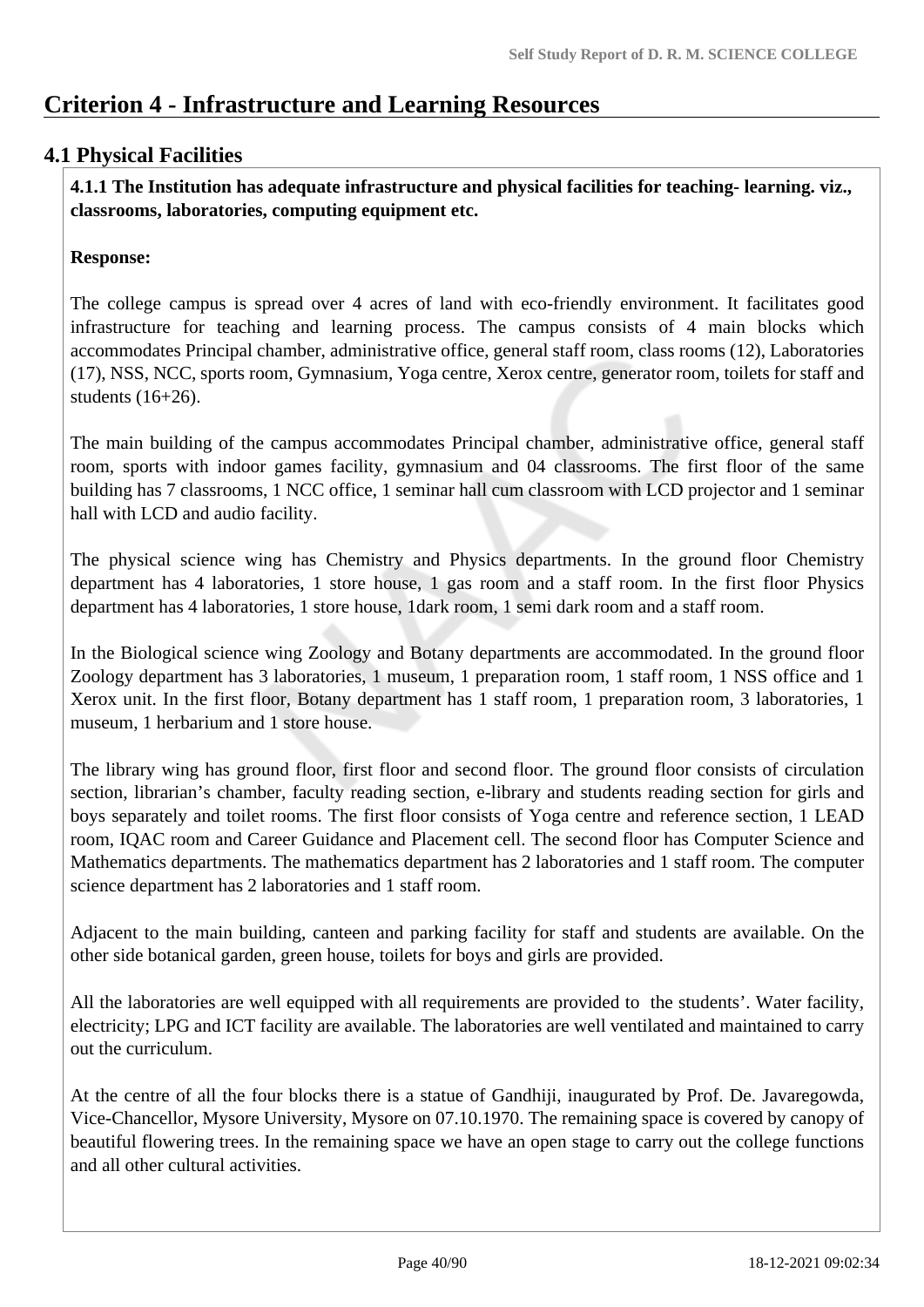| <b>File Description</b>               | <b>Document</b>      |  |
|---------------------------------------|----------------------|--|
| Upload any additional information     | <b>View Document</b> |  |
| Paste link for additional information | <b>View Document</b> |  |

 **4.1.2 The Institution has adequate facilities for cultural activities, sports, games (indoor, outdoor), gymnasium, yoga centre etc.** 

#### **Response:**

The physical activities are conducted along with the academic activities.

**Sports/ Games:** Various sports facilities are provided for the students focusing on co-curricular activity. The institution is committed to create a balanced atmosphere of academic, sports and cultural activities for the overall development of the students. University level/ State level/ National level competitions help in developing team spirit in students. Interpersonal relationship is enhancing in a very healthy manner. To motivate the students they are awarded with medals, trophies and certificates.

**Outdoor games:** The College caters the needs of all major outdoor sports events.

- Volley ball court measuring 23 x 14 sq.m
- Kabaddi court measuring 16 x 13 sq.m
- Basketball court measuring 28x15 sq.m
- Shuttle badminton court measuring 29x14 sq.m

These facilities are available in the playground which is in front of our college on one side.

 For cricket, athletic track facility we use district stadium which is also in front of our college on the other side.

**Indoor games:** To play the games like table tennis, carom and chess, a fully furnished indoor hall is found in the sports room (80 x 30 sq. ft.)

**Gymnasium:** A well-equipped gymnasium is available in the sports room with 12 stations and other accessory facilities.

**Yoga center:** In college library building there is a Yoga center to review the ancient tradition and culture,to provide a healthy practice along with academics. This leads to increase the performance of the students in all respects.

**Cultural activities:** The institution encourages students to participate in various cultural activities and make the students excel in their fields of interest. Cultural association conducts various cultural activities to exhibit the talents of the students. Some of the activities like Dance, Rangoli, Bharatanatyam, Singing, Yakshagana, Bayalata, Food without fire, Mehandi, Hairstyle are conducted. There is an open stage in the college campus to carry out all the activities in the college.

The State level cultural competitions were also conducted in our college in the year 2016-17 by inviting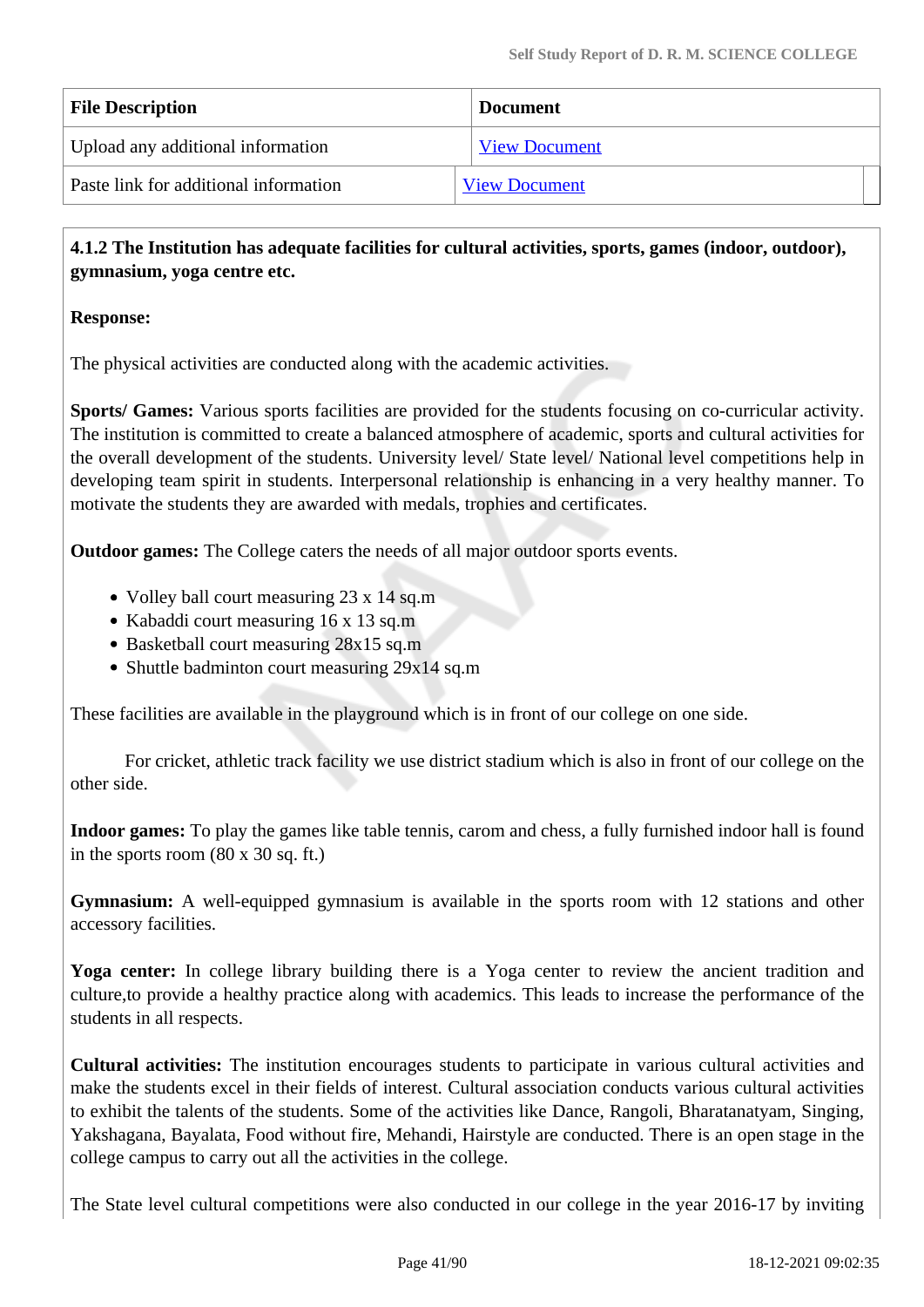students from all over Karnataka. Many students participated in the competitions and bagged the prizes.

| <b>File Description</b>               | <b>Document</b>      |  |
|---------------------------------------|----------------------|--|
| Upload any additional information     | <b>View Document</b> |  |
| Paste link for additional information | <b>View Document</b> |  |

 **4.1.3 Percentage of classrooms and seminar halls with ICT- enabled facilities such as smart class, LMS, etc.** *(Data for the latest completed academic year)*

**Response:** 100

#### 4.1.3.1 **Number of classrooms and seminar halls with ICT facilities**

Response: 8

| <b>File Description</b>                                    | <b>Document</b>      |
|------------------------------------------------------------|----------------------|
| Upload any additional information                          | <b>View Document</b> |
| Institutional data in prescribed format (Data<br>template) | <b>View Document</b> |
| Paste link for additional information                      | <b>View Document</b> |
|                                                            |                      |

#### **4.1.4 Average percentage of expenditure, excluding salary for infrastructure augmentation during last five years(INR in Lakhs)**

**Response:** 40.86

4.1.4.1 **Expenditure for infrastructure augmentation, excluding salary year-wise during last five years (INR in lakhs)**

| 2019-20 | 2018-19  | 2017-18 | 2016-17 | 2015-16  |
|---------|----------|---------|---------|----------|
|         | 10.62762 | 0       |         | 10.78997 |

| <b>File Description</b>                                    | <b>Document</b>      |
|------------------------------------------------------------|----------------------|
| Upload audited utilization statements                      | <b>View Document</b> |
| Upload any additional information                          | <b>View Document</b> |
| Institutional data in prescribed format (Data<br>template) | <b>View Document</b> |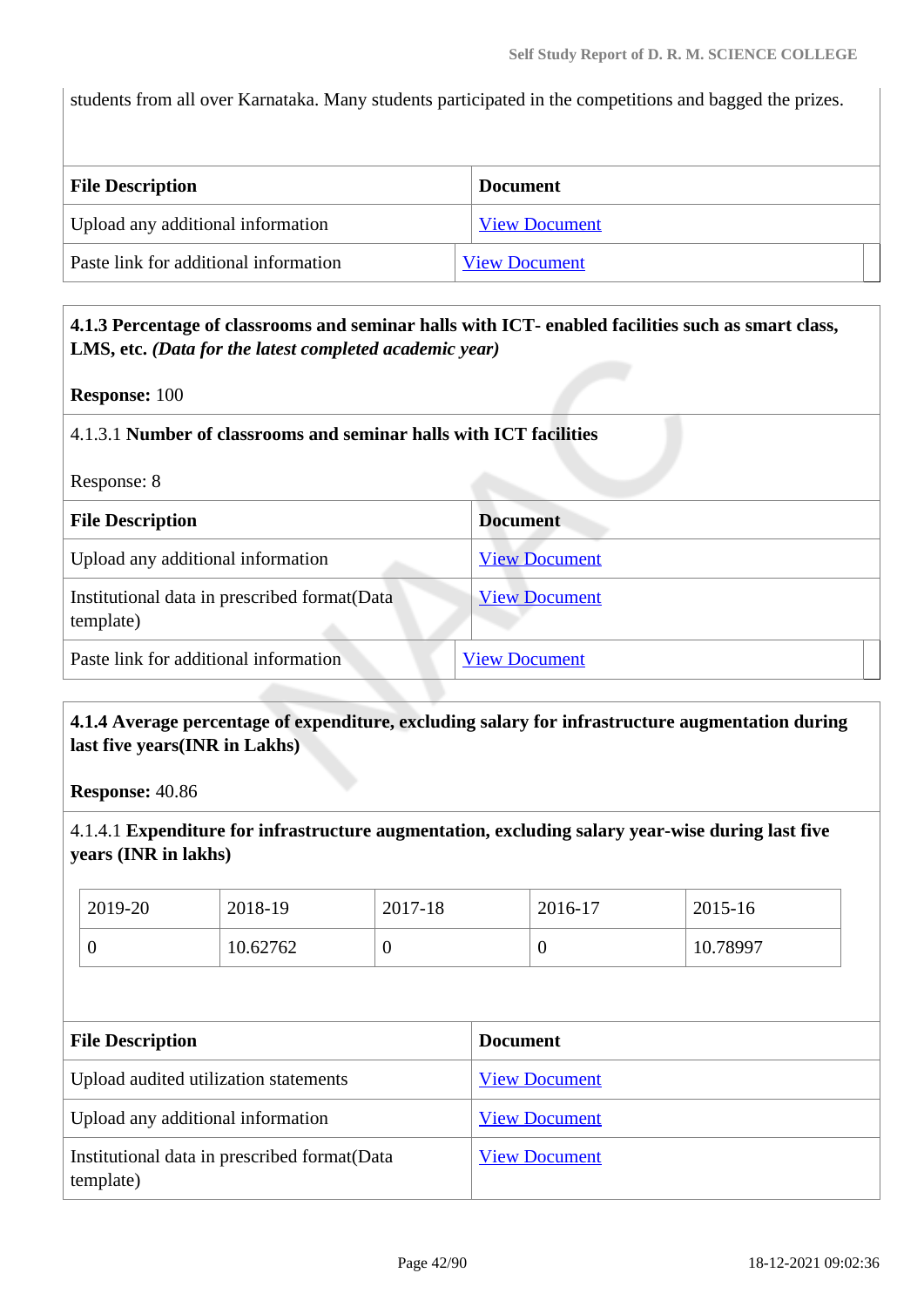## **4.2 Library as a Learning Resource**

## **4.2.1 Library is automated using Integrated Library Management System (ILMS)**

#### **Response:**

The library is a learning resource. The library block of our college has three floors. The ground floor consists of circulation section, faculty reading section, separate reading sections for boys and girls, elibrary and Librarian chamber and also toilets for girls and boys. The first floor consists of reference section and study area which provides access to a number of dailies, journals, general magazines. The Yoga center is also found in the second floor along with IQAC room and LEAD room.

For excellent set up of academic activities the library acts as a nerve centre, catering to the needs of the students and faculty. Our college library was established in the year 1974, with only 996 books and now it has 30933 and 20976 books with unique titles. In its Treasure, it has 5 regional and 1 national journals. At present INFLIBNET facility is provided to access 60000 journals and 3 lakh books through this. Library is fully automated by VISILIB software .This fulfils the needs of the teachers and students in teachinglearning process.

ILMS Software: -VISILIB **software**

Nature of Automation: - **Fully automated**

Version: - **20.0**

Year of Automation: - **2009**

#### **Year -2019-20 N-List facilities came to existence**

Facilities available in the library

• Borrowing Facility: Document delivery service is being provided for the user community to disseminate right information at right time to right user for right purpose. The users can borrow books for a period of 15 days, and borrow the books from the library and return the same after period of 15 days.

• SC / ST Book Bank Facility: The student who belongs to SC / ST Community can avail this facility. Fair number of text books will be issued to each student up to the semester end examination.

• OPAC Facility: Online Public Access Catalogue facility is being offered to the user community of the college in order to provide first-hand information about the availability and location of the reading materials. Users can reserve the required reading material and the same will be issued on queue basis.

• New arrivals Display: Some selected titles of new books acquired by the library are displayed on "New Arrival Stand" for the benefit of the readers.

• Reference Service: The Library is extending reference and referral services to the users of the library. Most of the reference oriented Text books and General books have been kept in reference and active stack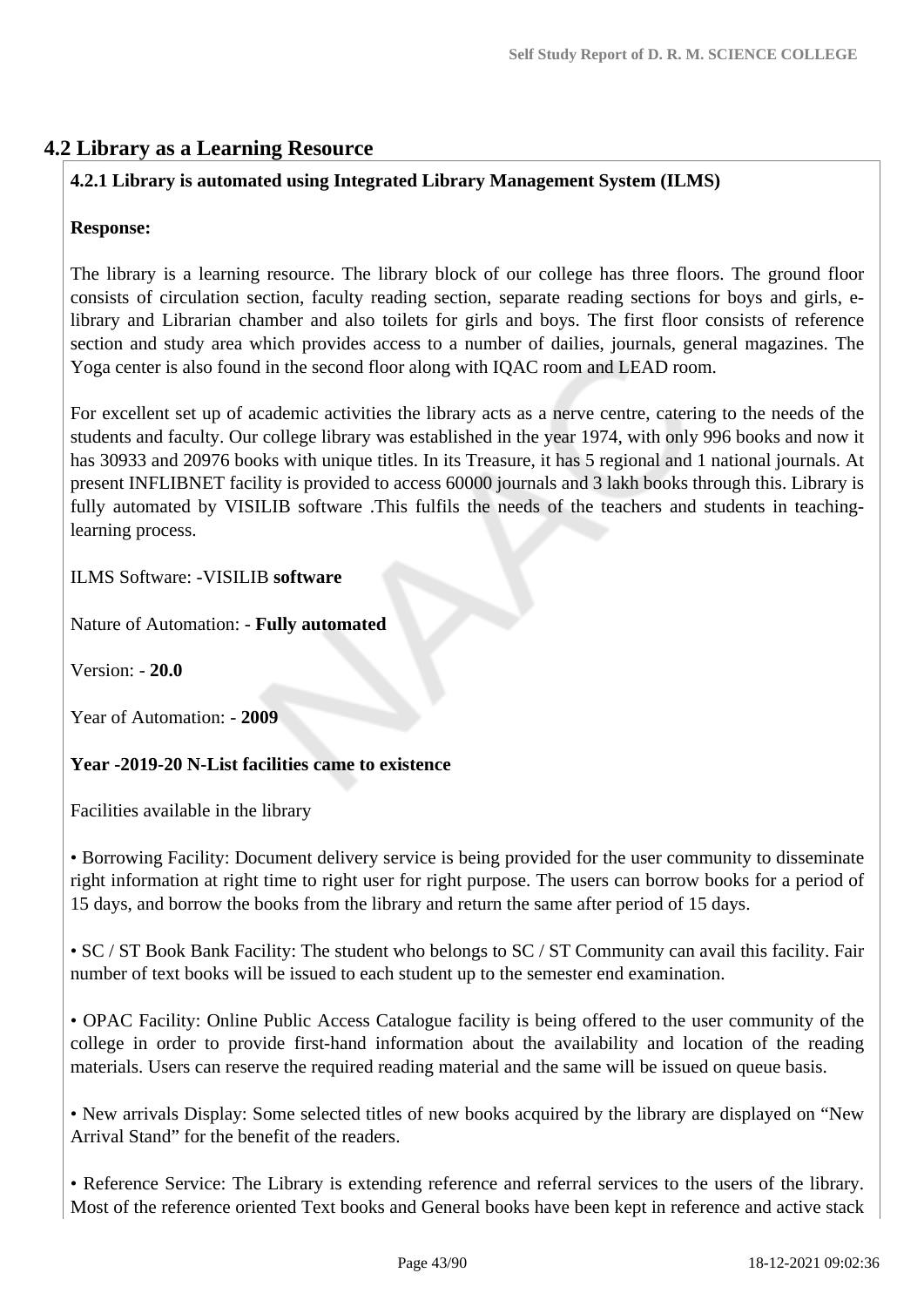area for reference only by the users of the library.

• Free Internet facility is provided to the students and faculties to improve their knowledge in the eresources.

| <b>File Description</b>               | <b>Document</b>      |
|---------------------------------------|----------------------|
| Upload any additional information     | <b>View Document</b> |
| Paste link for Additional Information | <b>View Document</b> |

| 4.2.2 The institution has subscription for the following e-resources |                      |
|----------------------------------------------------------------------|----------------------|
| 1.e-journals                                                         |                      |
| 2.e-ShodhSindhu                                                      |                      |
| 3. Shodhganga Membership                                             |                      |
| 4.e-books                                                            |                      |
| <b>5.Databases</b>                                                   |                      |
| <b>6. Remote access to e-resources</b>                               |                      |
| <b>Response:</b> C. Any 2 of the above                               |                      |
| <b>File Description</b>                                              | <b>Document</b>      |
| Upload any additional information                                    | <b>View Document</b> |
|                                                                      |                      |

## **4.2.3 Average annual expenditure for purchase of books/e-books and subscription to journals/ejournals during the last five years (INR in Lakhs)**

**Response:** 0.21

#### 4.2.3.1 **Annual expenditure of purchase of books/e-books and subscription to journals/e- journals year wise during last five years (INR in Lakhs)**

| 2019-20 | 2018-19 | 2017-18 | 2016-17 | 2015-16 |
|---------|---------|---------|---------|---------|
|         | 0.15884 | 0.01982 | 0.71506 | 0.17000 |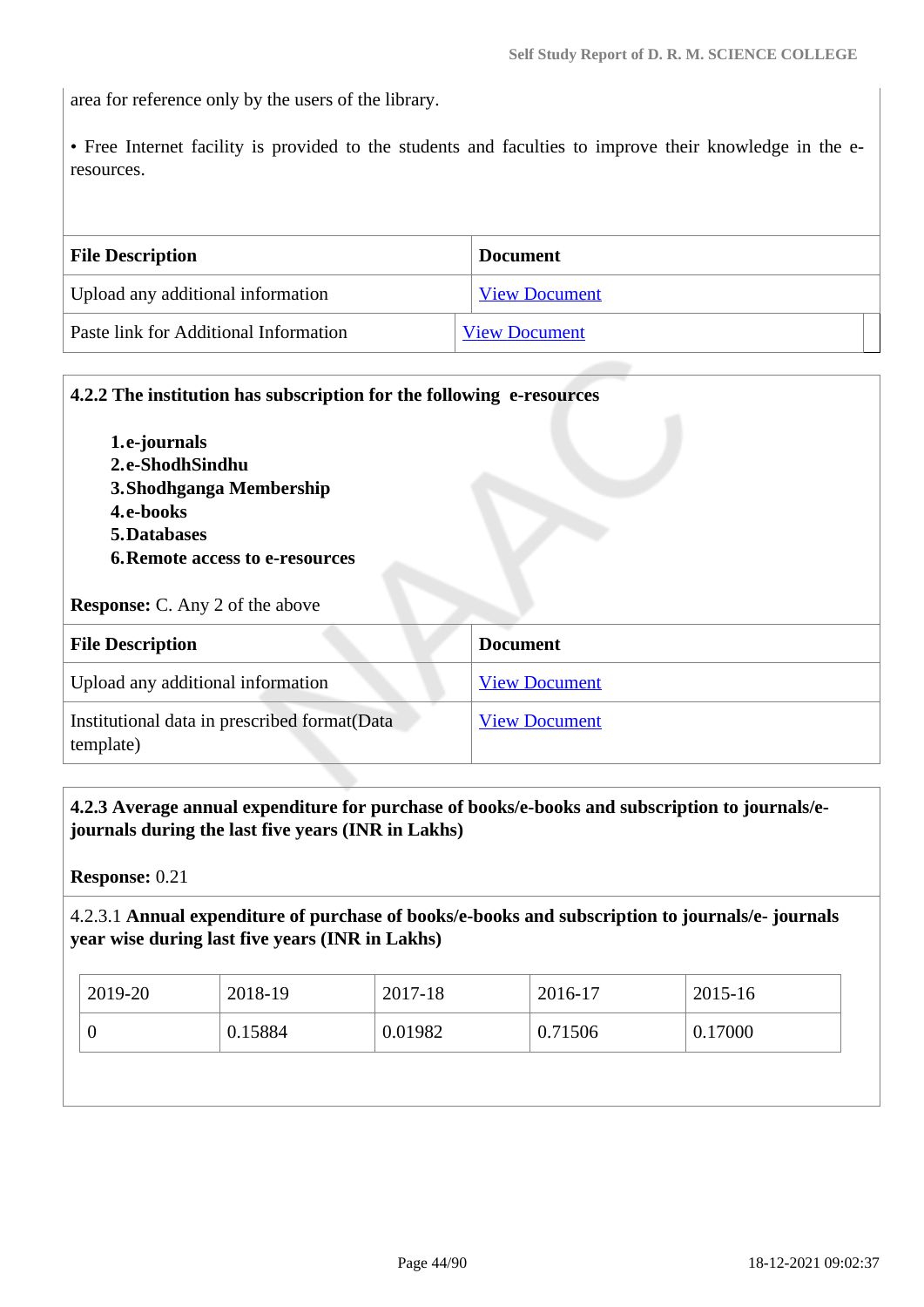| <b>File Description</b>                                    | <b>Document</b>      |
|------------------------------------------------------------|----------------------|
| Institutional data in prescribed format (Data<br>template) | <b>View Document</b> |
| Audited statements of accounts                             | <b>View Document</b> |
| Any additional information                                 | <b>View Document</b> |

#### **4.2.4 Percentage per day usage of library by teachers and students ( foot falls and login data for online access) during the last completed academic year**

#### **Response:** 4.13

4.2.4.1 **Number of teachers and students using library per day over last one year**

| Response: 30                                      |                      |
|---------------------------------------------------|----------------------|
| <b>File Description</b>                           | <b>Document</b>      |
| Details of library usage by teachers and students | <b>View Document</b> |
| Any additional information                        | <b>View Document</b> |

## **4.3 IT Infrastructure**

#### **4.3.1 Institution frequently updates its IT facilities including Wi-Fi**

#### **Response:**

The college has successfully oriented the campus and office activities towards integrating information technology facility. To carry out the college activities for improving the quality of teaching, learning and evaluation processes information technology has been adopted and also making administrative processes user-friendly, efficient and transparent.

The administrative office is fully automated and the office staffs are provided with computers, printers and scanners. It also has Vision software for admission, fee collection and account maintenance.

The college library uses VisiLib software for library automation. The college provides IT facility to help the students and faculty in studies. Five classrooms are furnished with LCD projector, one Physics laboratory with Wi-Fi facility, one smart classroom and two seminar halls with LCD projectors to enable teachers and students to switch over to IT supported teaching and learning methods. These facilities are regularly updated.

The department of Computer Science uses the updated version of Ubuntu Linux software and the department of Mathematics use Scilab and Maxima software. The college library uses Visilib software for library automation and the college office used Vision Infotech software for admission, fee collection and accounts maintenance. Installations of antivirus, formatting of computers to meet the needs of the students are frequently done. Laptop and internet facility is provided to Principal and IQAC coordinator for data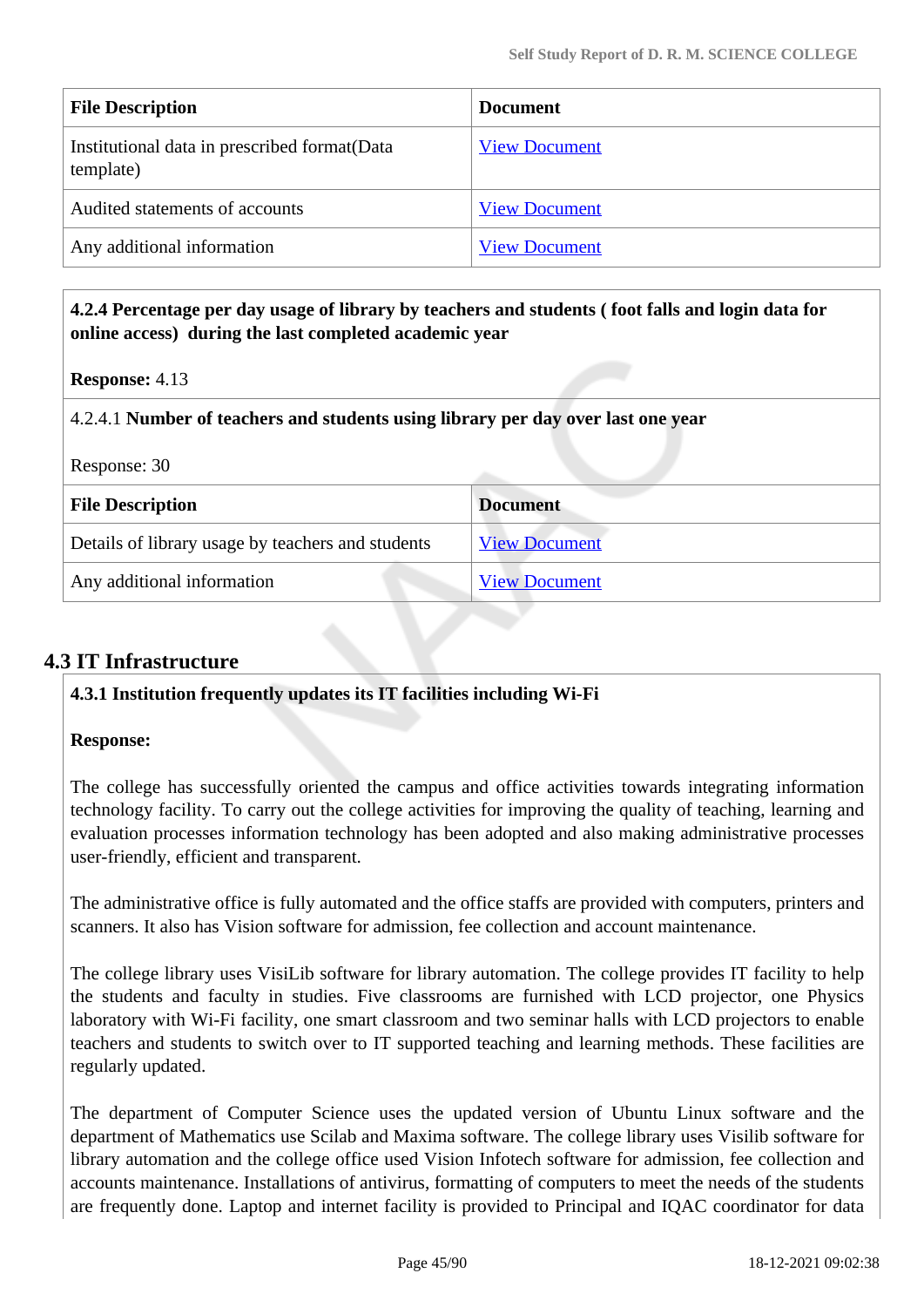portability.

| <b>Document</b>      |
|----------------------|
| <b>View Document</b> |
| <b>View Document</b> |
|                      |

## **4.3.2 Student - Computer ratio (Data for the latest completed academic year)**

#### **Response:** 17.95

| <b>File Description</b>           | <b>Document</b>      |  |
|-----------------------------------|----------------------|--|
| Upload any additional information | <b>View Document</b> |  |
| Student – computer ratio          | <b>View Document</b> |  |

| 4.3.3 Bandwidth of internet connection in the Institution                   |                      |  |
|-----------------------------------------------------------------------------|----------------------|--|
| <b>Response: A. ?50 MBPS</b>                                                |                      |  |
| <b>File Description</b>                                                     | <b>Document</b>      |  |
| Upload any additional Information                                           | <b>View Document</b> |  |
| Details of available bandwidth of internet<br>connection in the Institution | <b>View Document</b> |  |

#### **4.4 Maintenance of Campus Infrastructure**

 **4.4.1 Average percentage of expenditure incurred on maintenance of infrastructure (physical and academic support facilities) excluding salary component during the last five years(INR in Lakhs)**

**Response:** 100

4.4.1.1 **Expenditure incurred on maintenance of infrastructure (physical facilities and academic support facilities) excluding salary component year-wise during the last five years (INR in lakhs)**

| 2019-20  | 2018-19  | 2017-18  | 2016-17  | 2015-16  |
|----------|----------|----------|----------|----------|
| 11.41784 | 10.94291 | 10.96175 | 10.27317 | 10.06547 |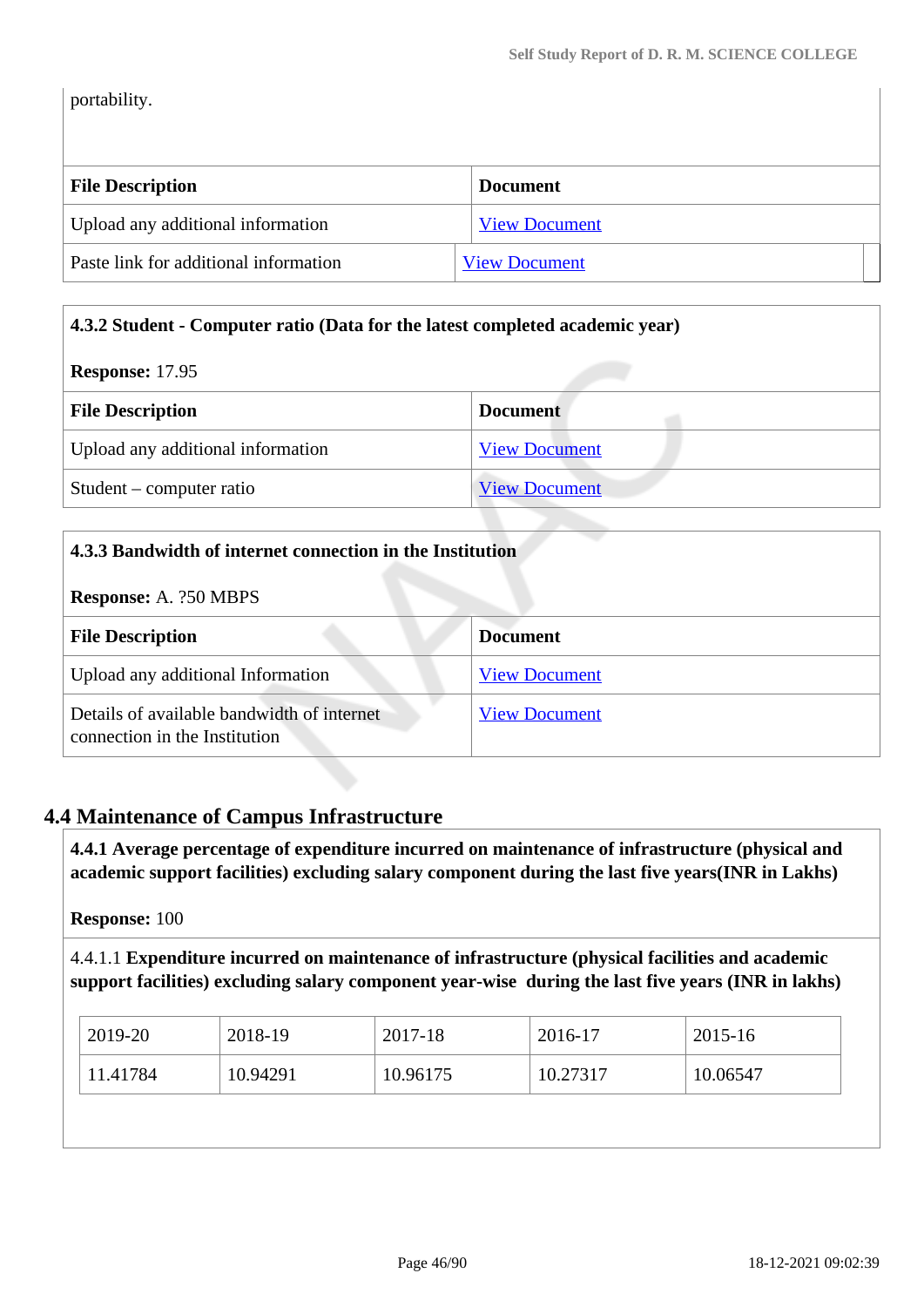| <b>File Description</b>                                    | <b>Document</b>      |
|------------------------------------------------------------|----------------------|
| Upload any additional information                          | <b>View Document</b> |
| Institutional data in prescribed format (Data<br>template) | <b>View Document</b> |
| Audited statements of accounts                             | <b>View Document</b> |

 **4.4.2 There are established systems and procedures for maintaining and utilizing physical, academic and support facilities - laboratory, library, sports complex, computers, classrooms etc.**

#### **Response:**

The college takes the direct initiative in the maintenance and up keep of infrastructure and support facility.

Laboratory: Laboratory equipment are strictly inspected by the teachers before the commencement of practical classes and examinations. Maintenance expenses are normally met by the management. Electronic equipment are provided with necessary back up to ensure steady functioning and to safe guard against voltage fluctuations. In case of disruption in power supply the diesel generator having the capacity of 32 KV functions as the substitute source for the whole campus. The power requirements including outdoor lighting during night are met with BESCOM.

Library: Library has a committee, monitored by its convener. Yearly some amount is allotted in the annual budget to purchase books. Stock verification is done every year by the staff members. The annual software maintenance contract is given to Vision Infotech. Along with this for N-list facility is available to the readers.

**Sports complex:** All the sports amenities are under the charge of physical education director. The sports room has table tennis, carom, Chess facility along with gymnasium. The maintenance of these is done regularly.

**Computers:** The maintenance of the computers like providing antivirus, formatting and repair if any are done by the agency appointed by the management.

**Classrooms:** The classrooms are cleaned and maintained well.

**Departments:** All the departments have their own departmental libraries, 1 desk-top computer with printer and a separate staff room with all amenities has been provided.

For all these physical, academic, support facilities and maintenance expenses are met by the management.

| <b>File Description</b>               | Document             |
|---------------------------------------|----------------------|
| Upload any additional information     | <b>View Document</b> |
| Paste link for additional information | <b>View Document</b> |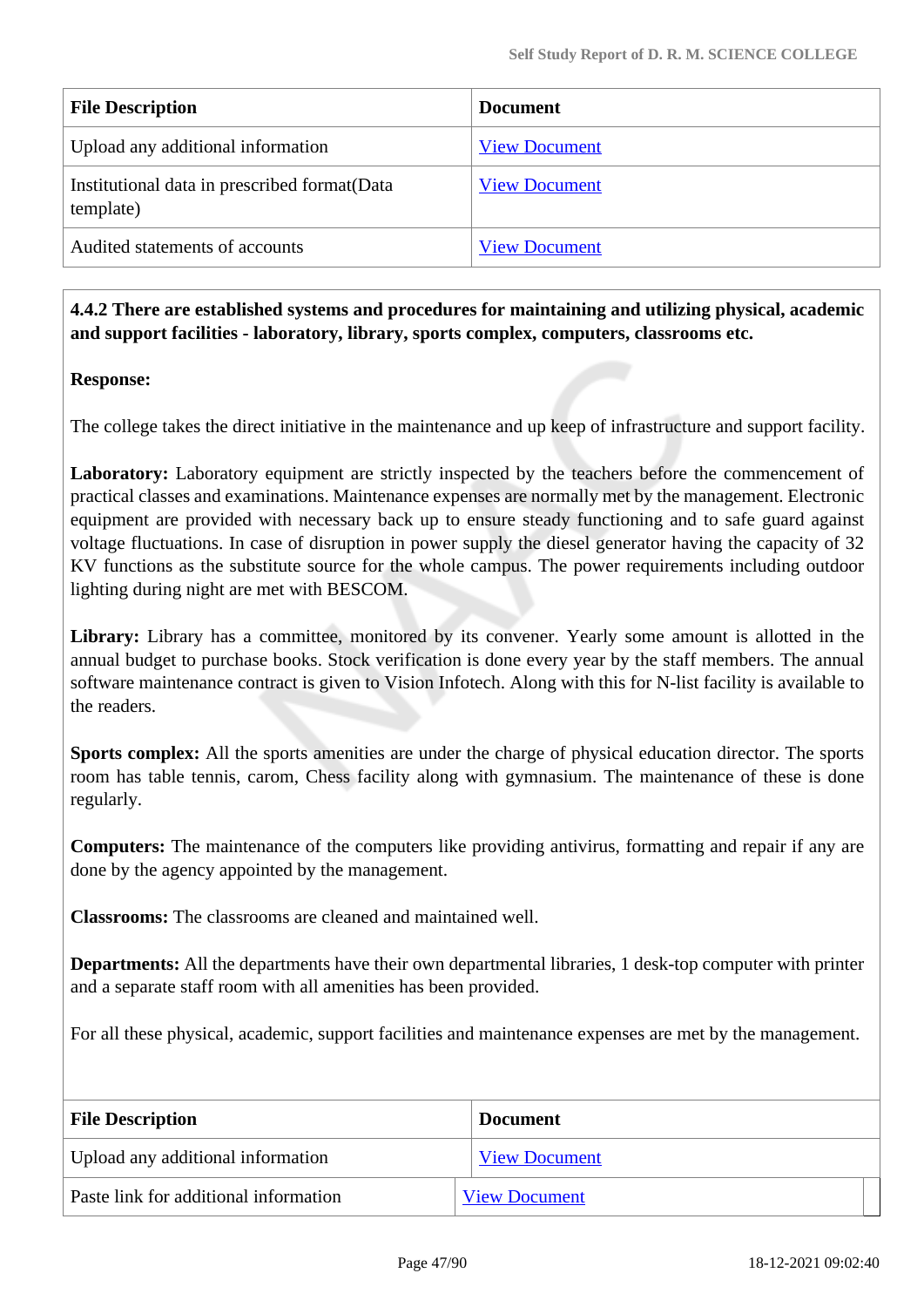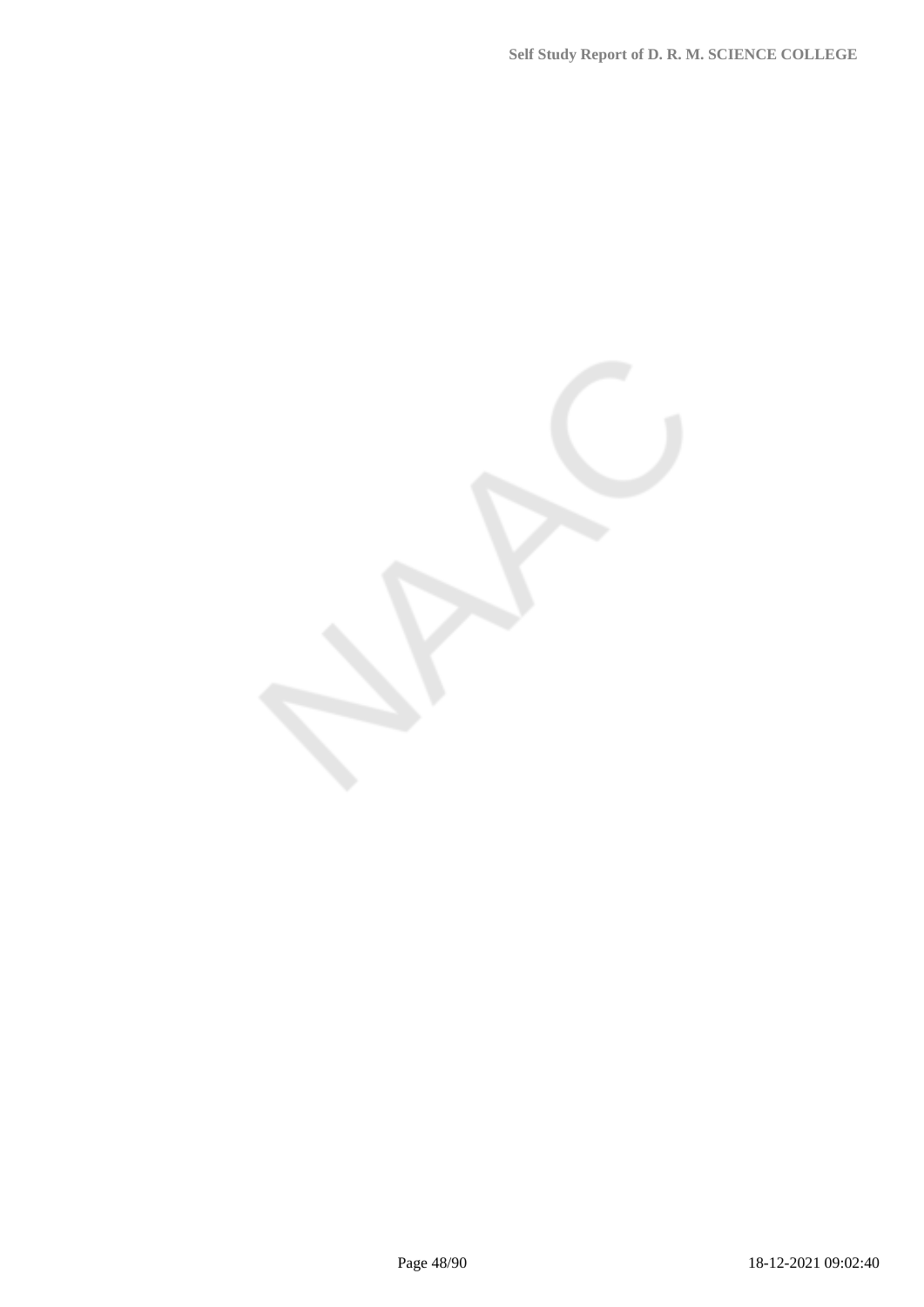# **Criterion 5 - Student Support and Progression**

### **5.1 Student Support**

 **5.1.1 Average percentage of students benefited by scholarships and freeships provided by the Government during last five years** 

**Response:** 50.52

5.1.1.1 **Number of students benefited by scholarships and free ships provided by the institution, Government and non-government bodies, industries, individuals, philanthropists during the last five years (other than students receiving scholarships under the government schemes for reserved categories)** 

| 2019-20 | 2018-19 | 2017-18 | 2016-17                            | 2015-16 |
|---------|---------|---------|------------------------------------|---------|
| 343     | 465     | 347     | $\cap$<br>$\sim$ $\prime$ $\prime$ | ل 1 ک   |

| <b>File Description</b>                                                         | <b>Document</b>      |
|---------------------------------------------------------------------------------|----------------------|
| upload self attested letter with the list of students<br>sanctioned scholarship | <b>View Document</b> |
| Upload any additional information                                               | <b>View Document</b> |
| Institutional data in prescribed format                                         | <b>View Document</b> |

 **5.1.2 Average percentage of students benefitted by scholarships, freeships etc. provided by the institution / non- government agencies during the last five years**

**Response:** 0.16

5.1.2.1 **Number of students benefited by scholarships and free ships provided by the institution, Government and non-government bodies, industries, individuals, philanthropists during the last five years (other than students receiving scholarships under the government schemes for reserved categories)** 

| 2019-20 | 2018-19 | 2017-18 | 2016-17  | 2015-16 |
|---------|---------|---------|----------|---------|
|         |         | ν       | <u>_</u> | -       |

| <b>File Description</b>                 | <b>Document</b>      |
|-----------------------------------------|----------------------|
| Upload any additional information       | <b>View Document</b> |
| Institutional data in prescribed format | <b>View Document</b> |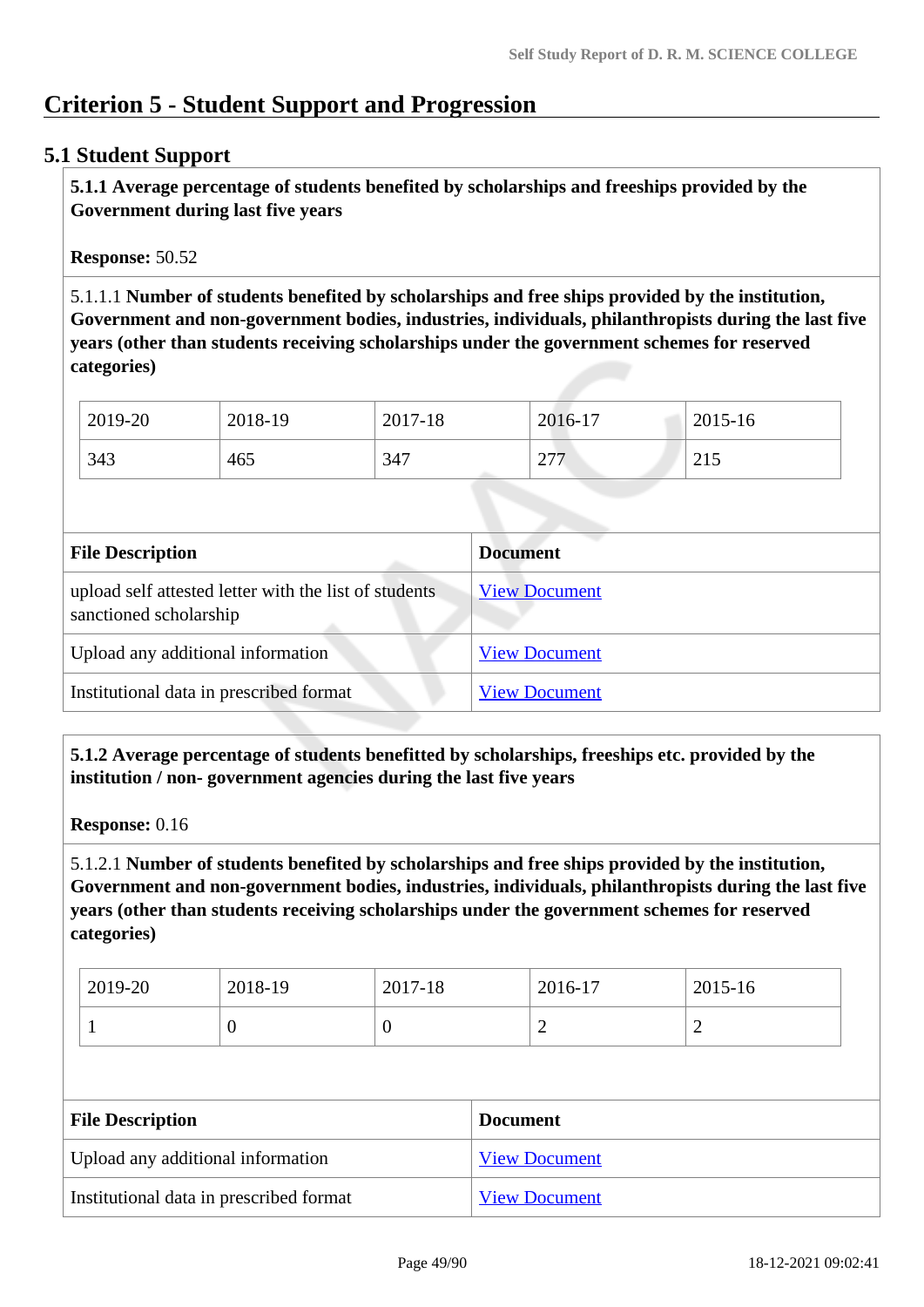**5.1.3 Capacity building and skills enhancement initiatives taken by the institution include the following**

#### **1.Soft skills**

- **2.Language and communication skills**
- **3.Life skills (Yoga, physical fitness, health and hygiene)**

### **4.ICT/computing skills**

**Response:** B. 3 of the above

| <b>File Description</b>                 | <b>Document</b>      |
|-----------------------------------------|----------------------|
| Institutional data in prescribed format | <b>View Document</b> |
| Any additional information              | <b>View Document</b> |
| Link to Institutional website           | <b>View Document</b> |
|                                         |                      |

## **5.1.4 Average percentage of students benefitted by guidance for competitive examinations and career counselling offered by the Institution during the last five years**

**Response:** 36.22

5.1.4.1 **Number of students benefitted by guidance for competitive examinations and career counselling offered by the institution year wise during last five years**

| 2019-20 | 2018-19 | 2017-18 | 2016-17 | 2015-16 |
|---------|---------|---------|---------|---------|
|         | 579     | 429     |         | 168     |

| <b>File Description</b>                 | <b>Document</b>      |  |
|-----------------------------------------|----------------------|--|
| Institutional data in prescribed format | <b>View Document</b> |  |
| Any additional information              | <b>View Document</b> |  |

 **5.1.5 The Institution has a transparent mechanism for timely redressal of student grievances including sexual harassment and ragging cases**

**1.Implementation of guidelines of statutory/regulatory bodies**

- **2.Organisation wide awareness and undertakings on policies with zero tolerance**
- **3.Mechanisms for submission of online/offline students' grievances**
- **4.Timely redressal of the grievances through appropriate committees**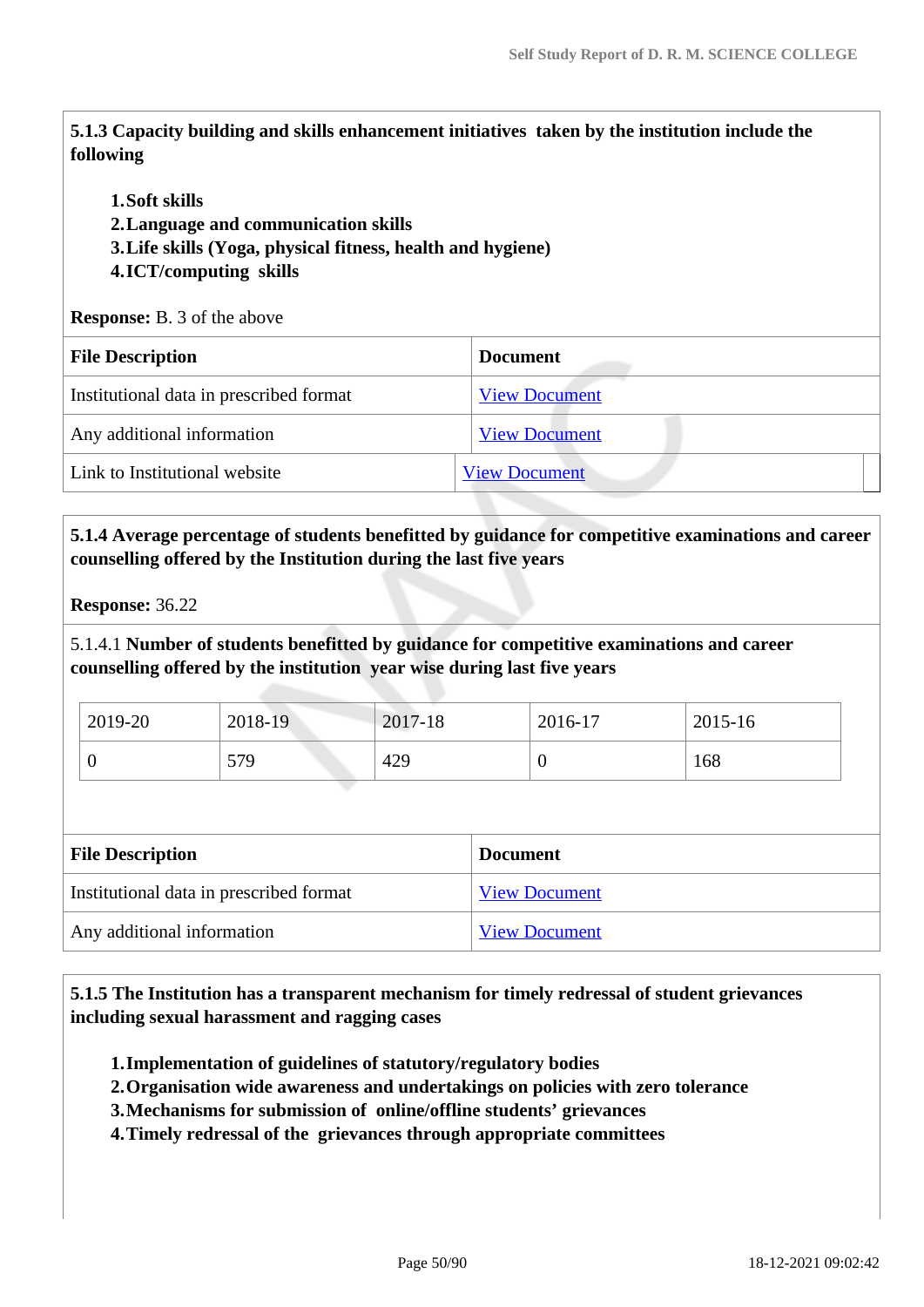## **Response:** A. All of the above **File Description Document** Upload any additional information [View Document](https://assessmentonline.naac.gov.in/storage/app/hei/SSR/108179/5.1.5_1626614734_6525.pdf) Minutes of the meetings of student redressal committee, prevention of sexual harassment committee and Anti Ragging committee [View Document](https://assessmentonline.naac.gov.in/storage/app/hei/SSR/108179/5.1.5_1626614456_6525.pdf) Details of student grievances including sexual harassment and ragging cases [View Document](https://assessmentonline.naac.gov.in/storage/app/hei/SSR/108179/5.1.5_1626614635_6525.pdf)

## **5.2 Student Progression**

## **5.2.1 Average percentage of placement of outgoing students during the last five years**

#### **Response:** 0

#### 5.2.1.1 **Number of outgoing students placed year - wise during the last five years.**

| 2019-20 | 2018-19 | 2017-18 | 2016-17 | 2015-16 |
|---------|---------|---------|---------|---------|
|         |         | ν       |         |         |

| <b>File Description</b>                 | <b>Document</b>      |
|-----------------------------------------|----------------------|
| Institutional data in prescribed format | <b>View Document</b> |

#### **5.2.2 Average percentage of students progressing to higher education during the last five years**

**Response:** 181.55

#### 5.2.2.1 **Number of outgoing student progressing to higher education.**

Response: 374

| <b>File Description</b>                   | <b>Document</b>      |
|-------------------------------------------|----------------------|
| Upload supporting data for student/alumni | <b>View Document</b> |
| Institutional data in prescribed format   | <b>View Document</b> |
| Any additional information                | <b>View Document</b> |

 **5.2.3 Average percentage of students qualifying in state/national/ international level examinations during the last five years (eg: JAM/CLAT/GATE/ GMAT/CAT/GRE/ TOEFL/ Civil Services/State government examinations)**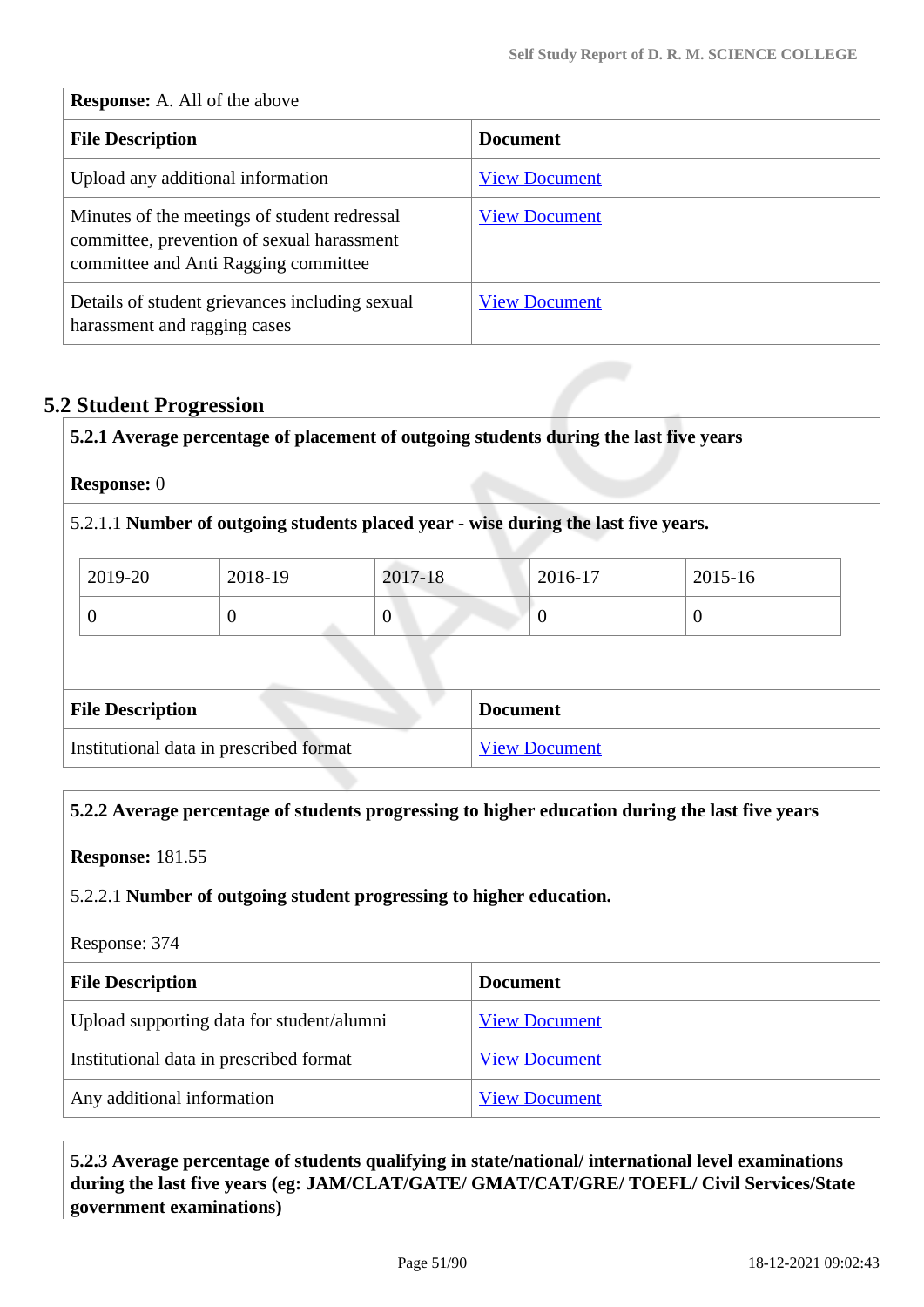**Response:** 0

### 5.2.3.1 **Number of students qualifying in state/ national/ international level examinations (eg: JAM/CLAT/NET/ SLET/ GATE/ GMAT/CAT/GRE/ TOEFL/ Civil Services/ State government examinations) year wise during last five years**

| 2019-20 | 2018-19 | 2017-18 | 2016-17 | 2015-16 |
|---------|---------|---------|---------|---------|
|         |         | ν       |         | ν       |

### 5.2.3.2 **Number of students appearing in state/ national/ international level examinations (eg: JAM/CLAT/NET/ SLET/ GATE/ GMAT/CAT,GRE/ TOFEL/ Civil Services/ State government examinations) year-wise during last five years**

| $12019-20$ | 2018-19 | 2017-18 | $2016 - 17$ | $12015 - 16$ |
|------------|---------|---------|-------------|--------------|
|            |         |         |             |              |

| <b>File Description</b>                 | <b>Document</b>      |
|-----------------------------------------|----------------------|
| Institutional data in prescribed format | <b>View Document</b> |

## **5.3 Student Participation and Activities**

 **5.3.1 Number of awards/medals won by students for outstanding performance in sports/cultural activities at inter-university/state/national / international level (award for a team event should be counted as one) during the last five years.**

#### **Response:** 6

5.3.1.1 **Number of awards/medals for outstanding performance in sports/cultural activities at university/state/national / international level (award for a team event should be counted as one) yearwise during the last five years.**

| $\frac{12019-20}{ }$ | 2018-19 | 2017-18 | 2016-17 | 2015-16 |
|----------------------|---------|---------|---------|---------|
| 02                   | 03      | 01      | U       | ν       |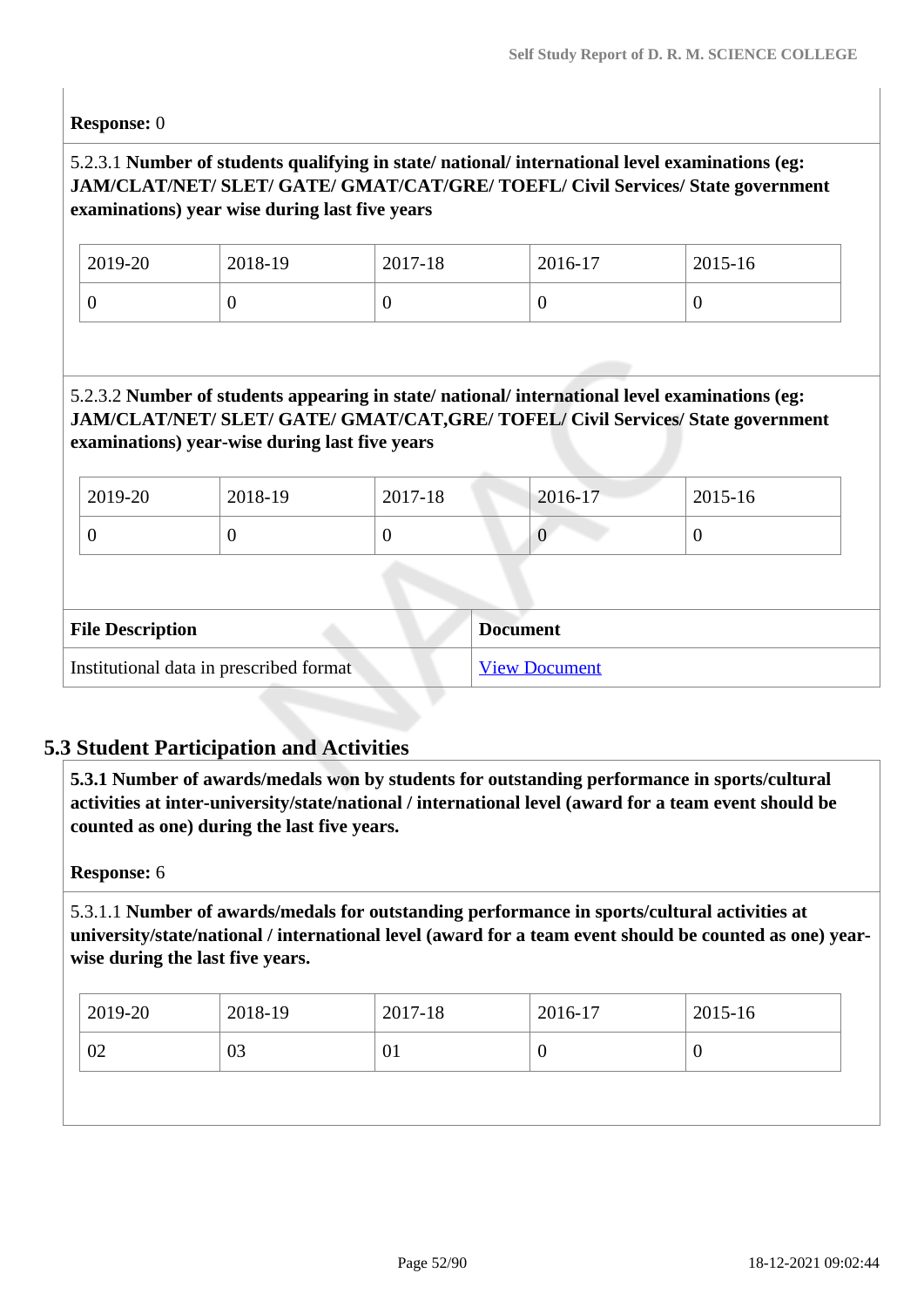| <b>File Description</b>                    | <b>Document</b>      |
|--------------------------------------------|----------------------|
| Institutional data in prescribed format    | <b>View Document</b> |
| e-copies of award letters and certificates | <b>View Document</b> |
| Any additional information                 | <b>View Document</b> |

 **5.3.2 Institution facilitates students' representation and engagement in various administrative, cocurricular and extracurricular activities (student council/ students representation on various bodies as per established processes and norms )**

#### **Response:**

The college has Students Cultural Association. They have been actively engaged in the academic and administrative functions as the college strongly believes in democratic values and gives opportunity to students in supporting the co-curricular and extracurricular activities conducted in the college.

The various academic and administrative bodies and their activities which have student's representation on them are:

- 1.Sports Committee: Under the chairmanship of the Principal, the Physical Education Director and members from the faculty, this committee has student players as representatives who take the lead role in organizing various sports and games competitions apart from Annual Sports Day.
- 2.Cultural Committee: The Cultural committee is constituted annually. This committee has a coordinator and one faculty member from all departments, student representatives to look into all cultural aspects of the campus and to organize all cultural programmes and events like Fresher's Day, Talents Day, and Annual Day in the college. The Student Council actively engages in drawing up the programme, conduct and supports the various extracurricular activities. The importance of cultural committee is to prepare students for their real life and strengthen their personality development, improve, communicative skills and leadership qualities. The co-curricular and extracurricular activities conducted in our college are always in phase with the academic activities to meet the needs of the students.
- 3.NCC/NSS/ROVERS and RANGERS wings of the college are actively organizing various activities. Annual NSS camp is held every year where in the students are involved in cleaning of village with the active involvement of community members. Further the NSS wing also organizes awareness programmes and capacity building activities on AIDS awareness, on health, on cleanliness and Environment.
- 4.LEAD: Leaders Accelerating Development is one of the units of Deshapande foundation which conduct the activities in employability skills, training programmes mainly for the student who are studying in colleges, there it provides placement assistance to its students to succeed in life. All these activities were conducted in our college in collaboration with LEAD unit of Deshapande foundation which is useful to the society in one way or the other. By doing all their activities our students learn the responsibility towards society.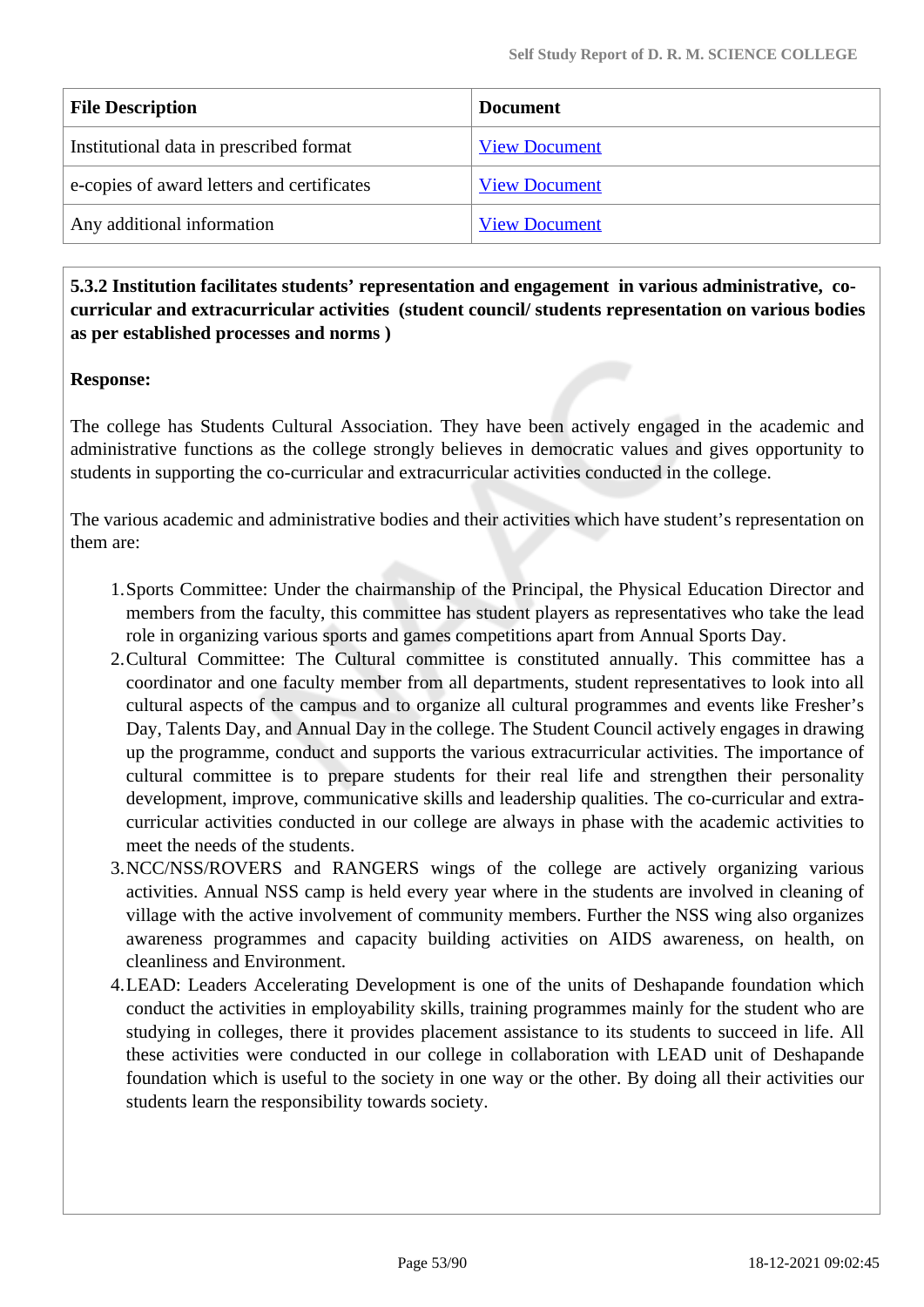| <b>File Description</b>               | <b>Document</b>      |
|---------------------------------------|----------------------|
| Upload any additional information     | <b>View Document</b> |
| Paste link for additional information | <b>View Document</b> |

 **5.3.3 Average number of sports and cultural events/competitions in which students of the Institution participated during last five years (organised by the institution/other institutions)**

**Response:** 6.8

5.3.3.1 **Number of sports and cultural events/competitions in which students of the Institution participated year-wise during last five years**

| 2019-20 | 2018-19 | 2017-18 | 2016-17 | 2015-16 |
|---------|---------|---------|---------|---------|
| 14      | 03      | 07      | 06      | 04      |

| <b>File Description</b>                 | <b>Document</b>      |
|-----------------------------------------|----------------------|
| Upload any additional information       | <b>View Document</b> |
| Report of the event                     | <b>View Document</b> |
| Institutional data in prescribed format | <b>View Document</b> |

## **5.4 Alumni Engagement**

 **5.4.1 There is a registered Alumni Association that contributes significantly to the development of the institution through financial and/or other support services**

## **Response:**

The college has a functional Alumni Association registered in the year 2017. It meets periodically to discuss the ways and means to improve the academic environment of the college as well as to exchange views on the employment opportunities and scope for higher education. Alumni of the college contributed in donating chairs, podiums, desks and also motivate present students by giving programmes on how to face the interviews, use of effective English and soft skills. Alumni meetings bring a rich interaction between older and younger generations which upholds our cherished customs and traditions. They have contributed by engaging the initiation classes to the present students. Alumni has taken and supported in conducting seminars and health camps. They are also holding eminent administrative positions all over the country and abroad.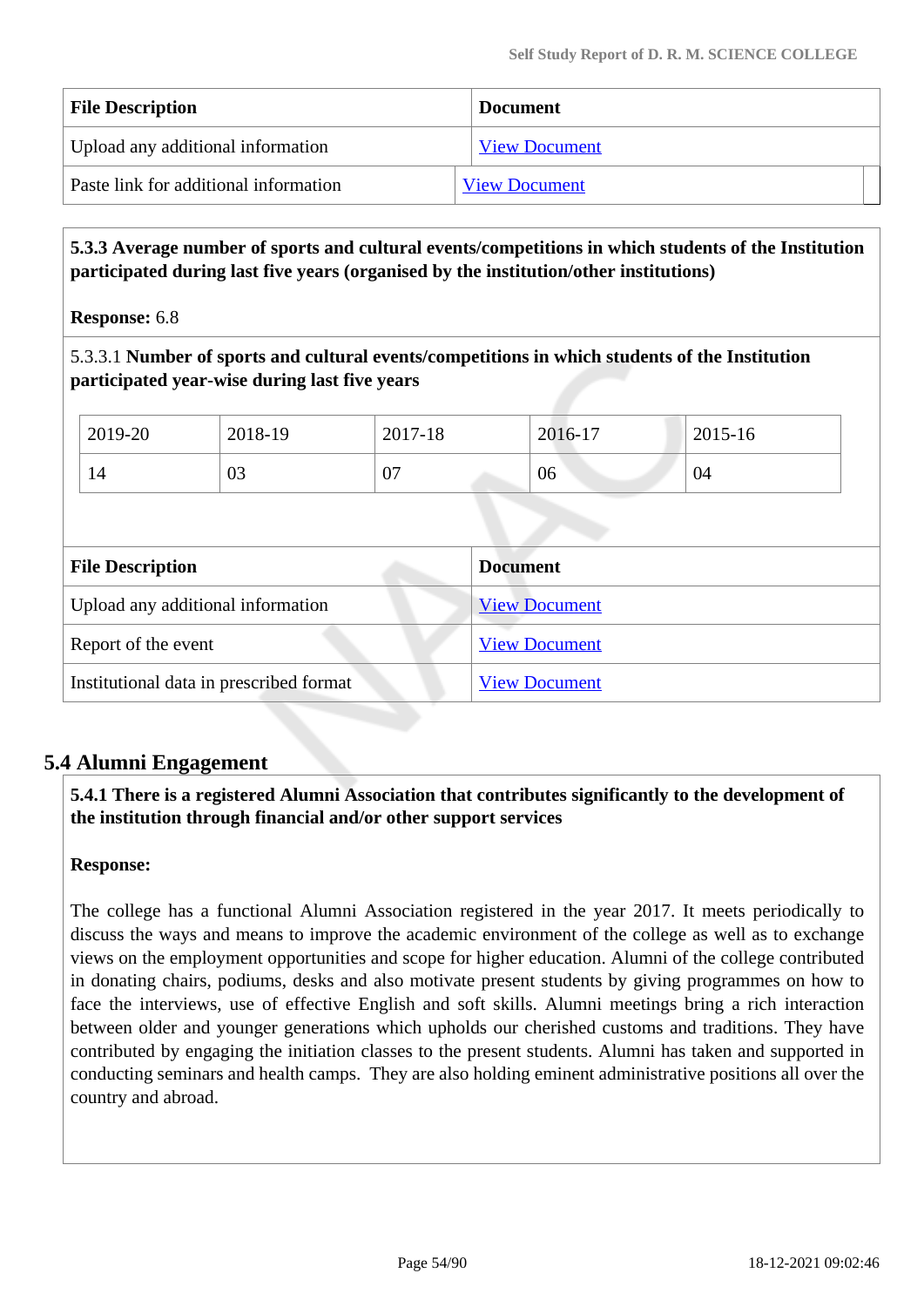| <b>File Description</b>               | <b>Document</b>      |
|---------------------------------------|----------------------|
| Upload any additional information     | <b>View Document</b> |
| Paste link for additional information | <b>View Document</b> |

| 5.4.2 Alumni contribution during the last five years (INR in lakhs) |                      |  |
|---------------------------------------------------------------------|----------------------|--|
| <b>Response:</b> E. $<1$ Lakhs                                      |                      |  |
| <b>File Description</b>                                             | <b>Document</b>      |  |
| Upload any additional information                                   | <b>View Document</b> |  |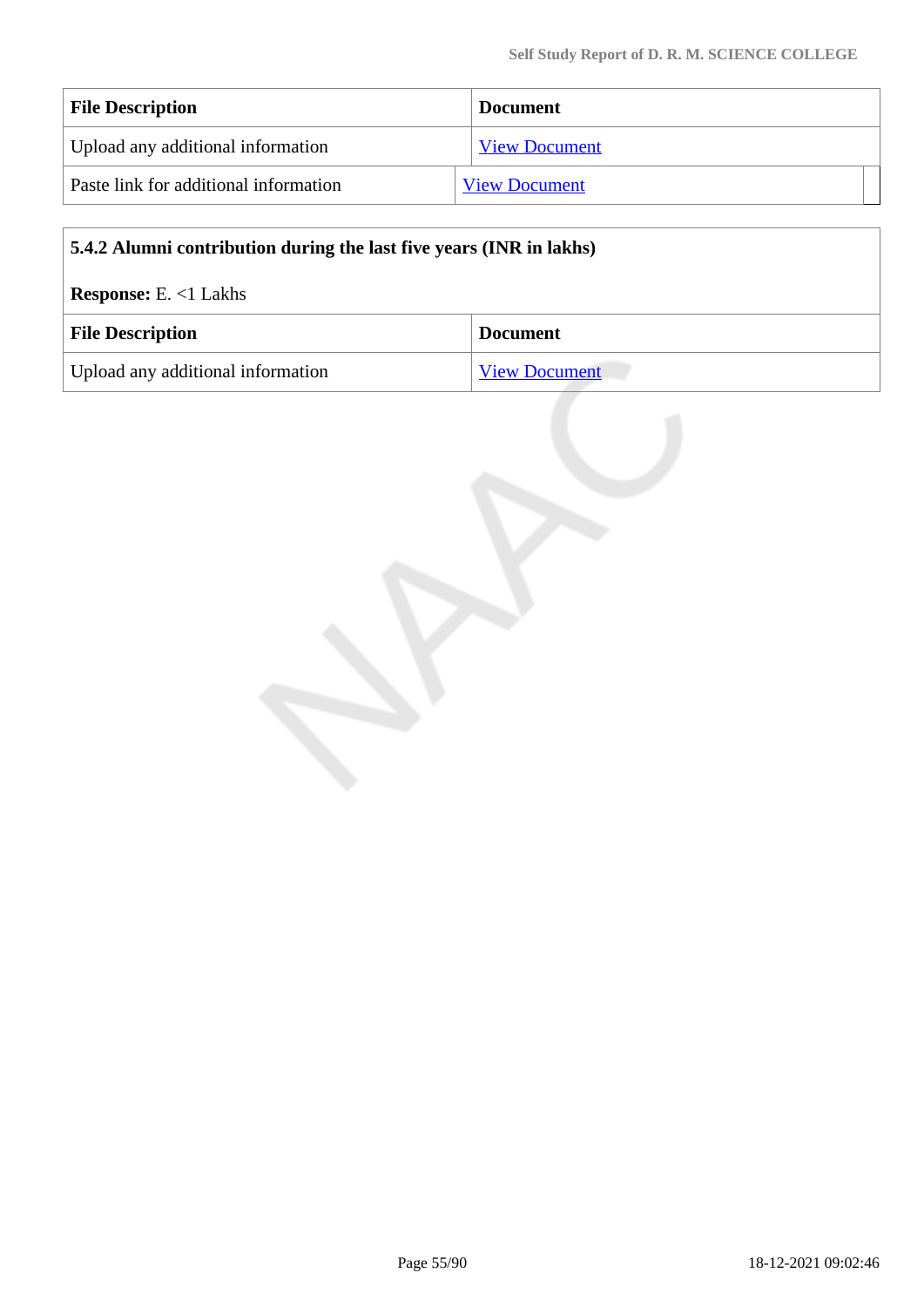# **Criterion 6 - Governance, Leadership and Management**

## **6.1 Institutional Vision and Leadership**

 **6.1.1 The governance of the institution is reflective of and in tune with the vision and mission of the institution**

#### **Response:**

#### **Vision**

The vision is to provide access to the quality of education to keep pace with the changes taking place in the field of knowledge.

#### **Mission**

To empower socially, economically, educationally weaker students into the main stream and there by contribute to the socio-economic development of the nation.

#### **Objectives**

- To provide good learning experience through innovation and interactive teaching learning process.
- To meet the overall development of students to face the global challenges.

The objective of the higher education policy of the nation is reflected in our mission providing education to all by ensuring equity and increasing access to education. To inculcate value education which lead to character development. The vision statement is reflected in all the institutional activities. Excellent teacherstudent relationship is maintained, to make teaching learner oriented. Team work and leadership qualities are promoted by conducting seminars, group discussions and education tours. Many extension activities are also conducted by involving students, to sensitize them with societal issues and develop human qualities.

The management is highly responsive. It plans in a meticulous manner to carry out the activities in the college. The empowered team of Principal, IQAC members, teachers, supporting staff and students help in implementation of policy and plans.

- Excellent communication at all levels, one to one interaction.
- Excellent interpersonal relationship of the management with the head of the institution and head of institution with staff and students. Head of the institution conducts meetings with IQAC, HODs, staff and conveners of different committees by inviting illustrious personalities.
- The management encourages staff to give suggestions for improving the efficiency of the institution.
- Parent-Teacher meeting reflects demands and opinion of the guardian.
- The accounts are audited by the auditor appointed by management every year, followed by audit done by the Regional Joint Director Shimoga, Government of Karnataka. Finally audited by the Office of the Accountant General (AG), Bengaluru.
- The college remits the amount of fees to the affiliated university like examination and affiliation fees and to the government of Karnataka. To maintain transparency all these fees are paid through bank.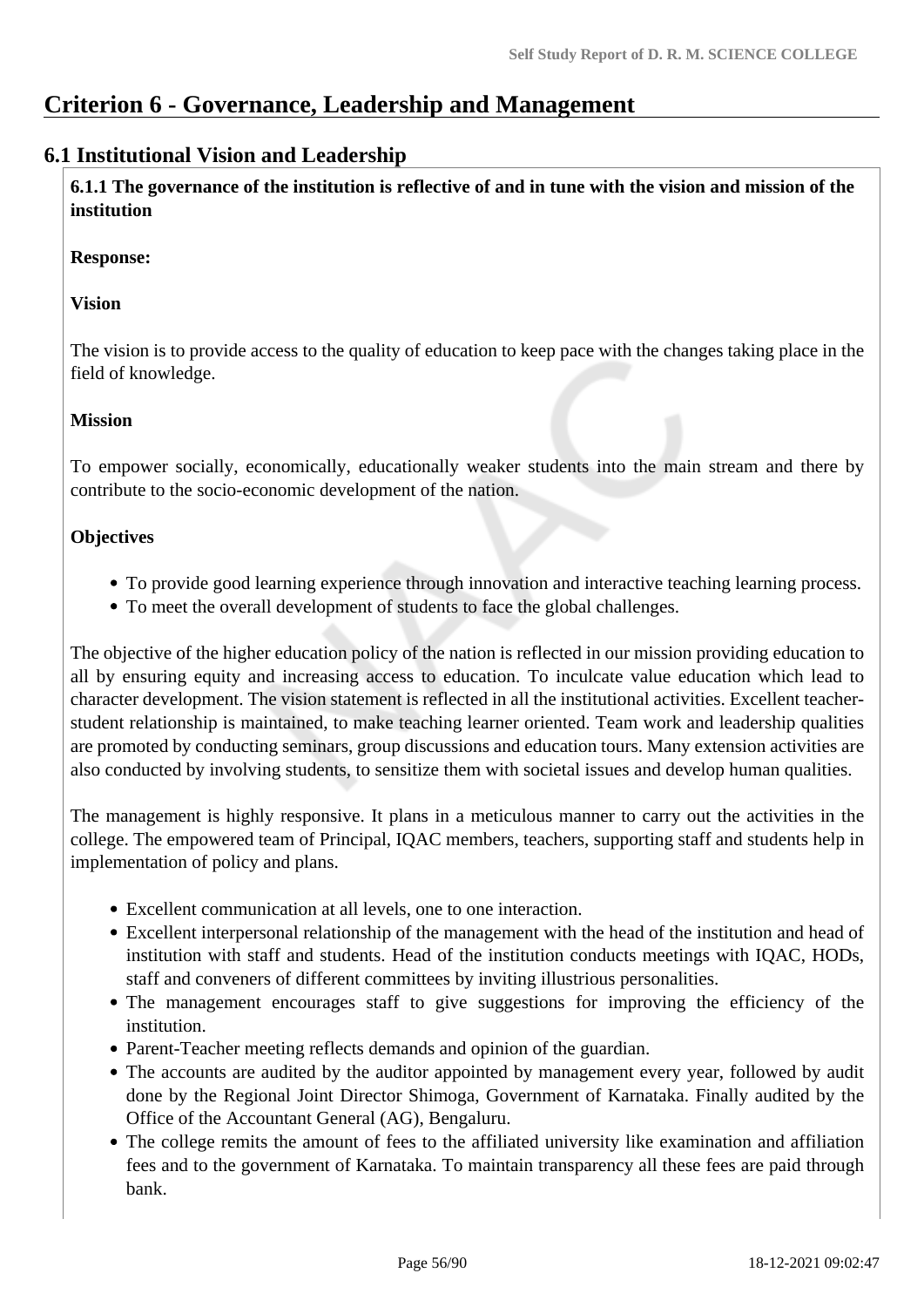| <b>File Description</b>               | <b>Document</b>      |
|---------------------------------------|----------------------|
| Upload any additional information     | <b>View Document</b> |
| Paste link for additional information | <b>View Document</b> |

## **6.1.2 The effective leadership is visible in various institutional practices such as decentralization and participative management**

## **Response:**

The effective practice of decentralisation and participative management is clearly reflected in the admission process adopted by the institution. The College ensures publicity and transparency in the admission process. At the time of admission applications are invited and scrutinised by the admission committee headed by Principal, heads of the departments and senior faculty representing different streams. The admissions are done through advertising in newspaper; prospectus and details are also displayed on the notice board and on the college website.

**UG Admission:** The College admits students by following the procedure.

 After inviting applications, they are scrutinised by the admission committee. They are admitted to the college by adopting the rules and regulations of Government of Karnataka and the guidelines of university.

## **A Case Study on Admissions**

The following steps are adopted for admissions at the institution level.

- 1. Admission Notification to Students through Prospectus / News Paper / Website
- 2. Issue of Applications
- 3. Receiving the filled Applications by the applicant with relevant documents
- 4. Scruitinity of application by the admission committee
- 5. Payment of admission fee by the students through bank challan and issue of receipt
- 6. Preparations of Admitted Student List for the purpose of approval by affiliated University
- 7. Getting approval by the University
- 8. Announcement of approved list of students on notice board.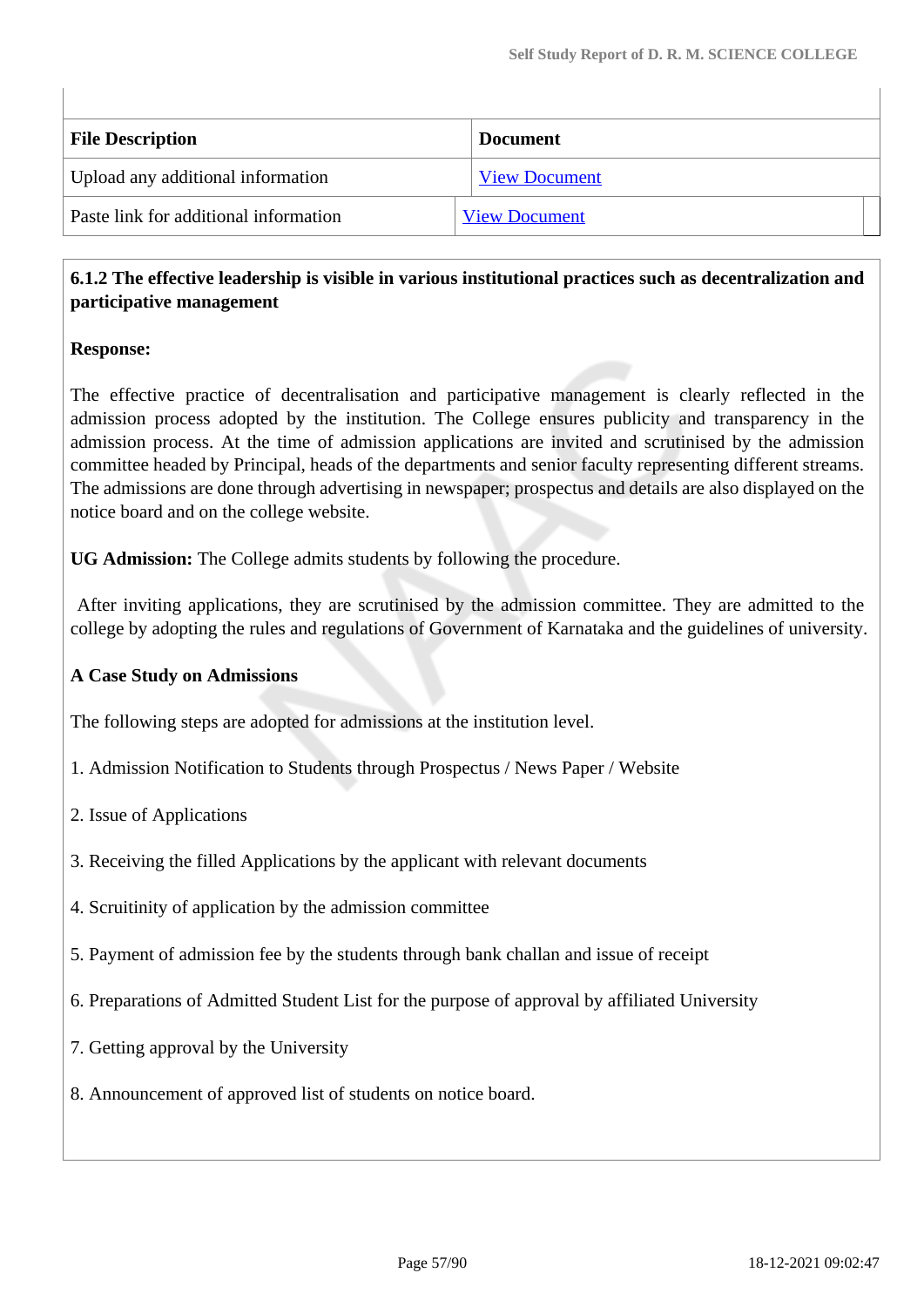| <b>File Description</b>               | <b>Document</b>      |
|---------------------------------------|----------------------|
| Upload any additional information     | <b>View Document</b> |
| Paste link for additional information | <b>View Document</b> |

## **6.2 Strategy Development and Deployment**

#### **6.2.1 The institutional Strategic / Perspective plan is effectively deployed**

#### **Response:**

Strategic and perspective planning process commences with the institutional vision and mission. The college has an internal quality assurance cell which meets regularity to discuss various issues in the field of education. The peer team suggestions have provided the required direction for strategy development.

Support services are made more student friendly like automation of office and library. Our college is engaged in imparting education to the marginalized section of the society and many of them are first generation learners. The goal of our institution is to encourage the students to develop skills, acquired knowledge and emerge as a successful individual in this competitive world. The faculty members are encouraged to participate in faculty development programmes. The head of the institution has good internal relationship with the staff. This encourages them to render innovative ideas and help the institution to perform well. Regular meetings at various levels ensure the developments in terms of infrastructure and learning resources to take care of the dynamic change in educational environment.

The college has framed action oriented plan and strategies to reach the goal. It has identified its strengths and weaknesses. The valuable observations made by the peer committee of previous assessment are analysed and most of the suggestions implemented are indicated below.

- 1.The process of recruitment of permanent qualified teaching faculty is completed and waiting for the orders from the government.
- 2.Lecture programmes have been arranged by inviting eminent persons to face the various competitive examinations.
- 3.IT infrastructure has been strengthened and the teachers are utilizing ICT facility for teaching.
- 4.Arrangements have been made to have access to internet for students.
- 5.Academic and administrative audit is conducted.
- 6.The laboratories and class room furniture, the seminar hall, smart class room, canteen facilities are strengthened. The new toilets for boys and girls are built separately.
- 7.BEA has provided Hostel facility for girl students and lady teachers in Ratnamma Hostel.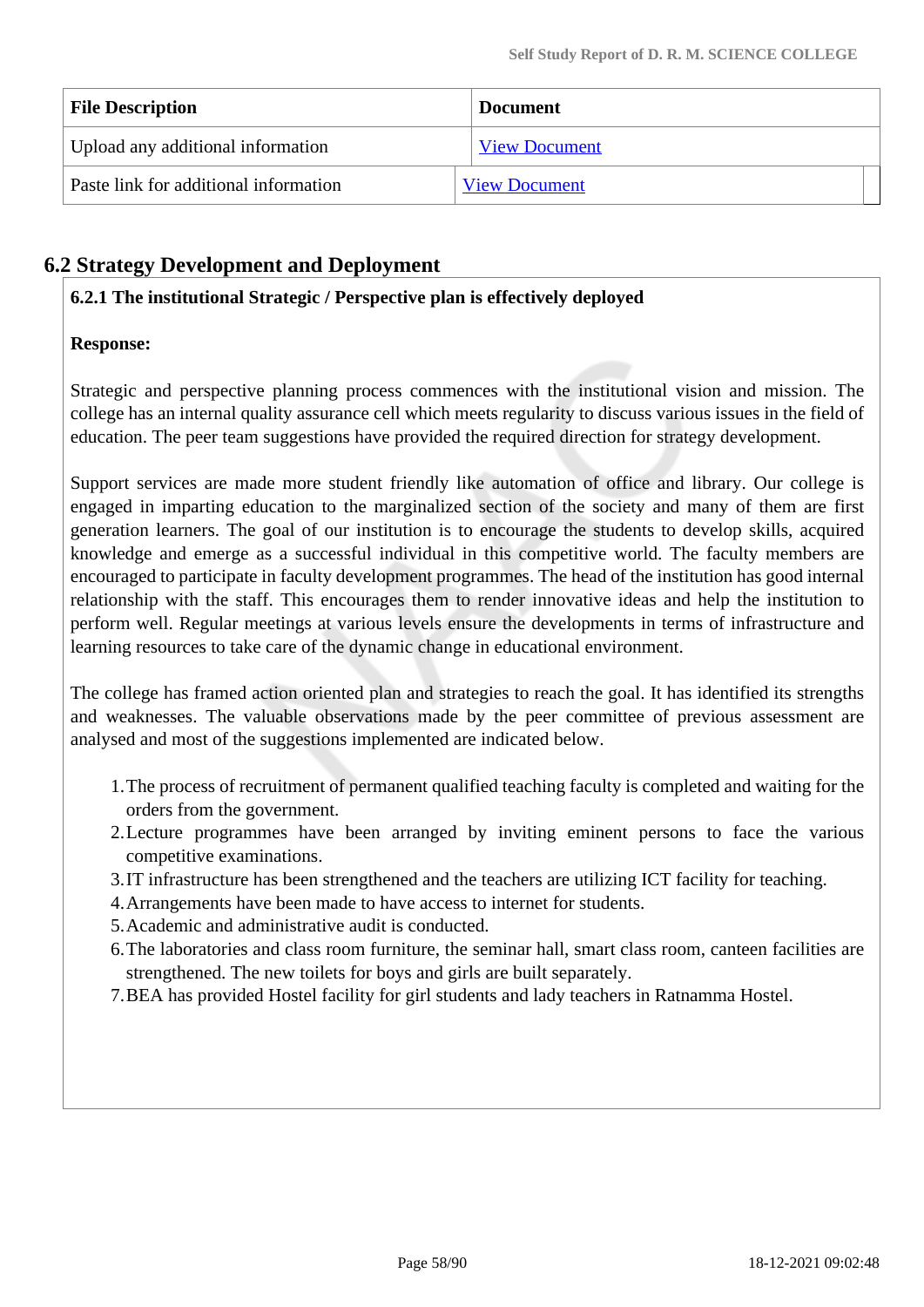| <b>File Description</b>                                   | <b>Document</b>      |
|-----------------------------------------------------------|----------------------|
| Upload any additional information                         | <b>View Document</b> |
| Strategic Plan and deployment documents on the<br>website | <b>View Document</b> |
| Paste link for additional information                     | <b>View Document</b> |

#### **6.2.2 The functioning of the institutional bodies is effective and efficient as visible from policies, administrative setup, appointment and service rules, procedures, etc.**

#### **Response:**

The college is Grant-in-Aid which comes under the control of Karnataka Higher Education Ministry and Department of Collegiate Education. Principal is the Head of the college. The college is governed by the management. The management committee comprises the Honourable President, The Secretary and The Directors. The management invites the Principal and one senior staff member in the annual general body meeting to discuss the important issues regarding performance and academic activities. Heads of the Departments are assisting the Principal in administrative and academic matters.

The Principal guides the college in academic progress, admission and administrative matters. She/he is the Chairman of the IQAC and all the committees constituted in the college. The IQAC helps the Principal in the overall administration which involves the planning of the academic calendar and its systematic implementation. The heads of the departments and faculty members play an important role in executing the curricular, co-curricular and extra-curricular programmes.

Heads of the Departments are responsible for the preparation of Department time table, work allocation among teachers, review of Teacher's Diary, and submission of various reports to the Principal and IQAC. The mentors are assigned for each group to ensure personal care, attention, guidance, counselling, evaluation and assessment of each every student in the class.

The recruitment procedure, promotional policies and service rule are as per the rules of Directorate of Collegiate Education, Government of Karnataka and the guidelines of UGC for appointments in private Aided colleges of Karnataka and KCSR of Government of Karnataka.

Redress for Student Grievances:

The Grievance Redress, Anti-Sexual Harassment Cell and Anti-raging Cell, Disciplinary committee and the student welfare Committee work for the well-being of students. Counselling is done by subject teachers. Information about the functioning of the Cells is given in the Orientation Programme itself in the beginning of the academic year.

Suggestion box is kept in the library. The complaints/Suggestions are collected and analysed by the grievance committee periodically and necessary actions are initiated. In addition, the student grievances are also addressed at the department level by respective teachers and Head of the department. The mentormentee system, acts as first line of grievance redress. Representatives of the student's, union meet the Principal or the Student Welfare officer to communicate and share their opinion, views and grievances.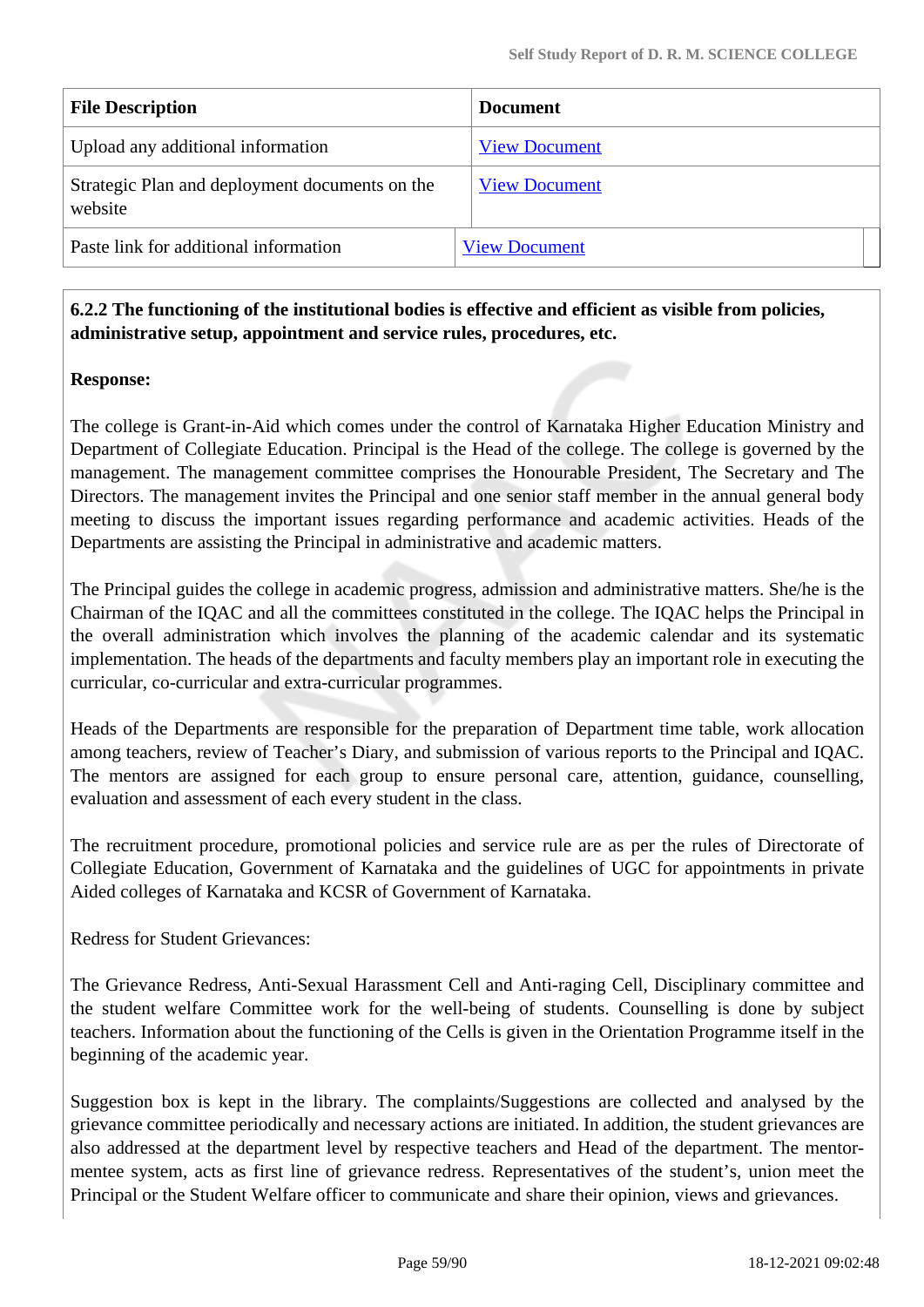| <b>File Description</b>                       | <b>Document</b>      |
|-----------------------------------------------|----------------------|
| Upload any additional information             | <b>View Document</b> |
| Paste link for additional information         | <b>View Document</b> |
| Link to Organogram of the Institution webpage | <b>View Document</b> |

| 6.2.3 Implementation of e-governance in areas of operation                                                                                      |                      |
|-------------------------------------------------------------------------------------------------------------------------------------------------|----------------------|
| 1. Administration<br><b>2. Finance and Accounts</b><br>3. Student Admission and Support<br>4. Examination<br><b>Response:</b> B. 3 of the above |                      |
| <b>File Description</b>                                                                                                                         | <b>Document</b>      |
| Screen shots of user interfaces                                                                                                                 | <b>View Document</b> |
| Institutional data in prescribed format (Data<br>template)                                                                                      | <b>View Document</b> |
| ERP (Enterprise Resource Planning) Document                                                                                                     | <b>View Document</b> |
| Any additional information                                                                                                                      | <b>View Document</b> |

## **6.3 Faculty Empowerment Strategies**

#### **6.3.1 The institution has effective welfare measures for teaching and non-teaching staff**

#### **Response:**

The College Provides both statutory and non-statutory welfare measure for the benefit of the faculty and the supporting staff. They are

- 15 days of casual leave, 30days of special Casual leave (Examination, Evaluation) facility per year to the teaching staff
- 15 days of casual leave, 20 half pay leave or ten days commuted leave facility per year for nonteaching staff
- Duty leaves (COD facility) to staff members to attend various Training Programmes/Orientation/Refresher/workshop/Seminar/Exam subject to the existing Government rules
- Lady teachers can avail maternity leave as per Government rules
- Paternity Leave is given to male teachers
- Government offers various mandatory Insurance Schemes to the staff
- The staff are also extended with health benefits at the JJM Medical college at subsidized costs run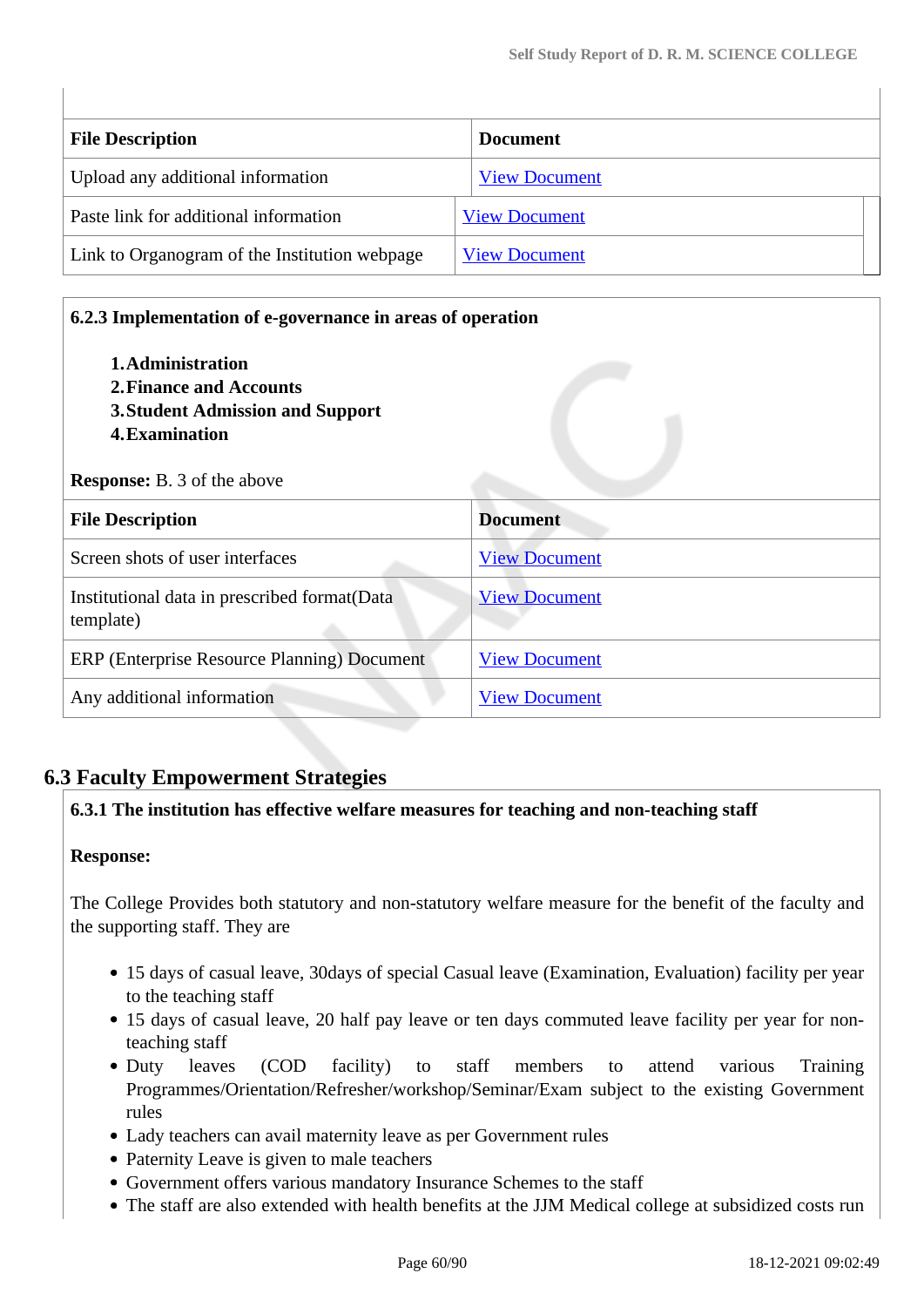by BEA

- Gratuities, Pension and all other Government welfare schemes are given to the staff
- Faculty enhancement programmes are periodically arranged to motivate teaching and knowledge updation
- Motivated to take up Minor Research projects
- Laboratory Facility for teachers to conduct research
- Leave is granted to teachers to participate and present papers in seminars
- Hostel Facility for Lady teachers if required run by BEA
- Food provided in canteen at subsidized rate
- First Aid Facility to everyone
- Parking Facility
- Internet
- Complete support and assistance is provided to the faculty for pursuing higher studies
- Grievance redressal cell
- Antisexual women harassment committee for prevention of sexual harassment of women at work place

Other welfare schemes:

- Group insurance (Grant-in Aid employees only)
- Provident fund (Teaching and Nonteaching Staff 50% Contributions from Management)
- ESI Facility (Teaching and all Nonteaching Staff with income less than Rs 25000/-)
- Bapuji Co-operative Bank Davangere Provides financial assistance for all staff members of Bapuji Educational Association

| <b>File Description</b>               | <b>Document</b>      |
|---------------------------------------|----------------------|
| Upload any additional information     | <b>View Document</b> |
| Paste link for additional information | <b>View Document</b> |

#### **6.3.2 Average percentage of teachers provided with financial support to attend conferences / workshops and towards membership fee of professional bodies during the last five years.**

**Response:** 0

#### 6.3.2.1 **Number of teachers provided with financial support to attend conferences/workshops and towards membership fee of professional bodies year wise during the last five years**

| $12019-20$ | 2018-19 | 2017-18 | 2016-17 | $2015 - 16$ |
|------------|---------|---------|---------|-------------|
| ν          |         | v       |         | υ           |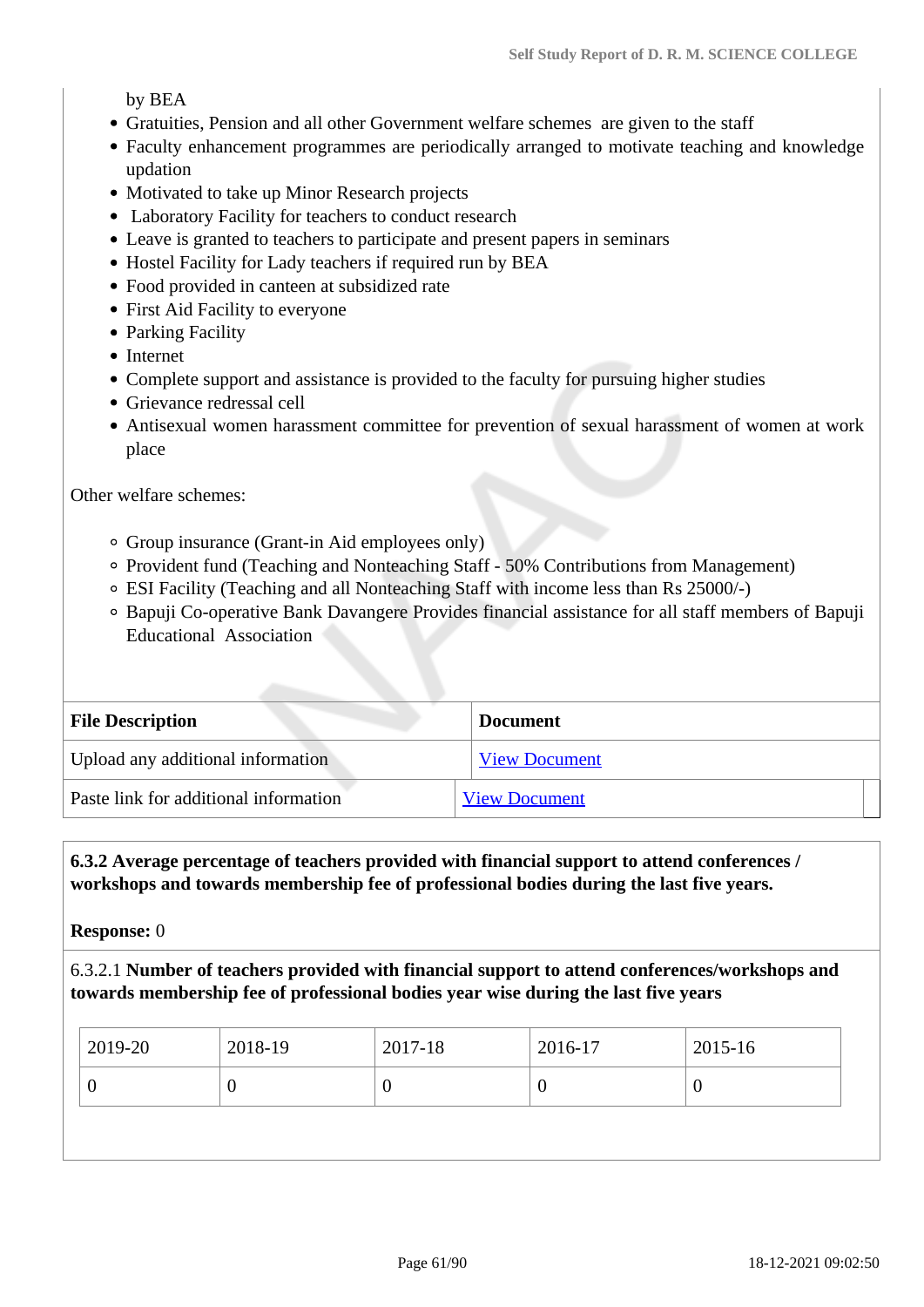| <b>File Description</b>                                    | <b>Document</b>      |
|------------------------------------------------------------|----------------------|
| Institutional data in prescribed format (Data<br>template) | <b>View Document</b> |

#### **6.3.3 Average number of professional development /administrative training programs organized by the institution for teaching and non teaching staff during the last five years**

#### **Response:** 0.4

6.3.3.1 **Total number of professional development /administrative training Programmes organized by the institution for teaching and non teaching staff year-wise during the last five years**

| 2019-20 | 2018-19 | 2017-18 | 2016-17 | 2015-16 |
|---------|---------|---------|---------|---------|
|         |         | ν       | 01      |         |

| <b>File Description</b>                                                                  | <b>Document</b>      |
|------------------------------------------------------------------------------------------|----------------------|
| Upload any additional information                                                        | <b>View Document</b> |
| Reports of the Human Resource Development<br>Centres (UGC ASC or other relevant centres) | <b>View Document</b> |
| Reports of Academic Staff College or similar<br>centers                                  | <b>View Document</b> |
| Institutional data in prescribed format (Data<br>template)                               | <b>View Document</b> |

 **6.3.4 Average percentage of teachers undergoing online/ face-to-face Faculty Development Programmes (FDP)during the last five years (Professional Development Programmes, Orientation / Induction Programmes, Refresher Course, Short Term Course ).**

**Response:** 28.64

6.3.4.1 **Total number of teachers attending professional development Programmes viz., Orientation / Induction Programme, Refresher Course, Short Term Course year-wise during the last five years**

| 2019-20 | 2018-19 | 2017-18 | 2016-17 | $2015 - 16$ |
|---------|---------|---------|---------|-------------|
|         |         | U       |         | ∽           |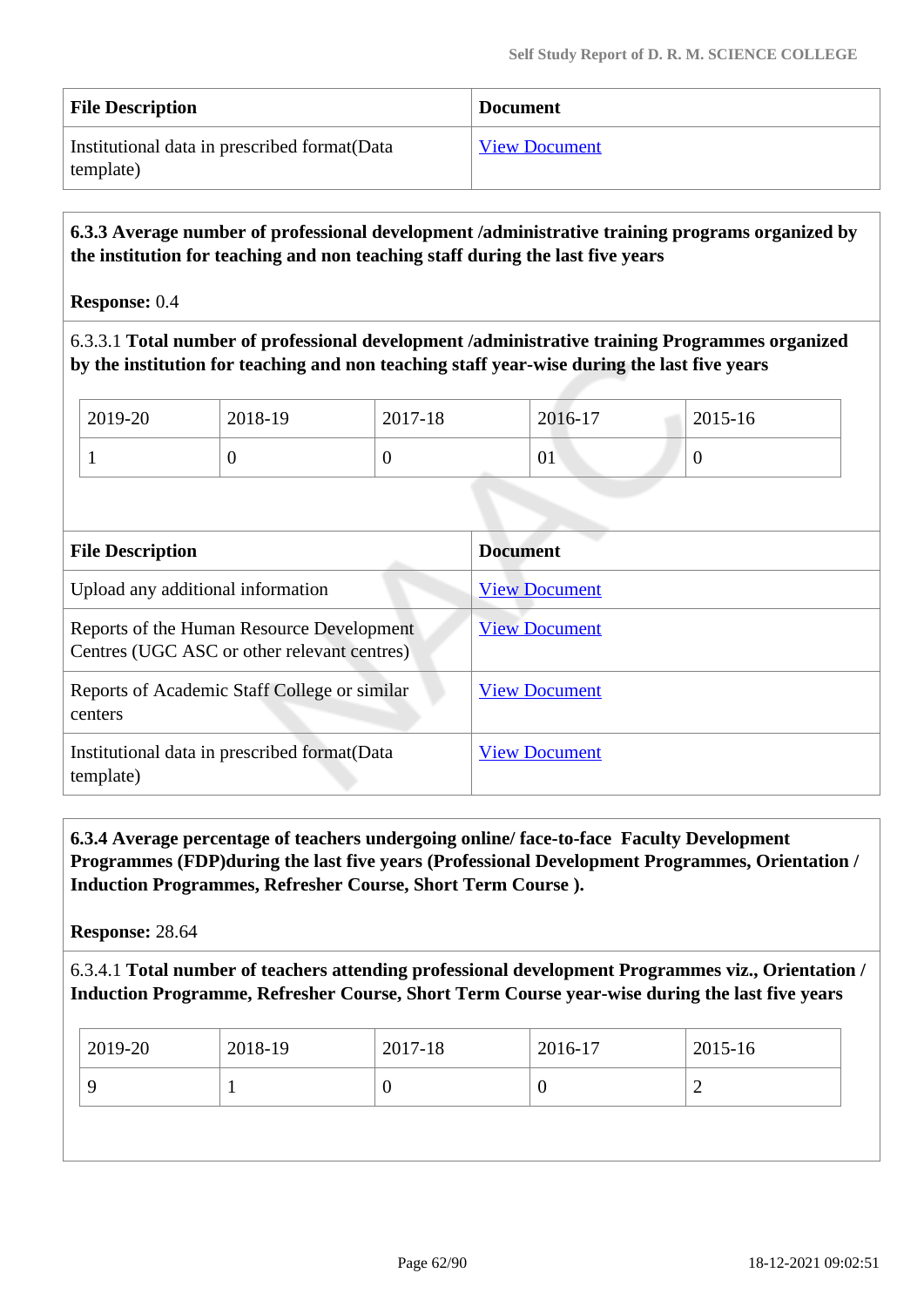| <b>File Description</b>                                                                  | <b>Document</b>      |
|------------------------------------------------------------------------------------------|----------------------|
| Upload any additional information                                                        | <b>View Document</b> |
| Reports of the Human Resource Development<br>Centres (UGC ASC or other relevant centers) | <b>View Document</b> |
| <b>IQAC</b> report summary                                                               | <b>View Document</b> |
| Institutional data in prescribed format (Data<br>template)                               | <b>View Document</b> |

## **6.3.5 Institutions Performance Appraisal System for teaching and non-teaching staff**

#### **Response:**

Performance appraisal system of the staff includes the following mechanisms:

- Student feedback
- Alumni feedback
- Self-appraisal report

Student feedback is taken from the outgoing students to have a transparent review on the performance of the teaching and non-teaching staff and facilities provided in the college. It is analysed and sent to the management, if necessary action will be taken on the staff.

Alumni feedback has also been taken on infrastructure and other facilities available in the college.

The teaching staffs submit the self-Appraisal Report (SAR) annually. The format is framed by the Department of Collegiate Education, Government of Karnataka. Based on the feedback and performance, the Principal takes necessary steps to guide the staff. Finally the appraisal reports are sent to the management for further needful action. Senior faculty members groom the new teachers and help them to enhance their performance.

| <b>File Description</b>               | <b>Document</b>      |
|---------------------------------------|----------------------|
| Upload any additional information     | <b>View Document</b> |
| Paste link for additional information | <b>View Document</b> |

## **6.4 Financial Management and Resource Mobilization**

#### **6.4.1 Institution conducts internal and external financial audits regularly**

#### **Response:**

A well-defined mechanism is adopted for financial audit to maintain transparency in financial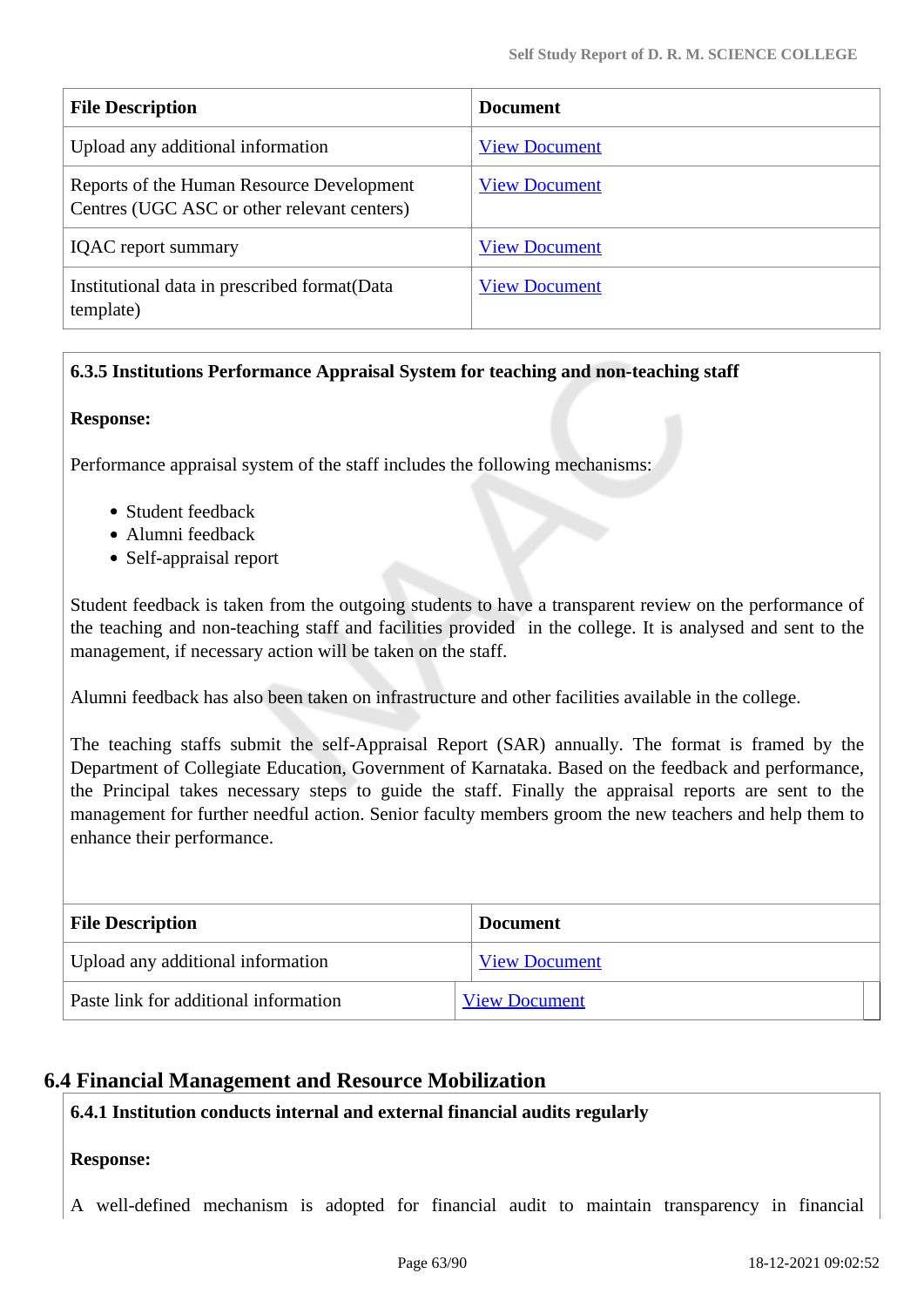management. There is an internal and also an external audit related to accounts of the institution.

**Internal Audit:** The internal audit is conducted annually by an approved auditor (**SHANTHAPPA & CO. DAVANGERE**) appointed by the management who checks the receipts /payments of the college accounts. They prepare and submit audited financial statements including income and expenditure to the management for consideration.

**External Audit:** The office of the Regional Joint Director, Collegiate Education Department Shivamogga, the Accountant General Office Bengaluru, are empowered to conduct statutory audit in college. The external financial audit of the utilization of the funds is done by the Government auditors. Audits carried out by the Government through AG Office, Regional JD Office, Shivamogga, ensure proper maintenance of assets/documents/audited statements as per the statutes and guidelines. Their report will be submitted to the Government for further consideration.

| <b>File Description</b>               | <b>Document</b>      |
|---------------------------------------|----------------------|
| Upload any additional information     | <b>View Document</b> |
| Paste link for additional information | <b>View Document</b> |

## **6.4.2 Funds / Grants received from non-government bodies, individuals, philanthropers during the last five years (not covered in Criterion III)**

#### **Response:** 0

6.4.2.1 **Total Grants received from non-government bodies, individuals, Philanthropers year-wise during the last five years (INR in Lakhs)**

| 2019-20 | 2018-19 | 2017-18 | 2016-17 | 2015-16 |
|---------|---------|---------|---------|---------|
|         | ◡       |         | v       | U       |

| <b>File Description</b>                                    | <b>Document</b>      |
|------------------------------------------------------------|----------------------|
| Institutional data in prescribed format (Data<br>template) | <b>View Document</b> |

#### **6.4.3 Institutional strategies for mobilisation of funds and the optimal utilisation of resources**

#### **Response:**

The College Finance Committee, constituted as per the UGC guidelines, meets regularly and prepares strategy for resource mobilization with the consent of the Management. The management decides the fee structure for the programmes offered by the college under self-finance scheme. Financial Resources are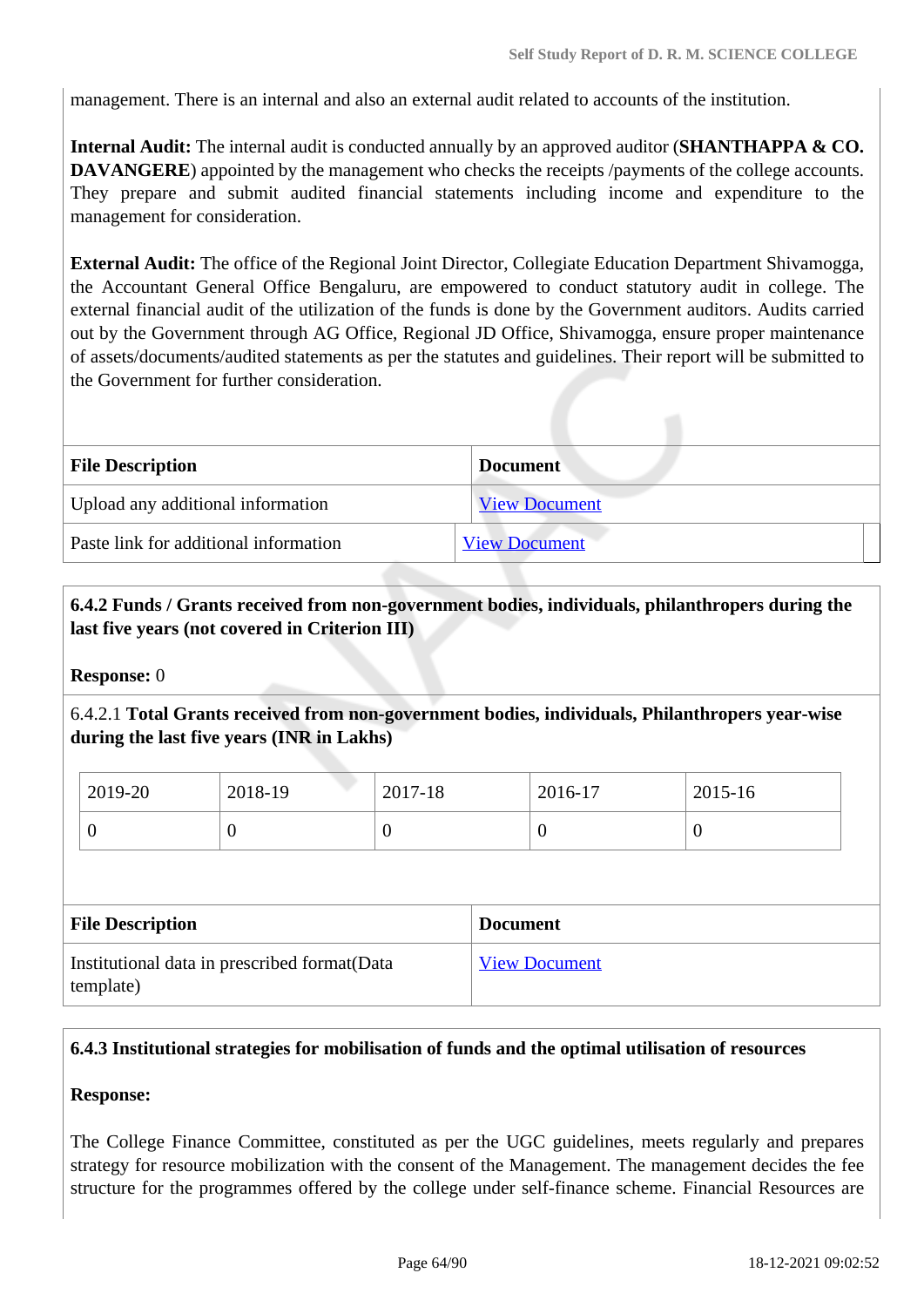#### mobilized through:

- 1.UGC staff salary disbursed by the Department of Collegiate Education, Government of Karnataka
- 2.The management staff Salary is paid by the Management
- 3.State Government Scholarships and Fee concessions
- 4.Sponsorships to organise major events such as National/State Level Conferences/Seminars/Workshops/Special lectures from generous alumni
- 5.Regular and timely submission of utilization certificates and request for release of next instalment of grants for UGC funding after submission of progress report.
- 6.Support and financial assistance from the Management
- 7.Funds from alumni
- 8.Self-Financed from the concerned departments.

| <b>File Description</b>               | <b>Document</b>      |
|---------------------------------------|----------------------|
| Upload any additional information     | <b>View Document</b> |
| Paste link for additional information | <b>View Document</b> |

## **6.5 Internal Quality Assurance System**

 **6.5.1 Internal Quality Assurance Cell (IQAC) has contributed significantly for institutionalizing the quality assurance strategies and processes**

#### **Response:**

IQAC is the significant administrative body that is responsible for all quality matters in the institution. It was constituted on15.07.2005 as per guidelines, to enhance quality. It is the prime responsibility of IQAC to initiate plan and supervise the various activities that are necessary to increase the quality of education. During the assessment period one of the major activity of IQAC is the implementation of CBCS.

- 1.IQAC has made the faculty aware of the parameters and quality assessment channelized the activities and maintains the record of these activities. The IQAC took the lead initiative and motivated the teachers to adopt the students centric teaching and switch over to the ICT method of teaching to have more effectiveness.
- 2.IQAC organizes orientation programme and induction analysis for I B.Sc. students every year.
- 3.The IQAC plays a major role in organizing seminars, workshops, exhibitions, competitions and extension activities. IQAC monitors the departments to record and maintain the records of all the activities conducted. All the documents are collected by IQAC at the end of the year and are recorded in the annual report.
- 4.IQAC provides the guidelines for the committees to organize the events.
- 5.IQAC is also nodal agency for coordinating and implementing best practices of the institution. It is also responsible for the activities like green and environmental audit, academic audit in the campus.
- 6.Preparations of AQARs based on the guidelines and parameter is the prime duty of IQAC.
- 7.IQAC has obtained feedback from all stake-holders that includes student, alumni and teachers on a structural questionnaire on infrastructure, teaching learning evaluation, on teachers and other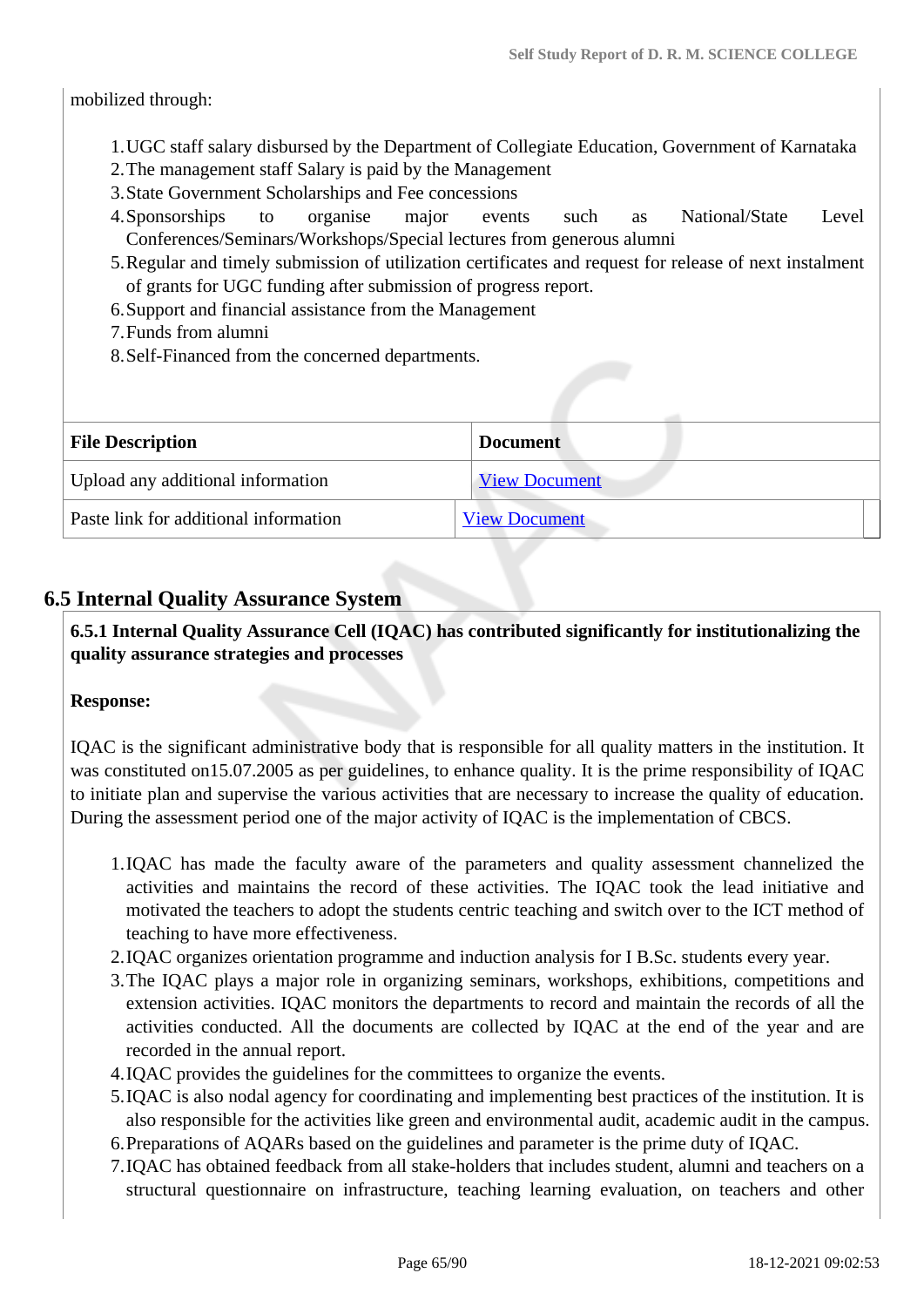facilities available in the institution.

8.It also helps in recognizing and felicitating distinguished alumni.

| <b>File Description</b>               | <b>Document</b>      |
|---------------------------------------|----------------------|
| Upload any additional information     | <b>View Document</b> |
| Paste link for additional information | <b>View Document</b> |

 **6.5.2 The institution reviews its teaching learning process, structures & methodologies of operations and learning outcomes at periodic intervals through IQAC set up as per norms and recorded the incremental improvement in various activities ( For first cycle - Incremental improvements made for the preceding five years with regard to quality For second and subsequent cycles - Incremental improvements made for the preceding five years with regard to quality and post accreditation quality initiatives )** 

#### **Response:**

 IQAC reviews its teaching-learning process, verifies learning outcomes particularly through student feedback and in meetings. The traditional method of teaching is gradually switching over to the advanced method by using the ICT facility which is more effective, interactive and student centric.

1. Institutional reviews facilitated by IQAC:

Feedback on teacher's performance: Every year IQAC takes the feedback from the outgoing students at the end of the year about the infrastructure and the teacher's performance. After taking the feedback the IQAC analyses it. The feedback about teacher includes punctuality, content of the subject, methods of teaching. This analysis provides a reliable source of information regarding the quality, status, teaching learning process in the college during that particular year. The IQAC coordinator communicates the feedback analysis to the Principal. In turn the Principal takes the necessary action if needed.

 Academic and administrative audit has been conducted during the years 2015-16 and 2016-17 by inviting external experts from various departments.

2. Implementation of teaching-learning reforms:

The IQAC is playing a major role in the infrastructure development of the college pertaining to teachinglearning reforms. Traditional methods of teaching are now replaced with ICT methods. This method of teaching is student centric and more interactive which enables the students to learn modern technologies. To cater these facilities the institution has undertaken steps to provide facility in the college. These include one smart class, one seminar hall, one seminar cum class room and five laboratories equipped with ICT facility. These facilities are used not only by teachers but also by the students to give the class-room seminars.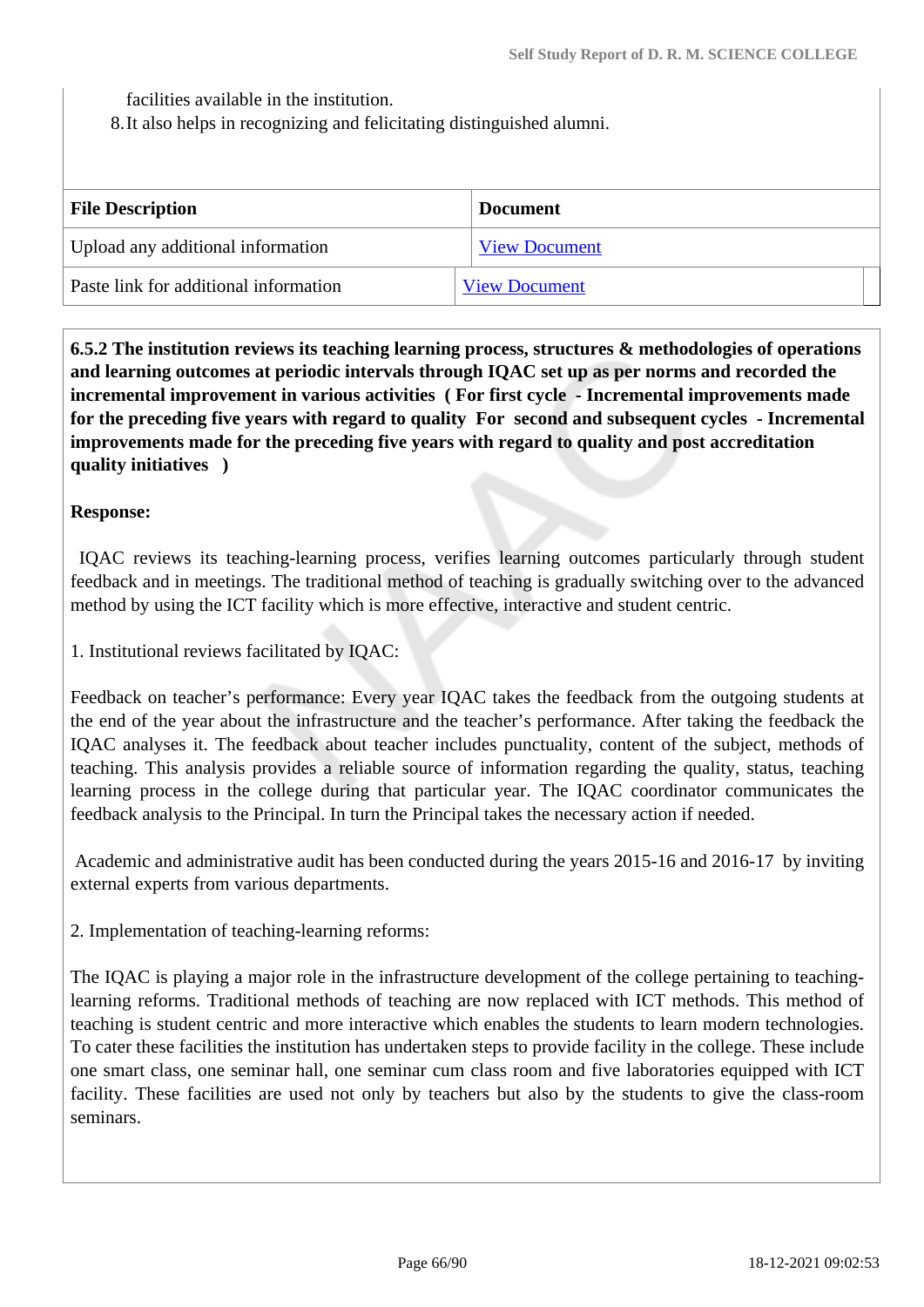| <b>File Description</b>               | <b>Document</b>      |
|---------------------------------------|----------------------|
| Upload any additional information     | <b>View Document</b> |
| Paste link for additional information | <b>View Document</b> |

#### **6.5.3 Quality assurance initiatives of the institution include:**

- **1.Regular meeting of Internal Quality Assurance Cell (IQAC); Feedback collected, analysed and used for improvements**
- **2.Collaborative quality intitiatives with other institution(s)**
- **3.Participation in NIRF**
- **4.any other quality audit recognized by state, national or international agencies (ISO Certification, NBA)**

**Response:** C. 2 of the above

| <b>File Description</b>                                     | <b>Document</b>      |
|-------------------------------------------------------------|----------------------|
| Upload e-copies of the accreditations and<br>certifications | <b>View Document</b> |
| Upload any additional information                           | <b>View Document</b> |
| Institutional data in prescribed format (Data<br>template)  | <b>View Document</b> |
| Paste web link of Annual reports of Institution             | <b>View Document</b> |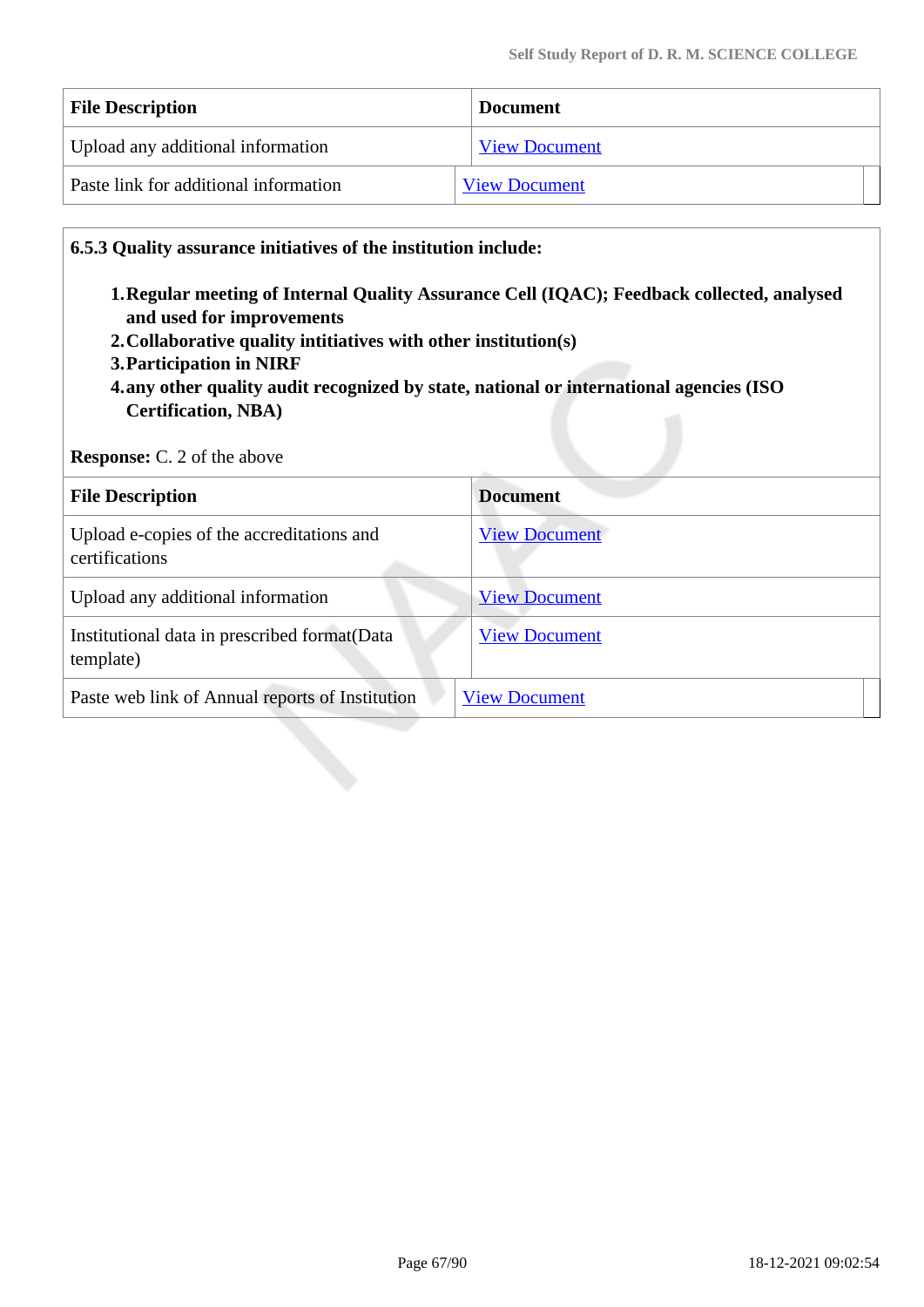# **Criterion 7 - Institutional Values and Best Practices**

## **7.1 Institutional Values and Social Responsibilities**

 **7.1.1 Measures initiated by the Institution for the promotion of gender equity during the last five years.**

**Response:** 

Gender equity is one where all genders have equal rights, responsibilities and opportunities. Society that values women and men as equal is safer and healthier. It prevents violence against women and girls. In order to create true equality and opportunity equity is needed. In our college we give equal importance to every student in all aspects without discriminating their gender.

The lecture program was conducted by inviting the resource person on the topic Human Rights and gender equality; prerequisites to society, to create awareness about the gender sensitization.

In the first and second semesters, students learn about right to equality as well as about gender sensitization in their syllabi (Indian Constitution and Social Science Management).

- 1.**Safety and Security:** Safety norms are strictly followed by the college in all respects. The teachers also monitor the students in the corridors, class rooms, playground, laboratory and also in the entire campus. Close circuit cameras are installed in various places in the campus to ensure the safety and security of the students. Identity cards are issued to the students and staff to prevent the entry of outsiders inside the college. Medical checkup camps are arranged for all the students every year. Grievance and Redressal committee, Anti-sexual harassment and Anti ragging committee are actively functioning which provide a convenient opportunity for the girl students to voice their problems if any.
- 2.**Counselling:** Counselling is to keep the effective monitoring and welfare of the students. Mentor system is introduced to a group of 25 to 35 students for each faculty. This system improves the rapport between mentor and mentee. The parents of irregular students are informed and joint counseling is done by the mentor. A special care is taken for slow learners identified through counseling.Students are encouraged to join NSS, NCC, Youth Red cross, LEAD, Rovers and Rangers and extracurricular activities. Importance is given to the overall development of the students through co-curricular and extra-curricular activities. In addition, the institute also arranges programmes regarding oral, writing and soft skills.

| <b>File Description</b>                                                                                                                                                                    | <b>Document</b>      |
|--------------------------------------------------------------------------------------------------------------------------------------------------------------------------------------------|----------------------|
| Specific facilities provided for women in terms<br>of: a. Safety and security b. Counselling c.<br>Common Rooms d. Day care center for young<br>children e. Any other relevant information | <b>View Document</b> |
| Annual gender sensitization action plan                                                                                                                                                    | <b>View Document</b> |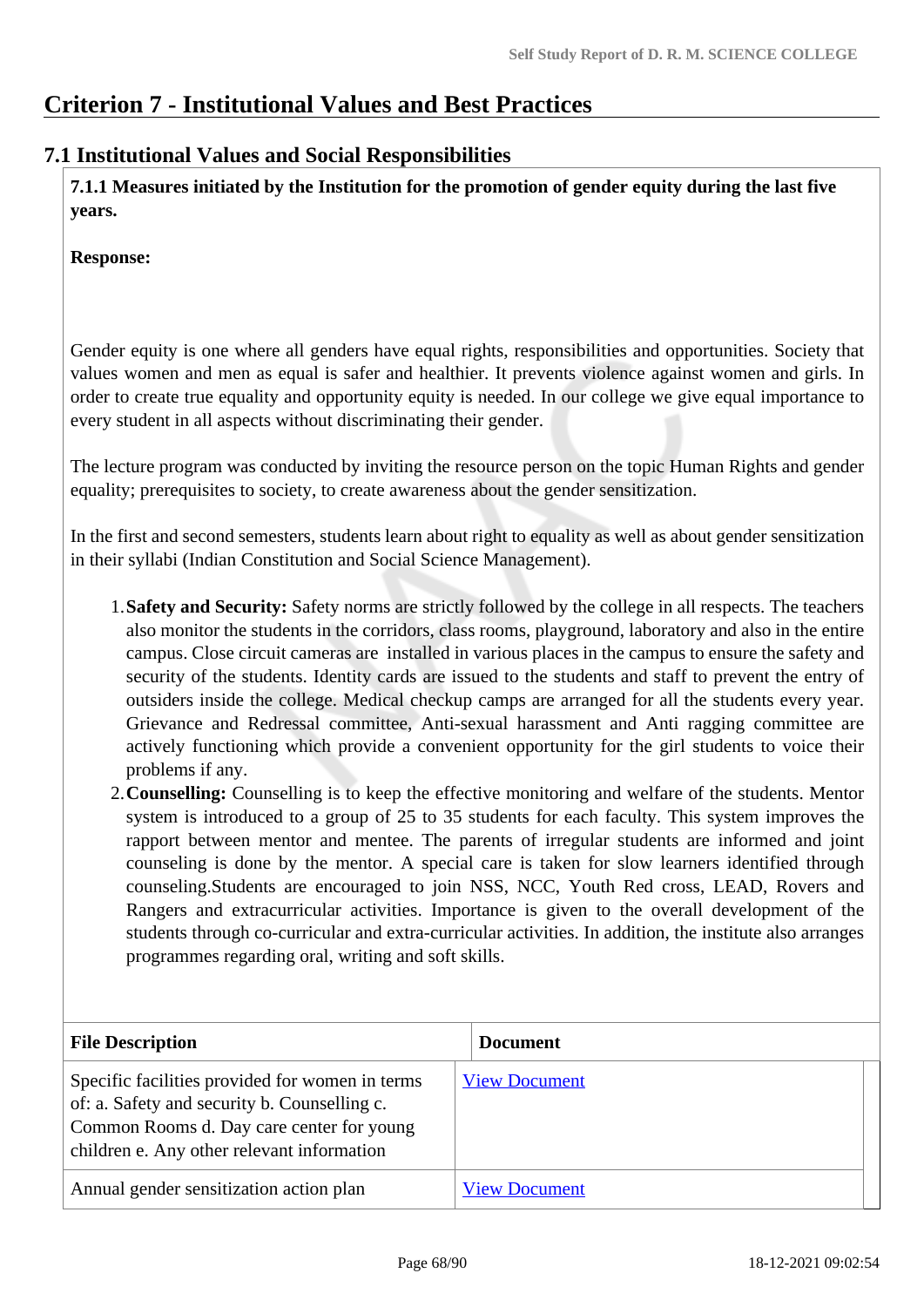**7.1.2 The Institution has facilities for alternate sources of energy and energy conservation measures** 

- **1.Solar energy**
- **2.Biogas plant**
- **3.Wheeling to the Grid**
- **4.Sensor-based energy conservation**
- **5.Use of LED bulbs/ power efficient equipment**

**Response:** B. 3 of the above

| <b>File Description</b>        | <b>Document</b>      |
|--------------------------------|----------------------|
| Geotagged Photographs          | <b>View Document</b> |
| Any other relevant information | <b>View Document</b> |

### **7.1.3 Describe the facilities in the Institution for the management of the following types of degradable and non-degradable waste (within 500 words)**

- **Solid waste management**
- **Liquid waste management**
- **Biomedical waste management**
- **E-waste management**
- **Waste recycling system**
- **Hazardous chemicals and radioactive waste management**

#### **Response:**

Our institution is eco-friendly and has taken measures to keep the campus always clean and tidy.

#### **Solid waste management:**

Dust bins are provided in the campus at different places. Awareness on segregation of waste is done. The transport arrangement is made for waste which is non-degradable. Open burning of the waste is also done if necessary only at certain times.

Biodegradable waste like green leaf litter is broken down into simple organic molecules by microorganisms for composting. For this purpose the green leaf litter is collected and dumped into the vermi composting pit till it will become manure. Composting provides a means of reduce, reuse and recycle. Through composting the amount of garbage is reduced. The organic matter is reused. It is recycled into the useful soil. In nature these are broken down into organic materials and finally used as manure. It is a natural process of decomposition. In our institution the green product like leaf litter are collected and dumped into the tanks and finally into the compost and this compost is used as manure for the plants in the campus.

#### **Liquid waste management:**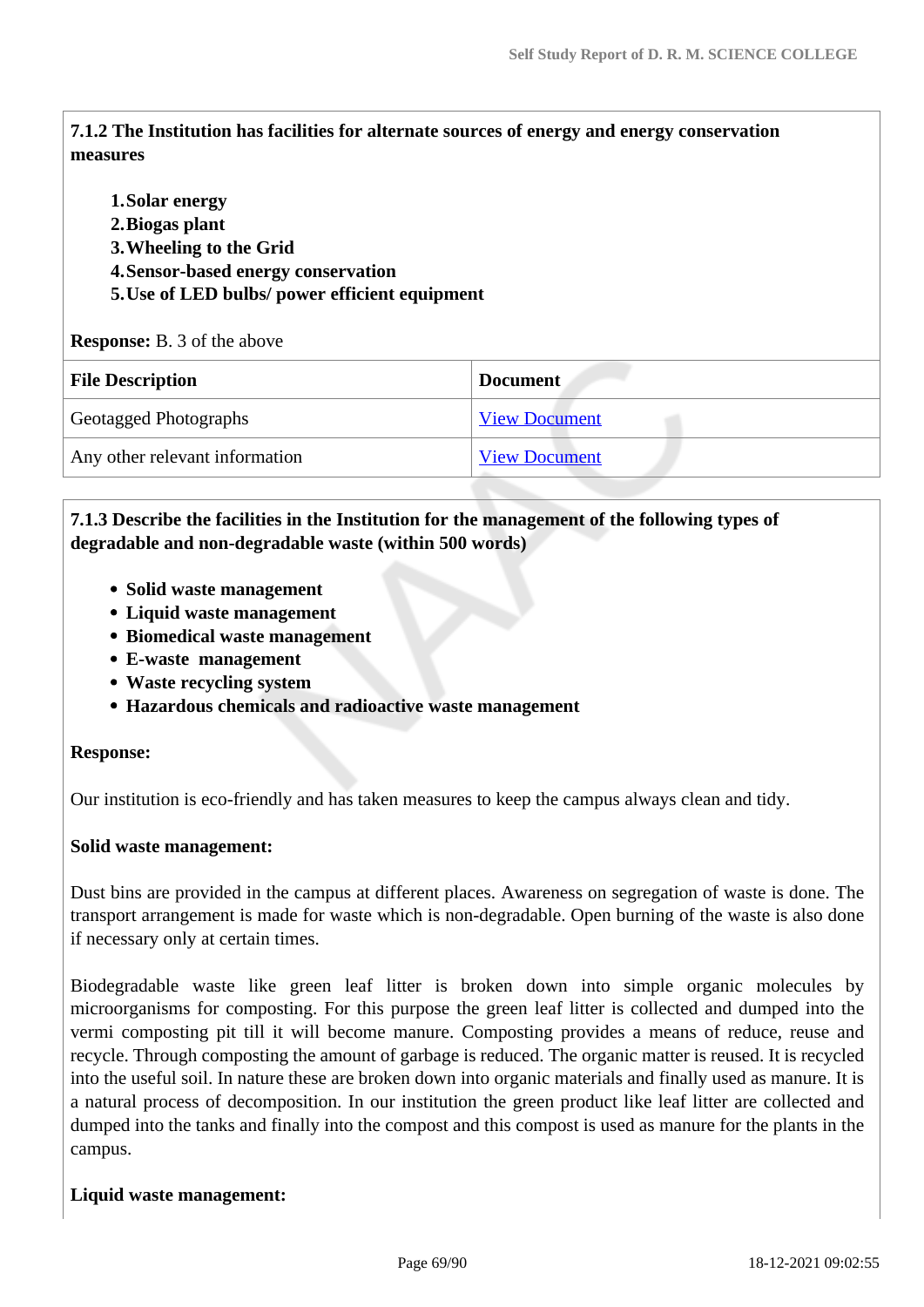Liquid waste from the campus is disposed off through a well-developed drainage system and pipelines into the high drains. Liquid chemical waste from the laboratories of Chemistry, Botany and Zoology are diluted before discarding into the system. The inorganic waste is neutralized before disposal.

**E-waste management:** A proper e-waste management system is essential to keep the college clean and free from pollution. In order to ensure this the college maintain a proper protocol for e waste disposal. After getting permission from the management and Regional Joint Director of Collegiate Education the ewaste is disposed by the process of auction. The e-waste like the non-functional computers CDs, printers, scanners are disposed in this manner. The cartridges of printers are refilled outside the college campus. The UPS, batteries are repaired, otherwise exchanged for the new ones by the suppliers.

| <b>File Description</b>                                                                | <b>Document</b>      |
|----------------------------------------------------------------------------------------|----------------------|
| Geotagged photographs of the facilities                                                | <b>View Document</b> |
| Relevant documents like agreements/MoUs with<br>Government and other approved agencies | <b>View Document</b> |
| Any other relevant information                                                         | <b>View Document</b> |

#### **7.1.4 Water conservation facilities available in the Institution:**

- **1.Rain water harvesting**
- **2.Borewell /Open well recharge**
- **3.Construction of tanks and bunds**
- **4.Waste water recycling**
- **5.Maintenance of water bodies and distribution system in the campus**

#### **Response:** C. 2 of the above

| <b>File Description</b>                          | <b>Document</b>      |
|--------------------------------------------------|----------------------|
| Geotagged photographs / videos of the facilities | <b>View Document</b> |
| Any other relevant information                   | <b>View Document</b> |

#### **7.1.5 Green campus initiatives include:**

- **1.Restricted entry of automobiles**
- **2.Use of Bicycles/ Battery powered vehicles**
- **3.Pedestrian Friendly pathways**
- **4.Ban on use of Plastic**
- **5.landscaping with trees and plants**

**Response:** C. 2 of the above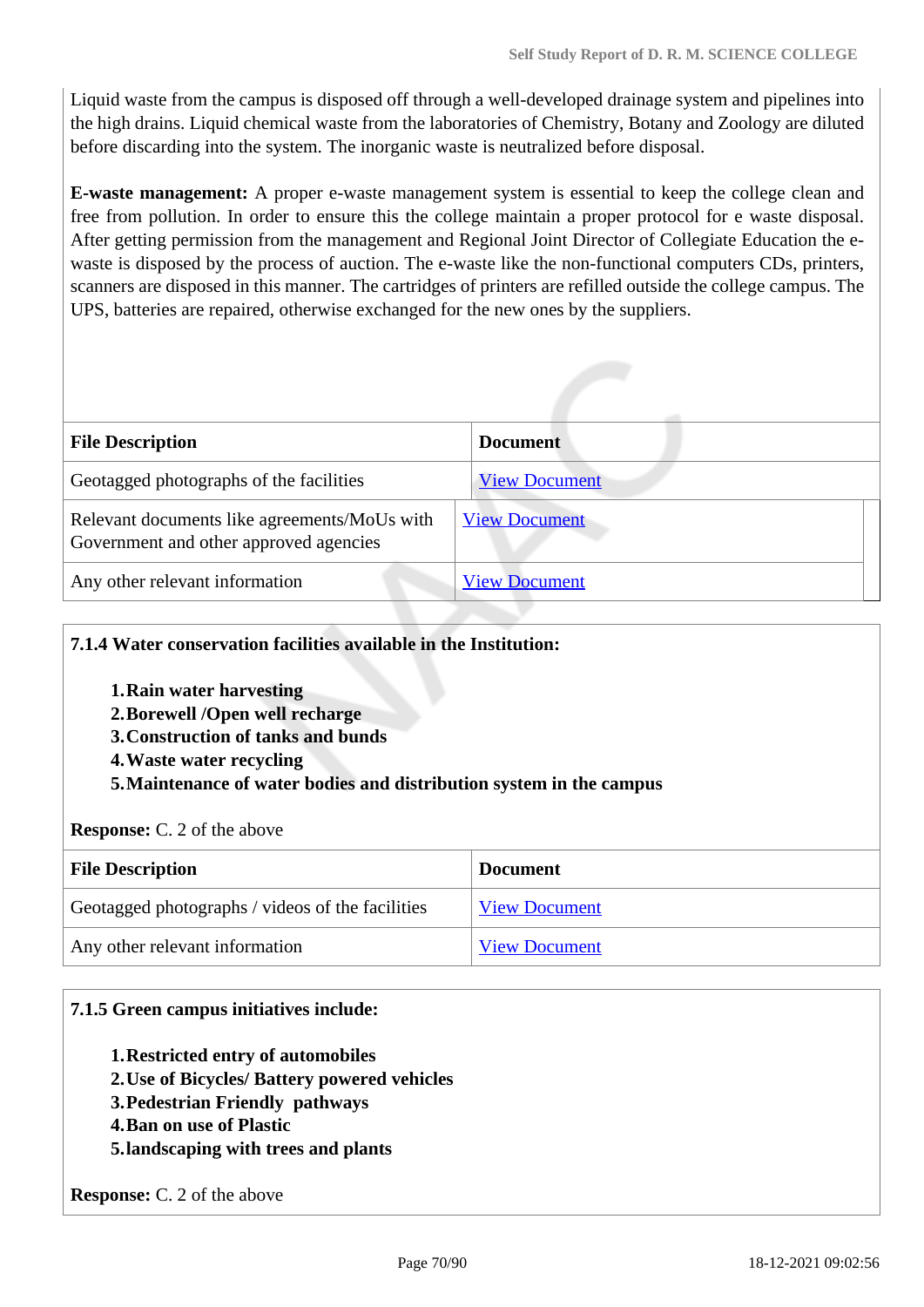| <b>File Description</b>                     | <b>Document</b>      |
|---------------------------------------------|----------------------|
| Geotagged photos / videos of the facilities | <b>View Document</b> |
| Any other relevant documents                | <b>View Document</b> |

 **7.1.6 Quality audits on environment and energy regularly undertaken by the Institution and any awards received for such green campus initiatives:**

- **1.Green audit**
- **2.Energy audit**
- **3.Environment audit**
- **4.Clean and green campus recognitions / awards**
- **5.Beyond the campus environmental promotion activities**

#### **Response:** C. 2 of the above

| <b>File Description</b>                                                      | <b>Document</b>      |
|------------------------------------------------------------------------------|----------------------|
| Reports on environment and energy audits<br>submitted by the auditing agency | <b>View Document</b> |
| Certification by the auditing agency                                         | <b>View Document</b> |
| Certificates of the awards received                                          | <b>View Document</b> |
| Any other relevant information                                               | <b>View Document</b> |

#### **7.1.7 The Institution has disabled-friendly, barrier free environment**

- **1.Built environment with ramps/lifts for easy access to classrooms.**
- **2.Divyangjan friendly washrooms**
- **3.Signage including tactile path, lights, display boards and signposts**
- **4.Assistive technology and facilities for Divyangjan accessible website, screen-reading software, mechanized equipment**
- **5.Provision for enquiry and information : Human assistance, reader, scribe, soft copies of reading material, screen reading**

**Response:** C. 2 of the above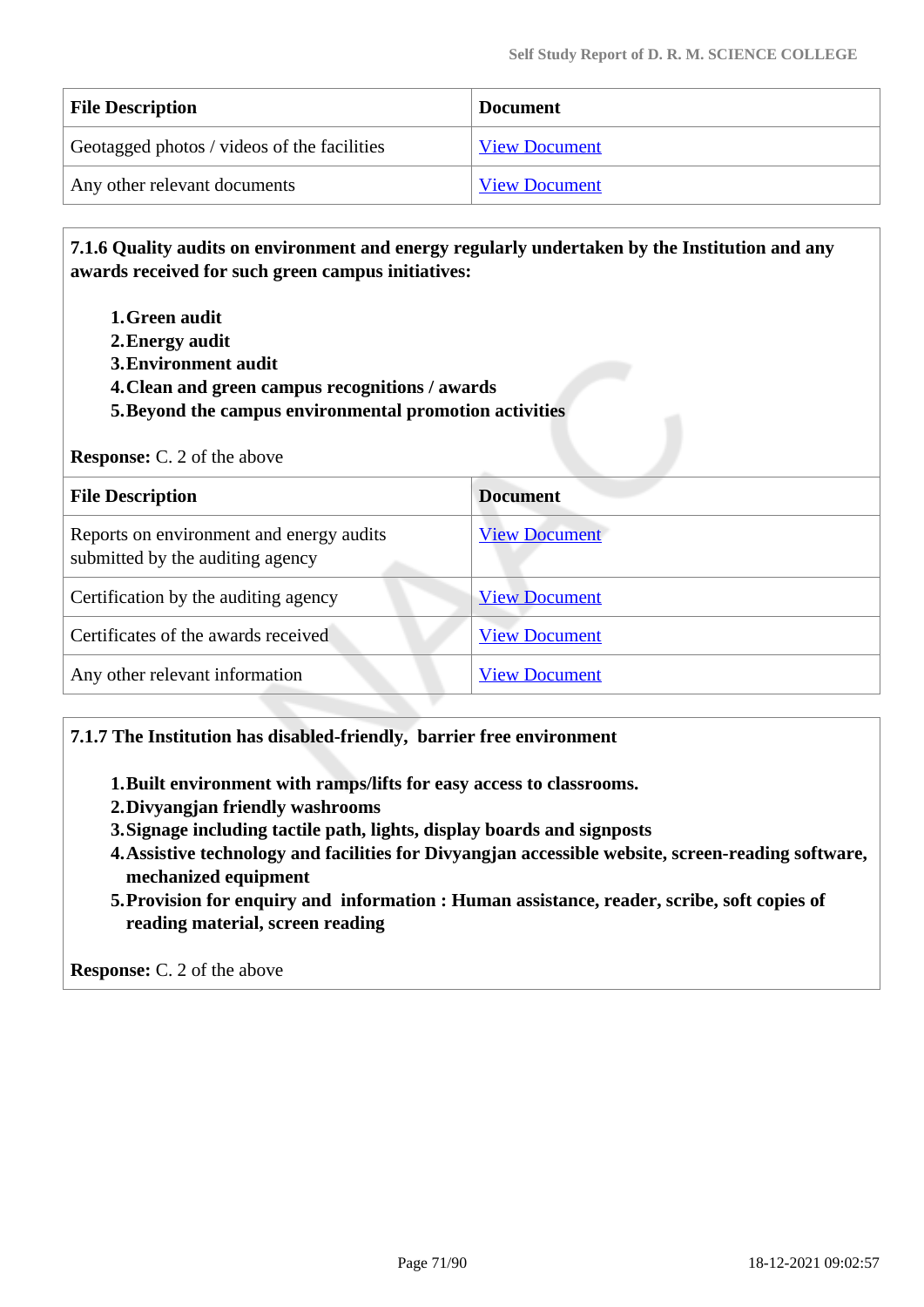| <b>File Description</b>                                                     | <b>Document</b>      |
|-----------------------------------------------------------------------------|----------------------|
| Policy documents and information brochures on the<br>support to be provided | <b>View Document</b> |
| Geotagged photographs / videos of the facilities                            | <b>View Document</b> |
| Details of the Software procured for providing the<br>assistance            | <b>View Document</b> |
| Any other relevant information                                              | <b>View Document</b> |

## **7.1.8 Describe the Institutional efforts/initiatives in providing an inclusive environment i.e., tolerance and harmony towards cultural, regional, linguistic, communal socioeconomic and other diversities (within 500 words).**

#### **Response:**

The institution provides an inclusive environment for everyone with tolerance and harmony towards cultural, regional, linguistic, communal socio-economic and other diversities. Different sports and cultural activities are organized in the campus by concerned committees to promote harmony towards each other. Commemorative days like international women's day, International Yoga day, Cancer and AIDS programmes along with regional festival like Durgambika Jathra are celebrated. This establishes the positive interaction among people of different racial and cultural backgrounds. There are different cells like Student Grievance and Redressal Cell, Anti-sexual women harassment and Anti-ragging cell deal with grievances if any without considering any persons racial or cultural backgrounds. There is separate code of ethics for students and teachers that are followed irrespective of their cultural, regional, linguistic, communal and social diversities. The students are inculcated with tolerance and harmony by arranging special lectures on the relevant and current topics. In addition to this the Rashtriya Aikyatha Saptaha programme was also conducted, based on the guidelines given by the Regional Joint Director, Shivamogga and Directorate of Collegiate Education, Bengaluru. The programmes conducted are

- 1.Rastriya Aikhyata Dina (National Integrity Day)
- 2. Alpasankhyatara Kalyana Dina
- 3.Bhasha Souhardata Dina
- 4.Durbala Vargagala Dina
- 5.Samskruthika Ekatha Dina
- 6.Mahila Dina
- 7.Parisara Rakshana Dina

Thus the college has created a very positive image for all the communities.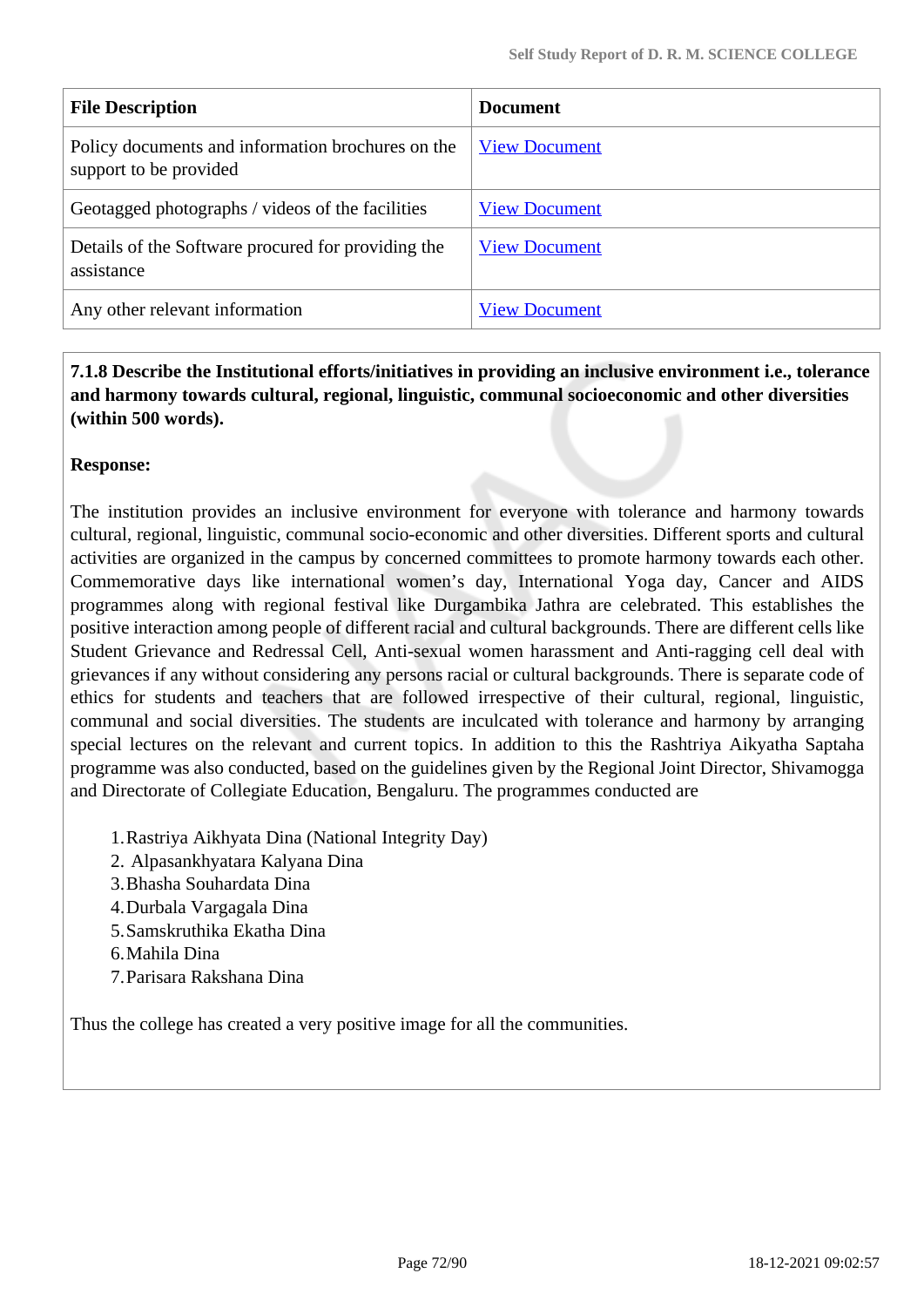| <b>File Description</b>                                                                                                                | <b>Document</b>      |
|----------------------------------------------------------------------------------------------------------------------------------------|----------------------|
| Any other relevant information.                                                                                                        | <b>View Document</b> |
| Supporting documents on the information<br>provided (as reflected in the administrative and<br>academic activities of the Institution) | <b>View Document</b> |

 **7.1.9 Sensitization of students and employees of the Institution to the constitutional obligations: values, rights, duties and responsibilities of citizens (within 500 words).**

#### **Response:**

Our institution takes all possible initiatives in organizing various events and programmes for moulding the students and staff to become responsible citizens of the country by sensitizing them to the constitution of the country. As responsible citizens of the country the students are motivated to take part in various activities of the college. The college encourages the students to take part in blood donation camps. Study tours make them understand the importance of protecting the cultural heritage of the country. The college has also conducted special lectures on move towards constitutions where subject experts enlightened the students about importance of the Indian constitutions, respecting our constitution, fundamental rights, duties, values and responsibilities of citizens as mentioned in Constitution of India, the struggle of freedom, respect the National Flag and National Anthem. The special lectures also focus on enlightening the students about their rights and duties being the responsible citizens of the country. Singing of national anthem in the campus every day so as to bring a feeling of patriotism among all is practiced. The students also being the responsible citizens, take many community services and provide services to mankind and society.

The students have taken up many cleanliness drives both inside the campus and nearby villages considering it as a responsibility of every citizen. The students have also taken up Plantation drives to provide a clean and green environment for all. Swachh Bharath Abhiyan awareness rally for the students was done in the entire town to create awareness among all. The college has also conducted a Voter awareness programme for all the students and were sensitized about their constitutional power of voting.

Our students also study Constitution of India as a compulsory paper which sensitizes the students about constitutional obligations. Every year Republic day is celebrated on 26 January by organizing activities highlighting the importance of Indian Constitution. Independence Day is also celebrated every year to know the importance of freedom and Indian Constitution.

| <b>File Description</b>                                                                                    | <b>Document</b>      |
|------------------------------------------------------------------------------------------------------------|----------------------|
| Any other relevant information                                                                             | <b>View Document</b> |
| Details of activities that inculcate values;<br>necessary to render students in to responsible<br>citizens | <b>View Document</b> |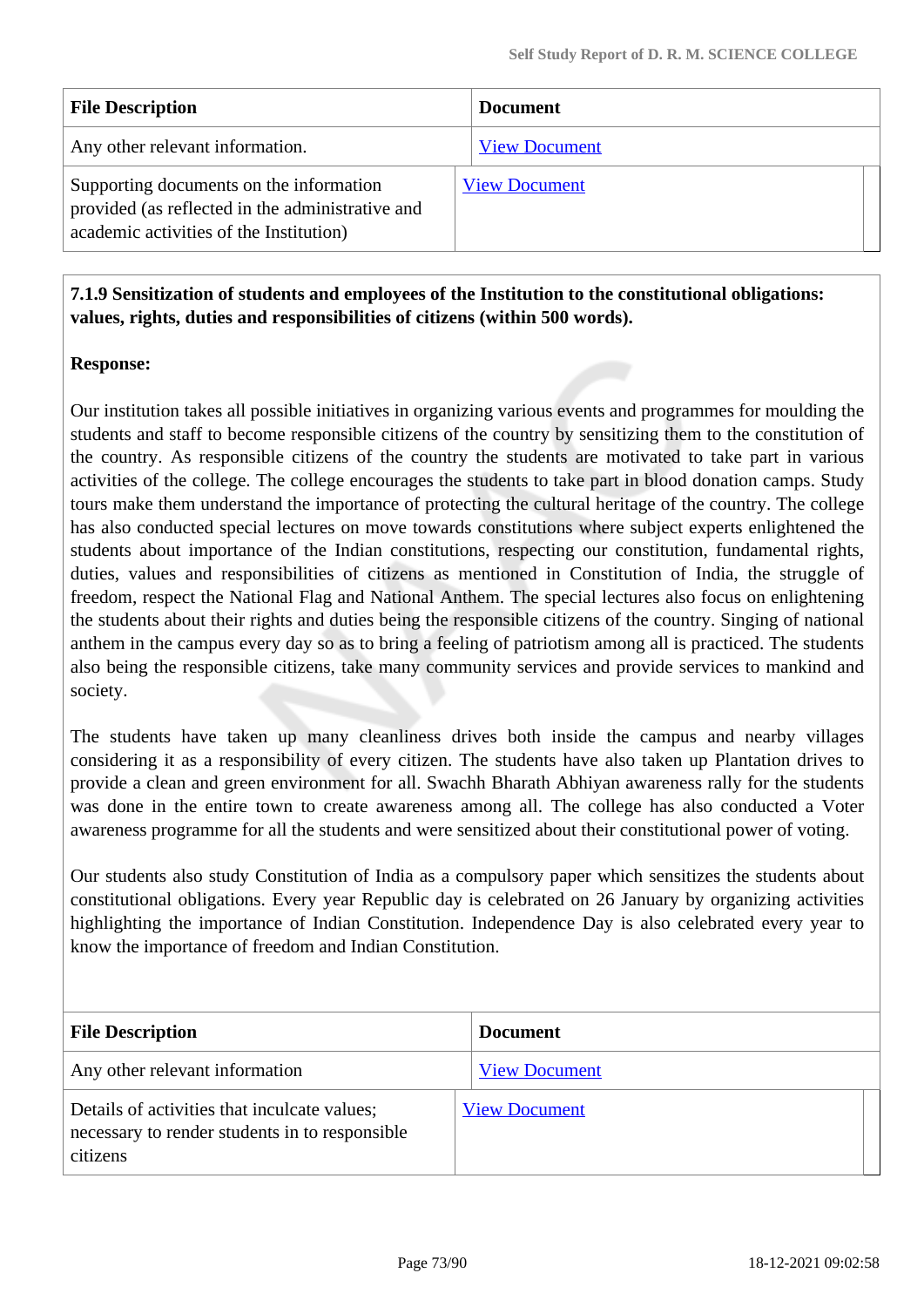**7.1.10 The Institution has a prescribed code of conduct for students, teachers, administrators and other staff and conducts periodic programmes in this regard.** 

- **1.The Code of Conduct is displayed on the website**
- **2.There is a committee to monitor adherence to the Code of Conduct**
- **3.Institution organizes professional ethics programmes for students, teachers, administrators and other staff**
- **4.Annual awareness programmes on Code of Conduct are organized**

#### **Response:** A. All of the above

| <b>File Description</b>                                                                                                                                                                        | <b>Document</b>      |
|------------------------------------------------------------------------------------------------------------------------------------------------------------------------------------------------|----------------------|
| Details of the monitoring committee composition<br>and minutes of the committee meeting, number of<br>programmes organized, reports on the various<br>programs etc., in support of the claims. | <b>View Document</b> |
| Code of ethics policy document                                                                                                                                                                 | <b>View Document</b> |
| Any other relevant information                                                                                                                                                                 | <b>View Document</b> |

### **7.1.11 Institution celebrates / organizes national and international commemorative days, events and festivals (within 500 words).**

#### **Response:**

The college strongly believes that the present generation of youth are not sensitized about the significance of the festivals of our secular country and the sacrifices which great men and women of this country have made for uplifting their countrymen. The students are not able to understand their responsibility to the nation. To build a nation of youth who are noble in their attitude and morally responsible, the college organises national festivals and birth/death anniversaries of Great Indian personalities. The unity which India has in its diversity that includes cultures, religion, and ethnicity and develops qualities of tolerance and understanding amongst students.

Celebrating the National Festivals with great enthusiasm in our college with all students, staff by inviting eminent personalities as the chief guests, relevant to that particular celebration. This practice is followed since the college was founded. This is to involve the youth in national activities and to infuse patriotism in them. They are celebrated, involving the committee members of cultural, NSS, NCC, Rangers and Rovers, LEAD units. Students also deliver the talk on great sacrifices during efforts and contributions made by the great personalities in their respective fields those days. The college celebrates the following days regularly

12 January - National Youth Day- Swamy Vivekananda Jayanthi

25 January- National Voter's Day

26 January - Republic Day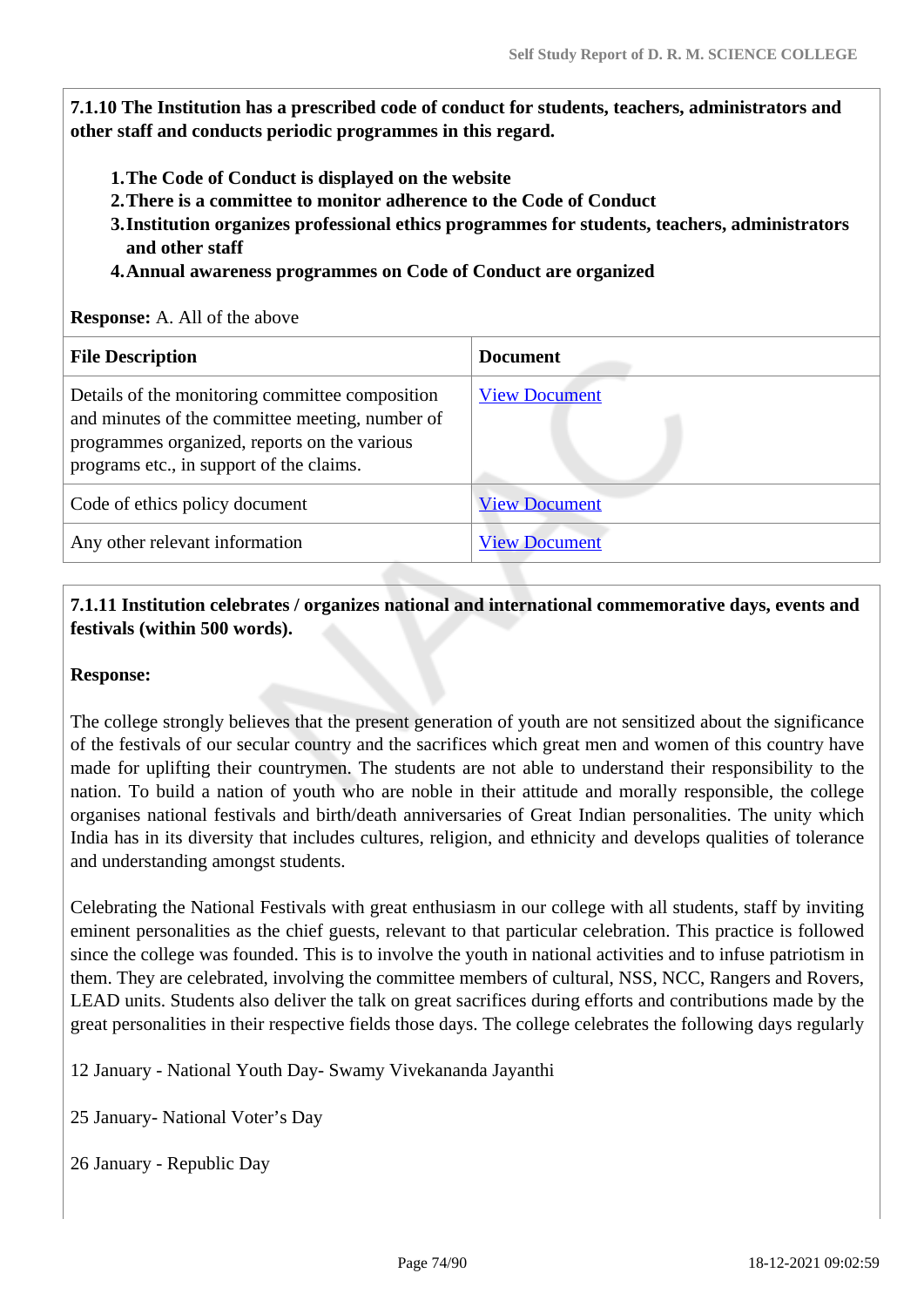28 February - National Science Day-Invention of Raman Effect by Sir. C.V.Raman

8 March - International Women's Day

14 April - Dr. B.R. Ambedkar Jayanthi

8 May - Red Cross Day

5 June - World Environmental Day

21 June- International Yoga Day

15 August- Independence Day

5 September- Teachers' Day

24 September - NSS Day

1 October - Voluntary Blood Donors Day

2 October- Mahatma Gandhiji and Lal Bahaddur Shastriji Jayanthi

1 November- Kannada Rajyothsava

Apart from this, meetings, lecture programmes, exhibition, awareness jatha, essay writings, speech competitions are conducted for students to commemorate these events and festivals.

| <b>File Description</b>                                                               | <b>Document</b>      |
|---------------------------------------------------------------------------------------|----------------------|
| Geotagged photographs of some of the events                                           | <b>View Document</b> |
| Any other relevant information                                                        | <b>View Document</b> |
| Annual report of the celebrations and<br>commemorative events for the last five years | <b>View Document</b> |

#### **7.2 Best Practices**

 **7.2.1 Describe two best practices successfully implemented by the Institution as per NAAC format provided in the Manual.**

**Response:** 

**BEST PRACTICES**

**Best practice-1:**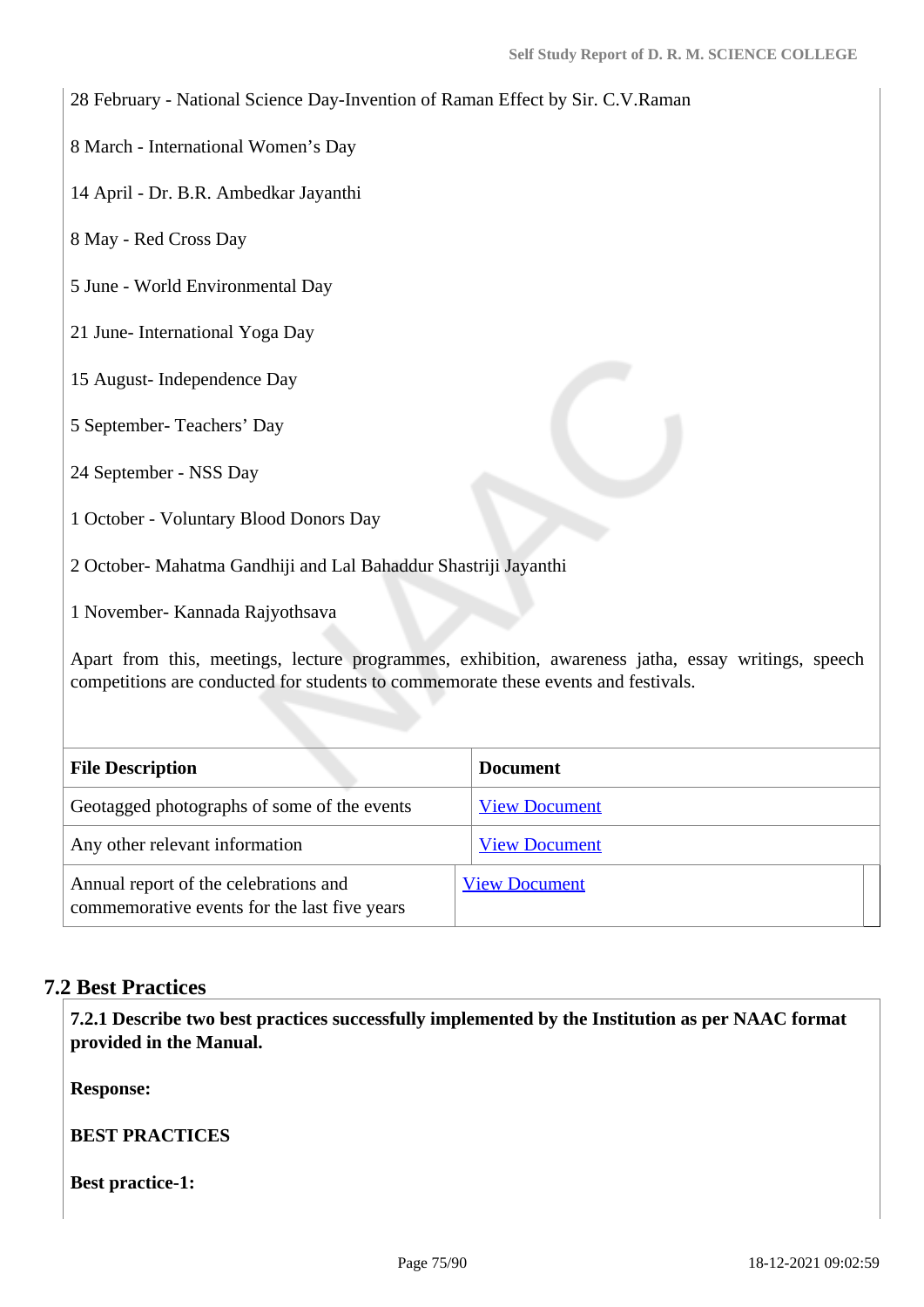### **Title: Blood donation**

### **Objectives**

- 1.Motivating the young minds about their voluntary actions that saves the life of a person.
- 2.To create awareness about blood donation at crucial times.

#### **Context: Blood is the most precious gift that a person can give to another person.**

Today the need for blood is increasing every moment in the society. Mainly it is required during emergency situations like surgeries, accidents, in the treatment of cancer and so on. The voluntary blood donation is a great human activity which expresses their concern towards the lives of others who are in need. In this fast growing world and the way of life, regular voluntary blood donors are needed in large numbers to donate their blood. It is a great humanitarian service for the society.

#### **Practice**

Our institute is encouraging the voluntary blood donation camps since 13 years. Students enrol their names enthusiastically to donate the blood. Our college Youth Red Cross Society with the collaboration of S.S. Institute of Medical Sciences and Research Centre, Davangere carryout this work together by propagating the awareness to the donors. The NSS and NCC units make all the arrangements for this purpose and record the names of the donors every year. This blood is preserved in SSIMS & RI, Davangere and finally used for the needy. Certificates will be distributed to the donors. This kind of healthy practice motivates the other students.

#### **Evidence of success**

Our teachers and non-teaching staff also donate the blood. They are the role models for our students. This kind of practice encourages the students to come forward and donate their blood. The needy persons come and approach our college authorities if they are in need of the blood.

#### **Problems encountered**

Many students do not have the basic or clear thought about the importance and use of blood donations. They have their own pre-conceived myths and misconceptions. They were guided properly by a team of doctors and teachers about blood donation and its uses like- if a person donates the blood it reduces the risk of heart attack and cancer, helps to burn calories and in weight loss for the obsessed persons, maintain iron level in blood, finally stimulates blood cell production. Thus a positive environment is created to spread the value of blood donation.

#### **BEST PRACTICE 2**

## **TITLE: EXTENSION ACTIVITIES THROUGH LEADERS ACCELERATING DEVELOPMENT CELL (LEAD)**

In collaboration with Deshpande Foundation, Hubli since 20.07.2011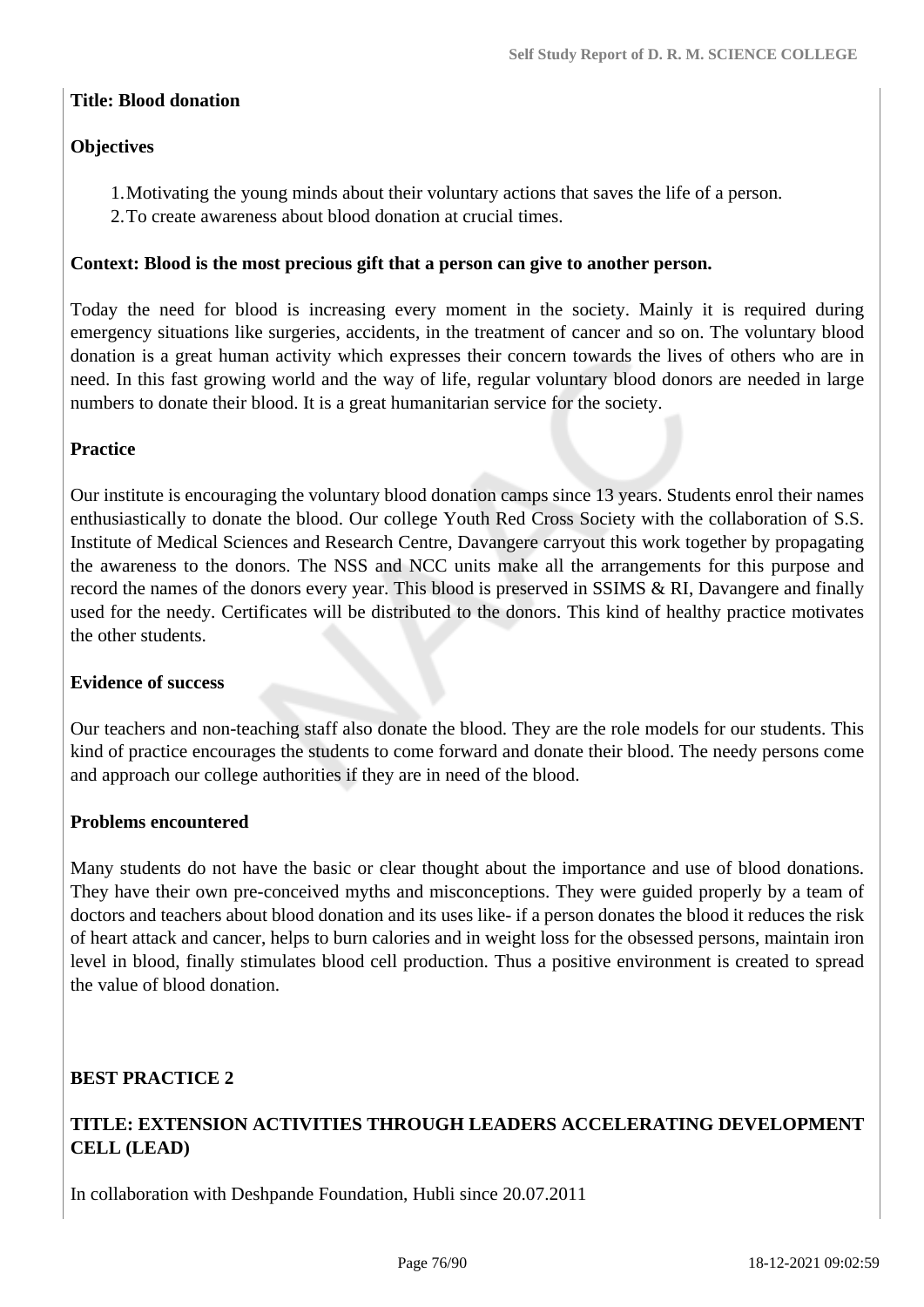## **Objectives**

- 1.Motivating the students to maintain right attitude to serve the society.
- 2.Mainly to serve the rural people.

## **Context**

The vision of our college aims at providing value-based education ensuring complete development of human potentials ever in the service of mankind. The extension activities serve as one of the best means to develop leadership qualities and thereby fixing up the responsibilities which are socially significant. These activities also help to develop certain skills such as communicative skills, interpersonal relations, convincing the unwilling to budge, cultivating values and so on. It is an important responsibility of the institution to channelize the youth energy for constructive purposes and make them involve actively in society useful activities. In this context, the institution felt that it is necessary to make use of the human resource of the college for social development.

## **Activities**

The important activities include periodical visits to rural areas; help the needy, awareness programmes regarding cleanliness, ecofriendly environment, making use of medicinal plants, flood relief, save trees, save water, Awareness about dengue fever, Donating books to dropout students to continue their studies, Awareness about wearing helmets, Awareness about not to use plastic and burning of plastic, Awareness about closing open bore wells, Feeding birds in summer, Awareness about traffic rules and much more are conducted.

## **Evidence of success**

- 1.Increase in enrolment of students to this cell.
- 2.Oral feedback from local community.
- 3.Award from Deshpande Foundation, Hubli as the Best Supporting College!

## **Problems encountered**

The resources (financial or otherwise) were generated by the institution and various stake holders to attain the target.

| <b>File Description</b>                      | <b>Document</b>      |
|----------------------------------------------|----------------------|
| Any other relevant information               | <b>View Document</b> |
| Best practices in the Institutional web site | <b>View Document</b> |

## **7.3 Institutional Distinctiveness**

 **7.3.1 Portray the performance of the Institution in one area distinctive to its priority and thrust within 1000 words**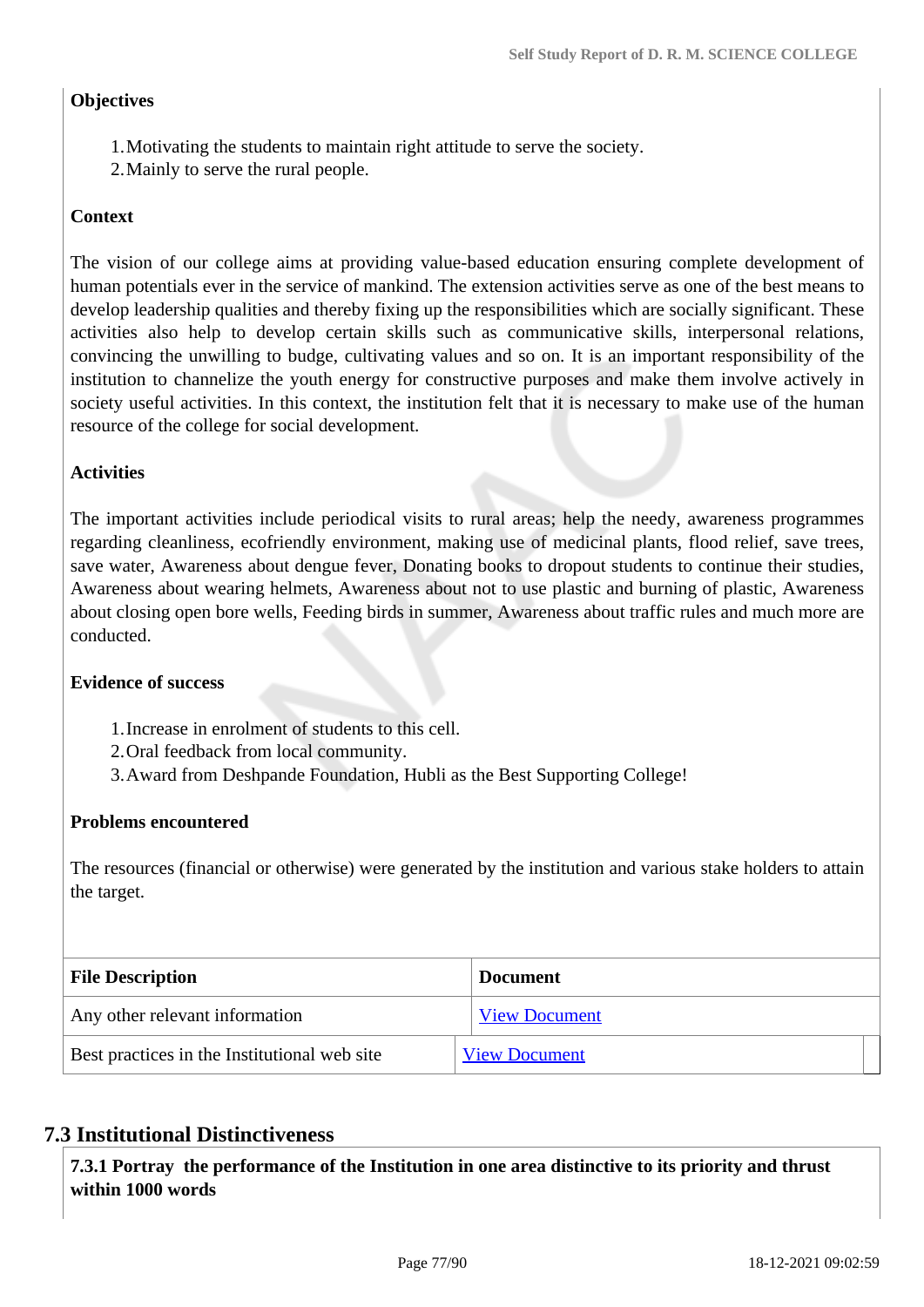## **Response:**

The college has keen interest in changing the socio-economic and educational status of the students by encouraging them to study. With this view our institution always strives to enhance their educational quality in this direction to implement this distinctiveness. It has been clearly stated in our vision and mission.

Most of the students admitted to our college are from rural areas and the girl student outnumber the boys. They have a very weak social, economic and educational backgrounds and are first generation learners. Our college staff identifies such students by conducting induction analysis during their entry point. The teacher also identifies their knowledge, talent and encourages them to participate in all the activities by involving such students. This kind of work done by the teachers has made them to overcome the inferiority complex and they have excelled in academic as well as in co-curricular activities.

The main aim is to provide the opportunity to such students to prepare their mind to continue their study and join for the higher education and thereby it helps them to develop socially, economically and educationally to progress their family.

In reponse to this, these students have dedicated themselves to study well and scored good marks and were awarded with ranks by the university at the end of their course. They have brought name and fame not only to the university but also to our institution. The ranks obtained by the students of our college mostly hail from rural and economically weaker sections of the society.

The participation of these students not only in academic activities but also they have recognised themselves by participating in NSS, NCC, Rover and Rangers, LEAD and Sports.

When the camps are organised by NCC and NSS units they will be always in the front line to do the activities assigned to them happily and enthusiastically without hesitation. They also show their talent when sports and cultural activities are conducted in the campus as well as the outside the campus. In this regard the college always considered the progress of such students. They diversely express their talents in all the fields and they are our strength.

| <b>File Description</b>                      | <b>Document</b>      |
|----------------------------------------------|----------------------|
| Appropriate web in the Institutional website | <b>View Document</b> |
| Any other relevant information               | <b>View Document</b> |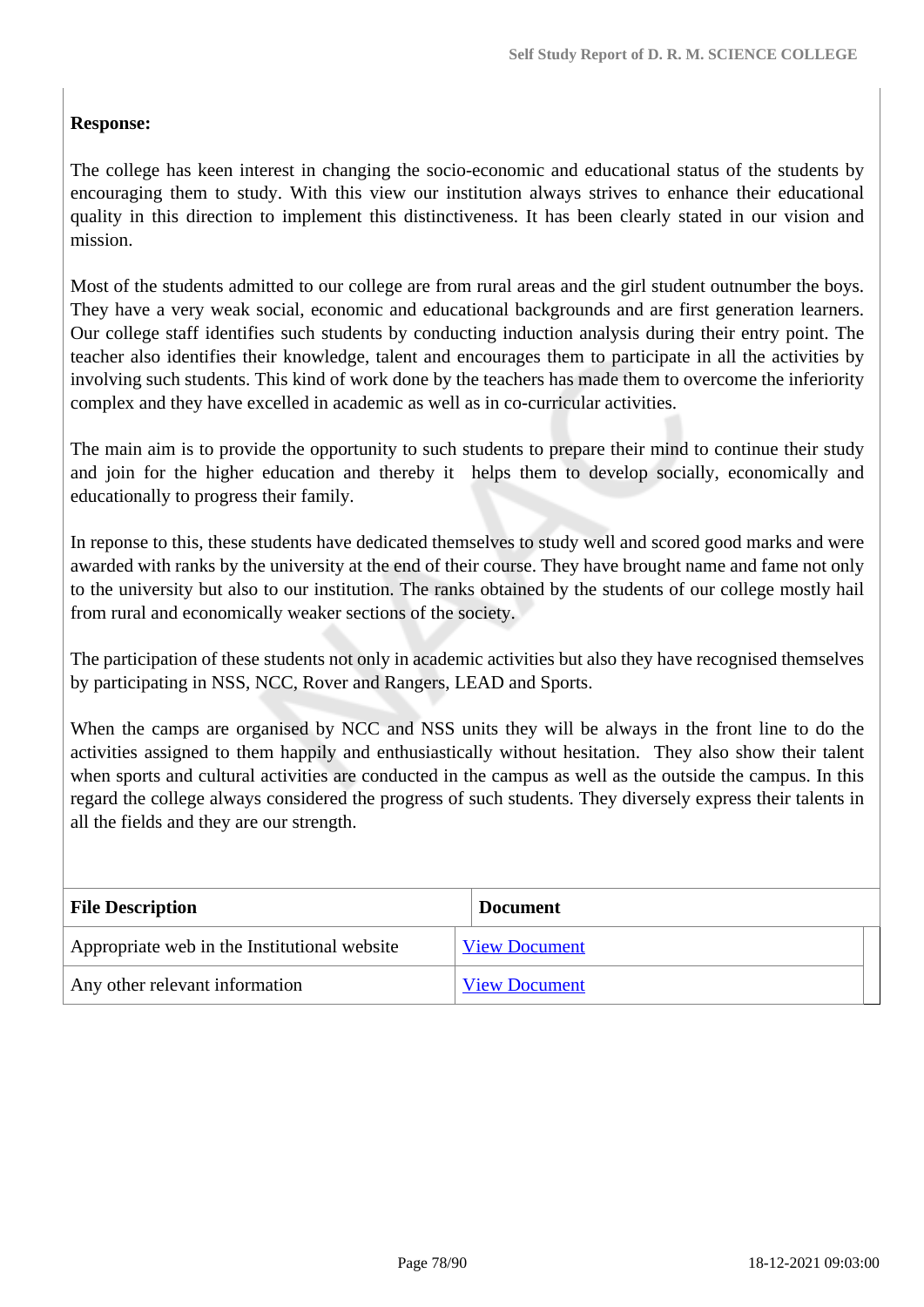# **5. CONCLUSION**

## **Additional Information :**

- 1. The college has ecofriendly environment with spacious well equipped laboratories.
- 2. The college library and office are atomized. The library has INFLIBNET facility and also SC, ST book bank.
- 3. The Botany and Zoology departments have the best museums in the whole university.
- 4. The NCC, NSS, Youth Red Cross, Rovers and Rangers are rendering service to the society.
- 5. The extra-curricular activities are performed well in and outside the campus.
- 6. The biennial magazine ARUNA helping the students to bring out their hidden talents.
- 7. Most of the students are getting scholarships from State and Central Government.
- 8. Medical facility is provided by BEA to all the employees and students in a concessional rate.
- 9. Loan facility to all employees is provided from Bapuji Co-operative Bank which functions under BEA.
- 10. Hostel facility is available to girl students and lady employees at Rathnamma Hostel which is under BEA.
- 11. Apart from the academic activities, programmes related to overall development of students are arranged to promote their personality.

## **Concluding Remarks :**

Dharmarathnakara Rajanahalli Maddurayappa Science College, popularly known as DRM Science College is a premier educational institution of middle Karnataka, run by Bapuji Educational Association (BEA), Davangere, since 1958. The visionary out look of the founders, support of the management and dedicated work of the staff has made the college blossom into a centre of academic excellence and infrastructural giant.

College is performing marvelously in the curricular, co-curricular and extra-curricular activities. 5 ranks in 5 years, including various participation in sports, cultural events, science related competitions at the university, state and national level are the highlights. The alumni are in respectable positions all over the country and abroad contributing for the progress of our country in the scientific, social, cultural, educational, political, economic, sports, journalism, entrepreneurship and other fields.

Future plans:

- Strengthening our collaboration with reputed organizations and local industries.
- Research culture to be promoted
- Teachers encouraged to join for Ph.D programmes.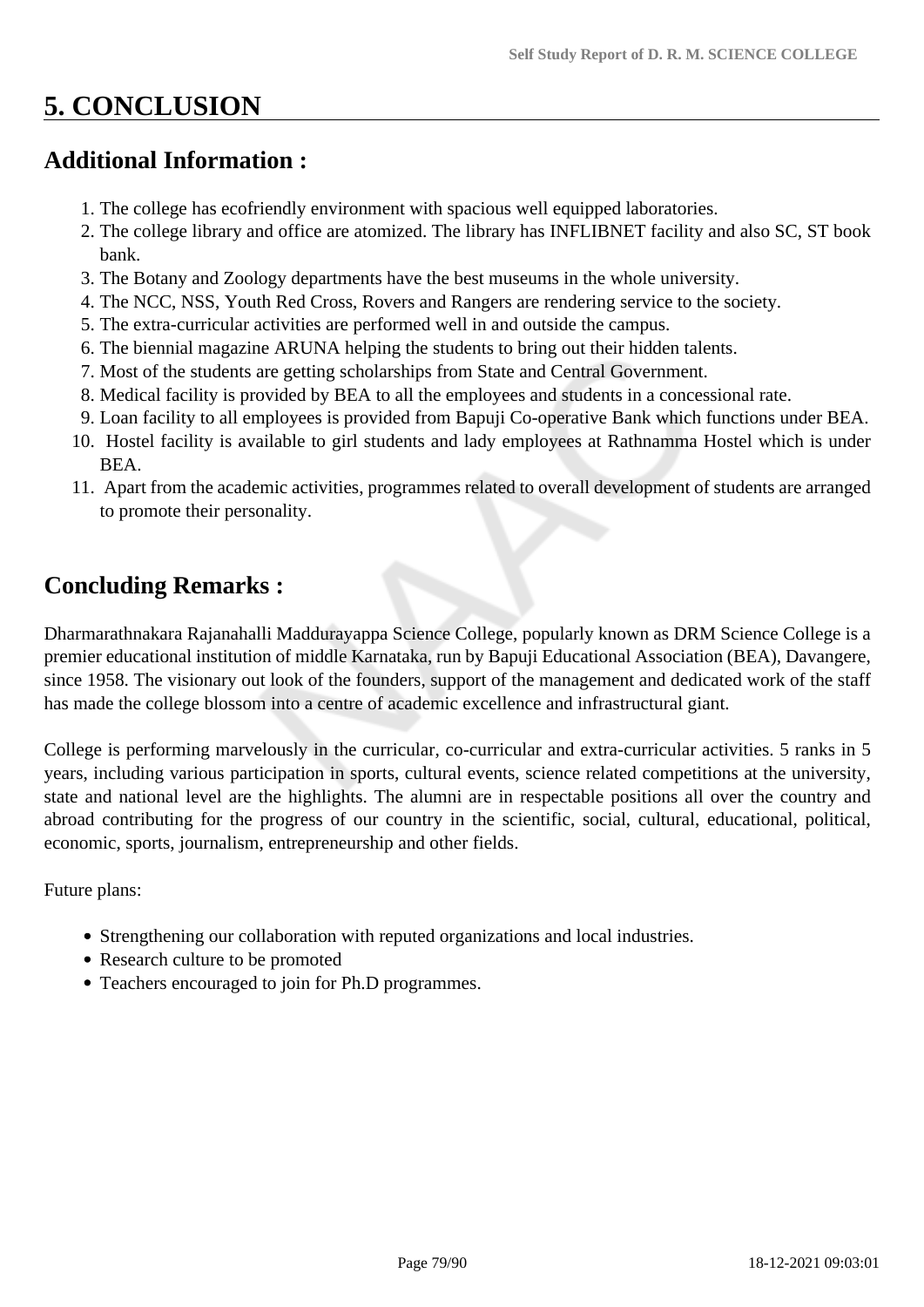# **6.ANNEXURE**

## **1.Metrics Level Deviations**

|       | Metric ID Sub Questions and Answers before and after DVV Verification         |                                                        |              |                |                |                |                                                                                              |
|-------|-------------------------------------------------------------------------------|--------------------------------------------------------|--------------|----------------|----------------|----------------|----------------------------------------------------------------------------------------------|
| 1.2.1 | Percentage of Programmes in which Choice Based Credit System (CBCS)/ elective |                                                        |              |                |                |                |                                                                                              |
|       | course system has been implemented                                            |                                                        |              |                |                |                |                                                                                              |
|       |                                                                               |                                                        |              |                |                |                |                                                                                              |
|       |                                                                               |                                                        |              |                |                |                | 1.2.1.1. Number of Programmes in which CBCS/ Elective course system implemented.             |
|       |                                                                               | Answer before DVV Verification: 01                     |              |                |                |                |                                                                                              |
|       |                                                                               | Answer after DVV Verification: 03                      |              |                |                |                |                                                                                              |
|       |                                                                               | Remark : Value has been changed as per attachments     |              |                |                |                |                                                                                              |
|       |                                                                               |                                                        |              |                |                |                |                                                                                              |
| 1.3.2 |                                                                               |                                                        |              |                |                |                | Average percentage of courses that include experiential learning through project work/field  |
|       |                                                                               | work/internship during last five years                 |              |                |                |                |                                                                                              |
|       |                                                                               |                                                        |              |                |                |                |                                                                                              |
|       |                                                                               |                                                        |              |                |                |                | 1.3.2.1. Number of courses that include experiential learning through project work/field     |
|       |                                                                               | work/internship year-wise during last five years       |              |                |                |                |                                                                                              |
|       |                                                                               | Answer before DVV Verification:                        |              |                |                |                |                                                                                              |
|       |                                                                               | 2019-20                                                | 2018-19      | 2017-18        | 2016-17        | 2015-16        |                                                                                              |
|       |                                                                               | 1                                                      | $\mathbf{1}$ | $\overline{2}$ | $\overline{2}$ | $\overline{2}$ |                                                                                              |
|       |                                                                               |                                                        |              |                |                |                |                                                                                              |
|       |                                                                               | <b>Answer After DVV Verification:</b>                  |              |                |                |                |                                                                                              |
|       |                                                                               | 2019-20                                                | 2018-19      | 2017-18        | 2016-17        | 2015-16        |                                                                                              |
|       |                                                                               | 1                                                      | 1            | $\overline{2}$ | $\overline{2}$ | $\overline{2}$ |                                                                                              |
|       |                                                                               |                                                        |              |                |                |                |                                                                                              |
| 1.3.3 |                                                                               |                                                        |              |                |                |                | Percentage of students undertaking project work/field work/ internships (Data for the latest |
|       |                                                                               | completed academic year                                |              |                |                |                |                                                                                              |
|       |                                                                               |                                                        |              |                |                |                |                                                                                              |
|       |                                                                               |                                                        |              |                |                |                | 1.3.3.1. Number of students undertaking project work/field work / internships                |
|       |                                                                               | Answer before DVV Verification : 24                    |              |                |                |                |                                                                                              |
|       |                                                                               | Answer after DVV Verification: 24                      |              |                |                |                |                                                                                              |
|       |                                                                               |                                                        |              |                |                |                |                                                                                              |
| 1.4.1 |                                                                               | following stakeholders                                 |              |                |                |                | Institution obtains feedback on the syllabus and its transaction at the institution from the |
|       |                                                                               |                                                        |              |                |                |                |                                                                                              |
|       | 1) Students                                                                   |                                                        |              |                |                |                |                                                                                              |
|       | 2) Teachers                                                                   |                                                        |              |                |                |                |                                                                                              |
|       |                                                                               |                                                        |              |                |                |                |                                                                                              |
|       |                                                                               | 3)Employers                                            |              |                |                |                |                                                                                              |
|       | 4)Alumni                                                                      |                                                        |              |                |                |                |                                                                                              |
|       |                                                                               | Answer before DVV Verification : B. Any 3 of the above |              |                |                |                |                                                                                              |
|       |                                                                               |                                                        |              |                |                |                |                                                                                              |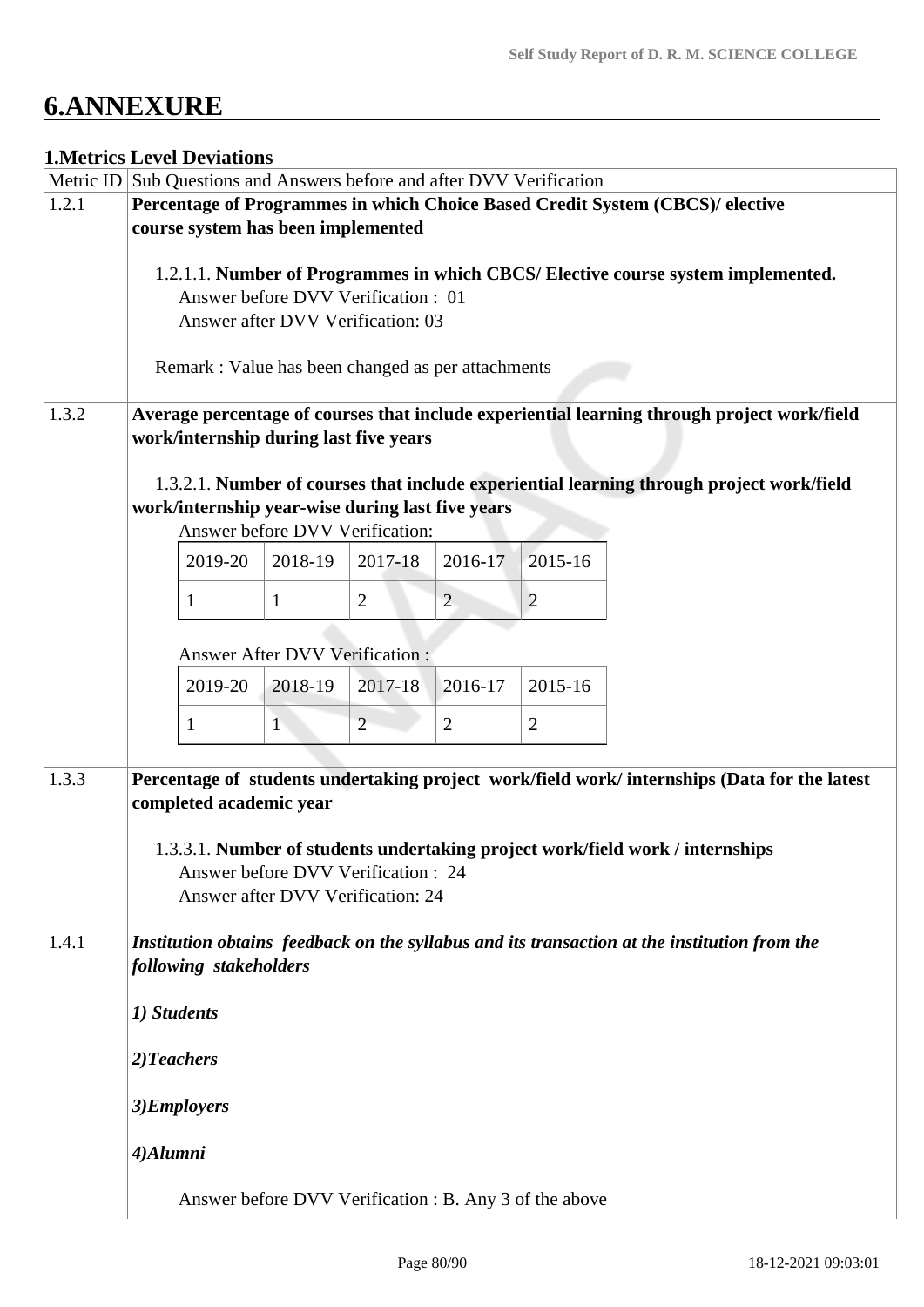|       |                                 |                                                                                                                          |                                       | Answer After DVV Verification: B. Any 3 of the above |         |         |                                                                                               |  |  |  |  |
|-------|---------------------------------|--------------------------------------------------------------------------------------------------------------------------|---------------------------------------|------------------------------------------------------|---------|---------|-----------------------------------------------------------------------------------------------|--|--|--|--|
| 1.4.2 |                                 | Feedback process of the Institution may be classified as follows:                                                        |                                       |                                                      |         |         |                                                                                               |  |  |  |  |
|       | <b>Options:</b>                 |                                                                                                                          |                                       |                                                      |         |         |                                                                                               |  |  |  |  |
|       |                                 | 1. Feedback collected, analysed and action taken and feedback available on website                                       |                                       |                                                      |         |         |                                                                                               |  |  |  |  |
|       |                                 |                                                                                                                          |                                       |                                                      |         |         |                                                                                               |  |  |  |  |
|       |                                 | 2. Feedback collected, analysed and action has been taken<br>3. Feedback collected and analysed<br>4. Feedback collected |                                       |                                                      |         |         |                                                                                               |  |  |  |  |
|       |                                 |                                                                                                                          |                                       |                                                      |         |         |                                                                                               |  |  |  |  |
|       |                                 | 5. Feedback not collected                                                                                                |                                       |                                                      |         |         |                                                                                               |  |  |  |  |
|       |                                 |                                                                                                                          |                                       |                                                      |         |         | Answer before DVV Verification : A. Feedback collected, analysed and action taken and         |  |  |  |  |
|       |                                 | feedback available on website                                                                                            |                                       |                                                      |         |         |                                                                                               |  |  |  |  |
|       |                                 |                                                                                                                          |                                       |                                                      |         |         | Answer After DVV Verification: A. Feedback collected, analysed and action taken and           |  |  |  |  |
| 2.1.1 |                                 | feedback available on website<br><b>Average Enrolment percentage (Average of last five years)</b>                        |                                       |                                                      |         |         |                                                                                               |  |  |  |  |
|       |                                 |                                                                                                                          |                                       |                                                      |         |         |                                                                                               |  |  |  |  |
|       |                                 |                                                                                                                          |                                       |                                                      |         |         | 2.1.1.1. Number of students admitted year-wise during last five years                         |  |  |  |  |
|       |                                 |                                                                                                                          |                                       | Answer before DVV Verification:                      |         |         |                                                                                               |  |  |  |  |
|       |                                 | 2019-20                                                                                                                  | 2018-19                               | 2017-18                                              | 2016-17 | 2015-16 |                                                                                               |  |  |  |  |
|       |                                 | 718                                                                                                                      | 686                                   | 615                                                  | 600     | 624     |                                                                                               |  |  |  |  |
|       |                                 |                                                                                                                          | <b>Answer After DVV Verification:</b> |                                                      |         |         |                                                                                               |  |  |  |  |
|       |                                 | 2019-20                                                                                                                  | 2018-19                               | 2017-18                                              | 2016-17 | 2015-16 |                                                                                               |  |  |  |  |
|       |                                 | 718                                                                                                                      | 686                                   | 615                                                  | 600     | 624     |                                                                                               |  |  |  |  |
|       |                                 | 2.1.1.2. Number of sanctioned seats year wise during last five years                                                     |                                       |                                                      |         |         |                                                                                               |  |  |  |  |
|       |                                 |                                                                                                                          |                                       | Answer before DVV Verification:                      |         |         |                                                                                               |  |  |  |  |
|       |                                 | 2019-20                                                                                                                  | 2018-19                               | 2017-18                                              | 2016-17 | 2015-16 |                                                                                               |  |  |  |  |
| 2.1.2 |                                 |                                                                                                                          |                                       |                                                      |         |         | Average percentage of seats filled against reserved categories (SC, ST, OBC, Divyangjan, etc. |  |  |  |  |
|       |                                 |                                                                                                                          |                                       |                                                      |         |         | as per applicable reservation policy ) during the last five years (exclusive of supernumerary |  |  |  |  |
|       | seats)                          |                                                                                                                          |                                       |                                                      |         |         |                                                                                               |  |  |  |  |
|       |                                 |                                                                                                                          |                                       |                                                      |         |         | 2.1.2.1. Number of actual students admitted from the reserved categories year wise during     |  |  |  |  |
|       |                                 | last five years                                                                                                          |                                       |                                                      |         |         |                                                                                               |  |  |  |  |
|       | Answer before DVV Verification: |                                                                                                                          |                                       |                                                      |         |         |                                                                                               |  |  |  |  |
|       |                                 | 2019-20                                                                                                                  | 2018-19                               | 2017-18                                              | 2016-17 | 2015-16 |                                                                                               |  |  |  |  |
|       |                                 | 650                                                                                                                      | 621                                   | 552                                                  | 510     | 508     |                                                                                               |  |  |  |  |
|       |                                 |                                                                                                                          | Answer After DVV Verification:        |                                                      |         |         |                                                                                               |  |  |  |  |
|       |                                 | 2019-20                                                                                                                  | 2018-19                               | 2017-18                                              | 2016-17 | 2015-16 |                                                                                               |  |  |  |  |
|       |                                 | 330                                                                                                                      | 330                                   | 330                                                  | 330     | 330     |                                                                                               |  |  |  |  |
|       |                                 |                                                                                                                          |                                       |                                                      |         |         |                                                                                               |  |  |  |  |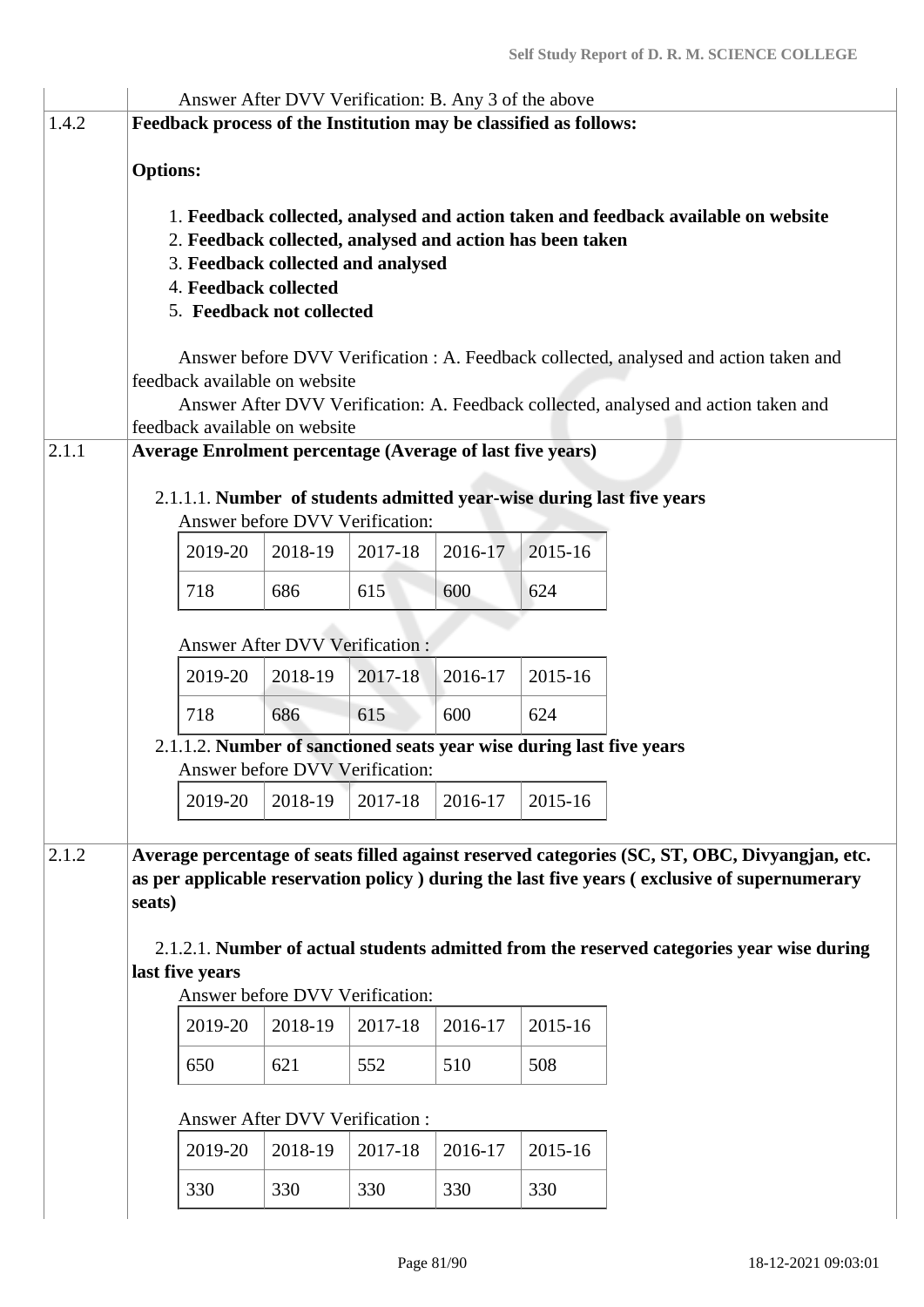|       | earmarked seats.                                                                                                          |                                                                           |                |                |                | Remark : The HEI has not provided any clarification regarding filling OBC seats more than                                                                                            |  |  |
|-------|---------------------------------------------------------------------------------------------------------------------------|---------------------------------------------------------------------------|----------------|----------------|----------------|--------------------------------------------------------------------------------------------------------------------------------------------------------------------------------------|--|--|
| 2.3.3 | Ratio of students to mentor for academic and other related issues (Data for the latest completed<br>academic year)        |                                                                           |                |                |                |                                                                                                                                                                                      |  |  |
|       | 2.3.3.1. Number of mentors                                                                                                | Answer before DVV Verification : 24<br>Answer after DVV Verification: 24  |                |                |                |                                                                                                                                                                                      |  |  |
| 2.4.2 |                                                                                                                           |                                                                           |                |                |                | Average percentage of full time teachers with Ph. D. / D.M. / M.Ch. / D.N.B Superspeciality /<br>D.Sc. / D.Litt. during the last five years (consider only highest degree for count) |  |  |
|       | D.Sc. / D.Litt. year wise during the last five years                                                                      | Answer before DVV Verification:                                           |                |                |                | 2.4.2.1. Number of full time teachers with <i>Ph. D. / D.M. / M.Ch. / D.N.B Superspeciality</i> /                                                                                    |  |  |
|       | 2019-20                                                                                                                   | 2018-19                                                                   | 2017-18        | 2016-17        | 2015-16        |                                                                                                                                                                                      |  |  |
|       | $\overline{2}$                                                                                                            | 2                                                                         | 3              | 3              | $\mathfrak{Z}$ |                                                                                                                                                                                      |  |  |
|       |                                                                                                                           | <b>Answer After DVV Verification:</b>                                     |                |                |                |                                                                                                                                                                                      |  |  |
|       | 2019-20                                                                                                                   | 2018-19                                                                   | 2017-18        | 2016-17        | 2015-16        |                                                                                                                                                                                      |  |  |
|       | 3                                                                                                                         | 2                                                                         | $\mathfrak{Z}$ | 3              | $\overline{3}$ |                                                                                                                                                                                      |  |  |
| 2.4.3 | completed academic year in number of years)<br>2.4.3.1. Total experience of full-time teachers                            | Answer before DVV Verification: 351<br>Answer after DVV Verification: 195 |                |                |                | Average teaching experience of full time teachers in the same institution (Data for the latest                                                                                       |  |  |
| 3.1.3 | years                                                                                                                     |                                                                           |                |                |                | Number of Seminars/conferences/workshops conducted by the institution during the last five                                                                                           |  |  |
|       | 3.1.3.1. Total number of Seminars/conferences/workshops conducted by the institution year-<br>wise during last five years |                                                                           |                |                |                |                                                                                                                                                                                      |  |  |
|       | Answer before DVV Verification:                                                                                           |                                                                           |                |                |                |                                                                                                                                                                                      |  |  |
|       | 2019-20                                                                                                                   | 2018-19                                                                   | 2017-18        | 2016-17        | 2015-16        |                                                                                                                                                                                      |  |  |
|       | $\overline{4}$                                                                                                            | $\mathbf{1}$                                                              | $\overline{2}$ | $\mathbf{0}$   | $\mathbf{1}$   |                                                                                                                                                                                      |  |  |
|       |                                                                                                                           | <b>Answer After DVV Verification:</b>                                     |                |                |                |                                                                                                                                                                                      |  |  |
|       | 2019-20                                                                                                                   | 2018-19                                                                   | 2017-18        | 2016-17        | 2015-16        |                                                                                                                                                                                      |  |  |
|       | $\overline{4}$                                                                                                            | $\mathbf{1}$                                                              | $\overline{2}$ | $\overline{0}$ | 1              |                                                                                                                                                                                      |  |  |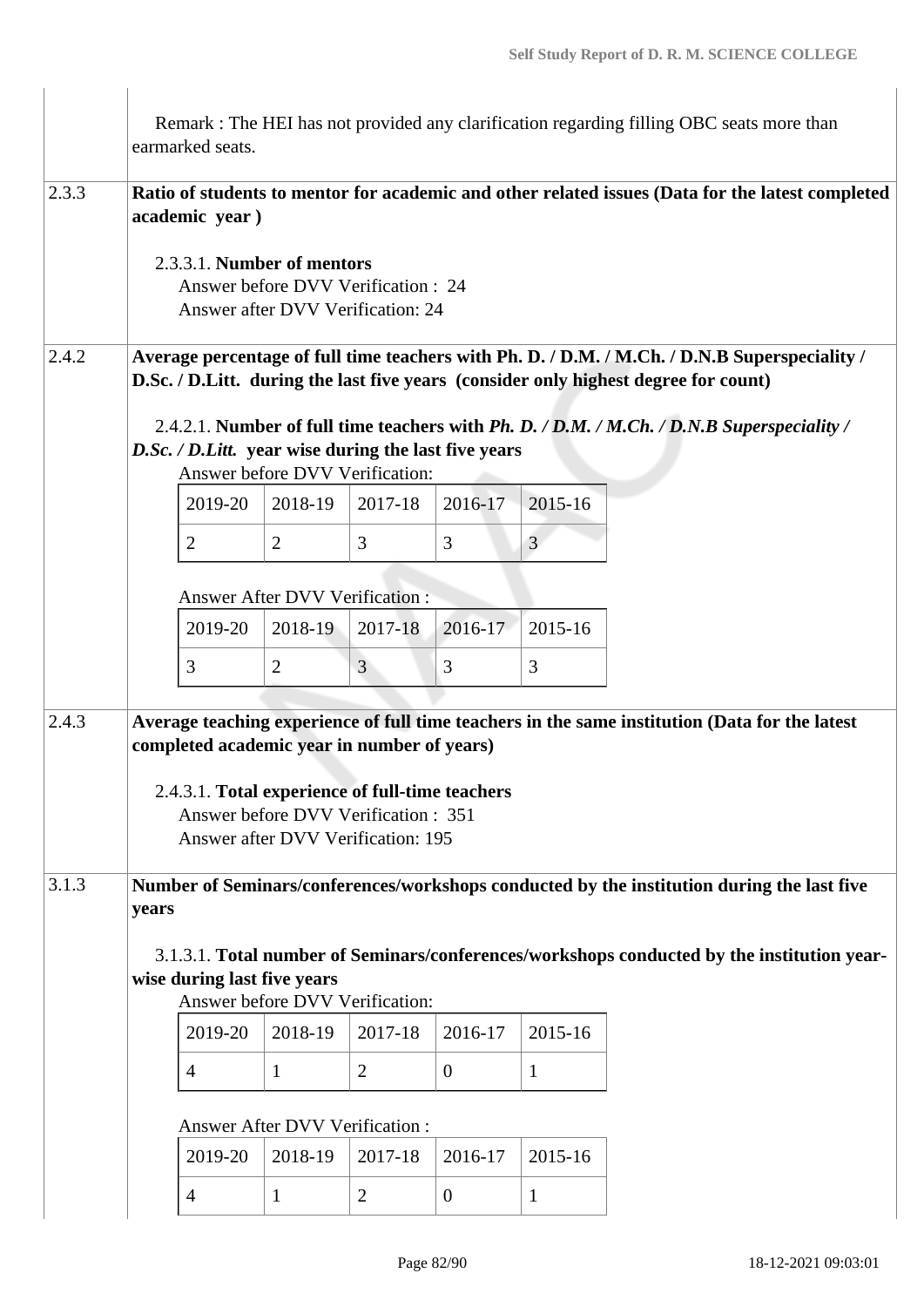| 3.2.1 | Number of papers published per teacher in the Journals notified on UGC website during the<br>last five years                                                      |                                           |                                       |                |                |  |  |  |  |  |
|-------|-------------------------------------------------------------------------------------------------------------------------------------------------------------------|-------------------------------------------|---------------------------------------|----------------|----------------|--|--|--|--|--|
|       |                                                                                                                                                                   |                                           |                                       |                |                |  |  |  |  |  |
|       | 3.2.1.1. Number of research papers in the Journals notified on UGC website during the last<br>five years.                                                         |                                           |                                       |                |                |  |  |  |  |  |
|       |                                                                                                                                                                   |                                           | Answer before DVV Verification:       |                |                |  |  |  |  |  |
|       | 2019-20                                                                                                                                                           | 2018-19                                   | 2017-18                               | 2016-17        | 2015-16        |  |  |  |  |  |
|       | 02                                                                                                                                                                | $\mathbf{0}$                              | 01                                    | $\mathbf{0}$   | $\overline{0}$ |  |  |  |  |  |
|       |                                                                                                                                                                   |                                           | <b>Answer After DVV Verification:</b> |                |                |  |  |  |  |  |
|       | 2019-20                                                                                                                                                           | 2018-19                                   | 2017-18                               | 2016-17        | 2015-16        |  |  |  |  |  |
|       | 2                                                                                                                                                                 | $\theta$                                  | $\overline{0}$                        | $\overline{0}$ | $\overline{0}$ |  |  |  |  |  |
| 3.3.2 | Number of awards and recognitions received for extension activities from government/                                                                              |                                           |                                       |                |                |  |  |  |  |  |
|       | government recognised bodies during the last five years                                                                                                           |                                           |                                       |                |                |  |  |  |  |  |
|       | 3.3.2.1. Total number of awards and recognition received for extension activities from                                                                            |                                           |                                       |                |                |  |  |  |  |  |
|       | Government/ Government recognised bodies year-wise during the last five years.                                                                                    |                                           | Answer before DVV Verification:       |                |                |  |  |  |  |  |
|       | 2019-20                                                                                                                                                           | 2018-19                                   | 2017-18                               | 2016-17        | 2015-16        |  |  |  |  |  |
|       | $\mathbf{0}$                                                                                                                                                      | $\overline{0}$                            | 01                                    | $\overline{2}$ | $\mathbf{0}$   |  |  |  |  |  |
|       |                                                                                                                                                                   | Answer After DVV Verification :           |                                       |                |                |  |  |  |  |  |
|       | 2019-20                                                                                                                                                           | 2018-19                                   | 2017-18                               | 2016-17        | 2015-16        |  |  |  |  |  |
|       | $\overline{0}$                                                                                                                                                    | $\overline{0}$                            | $\mathbf{1}$                          | $\overline{2}$ | $\overline{0}$ |  |  |  |  |  |
|       |                                                                                                                                                                   |                                           |                                       |                |                |  |  |  |  |  |
|       | Number of extension and outreach programs conducted by the institution through NSS/NCC,<br>Government and Government recognised bodies during the last five years |                                           |                                       |                |                |  |  |  |  |  |
|       | 3.3.3.1. Number of extension and outreach programs conducted by the institution through                                                                           |                                           |                                       |                |                |  |  |  |  |  |
| 3.3.3 | NSS/NCC, Government and Government recognised bodies during the last five years                                                                                   |                                           |                                       |                |                |  |  |  |  |  |
|       |                                                                                                                                                                   |                                           | Answer before DVV Verification:       |                |                |  |  |  |  |  |
|       | 2019-20                                                                                                                                                           | 2018-19                                   | 2017-18                               | 2016-17        | 2015-16        |  |  |  |  |  |
|       | 26                                                                                                                                                                | 16                                        | 24                                    | 10             | 14             |  |  |  |  |  |
|       | 2019-20                                                                                                                                                           | Answer After DVV Verification:<br>2018-19 | 2017-18                               | 2016-17        | 2015-16        |  |  |  |  |  |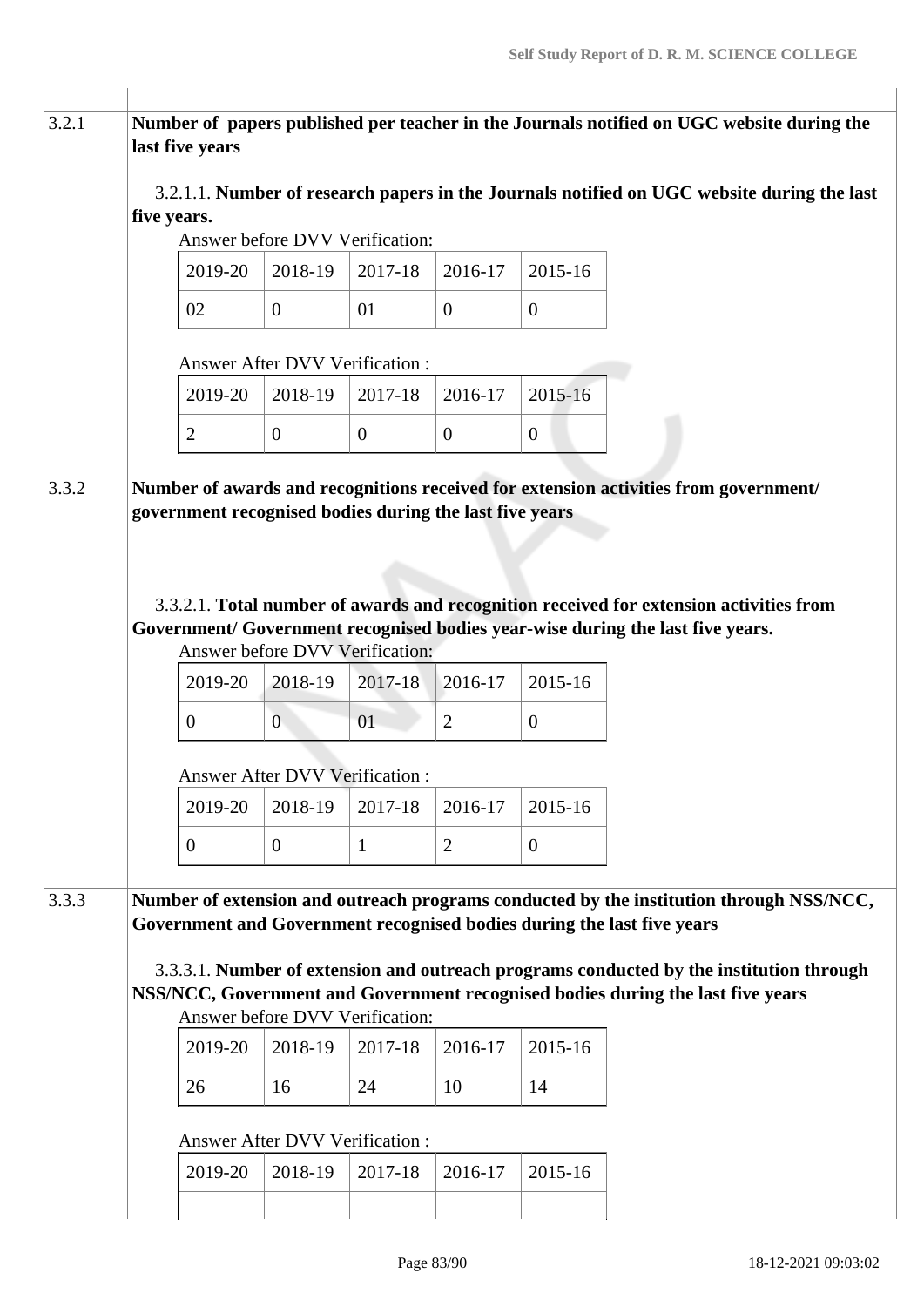|       |                                                                                                                | 5                                                                                                                              | 5                                                       | 5                                                                       | 5                              | 5                         |                                                                                                                                                                                                                                                                                    |  |  |  |
|-------|----------------------------------------------------------------------------------------------------------------|--------------------------------------------------------------------------------------------------------------------------------|---------------------------------------------------------|-------------------------------------------------------------------------|--------------------------------|---------------------------|------------------------------------------------------------------------------------------------------------------------------------------------------------------------------------------------------------------------------------------------------------------------------------|--|--|--|
|       | Remark : Events conducted for the benefit of their own students not to be included under outreach<br>programs. |                                                                                                                                |                                                         |                                                                         |                                |                           |                                                                                                                                                                                                                                                                                    |  |  |  |
| 3.3.4 | five years                                                                                                     | NCC/ Red Cross/ YRC etc., year-wise during last five years<br>2019-20<br>905                                                   | 2018-19<br>732                                          | Answer before DVV Verification:<br>2017-18<br>712                       | 2016-17<br>1055                | 2015-16<br>533            | Average percentage of students participating in extension activities at 3.3.3. above during last<br>3.3.4.1. Total number of Students participating in extension activities conducted in<br>collaboration with industry, community and Non- Government Organizations through NSS/  |  |  |  |
|       |                                                                                                                | 2019-20<br>905                                                                                                                 | <b>Answer After DVV Verification:</b><br>2018-19<br>732 | 2017-18<br>712                                                          | 2016-17<br>1055                | 2015-16<br>533            |                                                                                                                                                                                                                                                                                    |  |  |  |
| 3.4.2 |                                                                                                                | industries, corporate houses etc. during the last five years                                                                   |                                                         | <b>Answer before DVV Verification:</b>                                  |                                |                           | Number of functional MoUs with national and international institutions, universities,<br>3.4.2.1. Number of functional MoUs with Institutions of national, international importance,<br>other universities, industries, corporate houses etc. year-wise during the last five years |  |  |  |
|       |                                                                                                                | 2019-20                                                                                                                        | 2018-19<br>3                                            | 2017-18                                                                 | 2016-17                        | 2015-16<br>$\overline{2}$ |                                                                                                                                                                                                                                                                                    |  |  |  |
|       |                                                                                                                | 3<br>2019-20<br>3                                                                                                              | 2018-19<br>3                                            | $\overline{2}$<br><b>Answer After DVV Verification:</b><br>2017-18<br>2 | 2<br>2016-17<br>$\overline{2}$ | 2015-16<br>$\overline{2}$ |                                                                                                                                                                                                                                                                                    |  |  |  |
| 4.1.3 |                                                                                                                | LMS, etc. (Data for the latest completed academic year)<br>4.1.3.1. Number of classrooms and seminar halls with ICT facilities |                                                         | Answer before DVV Verification : 8<br>Answer after DVV Verification: 8  |                                |                           | Percentage of classrooms and seminar halls with ICT- enabled facilities such as smart class,                                                                                                                                                                                       |  |  |  |
| 4.1.4 |                                                                                                                | last five years(INR in Lakhs)                                                                                                  |                                                         |                                                                         |                                |                           | Average percentage of expenditure, excluding salary for infrastructure augmentation during                                                                                                                                                                                         |  |  |  |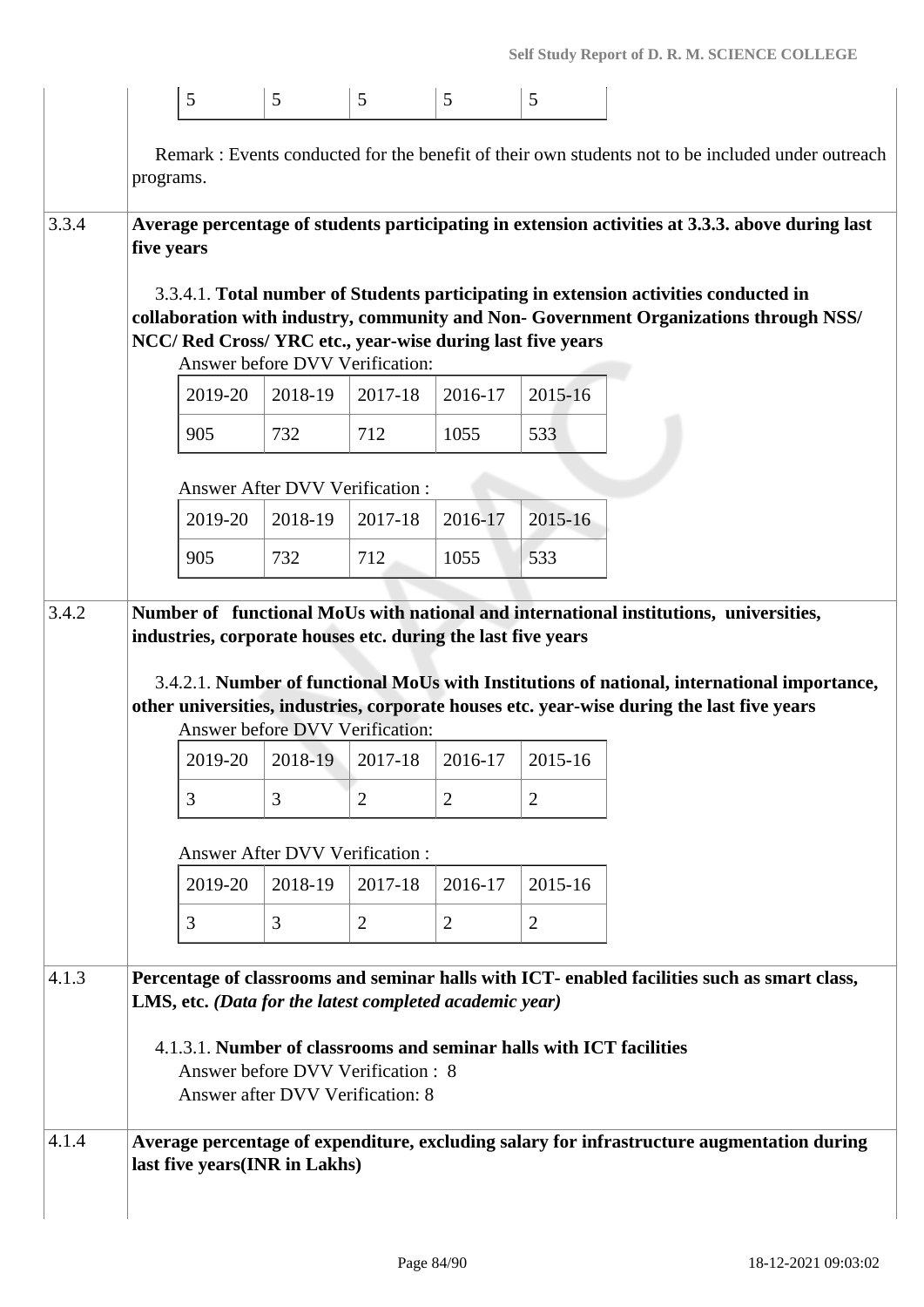|       | five years (INR in lakhs)                                                                                      |                                                                                                                                                                               |                |                  |          | 4.1.4.1. Expenditure for infrastructure augmentation, excluding salary year-wise during last                                                                                     |  |  |  |  |
|-------|----------------------------------------------------------------------------------------------------------------|-------------------------------------------------------------------------------------------------------------------------------------------------------------------------------|----------------|------------------|----------|----------------------------------------------------------------------------------------------------------------------------------------------------------------------------------|--|--|--|--|
|       |                                                                                                                | Answer before DVV Verification:                                                                                                                                               |                |                  |          |                                                                                                                                                                                  |  |  |  |  |
|       | 2019-20                                                                                                        | 2018-19                                                                                                                                                                       | 2017-18        | 2016-17          | 2015-16  |                                                                                                                                                                                  |  |  |  |  |
|       | $\overline{0}$                                                                                                 | 10.62762                                                                                                                                                                      | $\mathbf{0}$   | $\boldsymbol{0}$ | 10.78997 |                                                                                                                                                                                  |  |  |  |  |
|       |                                                                                                                | Answer After DVV Verification:                                                                                                                                                |                |                  |          |                                                                                                                                                                                  |  |  |  |  |
|       | 2019-20                                                                                                        | 2018-19                                                                                                                                                                       | 2017-18        | 2016-17          | 2015-16  |                                                                                                                                                                                  |  |  |  |  |
|       | $\overline{0}$                                                                                                 | 10.62762                                                                                                                                                                      | $\overline{0}$ | $\boldsymbol{0}$ | 10.78997 |                                                                                                                                                                                  |  |  |  |  |
| 4.2.2 | The institution has subscription for the following e-resources                                                 |                                                                                                                                                                               |                |                  |          |                                                                                                                                                                                  |  |  |  |  |
| 4.2.3 | 1. e-journals<br>2. e-ShodhSindhu<br>4. e-books<br>5. Databases                                                | 3. Shodhganga Membership<br>6. Remote access to e-resources<br>Answer before DVV Verification : C. Any 2 of the above<br>Answer After DVV Verification: C. Any 2 of the above |                |                  |          | Average annual expenditure for purchase of books/e-books and subscription to journals/e-                                                                                         |  |  |  |  |
|       | journals during the last five years (INR in Lakhs)<br>journals year wise during last five years (INR in Lakhs) | Answer before DVV Verification:                                                                                                                                               |                |                  |          | 4.2.3.1. Annual expenditure of purchase of books/e-books and subscription to journals/e-                                                                                         |  |  |  |  |
|       | 2019-20                                                                                                        | 2018-19                                                                                                                                                                       | 2017-18        | 2016-17          | 2015-16  |                                                                                                                                                                                  |  |  |  |  |
|       | $\overline{0}$                                                                                                 | 0.15884                                                                                                                                                                       | 0.01982        | 0.71506          | 0.17000  |                                                                                                                                                                                  |  |  |  |  |
|       |                                                                                                                | Answer After DVV Verification:                                                                                                                                                |                |                  |          |                                                                                                                                                                                  |  |  |  |  |
|       | 2019-20                                                                                                        | 2018-19                                                                                                                                                                       | 2017-18        | 2016-17          | 2015-16  |                                                                                                                                                                                  |  |  |  |  |
|       | $\overline{0}$                                                                                                 | 0.15884                                                                                                                                                                       | 0.01982        | 0.71506          | 0.17000  |                                                                                                                                                                                  |  |  |  |  |
| 4.2.4 | online access) during the last completed academic year                                                         | Answer before DVV Verification: 75<br>Answer after DVV Verification: 30                                                                                                       |                |                  |          | Percentage per day usage of library by teachers and students (foot falls and login data for<br>4.2.4.1. Number of teachers and students using library per day over last one year |  |  |  |  |
|       | footfalls for 5days                                                                                            |                                                                                                                                                                               |                |                  |          | Remark : The HEI has not provided the library log-book entries/ certified E-copy of the ledger for                                                                               |  |  |  |  |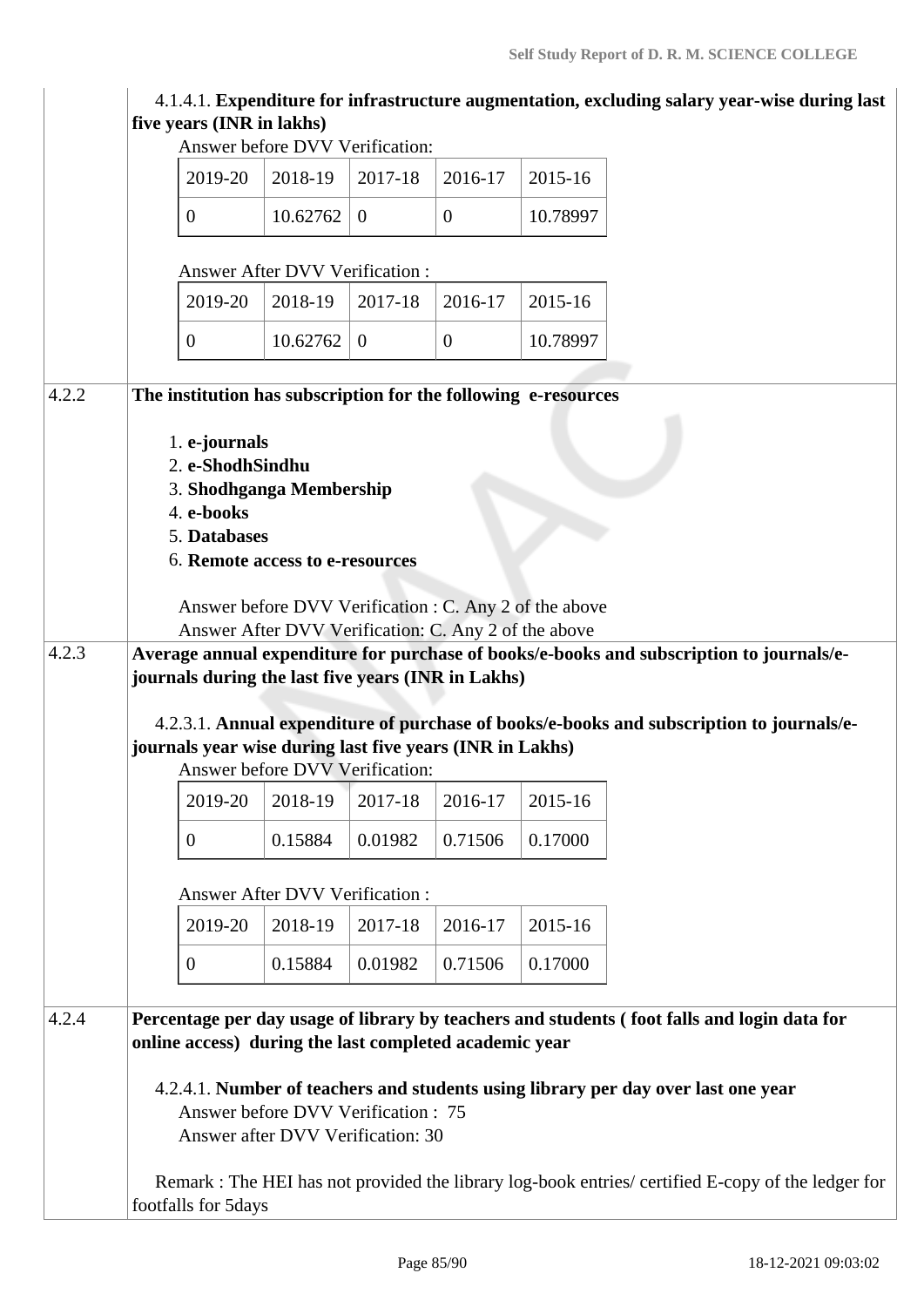| 4.3.3 | Bandwidth of internet connection in the Institution                                                                                                                                                      |                                                    |         |                  |         |                                                                                               |  |  |  |  |
|-------|----------------------------------------------------------------------------------------------------------------------------------------------------------------------------------------------------------|----------------------------------------------------|---------|------------------|---------|-----------------------------------------------------------------------------------------------|--|--|--|--|
|       | Answer before DVV Verification: A. 250 MBPS                                                                                                                                                              |                                                    |         |                  |         |                                                                                               |  |  |  |  |
|       | Answer After DVV Verification: A. 250 MBPS                                                                                                                                                               |                                                    |         |                  |         |                                                                                               |  |  |  |  |
| 5.1.1 | Average percentage of students benefited by scholarships and freeships provided by the                                                                                                                   |                                                    |         |                  |         |                                                                                               |  |  |  |  |
|       | Government during last five years                                                                                                                                                                        |                                                    |         |                  |         |                                                                                               |  |  |  |  |
|       | 5.1.1.1. Number of students benefited by scholarships and free ships provided by the                                                                                                                     |                                                    |         |                  |         |                                                                                               |  |  |  |  |
|       |                                                                                                                                                                                                          |                                                    |         |                  |         | institution, Government and non-government bodies, industries, individuals, philanthropists   |  |  |  |  |
|       |                                                                                                                                                                                                          |                                                    |         |                  |         | during the last five years (other than students receiving scholarships under the government   |  |  |  |  |
|       | schemes for reserved categories)                                                                                                                                                                         |                                                    |         |                  |         |                                                                                               |  |  |  |  |
|       |                                                                                                                                                                                                          | Answer before DVV Verification:                    |         |                  |         |                                                                                               |  |  |  |  |
|       | 2019-20                                                                                                                                                                                                  | 2018-19                                            | 2017-18 | 2016-17          | 2015-16 |                                                                                               |  |  |  |  |
|       | 343                                                                                                                                                                                                      | 465                                                | 347     | 277              | 215     |                                                                                               |  |  |  |  |
|       |                                                                                                                                                                                                          | <b>Answer After DVV Verification:</b>              |         |                  |         |                                                                                               |  |  |  |  |
|       | 2019-20                                                                                                                                                                                                  | 2018-19                                            | 2017-18 | 2016-17          | 2015-16 |                                                                                               |  |  |  |  |
|       |                                                                                                                                                                                                          |                                                    |         |                  |         |                                                                                               |  |  |  |  |
|       |                                                                                                                                                                                                          |                                                    |         |                  |         |                                                                                               |  |  |  |  |
|       | Capacity building and skills enhancement initiatives taken by the institution include the<br>following<br>1. Soft skills                                                                                 |                                                    |         |                  |         |                                                                                               |  |  |  |  |
|       | 2. Language and communication skills                                                                                                                                                                     |                                                    |         |                  |         |                                                                                               |  |  |  |  |
|       | 3. Life skills (Yoga, physical fitness, health and hygiene)<br>4. ICT/computing skills                                                                                                                   |                                                    |         |                  |         |                                                                                               |  |  |  |  |
|       |                                                                                                                                                                                                          |                                                    |         |                  |         |                                                                                               |  |  |  |  |
|       |                                                                                                                                                                                                          | Answer before DVV Verification : B. 3 of the above |         |                  |         |                                                                                               |  |  |  |  |
|       |                                                                                                                                                                                                          | Answer After DVV Verification: B. 3 of the above   |         |                  |         |                                                                                               |  |  |  |  |
| 5.1.4 | counselling offered by the Institution during the last five years                                                                                                                                        |                                                    |         |                  |         | Average percentage of students benefitted by guidance for competitive examinations and career |  |  |  |  |
|       |                                                                                                                                                                                                          |                                                    |         |                  |         |                                                                                               |  |  |  |  |
|       | 5.1.4.1. Number of students benefitted by guidance for competitive examinations and career<br>counselling offered by the institution year wise during last five years<br>Answer before DVV Verification: |                                                    |         |                  |         |                                                                                               |  |  |  |  |
|       |                                                                                                                                                                                                          |                                                    |         |                  |         |                                                                                               |  |  |  |  |
|       |                                                                                                                                                                                                          |                                                    |         |                  |         |                                                                                               |  |  |  |  |
|       | 2019-20                                                                                                                                                                                                  | 2018-19                                            | 2017-18 | 2016-17          | 2015-16 |                                                                                               |  |  |  |  |
|       | $\overline{0}$                                                                                                                                                                                           | 579                                                | 429     | $\boldsymbol{0}$ | 168     |                                                                                               |  |  |  |  |
|       | <b>Answer After DVV Verification:</b>                                                                                                                                                                    |                                                    |         |                  |         |                                                                                               |  |  |  |  |
|       |                                                                                                                                                                                                          |                                                    |         |                  |         |                                                                                               |  |  |  |  |
|       | $\theta$                                                                                                                                                                                                 | 579                                                | 429     | $\boldsymbol{0}$ | 168     |                                                                                               |  |  |  |  |
| 5.1.5 |                                                                                                                                                                                                          |                                                    |         |                  |         | The Institution has a transparent mechanism for timely redressal of student grievances        |  |  |  |  |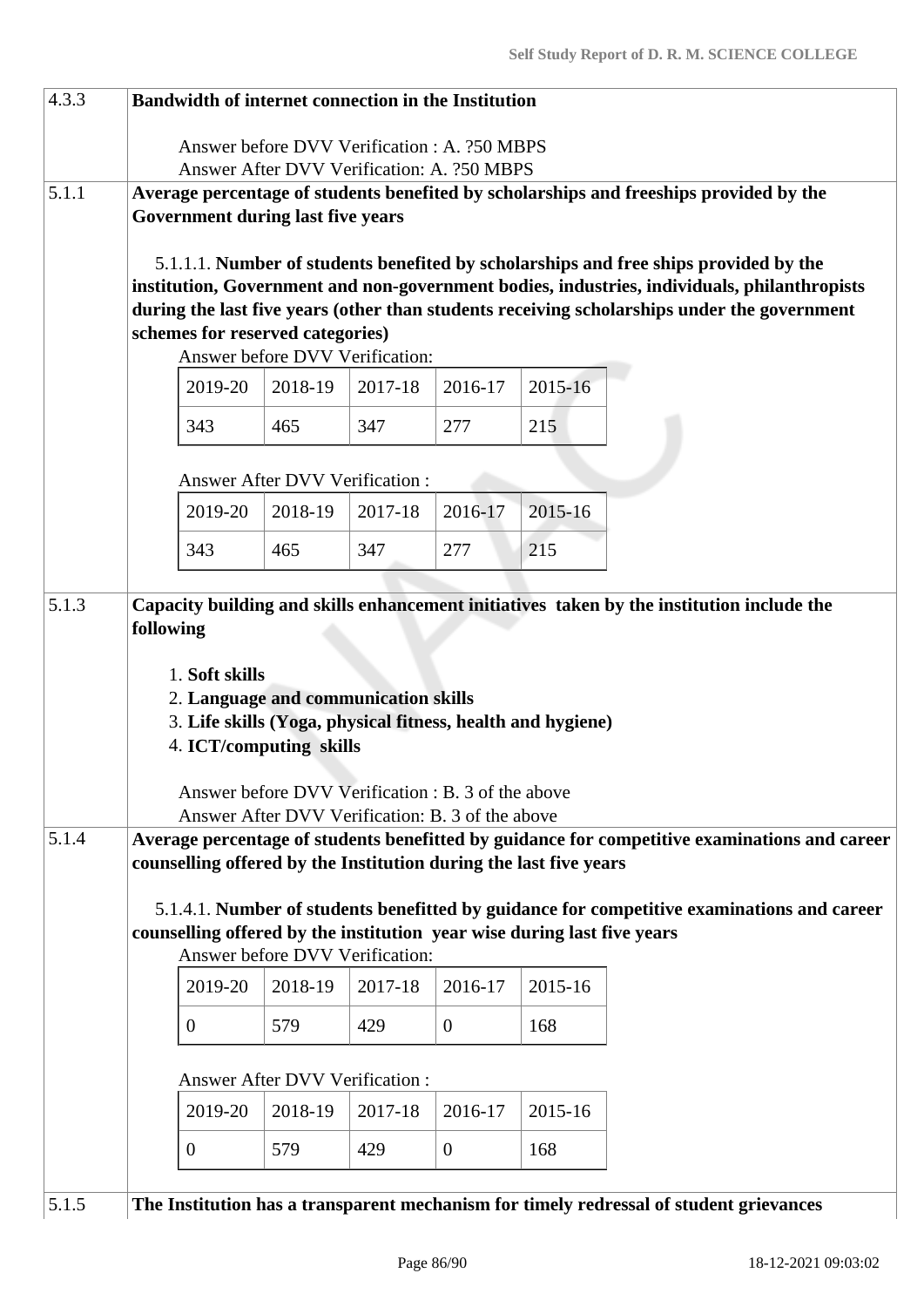|                                                                                                                                                                                                                                                                                                                                                                                                                                                                                                                                                                     |         | including sexual harassment and ragging cases |                  |                                                                                                                            |                                                                                                                                                                                              |  |  |  |  |  |
|---------------------------------------------------------------------------------------------------------------------------------------------------------------------------------------------------------------------------------------------------------------------------------------------------------------------------------------------------------------------------------------------------------------------------------------------------------------------------------------------------------------------------------------------------------------------|---------|-----------------------------------------------|------------------|----------------------------------------------------------------------------------------------------------------------------|----------------------------------------------------------------------------------------------------------------------------------------------------------------------------------------------|--|--|--|--|--|
| 1. Implementation of guidelines of statutory/regulatory bodies<br>2. Organisation wide awareness and undertakings on policies with zero tolerance<br>3. Mechanisms for submission of online/offline students' grievances<br>4. Timely redressal of the grievances through appropriate committees                                                                                                                                                                                                                                                                    |         |                                               |                  |                                                                                                                            |                                                                                                                                                                                              |  |  |  |  |  |
| Answer before DVV Verification : A. All of the above<br>Answer After DVV Verification: A. All of the above                                                                                                                                                                                                                                                                                                                                                                                                                                                          |         |                                               |                  |                                                                                                                            |                                                                                                                                                                                              |  |  |  |  |  |
| Average percentage of students progressing to higher education during the last five years                                                                                                                                                                                                                                                                                                                                                                                                                                                                           |         |                                               |                  |                                                                                                                            |                                                                                                                                                                                              |  |  |  |  |  |
| 5.2.2.1. Number of outgoing student progressing to higher education.<br>Answer before DVV Verification : 374<br>Answer after DVV Verification: 374                                                                                                                                                                                                                                                                                                                                                                                                                  |         |                                               |                  |                                                                                                                            |                                                                                                                                                                                              |  |  |  |  |  |
|                                                                                                                                                                                                                                                                                                                                                                                                                                                                                                                                                                     |         |                                               |                  |                                                                                                                            |                                                                                                                                                                                              |  |  |  |  |  |
| 5.3.1.1. Number of awards/medals for outstanding performance in sports/cultural activities<br>at university/state/national / international level (award for a team event should be counted as<br>one) year-wise during the last five years.                                                                                                                                                                                                                                                                                                                         |         |                                               |                  |                                                                                                                            |                                                                                                                                                                                              |  |  |  |  |  |
| 2019-20                                                                                                                                                                                                                                                                                                                                                                                                                                                                                                                                                             | 2018-19 | 2017-18                                       | 2016-17          | 2015-16                                                                                                                    |                                                                                                                                                                                              |  |  |  |  |  |
| 07<br>02<br>13<br>$\overline{0}$<br>$\mathbf{0}$                                                                                                                                                                                                                                                                                                                                                                                                                                                                                                                    |         |                                               |                  |                                                                                                                            |                                                                                                                                                                                              |  |  |  |  |  |
|                                                                                                                                                                                                                                                                                                                                                                                                                                                                                                                                                                     |         |                                               |                  |                                                                                                                            |                                                                                                                                                                                              |  |  |  |  |  |
| 2019-20                                                                                                                                                                                                                                                                                                                                                                                                                                                                                                                                                             | 2018-19 | 2017-18                                       | 2016-17          | 2015-16                                                                                                                    |                                                                                                                                                                                              |  |  |  |  |  |
| 02                                                                                                                                                                                                                                                                                                                                                                                                                                                                                                                                                                  | 03      | 01                                            | $\boldsymbol{0}$ | $\overline{0}$                                                                                                             |                                                                                                                                                                                              |  |  |  |  |  |
| Average number of sports and cultural events/competitions in which students of the Institution<br>participated during last five years (organised by the institution/other institutions)<br>5.3.3.1. Number of sports and cultural events/competitions in which students of the<br>Institution participated year-wise during last five years<br>Answer before DVV Verification:<br>2019-20<br>2018-19<br>2017-18<br>2016-17<br>2015-16<br>48<br>51<br>74<br>81<br>64<br><b>Answer After DVV Verification:</b><br>2019-20<br>2018-19<br>2015-16<br>2017-18<br>2016-17 |         |                                               |                  |                                                                                                                            |                                                                                                                                                                                              |  |  |  |  |  |
|                                                                                                                                                                                                                                                                                                                                                                                                                                                                                                                                                                     |         |                                               |                  | be counted as one) during the last five years.<br>Answer before DVV Verification:<br><b>Answer After DVV Verification:</b> | Number of awards/medals won by students for outstanding performance in sports/cultural<br>activities at inter-university/state/national / international level (award for a team event should |  |  |  |  |  |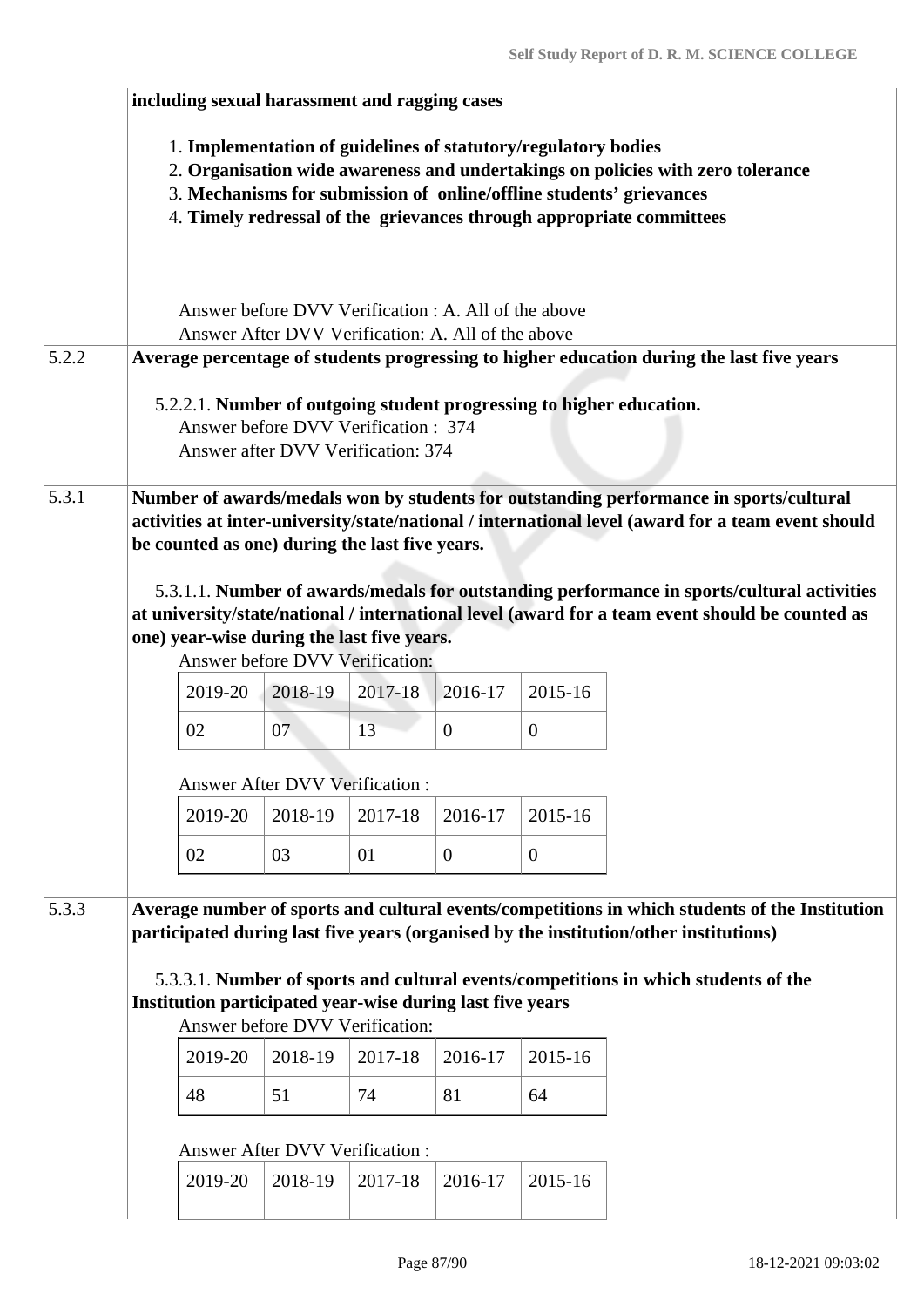|       |                                                                                                                                                                   | 14                                                 | 03                                                                                                                                                                                                                             | 07 | 06                                                                                                                                                                                                                                                                                  | 04 |                                                                      |  |  |  |
|-------|-------------------------------------------------------------------------------------------------------------------------------------------------------------------|----------------------------------------------------|--------------------------------------------------------------------------------------------------------------------------------------------------------------------------------------------------------------------------------|----|-------------------------------------------------------------------------------------------------------------------------------------------------------------------------------------------------------------------------------------------------------------------------------------|----|----------------------------------------------------------------------|--|--|--|
|       | Remark : Values have been changed as different activities under single even have been counted as<br>Single event by the DVV                                       |                                                    |                                                                                                                                                                                                                                |    |                                                                                                                                                                                                                                                                                     |    |                                                                      |  |  |  |
| 6.2.3 | Implementation of e-governance in areas of operation<br>1. Administration<br>2. Finance and Accounts<br><b>3. Student Admission and Support</b><br>4. Examination |                                                    |                                                                                                                                                                                                                                |    |                                                                                                                                                                                                                                                                                     |    |                                                                      |  |  |  |
|       |                                                                                                                                                                   | Answer before DVV Verification : B. 3 of the above |                                                                                                                                                                                                                                |    |                                                                                                                                                                                                                                                                                     |    |                                                                      |  |  |  |
| 7.1.2 | Answer After DVV Verification: B. 3 of the above<br>The Institution has facilities for alternate sources of energy and energy conservation<br>measures            |                                                    |                                                                                                                                                                                                                                |    |                                                                                                                                                                                                                                                                                     |    |                                                                      |  |  |  |
| 7.1.4 |                                                                                                                                                                   | 1. Solar energy<br>2. Biogas plant                 | 3. Wheeling to the Grid<br>4. Sensor-based energy conservation                                                                                                                                                                 |    | 5. Use of LED bulbs/ power efficient equipment<br>Answer before DVV Verification : A. 4 or All of the above<br>Answer After DVV Verification: B. 3 of the above<br>Remark : Value has been changed as per attachment<br>Water conservation facilities available in the Institution: |    |                                                                      |  |  |  |
|       |                                                                                                                                                                   |                                                    | 1. Rain water harvesting<br>2. Borewell /Open well recharge<br>3. Construction of tanks and bunds<br>4. Waste water recycling                                                                                                  |    | Answer before DVV Verification : B. 3 of the above<br>Answer After DVV Verification: C. 2 of the above<br>Remark : The HEI has only two facilities are available.                                                                                                                   |    | 5. Maintenance of water bodies and distribution system in the campus |  |  |  |
| 7.1.5 |                                                                                                                                                                   |                                                    | Green campus initiatives include:<br>1. Restricted entry of automobiles<br>2. Use of Bicycles/ Battery powered vehicles<br>3. Pedestrian Friendly pathways<br>4. Ban on use of Plastic<br>5. landscaping with trees and plants |    |                                                                                                                                                                                                                                                                                     |    |                                                                      |  |  |  |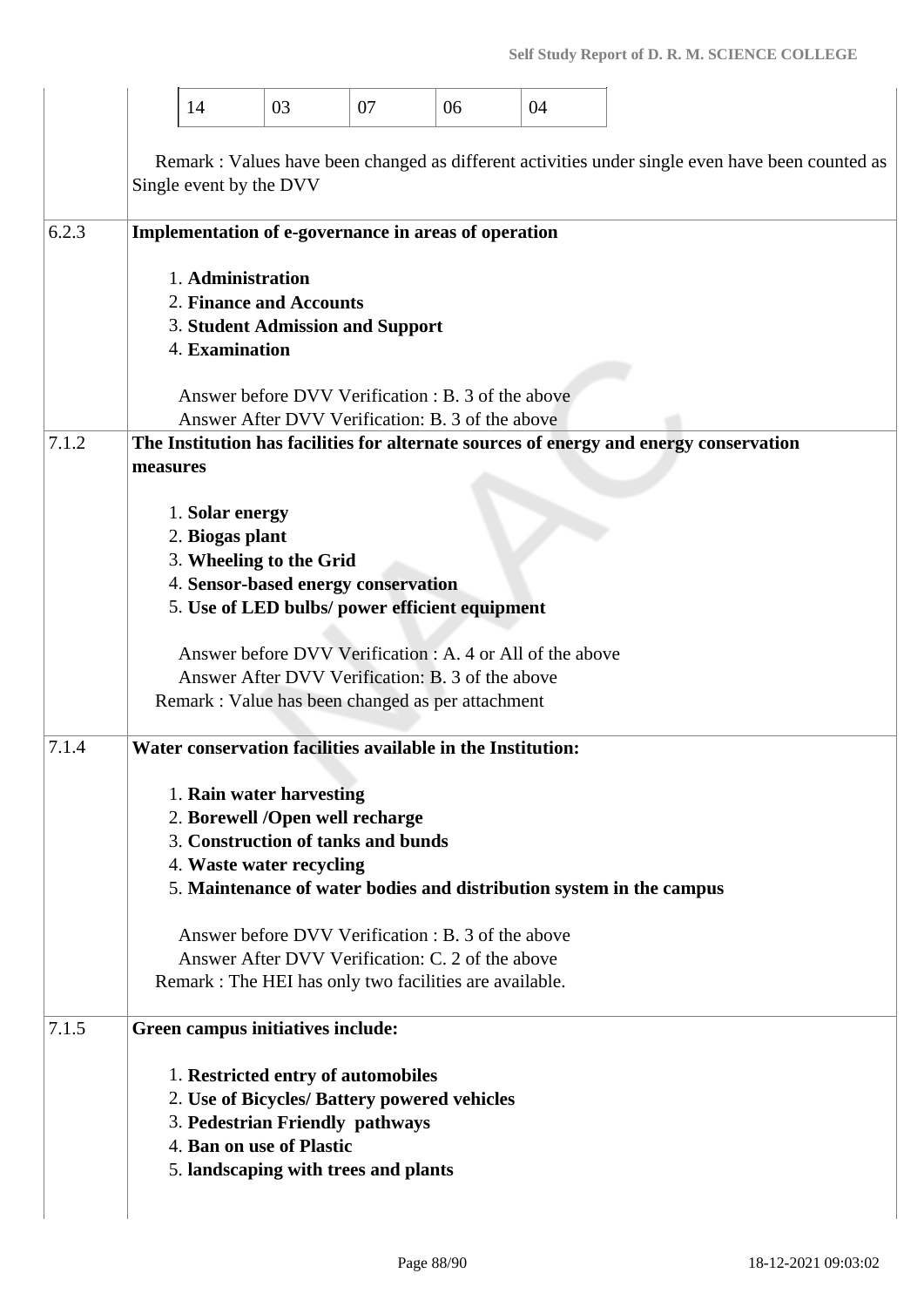|        | Answer before DVV Verification : Any 4 or All of the above<br>Answer After DVV Verification: C. 2 of the above                                 |  |  |  |  |  |  |  |
|--------|------------------------------------------------------------------------------------------------------------------------------------------------|--|--|--|--|--|--|--|
| 7.1.6  | Quality audits on environment and energy regularly undertaken by the Institution and any<br>awards received for such green campus initiatives: |  |  |  |  |  |  |  |
|        | 1. Green audit                                                                                                                                 |  |  |  |  |  |  |  |
|        | 2. Energy audit                                                                                                                                |  |  |  |  |  |  |  |
|        | 3. Environment audit                                                                                                                           |  |  |  |  |  |  |  |
|        | 4. Clean and green campus recognitions / awards                                                                                                |  |  |  |  |  |  |  |
|        | 5. Beyond the campus environmental promotion activities                                                                                        |  |  |  |  |  |  |  |
|        | Answer before DVV Verification : C. 2 of the above                                                                                             |  |  |  |  |  |  |  |
|        | Answer After DVV Verification: C. 2 of the above                                                                                               |  |  |  |  |  |  |  |
| 7.1.7  | The Institution has disabled-friendly, barrier free environment                                                                                |  |  |  |  |  |  |  |
|        |                                                                                                                                                |  |  |  |  |  |  |  |
|        | 1. Built environment with ramps/lifts for easy access to classrooms.                                                                           |  |  |  |  |  |  |  |
|        | 2. Divyangjan friendly washrooms                                                                                                               |  |  |  |  |  |  |  |
|        | 3. Signage including tactile path, lights, display boards and signposts                                                                        |  |  |  |  |  |  |  |
|        | 4. Assistive technology and facilities for Divyangjan accessible website, screen-reading                                                       |  |  |  |  |  |  |  |
|        | software, mechanized equipment                                                                                                                 |  |  |  |  |  |  |  |
|        | 5. Provision for enquiry and information : Human assistance, reader, scribe, soft copies of                                                    |  |  |  |  |  |  |  |
|        | reading material, screen reading                                                                                                               |  |  |  |  |  |  |  |
|        | Answer before DVV Verification : C. 2 of the above                                                                                             |  |  |  |  |  |  |  |
|        | Answer After DVV Verification: C. 2 of the above                                                                                               |  |  |  |  |  |  |  |
| 7.1.10 | The Institution has a prescribed code of conduct for students, teachers, administrators and                                                    |  |  |  |  |  |  |  |
|        | other staff and conducts periodic programmes in this regard.                                                                                   |  |  |  |  |  |  |  |
|        |                                                                                                                                                |  |  |  |  |  |  |  |
|        | 1. The Code of Conduct is displayed on the website                                                                                             |  |  |  |  |  |  |  |
|        | 2. There is a committee to monitor adherence to the Code of Conduct                                                                            |  |  |  |  |  |  |  |
|        | 3. Institution organizes professional ethics programmes for students, teachers,                                                                |  |  |  |  |  |  |  |
|        | administrators and other staff                                                                                                                 |  |  |  |  |  |  |  |
|        | 4. Annual awareness programmes on Code of Conduct are organized                                                                                |  |  |  |  |  |  |  |
|        | Answer before DVV Verification : A. All of the above                                                                                           |  |  |  |  |  |  |  |
|        | Answer After DVV Verification: A. All of the above                                                                                             |  |  |  |  |  |  |  |

## **2.Extended Profile Deviations**

| ID  |                                       | <b>Extended Questions</b>                                                                   |         |         |         |  |  |  |  |  |
|-----|---------------------------------------|---------------------------------------------------------------------------------------------|---------|---------|---------|--|--|--|--|--|
| 1.1 |                                       | Number of courses offered by the Institution across all programs during the last five years |         |         |         |  |  |  |  |  |
|     |                                       |                                                                                             |         |         |         |  |  |  |  |  |
|     |                                       | Answer before DVV Verification:                                                             |         |         |         |  |  |  |  |  |
|     | 2019-20                               | 2018-19                                                                                     | 2017-18 | 2016-17 | 2015-16 |  |  |  |  |  |
|     | 03                                    | 03                                                                                          | 03      | 03      | 04      |  |  |  |  |  |
|     |                                       |                                                                                             |         |         |         |  |  |  |  |  |
|     | <b>Answer After DVV Verification:</b> |                                                                                             |         |         |         |  |  |  |  |  |
|     | 2019-20                               | 2018-19                                                                                     | 2017-18 | 2016-17 | 2015-16 |  |  |  |  |  |